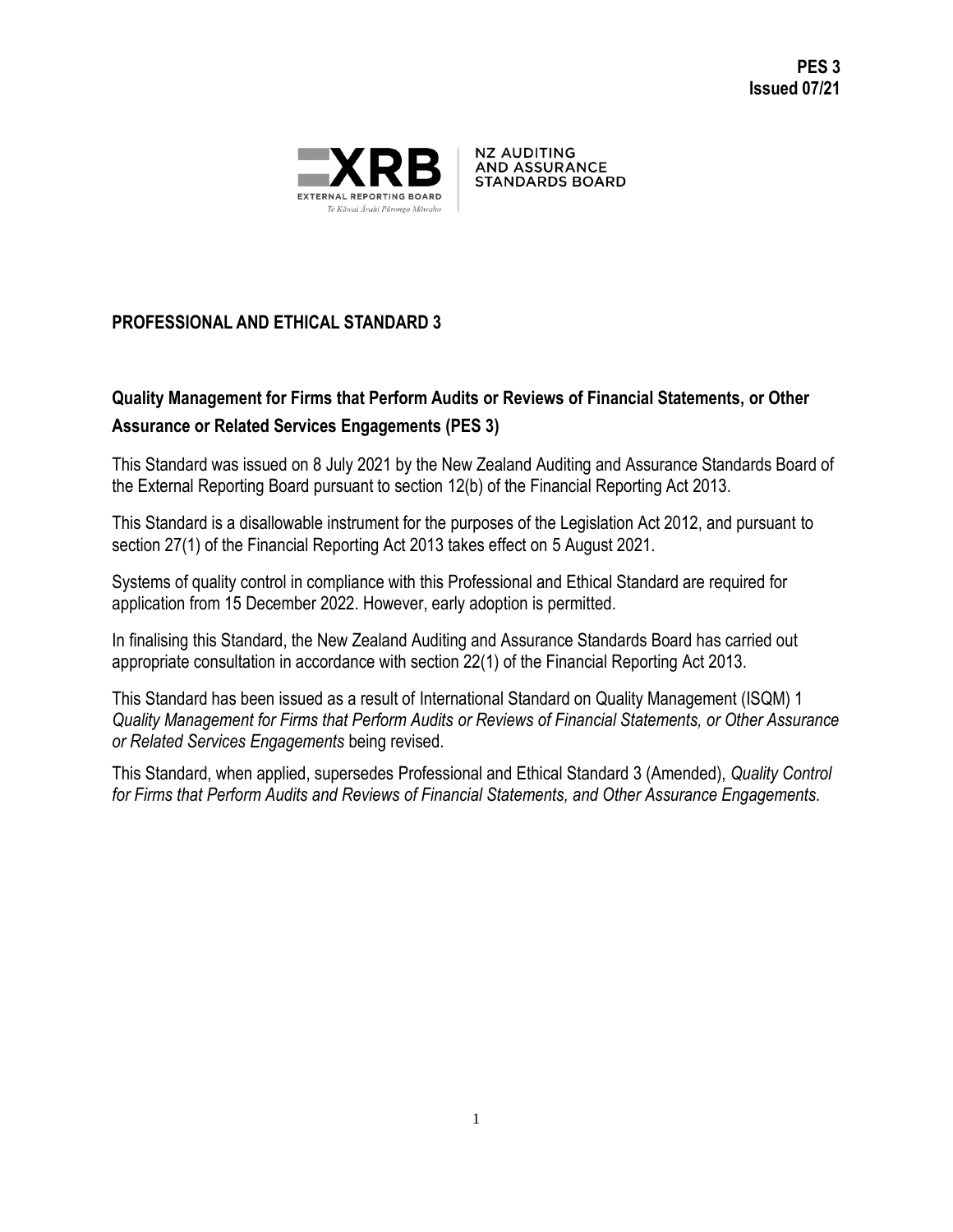### COPYRIGHT

© External Reporting Board ("XRB") 2021

This XRB standard contains copyright material and reproduces, with the permission of the International Federation of Accountants (IFAC), parts of the corresponding international standard issued by the International Auditing and Assurance Standards Board ("IAASB"), and published by IFAC. Reproduction within New Zealand in unaltered form (retaining this notice) is permitted for personal and non-commercial use subject to the inclusion of an acknowledgement of the source.

Requests and enquiries concerning reproduction and rights for commercial purposes within New Zealand should be addressed to the Chief Executive, External Reporting Board at the following email address: [enquiries@xrb.govt.nz](mailto:enquiries@xrb.govt.nz)

All existing rights (including copyrights) in this material outside of New Zealand are reserved by IFAC, with the exception of the right to reproduce for the purposes of personal use or other fair dealing. Further information can be obtained from IFAC at [www.ifac.org](http://www.ifac.org/) or by writing to [permissions@ifac.org](mailto:permissions@ifac.org)

ISBN 978-1-99-100507-6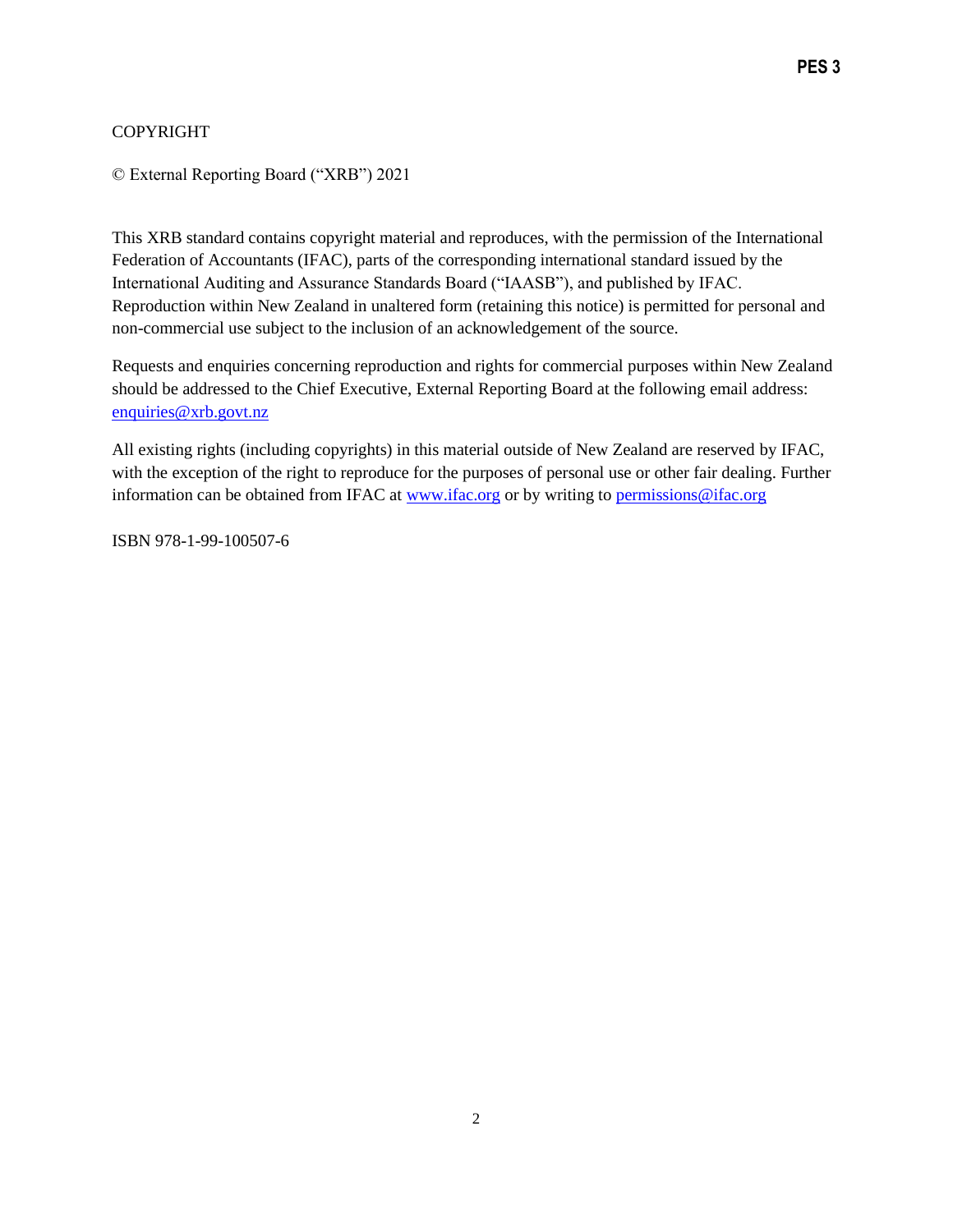# PROFESSIONAL AND ETHICAL STANDARD 3

# **QUALITY MANAGEMENT FOR FIRMS THAT PERFORM AUDITS OR REVIEWS OF FINANCIAL STATEMENTS, OR OTHER ASSURANCE OR RELATED SERVICES ENGAGEMENTS**

*Issued by the New Zealand Auditing and Assurance Standards Board* 

| <b>CONTENTS</b>                                                             |           |  |
|-----------------------------------------------------------------------------|-----------|--|
|                                                                             | Paragraph |  |
| <b>Introduction</b>                                                         |           |  |
|                                                                             | $1 - 5$   |  |
|                                                                             |           |  |
|                                                                             |           |  |
|                                                                             | 13-NZ13.1 |  |
|                                                                             | $14 - 15$ |  |
|                                                                             | 16-NZ16.3 |  |
| <b>Requirements</b>                                                         |           |  |
|                                                                             | $17 - 18$ |  |
|                                                                             | $19 - 22$ |  |
|                                                                             | $23 - 27$ |  |
|                                                                             | 28        |  |
|                                                                             | 29        |  |
| Acceptance and Continuance of Client Relationships and Specific Engagements |           |  |
|                                                                             |           |  |
|                                                                             | 32        |  |
|                                                                             | 33        |  |
|                                                                             | 34        |  |
|                                                                             | $35 - 47$ |  |
|                                                                             | $48 - 52$ |  |
|                                                                             | $53 - 56$ |  |
|                                                                             | $57 - 60$ |  |
| <b>Application and Other Explanatory Material</b>                           |           |  |
|                                                                             | $A1-A2$   |  |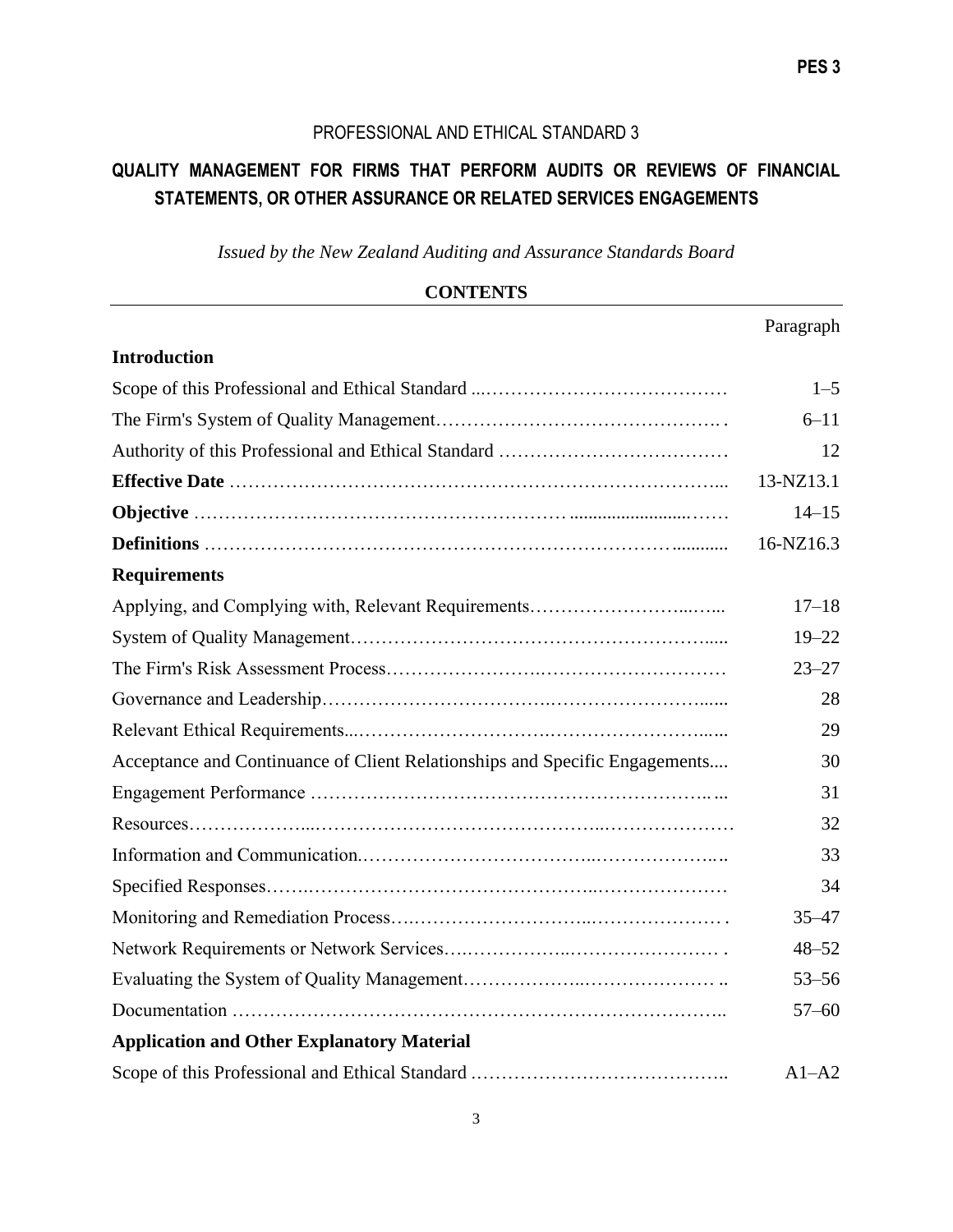# **PES 3**

|                                                                             | $A3 - A5$   |
|-----------------------------------------------------------------------------|-------------|
|                                                                             | $A6 - A9$   |
|                                                                             | $A10 - A28$ |
|                                                                             | A29         |
|                                                                             | $A30 - A38$ |
|                                                                             | $A39 - A54$ |
|                                                                             | $A55 - A61$ |
|                                                                             | $A62 - A66$ |
| Acceptance and Continuance of Client Relationships and Specific Engagements | $A67 - A74$ |
|                                                                             | A75-A85     |
|                                                                             | A86-A108    |
|                                                                             | A109-A115   |
|                                                                             | A116-A137   |
|                                                                             | A138-A174   |
|                                                                             | A175-A186   |
|                                                                             | A187-A201   |
|                                                                             | A202-A206   |
|                                                                             |             |

Professional and Ethical Standard (PES) 3, *Quality Management for Firms that Perform Audits or Reviews of Financial Statements, or Other Assurance or Related Services Engagements,* should be read in conjunction with the External Reporting Board Standard Au 1 *Application of Auditing and Assurance Standards*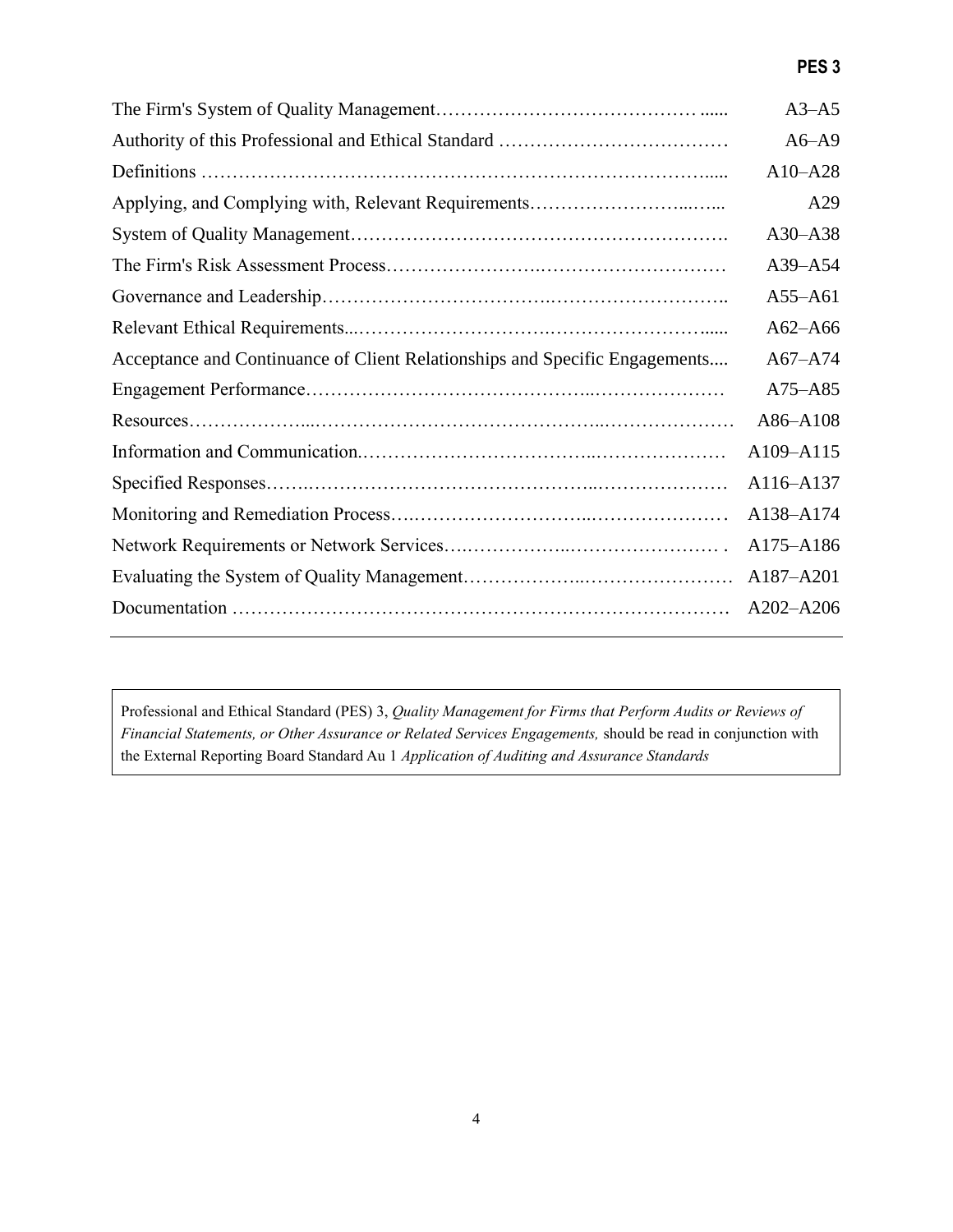# **Introduction**

### **Scope of this Professional and Ethical Standard**

- 1. This Professional and Ethical Standard (PES) deals with a firm's responsibilities to design, implement and operate a system of quality management for audits or reviews of financial statements, or other assurance or related services engagements.
- 2. Engagement quality reviews form part of the firm's system of quality management and:
	- (a) This PES deals with the firm's responsibility to establish policies or procedures addressing engagements that are required to be subject to engagement quality reviews.
	- (b) PES  $4<sup>1</sup>$  deals with the appointment and eligibility of the engagement quality reviewer, and the performance and documentation of the engagement quality review.
- 3. Other pronouncements of the New Zealand Auditing and Assurance Standards Board (NZAuASB):
	- (a) Are premised on the basis that the firm is subject to PES 3 and PES 4 or to national requirements that are at least as demanding; $<sup>2</sup>$  and</sup>
	- (b) Include requirements for engagement partners and other engagement team members regarding quality management at the engagement level. For example, ISA (NZ) 220 (Revised) deals with the specific responsibilities of the auditor regarding quality management at the engagement level for an audit of financial statements and the related responsibilities of the engagement partner. (Ref: Para. A1)
- 4. This PES is to be read in conjunction with relevant ethical requirements. Law, regulation or relevant ethical requirements may establish responsibilities for the firm's management of quality beyond those described in this PES. (Ref: Para. A2)
- 5. This PES applies to all firms performing engagements governed by the Standards of the XRB (including audits or reviews of financial statements, or other assurance or related services<sup>3</sup> engagements) (i.e., if the firm performs any of these engagements, this PES applies and the system of quality management that is established in accordance with the requirements of this PES enables the consistent performance by the firm of all such engagements).

### **The Firm's System of Quality Management**

- 6. A system of quality management operates in a continual and iterative manner and is responsive to changes in the nature and circumstances of the firm and its engagements. It also does not operate in a linear manner. However, for the purposes of this PES, a system of quality management addresses the following eight components: (Ref: Para. A3)
	- (a) The firm's risk assessment process;
	- (b) Governance and leadership;

<sup>1</sup> Professional and Ethical Standard 4, *Engagement Quality Reviews*

<sup>2</sup> See, for example, International Standard on Auditing (ISA) (NZ) 220 (Revised), *Quality Management for an Audit of Financial Statements* (Revised), paragraph 3

<sup>3</sup> As defined by XRB Au1 *Application of Auditing and Assurance Standards (Legislative Update)*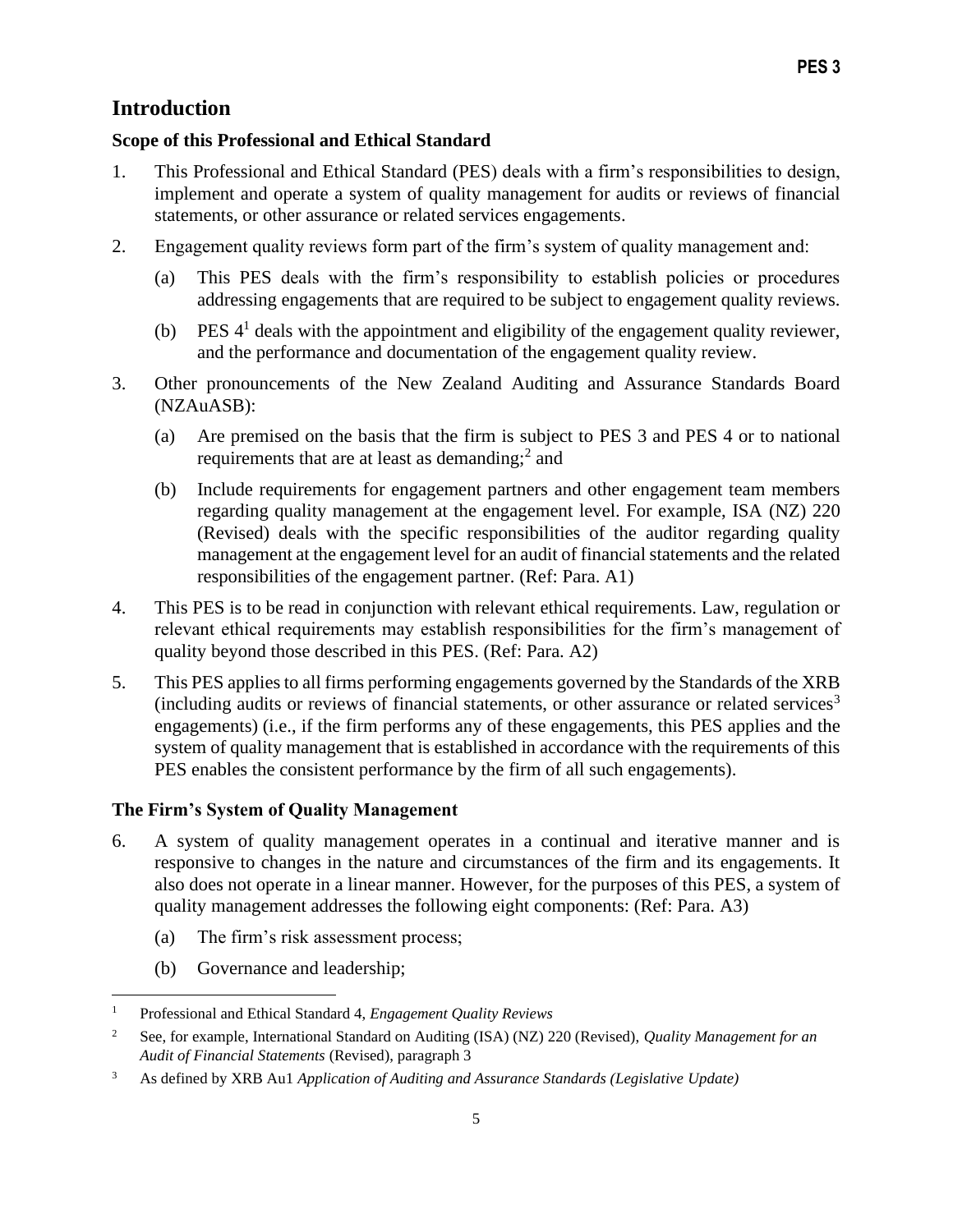- (c) Relevant ethical requirements;
- (d) Acceptance and continuance of client relationships and specific engagements;
- (e) Engagement performance;
- (f) Resources;
- (g) Information and communication; and
- (h) The monitoring and remediation process.
- 7. This PES requires the firm to apply a risk-based approach in designing, implementing and operating the components of the system of quality management in an interconnected and coordinated manner such that the firm proactively manages the quality of engagements performed by the firm. (Ref: Para. A4)
- 8. The risk-based approach is embedded in the requirements of this PES through:
	- (a) Establishing quality objectives. The quality objectives established by the firm consist of objectives in relation to the components of the system of quality management that are to be achieved by the firm. The firm is required to establish the quality objectives specified by this PES and any additional quality objectives considered necessary by the firm to achieve the objectives of the system of quality management.
	- (b) Identifying and assessing risks to the achievement of the quality objectives (referred to in this standard as quality risks). The firm is required to identify and assess quality risks to provide a basis for the design and implementation of responses.
	- (c) Designing and implementing responses to address the quality risks. The nature, timing and extent of the firm's responses to address the quality risks are based on and are responsive to the reasons for the assessments given to the quality risks.
- 9. This PES requires that, at least annually, the individual(s) assigned ultimate responsibility and accountability for the system of quality management, on behalf of the firm, evaluates the system of quality management and concludes whether the system of quality management provides the firm with reasonable assurance that the objectives of the system, stated in paragraph 14(a) and (b), are being achieved. (Ref: Para. A5)

#### *Scalability*

- 10. In applying a risk-based approach, the firm is required to take into account:
	- (a) The nature and circumstances of the firm; and
	- (b) The nature and circumstances of the engagements performed by the firm.

Accordingly, the design of the firm's system of quality management, in particular the complexity and formality of the system, will vary. For example, a firm that performs different types of engagements for a wide variety of entities, including audits of financial statements of listed entities, will likely need to have a more complex and formalised system of quality management and supporting documentation, than a firm that performs only reviews of financial statements or agreed-upon procedures engagements.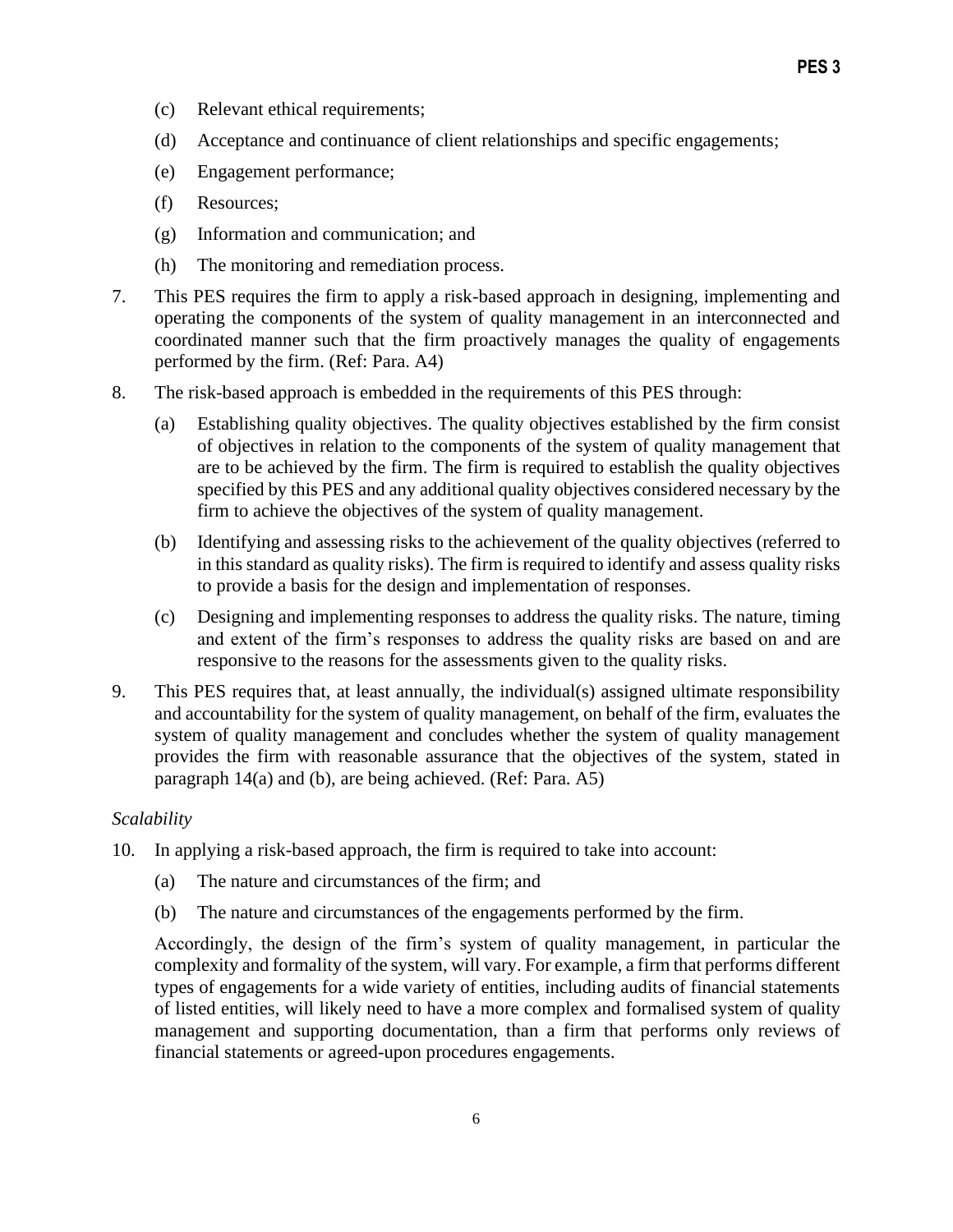#### *Networks and Service Providers*

- 11. This PES addresses the firm's responsibilities when the firm:
	- (a) Belongs to a network, and the firm complies with network requirements or uses network services in the system of quality management or in the performance of engagements; or
	- (b) Uses resources from a service provider in the system of quality management or in the performance of engagements.

Even when the firm complies with network requirements or uses network services or resources from a service provider, the firm is responsible for its system of quality management.

#### **Authority of this Professional and Ethical Standard**

- 12. Paragraph 14 contains the objective of the firm in following this PES. This PES contains: (Ref: Para. A6)
	- (a) Requirements designed to enable the firm to meet the objective in paragraph 14; (Ref: Para. A7)
	- (b) Related guidance in the form of application and other explanatory material; (Ref: Para. A8)
	- (c) Introductory material that provides context relevant to a proper understanding of this PES; and
	- (d) Definitions. (Ref: Para. A9)

### **Effective Date**

- 13. Systems of quality management in compliance with this PES are required to be designed and implemented by 15 December 2022, and the evaluation of the system of quality management required by paragraphs 53–54 of this PES is required to be performed within one year following 15 December 2022.
- NZ13.1 This Standard supersedes PES 3 (Amended) *Quality Control for Firms that Perform Audits and Reviews of Financial Statements, and Other Assurance Engagements* issued in 2013.

## **Objective**

- 14. The objective of the firm is to design, implement and operate a system of quality management for audits or reviews of financial statements, or other assurance or related services engagements performed by the firm, that provides the firm with reasonable assurance that:
	- (a) The firm and its personnel fulfill their responsibilities in accordance with professional standards and applicable legal and regulatory requirements, and conduct engagements in accordance with such standards and requirements; and
	- (b) Engagement reports issued by the firm or engagement partners are appropriate in the circumstances.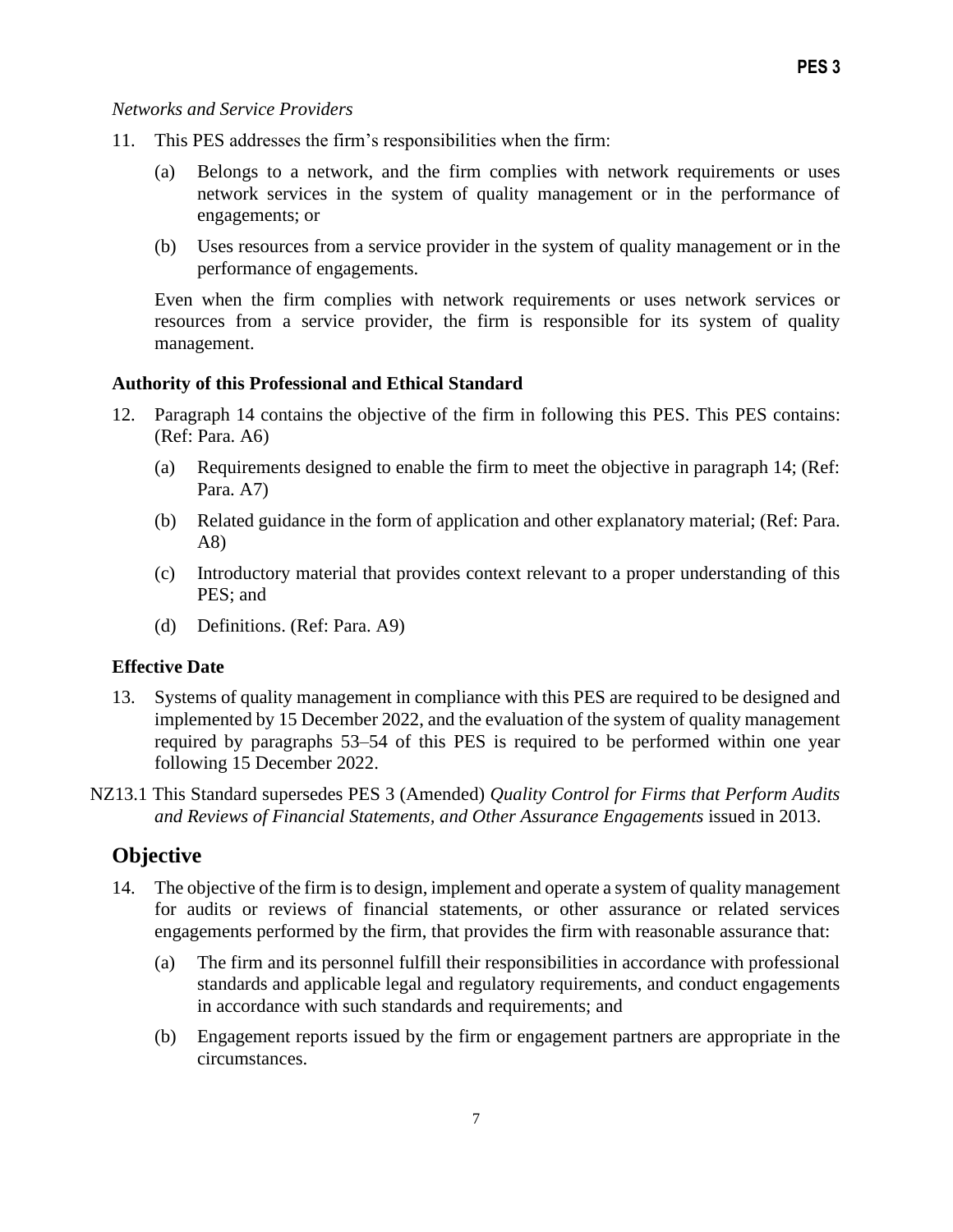15. The public interest is served by the consistent performance of quality engagements. The design, implementation and operation of the system of quality management enables the consistent performance of quality engagements by providing the firm with reasonable assurance that the objectives of the system of quality management, stated in paragraph 14(a) and (b), are achieved. Quality engagements are achieved through planning and performing engagements and reporting on them in accordance with professional standards and applicable legal and regulatory requirements. Achieving the objectives of those standards and complying with the requirements of applicable law or regulation involves exercising professional judgement and, when applicable to the type of engagement, exercising professional scepticism.

# **Definitions**

- 16. For purposes of this PES, the following terms have the meanings attributed below:
	- (a) Deficiency in the firm's system of quality management (referred to as "deficiency" in this PES) – This exists when: (Ref: Para. A10, A159–A160)
		- (i) A quality objective required to achieve the objective of the system of quality management is not established;
		- (ii) A quality risk, or combination of quality risks, is not identified or properly assessed; (Ref: Para. A11)
		- (iii) A response, or combination of responses, does not reduce to an acceptably low level the likelihood of a related quality risk occurring because the response(s) is not properly designed, implemented or operating effectively; or
		- (iv) Any other aspect of the system of quality management is absent, or not properly designed, implemented or operating effectively, such that a requirement of this PES has not been addressed. (Ref: Para. A12)
	- (b) Engagement documentation The record of work performed, results obtained, and conclusions the practitioner reached (terms such as "working papers" or "work papers" are sometimes used).
	- (c) Engagement partner<sup>4</sup> The partner or other individual, appointed by the firm, who is responsible for the engagement and its performance, and for the report that is issued on behalf of the firm, and who, where required, has the appropriate authority from a professional, legal or regulatory body.
- [NZ] Public Sector Considerations

Engagement partner includes an employee of the Auditor-General, whom the Auditor-General has appointed under the Public Audit Act 2001 to act as an auditor and who:

- (i) Is responsible for the engagement and its performance, and for the report that is issued on behalf of the Auditor-General; and
- (ii) Where required, has the appropriate authority from a professional, legal or regulatory body.

<sup>4</sup> "Engagement partner" and "partner" is to be read as referring to their public sector equivalents where relevant.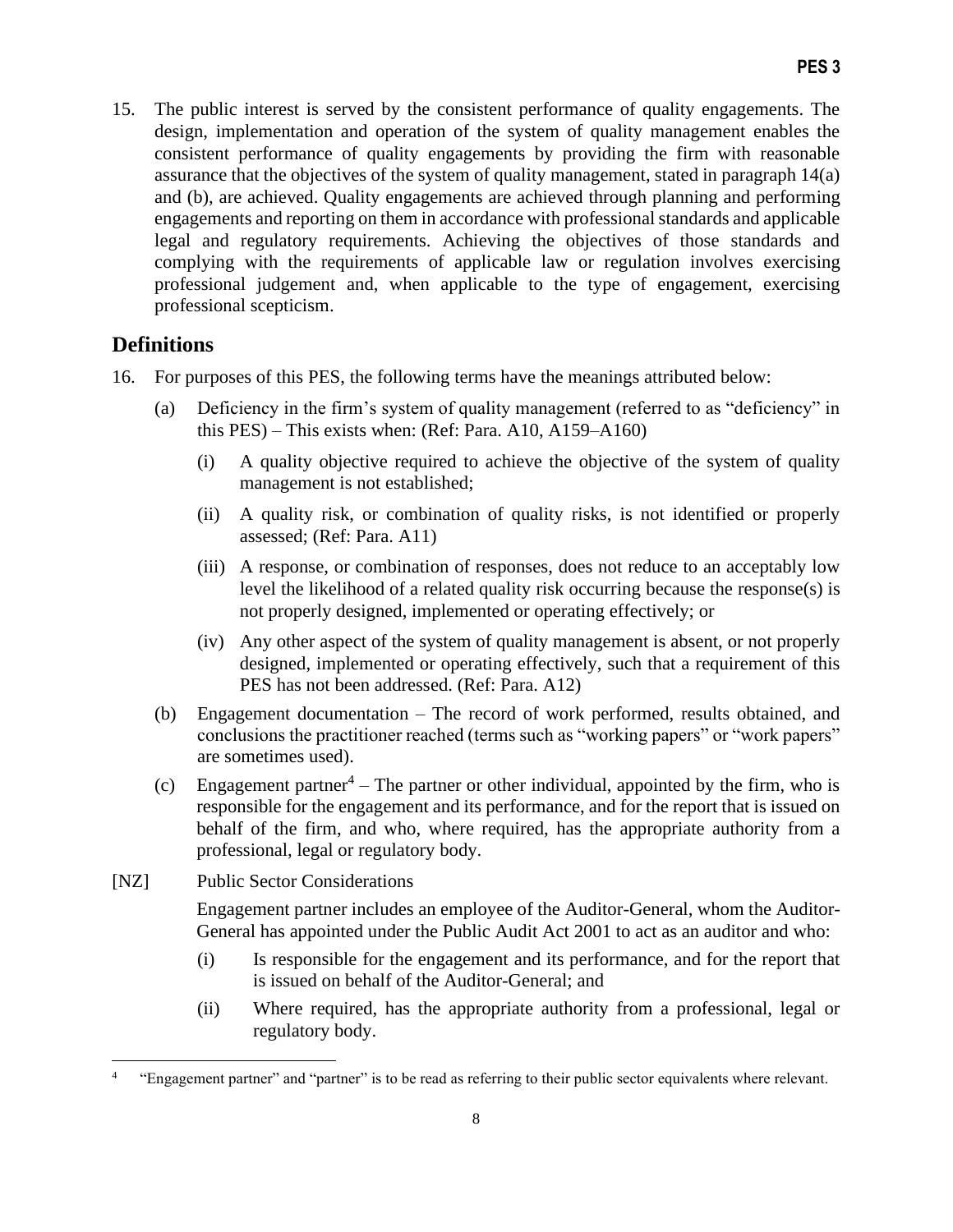- (d) Engagement quality review An objective evaluation of the significant judgements made by the engagement team and the conclusions reached thereon, performed by the engagement quality reviewer and completed on or before the date of the engagement report.
- (e) Engagement quality reviewer A partner, other individual in the firm, or an external individual, appointed by the firm to perform the engagement quality review.
- (f) Engagement team All partners and staff performing the engagement, and any other individuals who perform procedures on the engagement, excluding an external expert<sup>5</sup> and internal auditors who provide direct assistance on an engagement. (Ref: Para. A13)
- (g) External inspections Inspections or investigations, undertaken by an external oversight authority, related to the firm's system of quality management or engagements performed by the firm. (Ref: Para. A14)
- (h) Findings (in relation to a system of quality management) Information about the design, implementation and operation of the system of quality management that has been accumulated from the performance of monitoring activities, external inspections and other relevant sources, which indicates that one or more deficiencies may exist. (Ref: Para. A15–A17)
- (i) Firm A sole practitioner, partnership or corporation or other entity of assurance practitioners, or public sector equivalent. (Ref: Para. A18)

Public Sector Considerations

- [NZ] Firm includes the Auditor-General as defined in section 10(1) of the Public Audit Act 2001.
	- (i) Listed entity [Deleted by the NZAuASB. Refer to NZ16.2]]
	- (k) Network firm  $-A$  firm or entity that belongs to the firm's network.
	- (l) Network A larger structure: (Ref: Para. A19)
		- (i) That is aimed at cooperation; and
		- (ii) That is clearly aimed at profit or cost-sharing or shares common ownership, control or management, common quality management policies or procedures, common business strategy, the use of a common brand name, or a significant part of professional resources.
	- (m) Partner [Deleted by the NZAuASB. Refer to NZ16.3]
	- (n) Personnel Partners and staff in the firm. (Ref: Para. A20–A21)
	- (o) Professional judgement The application of relevant training, knowledge and experience, within the context of professional standards, in making informed decisions about the courses of action that are appropriate in the design, implementation and operation of the firm's system of quality management.
	- (p) [Amended by the NZAuASB. Refer to NZ16.3]

<sup>5</sup> ISA (NZ) 620, *Using the Work of an Auditor's Expert*, paragraph 6(a), defines the term "auditor's expert."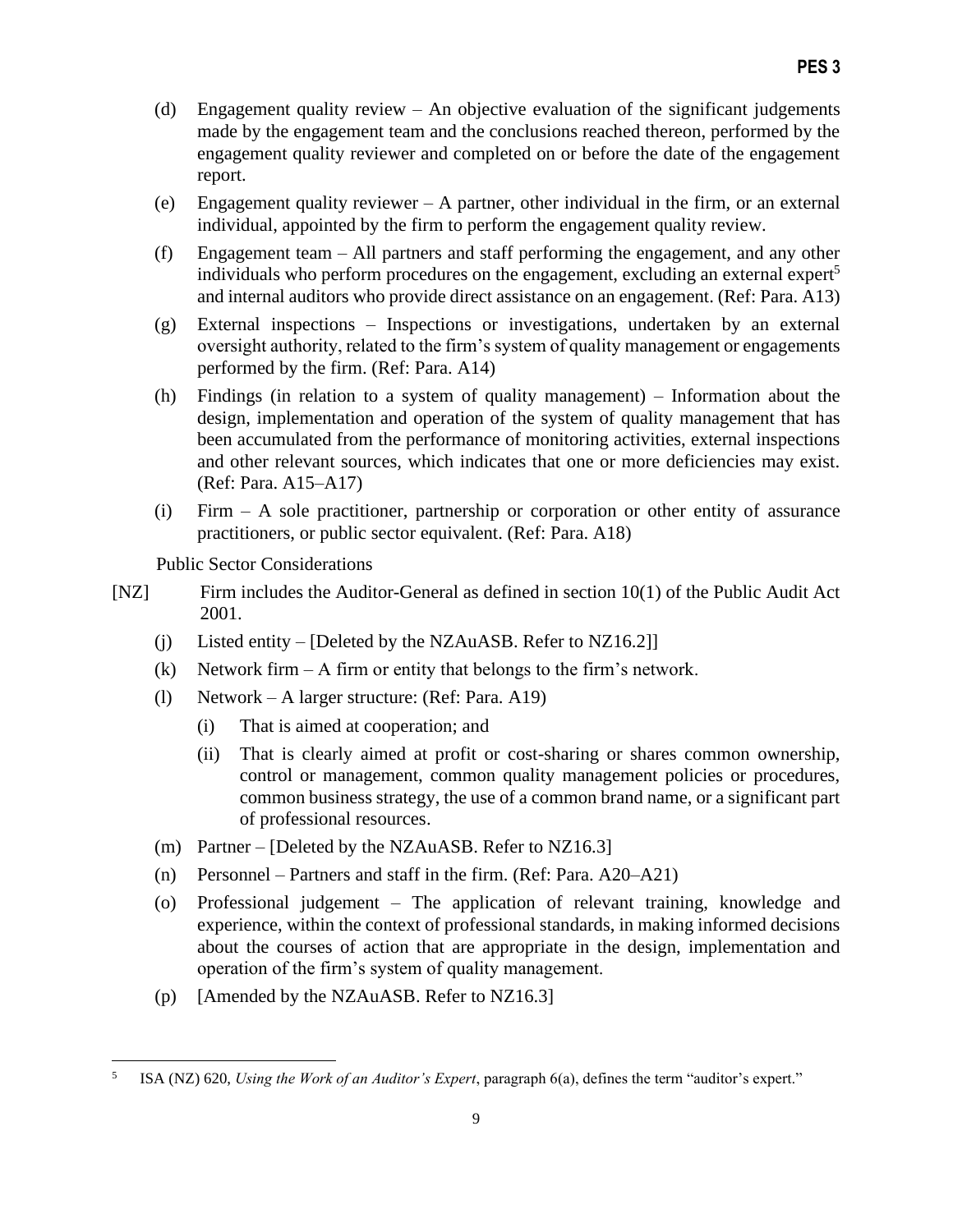- (q) Quality objectives The desired outcomes in relation to the components of the system of quality management to be achieved by the firm.
- $(r)$  Quality risk A risk that has a reasonable possibility of:
	- (i) Occurring; and
	- (ii) Individually, or in combination with other risks, adversely affecting the achievement of one or more quality objectives.
- (s) Reasonable assurance In the context of the PES 3 and PES 4, a high, but not absolute, level of assurance.
- (t) Relevant ethical requirements Principles of professional ethics and ethical requirements that are applicable to assurance practitioners when undertaking engagements that are audits or reviews of financial statements or other assurance or related services engagements. Relevant ethical requirements ordinarily comprise the provisions of the Professional and Ethical Standard 1<sup>6</sup>related to audits or reviews of financial statements, or other assurance or related services engagements, together with national requirements that are more restrictive. (Ref: Para. A22–A24, A62)
- (u) Response (in relation to a system of quality management) Policies or procedures designed and implemented by the firm to address one or more quality risk(s): (Ref: Para. A25–A27, A50)
	- (i) Policies are statements of what should, or should not, be done to address a quality risk(s). Such statements may be documented, explicitly stated in communications or implied through actions and decisions.
	- (ii) Procedures are actions to implement policies.
- (v) Service provider (in the context of this PES) An individual or organisation external to the firm that provides a resource that is used in the system of quality management or in the performance of engagements. Service providers exclude the firm's network, other network firms or other structures or organisations in the network. (Ref: Para. A28, A105)
- (w) Staff Professionals, other than partners, including any experts the firm employs.
- (x) System of quality management A system designed, implemented and operated by a firm to provide the firm with reasonable assurance that:
	- (i) The firm and its personnel fulfill their responsibilities in accordance with professional standards and applicable legal and regulatory requirements, and conduct engagements in accordance with such standards and requirements; and
	- (ii) Engagement reports issued by the firm or engagement partners are appropriate in the circumstances.
- NZ16.1 Assurance practitioner a person or an organisation, whether in public practice, industry, commerce or the public sector, appointed or engaged to undertake assurance engagements or related services.

<sup>6</sup> Professional and Ethical Standard 1 *International Code* of *Ethics for Assurance Practitioners (including International Independence Standards) (New Zealand)*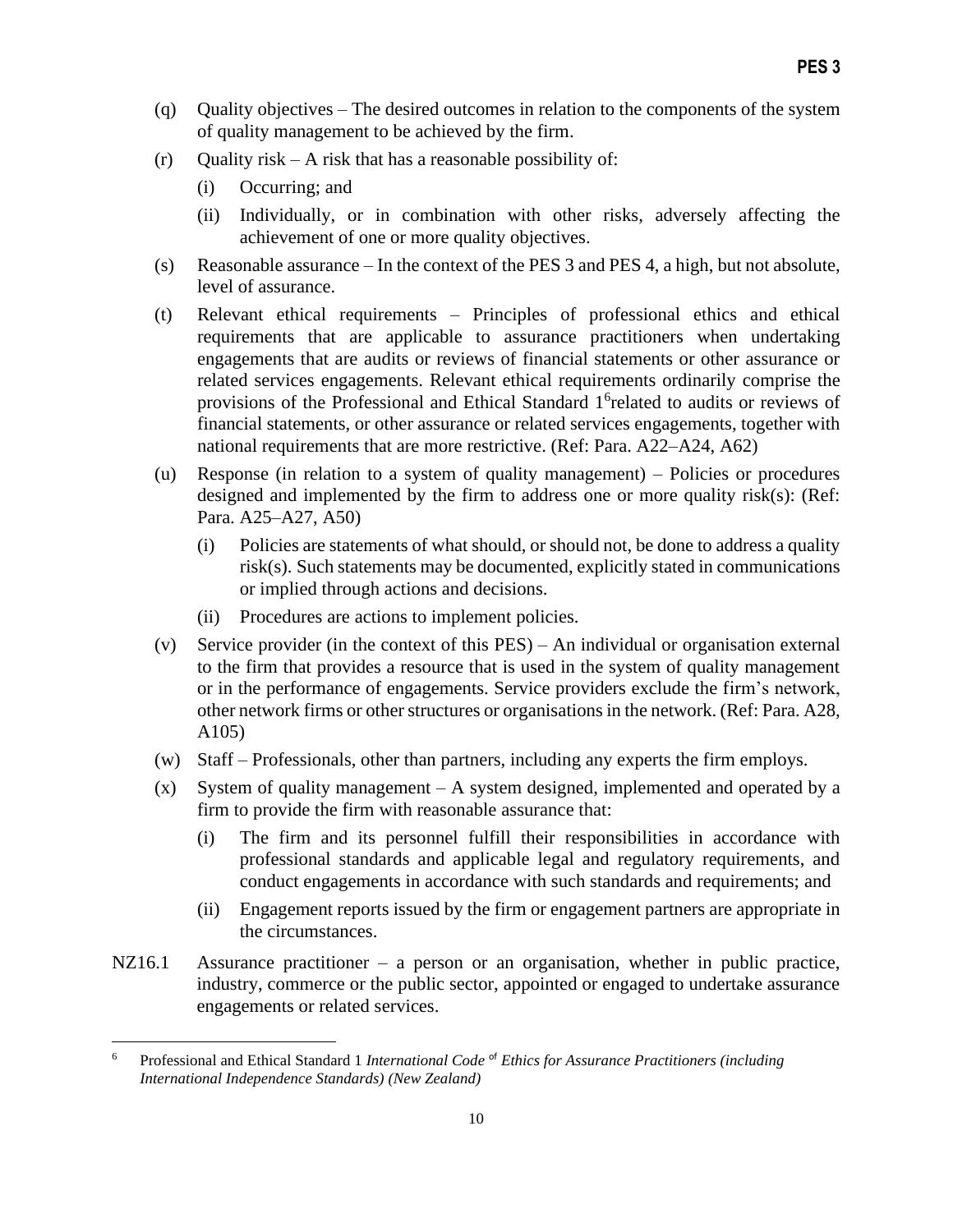- NZ16.2 FMC reporting entity considered to have a higher level of public accountability<sup>7</sup> A FMC reporting entity or a class of FMC reporting entity that is considered to have a higher level of public accountability than other FMC reporting entities:
	- under section 461K of the Financial Markets Conduct Act 2013; or
	- by notice issued by the Financial Markets Authority (FMA) under section 461L(1)(1) of the Financial Markets Conduct Act 2013.
- NZ16.3 Partner Any individual with authority to bind the firm with respect to the performance of an engagement governed by the Standards of the XRB (including audits or reviews of financial statements, or other assurance or related services<sup>8</sup> engagements).
- [NZ] Public Sector Considerations

Partner includes an employee of the Auditor-General with authority to bind the Auditor-General with respect to the performance of an engagement governed by the Standards of the XRB (including audits or reviews of financial statements, or other assurance or related services engagements).

- NZ16.4 Professional standards The standards issued by the External Reporting Board or the New Zealand Auditing and Assurance Standards Board.
- NZ 16.5 Related services services to perform agreed-upon procedures or other non-assurance work that may ordinarily be carried out by an audit or assurance practitioner.

# **Requirements**

# **Applying, and Complying with, Relevant Requirements**

- 17. The firm shall comply with each requirement of this PES unless the requirement is not relevant to the firm because of the nature and circumstances of the firm or its engagements. (Ref: Para. A29)
- 18. The individual(s) assigned ultimate responsibility and accountability for the firm's system of quality management, and the individual(s) assigned operational responsibility for the firm's system of quality management shall have an understanding of this PES, including the application and other explanatory material, to understand the objective of this PES and to apply its requirements properly.

## **System of Quality Management**

19. The firm shall design, implement and operate a system of quality management. In doing so, the firm shall exercise professional judgement, taking into account the nature and circumstances of the firm and its engagements. The governance and leadership component of the system of quality management establishes the environment that supports the design, implementation and operation of the system of quality management. (Ref: Para. A30–A31)

<sup>&</sup>lt;sup>7</sup> Where this PES refers to a FMC reporting entity with a higher level of public accountability, for the purposes of this standard this shall include any listed entity, an entity whose shares, stock or debt are quoted or listed on recognised stock exchange, or are marketed under the regulations of a recognised stock exchange or other equivalent body, whether listed in New Zealand or in another jurisdiction.

<sup>8</sup> As defined by XRB Au1 *Application of Auditing and Assurance Standards (Legislative Update)*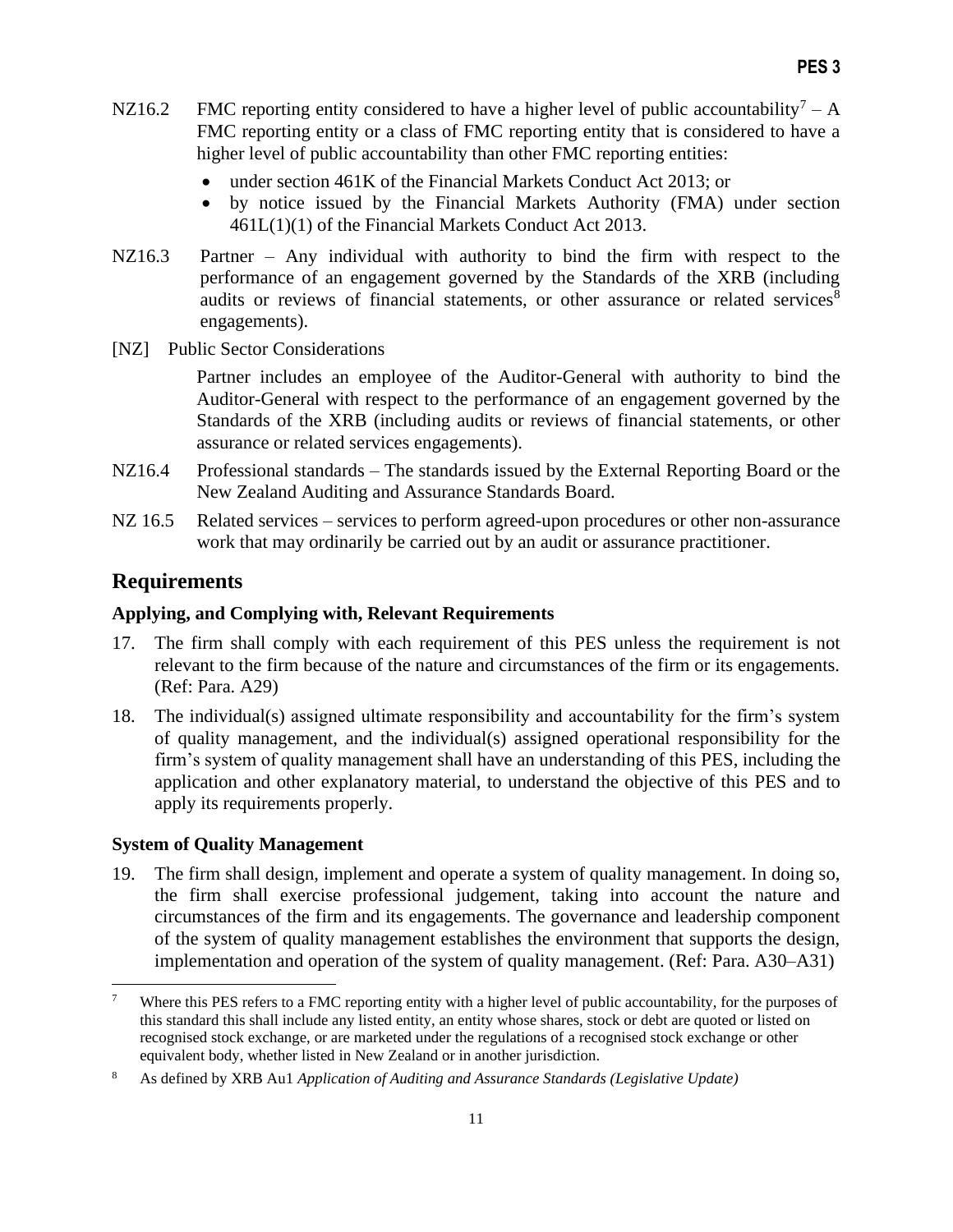# *Responsibilities*

- 20. The firm shall assign: (Ref: Para. A32–A35)
	- (a) Ultimate responsibility and accountability for the system of quality management to the firm's chief executive officer or the firm's managing partner (or equivalent) or, if appropriate, the firm's managing board of partners (or equivalent);
	- (b) Operational responsibility for the system of quality management;
	- (c) Operational responsibility for specific aspects of the system of quality management, including:
		- (i) Compliance with independence requirements; and (Ref: Para. A36)
		- (ii) The monitoring and remediation process.
- 21. In assigning the roles in paragraph 20 the firm shall determine that the individual(s): (Ref: Para. A37)
	- (a) Has the appropriate experience, knowledge, influence and authority within the firm, and sufficient time, to fulfill their assigned responsibility; and (Ref: Para. A38)
	- (b) Understands their assigned roles and that they are accountable for fulfilling them.
- 22. The firm shall determine that the individual(s) assigned operational responsibility for the system of quality management, compliance with independence requirements and the monitoring and remediation process, have a direct line of communication to the individual(s) assigned ultimate responsibility and accountability for the system of quality management.

## **The Firm's Risk Assessment Process**

- 23. The firm shall design and implement a risk assessment process to establish quality objectives, identify and assess quality risks and design and implement responses to address the quality risks. (Ref: Para. A39–A41)
- 24. The firm shall establish the quality objectives specified by this PES and any additional quality objectives considered necessary by the firm to achieve the objectives of the system of quality management. (Ref: Para. A42–A44)
- 25. The firm shall identify and assess quality risks to provide a basis for the design and implementation of responses. In doing so, the firm shall:
	- (a) Obtain an understanding of the conditions, events, circumstances, actions or inactions that may adversely affect the achievement of the quality objectives, including: (Ref: Para. A45–A47)
		- (i) With respect to the nature and circumstances of the firm, those relating to:
			- a. The complexity and operating characteristics of the firm;
			- b. The strategic and operational decisions and actions, business processes and business model of the firm;
			- c. The characteristics and management style of leadership;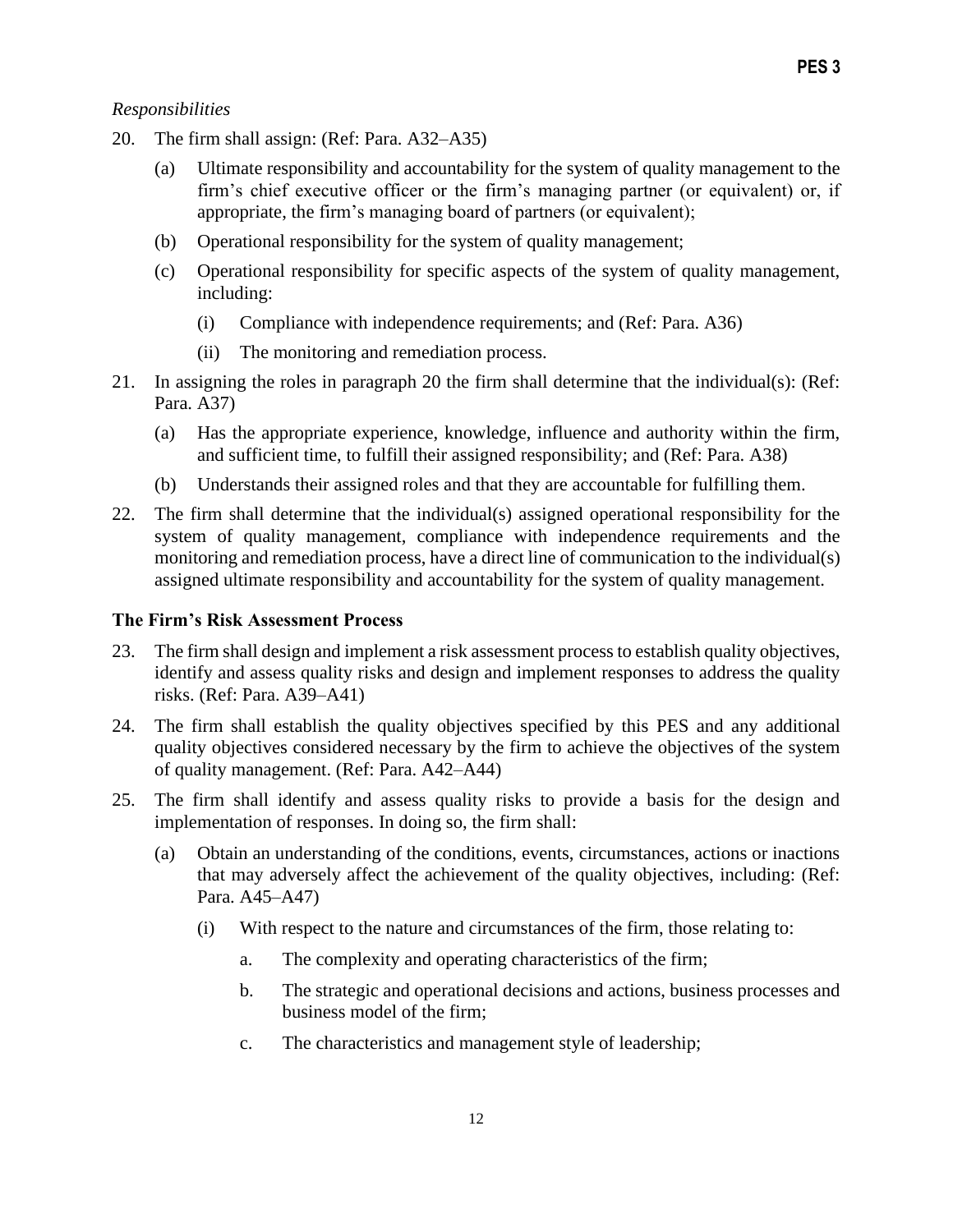- d. The resources of the firm, including the resources provided by service providers;
- e. Law, regulation, professional standards and the environment in which the firm operates; and
- f. In the case of a firm that belongs to a network, the nature and extent of the network requirements and network services, if any.
- (ii) With respect to the nature and circumstances of the engagements performed by the firm, those relating to:
	- a. The types of engagements performed by the firm and the reports to be issued; and
	- b. The types of entities for which such engagements are undertaken.
- (b) Take into account how, and the degree to which, the conditions, events, circumstances, actions or inactions in paragraph 25(a) may adversely affect the achievement of the quality objectives. (Ref: Para. A48)
- 26. The firm shall design and implement responses to address the quality risks in a manner that is based on, and responsive to, the reasons for the assessments given to the quality risks. The firm's responses shall also include the responses specified in paragraph 34. (Ref: Para. A49– A51)
- 27. The firm shall establish policies or procedures that are designed to identify information that indicates additional quality objectives, or additional or modified quality risks or responses, are needed due to changes in the nature and circumstances of the firm or its engagements. If such information is identified, the firm shall consider the information and when appropriate: (Ref: Para. A52–A53)
	- (a) Establish additional quality objectives or modify additional quality objectives already established by the firm; (Ref: Para. A54)
	- (b) Identify and assess additional quality risks, modify the quality risks or reassess the quality risks; or
	- (c) Design and implement additional responses, or modify the responses.

### **Governance and Leadership**

- 28. The firm shall establish the following quality objectives that address the firm's governance and leadership, which establishes the environment that supports the system of quality management:
	- (a) The firm demonstrates a commitment to quality through a culture that exists throughout the firm, which recognises and reinforces: (Ref: Para. A55–A56)
		- (i) The firm's role in serving the public interest by consistently performing quality engagements;
		- (ii) The importance of professional ethics, values and attitudes;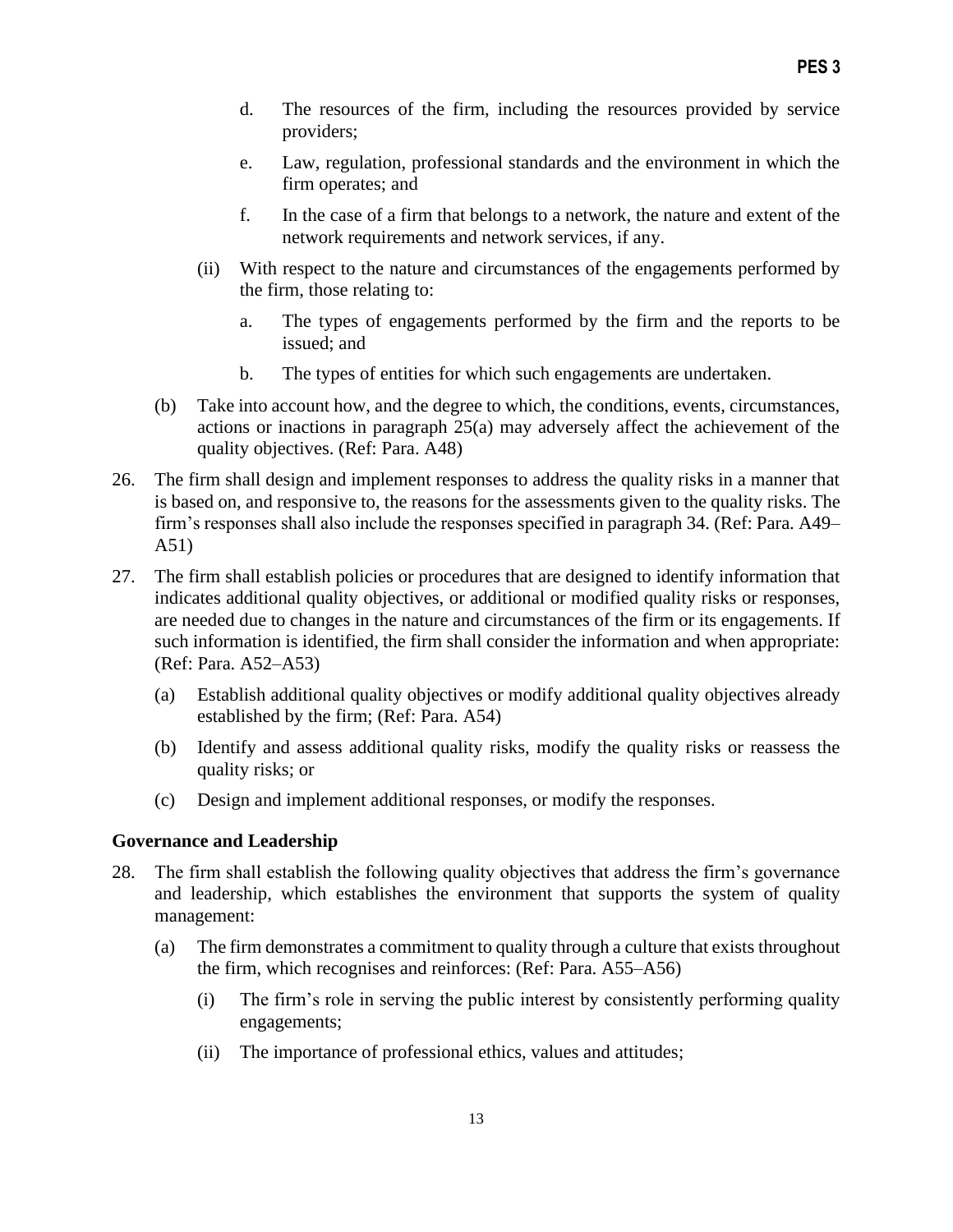- (iii) The responsibility of all personnel for quality relating to the performance of engagements or activities within the system of quality management, and their expected behaviour; and
- (iv) The importance of quality in the firm's strategic decisions and actions, including the firm's financial and operational priorities.
- (b) Leadership is responsible and accountable for quality. (Ref: Para. A57)
- (c) Leadership demonstrates a commitment to quality through their actions and behaviours. (Ref: Para. A58)
- (d) The organisational structure and assignment of roles, responsibilities and authority is appropriate to enable the design, implementation and operation of the firm's system of quality management. (Ref: Para. A32, A33, A35, A59)
- (e) Resource needs, including financial resources, are planned for and resources are obtained, allocated or assigned in a manner that is consistent with the firm's commitment to quality. (Ref: Para. A60–A61)

#### **Relevant Ethical Requirements**

- 29. The firm shall establish the following quality objectives that address the fulfillment of responsibilities in accordance with relevant ethical requirements, including those related to independence: (Ref: Para. A62–A64, A66)
	- (a) The firm and its personnel:
		- (i) Understand the relevant ethical requirements to which the firm and the firm's engagements are subject; and (Ref: Para. A22, A24)
		- (ii) Fulfill their responsibilities in relation to the relevant ethical requirements to which the firm and the firm's engagements are subject.
	- (b) Others, including the network, network firms, individuals in the network or network firms, or service providers, who are subject to the relevant ethical requirements to which the firm and the firm's engagements are subject:
		- (i) Understand the relevant ethical requirements that apply to them; and (Ref: Para. A22, A24, A65)
		- (ii) Fulfill their responsibilities in relation to the relevant ethical requirements that apply to them.

#### **Acceptance and Continuance of Client Relationships and Specific Engagements**

- 30. The firm shall establish the following quality objectives that address the acceptance and continuance of client relationships and specific engagements:
	- (a) Judgements by the firm about whether to accept or continue a client relationship or specific engagement are appropriate based on:
		- (i) Information obtained about the nature and circumstances of the engagement and the integrity and ethical values of the client (including management, and, when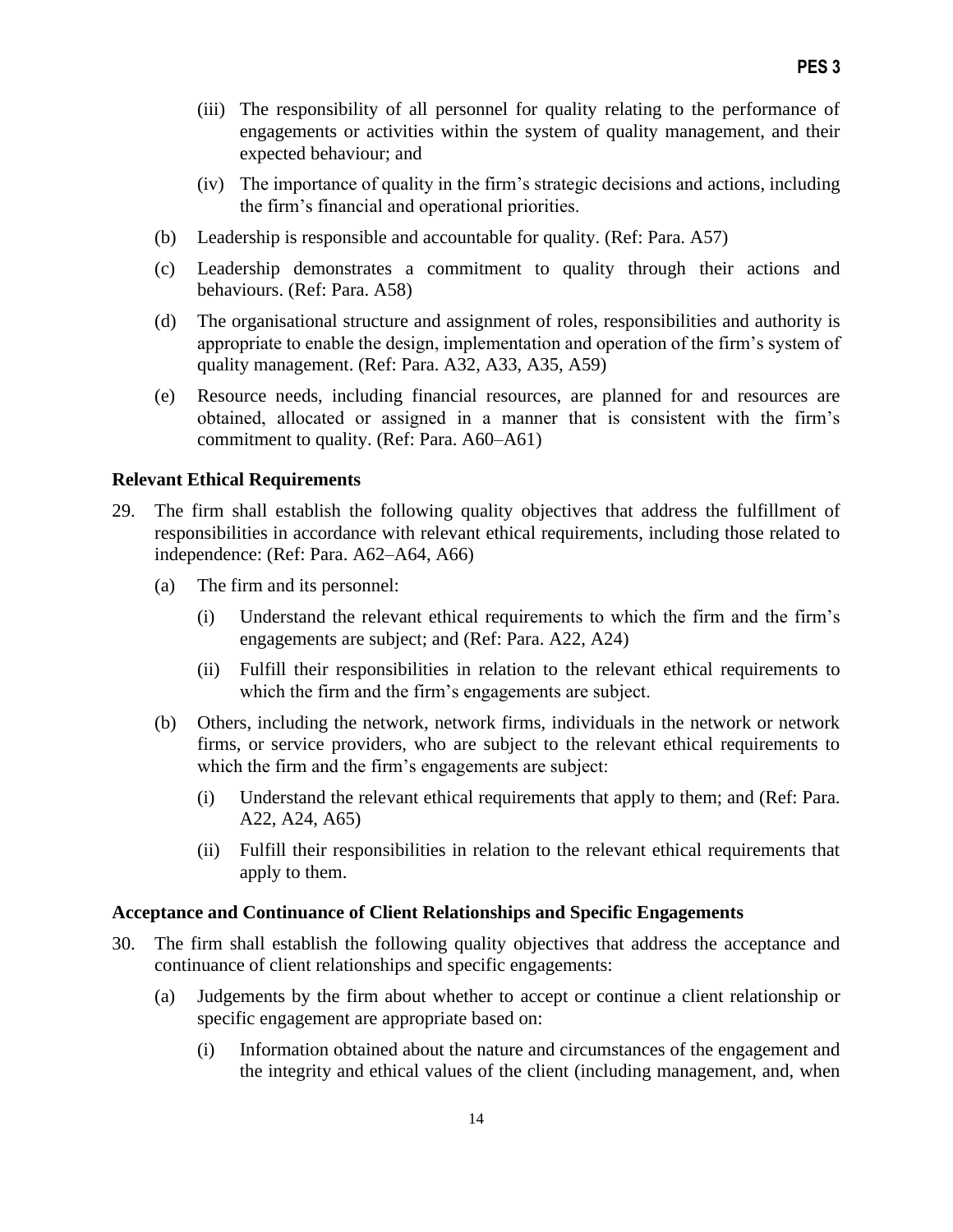appropriate, those charged with governance) that is sufficient to support such judgements; and (Ref: Para. A67–A71)

- (ii) The firm's ability to perform the engagement in accordance with professional standards and applicable legal and regulatory requirements. (Ref: Para. A72)
- (b) The financial and operational priorities of the firm do not lead to inappropriate judgements about whether to accept or continue a client relationship or specific engagement. (Ref: Para. A73–A74)

#### **Engagement Performance**

- 31. The firm shall establish the following quality objectives that address the performance of quality engagements:
	- (a) Engagement teams understand and fulfill their responsibilities in connection with the engagements, including, as applicable, the overall responsibility of engagement partners for managing and achieving quality on the engagement and being sufficiently and appropriately involved throughout the engagement. (Ref: Para. A75)
	- (b) The nature, timing and extent of direction and supervision of engagement teams and review of the work performed is appropriate based on the nature and circumstances of the engagements and the resources assigned or made available to the engagement teams, and the work performed by less experienced engagement team members is directed, supervised and reviewed by more experienced engagement team members. (Ref: Para. A76–A77)
	- (c) Engagement teams exercise appropriate professional judgement and, when applicable to the type of engagement, professional scepticism. (Ref: Para. A78)
	- (d) Consultation on difficult or contentious matters is undertaken and the conclusions agreed are implemented. (Ref: Para. A79–A81)
	- (e) Differences of opinion within the engagement team, or between the engagement team and the engagement quality reviewer or individuals performing activities within the firm's system of quality management are brought to the attention of the firm and resolved. (Ref: Para. A82)
	- (f) Engagement documentation is assembled on a timely basis after the date of the engagement report, and is appropriately maintained and retained to meet the needs of the firm and comply with law, regulation, relevant ethical requirements, or professional standards. (Ref: Para. A83–A85)

#### **Resources**

32. The firm shall establish the following quality objectives that address appropriately obtaining, developing, using, maintaining, allocating and assigning resources in a timely manner to enable the design, implementation and operation of the system of quality management: (Ref: Para. A86–A87)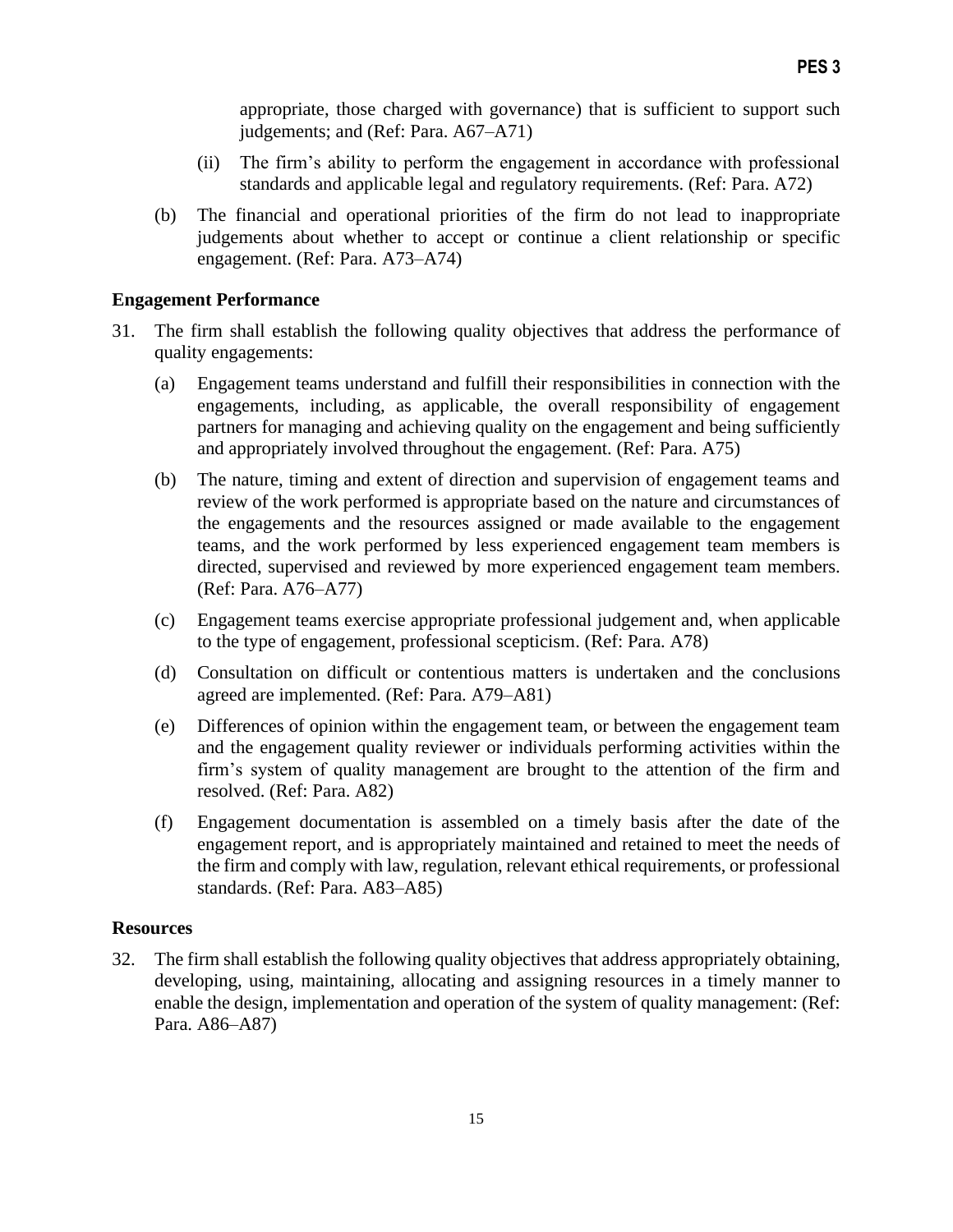#### *Human Resources*

- (a) Personnel are hired, developed and retained and have the competence and capabilities to: (Ref: Para. A88–A90)
	- (i) Consistently perform quality engagements, including having knowledge or experience relevant to the engagements the firm performs; or
	- (ii) Perform activities or carry out responsibilities in relation to the operation of the firm's system of quality management.
- (b) Personnel demonstrate a commitment to quality through their actions and behaviours, develop and maintain the appropriate competence to perform their roles, and are held accountable or recognised through timely evaluations, compensation, promotion and other incentives. (Ref: Para. A91–A93)
- (c) Individuals are obtained from external sources (i.e., the network, another network firm or a service provider) when the firm does not have sufficient or appropriate personnel to enable the operation of firm's system of quality management or performance of engagements. (Ref: Para. A94)
- (d) Engagement team members are assigned to each engagement, including an engagement partner, who have appropriate competence and capabilities, including being given sufficient time, to consistently perform quality engagements. (Ref: Para. A88–A89, A95–A97)
- (e) Individuals are assigned to perform activities within the system of quality management who have appropriate competence and capabilities, including sufficient time, to perform such activities.

#### *Technological Resources*

(f) Appropriate technological resources are obtained or developed, implemented, maintained, and used, to enable the operation of the firm's system of quality management and the performance of engagements. (Ref: Para. A98–A101, A104)

### *Intellectual Resources*

(g) Appropriate intellectual resources are obtained or developed, implemented, maintained, and used, to enable the operation of the firm's system of quality management and the consistent performance of quality engagements, and such intellectual resources are consistent with professional standards and applicable legal and regulatory requirements, where applicable. (Ref: Para. A102–A104)

### *Service Providers*

(h) Human, technological or intellectual resources from service providers are appropriate for use in the firm's system of quality management and in the performance of engagements, taking into account the quality objectives in paragraph 32 (d),(e),(f) and (g). (Ref: Para. A105–A108)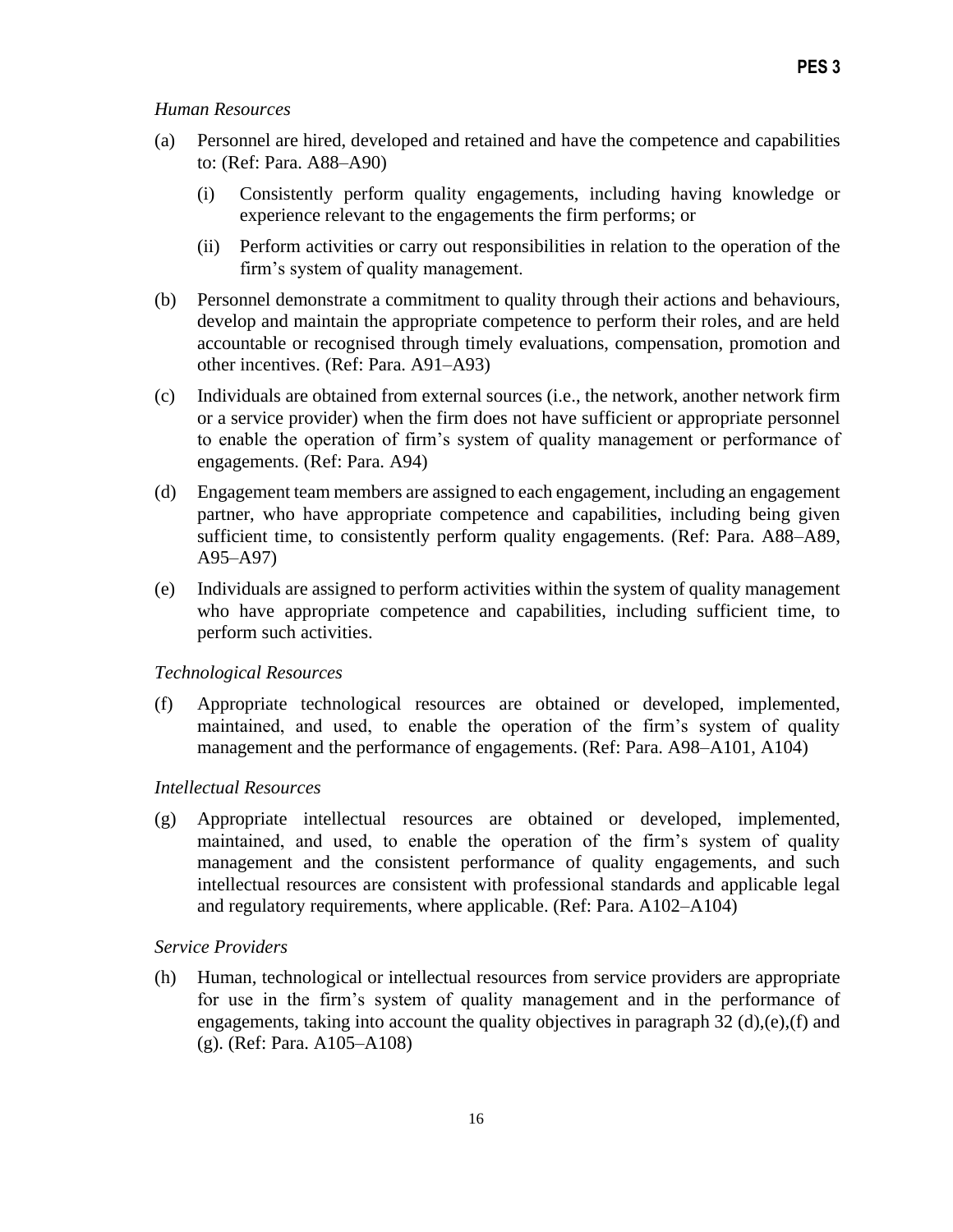#### **Information and Communication**

- 33. The firm shall establish the following quality objectives that address obtaining, generating or using information regarding the system of quality management, and communicating information within the firm and to external parties on a timely basis to enable the design, implementation and operation of the system of quality management: (Ref: Para. A109)
	- (a) The information system identifies, captures, processes and maintains relevant and reliable information that supports the system of quality management, whether from internal or external sources. (Ref: Para. A110–A111)
	- (b) The culture of the firm recognises and reinforces the responsibility of personnel to exchange information with the firm and with one another. (Ref: Para. A112)
	- (c) Relevant and reliable information is exchanged throughout the firm and with engagement teams, including: (Ref: Para. A112)
		- (i) Information is communicated to personnel and engagement teams, and the nature, timing and extent of the information is sufficient to enable them to understand and carry out their responsibilities relating to performing activities within the system of quality management or engagements; and
		- (ii) Personnel and engagement teams communicate information to the firm when performing activities within the system of quality management or engagements.
	- (d) Relevant and reliable information is communicated to external parties, including:
		- (i) Information is communicated by the firm to or within the firm's network or to service providers, if any, enabling the network or service providers to fulfill their responsibilities relating to the network requirements or network services or resources provided by them; and (Ref: Para. A113)
		- (ii) Information is communicated externally when required by law, regulation or professional standards, or to support external parties' understanding of the system of quality management. (Ref: Para. A114–A115)

#### **Specified Responses**

- 34. In designing and implementing responses in accordance with paragraph 26, the firm shall include the following responses: (Ref: Para. A116)
	- (a) The firm establishes policies or procedures for:
		- (i) Identifying, evaluating and addressing threats to compliance with the relevant ethical requirements; and (Ref: Para. A117)
		- (ii) Identifying, communicating, evaluating and reporting of any breaches of the relevant ethical requirements and appropriately responding to the causes and consequences of the breaches in a timely manner. (Ref: Para. A118–A119)
	- (b) The firm obtains, at least annually, a documented confirmation of compliance with independence requirements from all personnel required by relevant ethical requirements to be independent.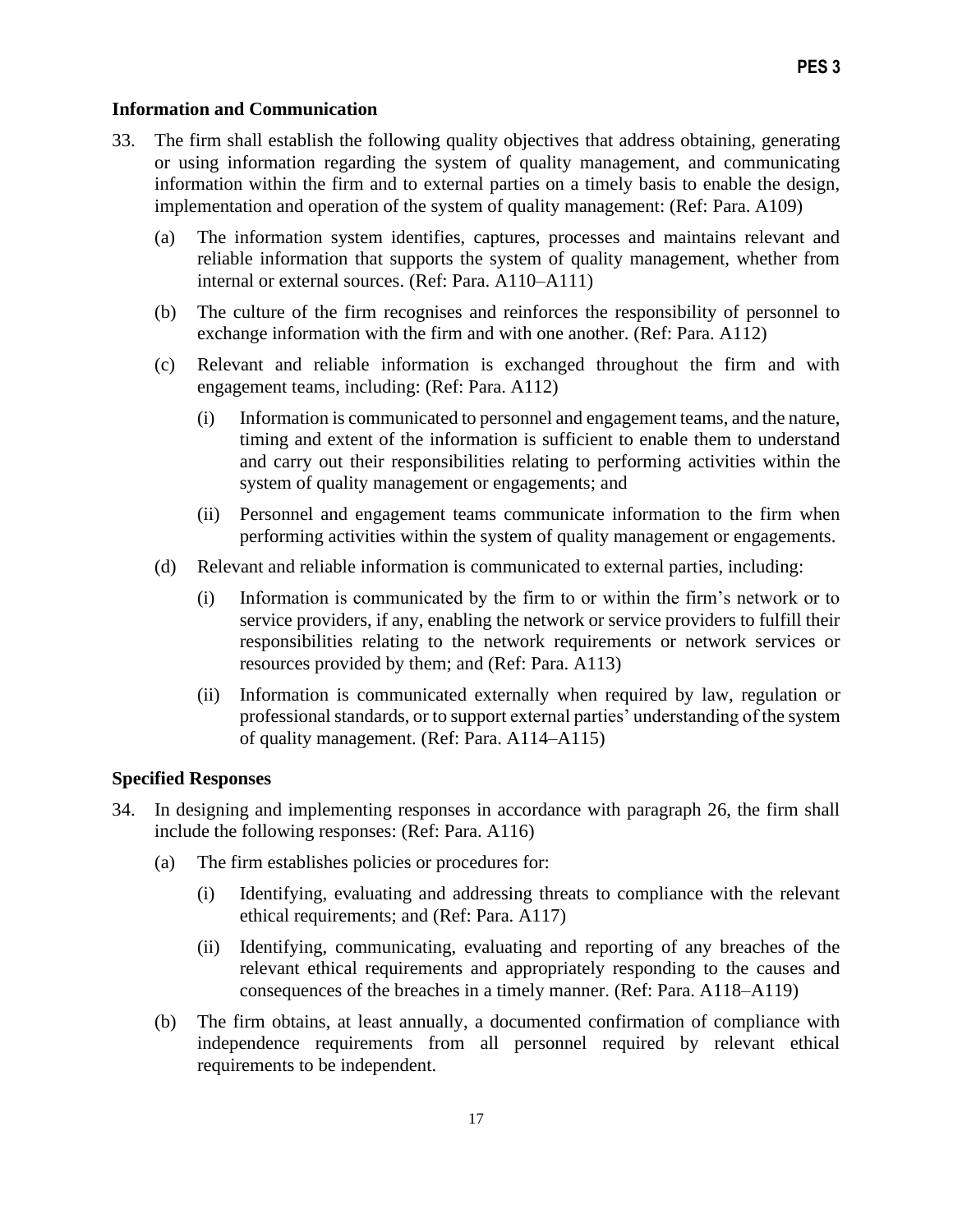- (c) The firm establishes policies or procedures for receiving, investigating and resolving complaints and allegations about failures to perform work in accordance with professional standards and applicable legal and regulatory requirements, or noncompliance with the firm's policies or procedures established in accordance with this PES. (Ref: Para. A120–A121)
- (d) The firm establishes policies or procedures that address circumstances when:
	- (i) The firm becomes aware of information subsequent to accepting or continuing a client relationship or specific engagement that would have caused it to decline the client relationship or specific engagement had that information been known prior to accepting or continuing the client relationship or specific engagement; or (Ref: Para. A122–A123)
	- (ii) The firm is obligated by law or regulation to accept a client relationship or specific engagement. (Ref: Para. A123)
- (e) [Amended by the NZAuASB]
- NZ34(e) The firm establishes policies or procedures that: (Ref: Para. A124–A126)
	- (i) Require communication with those charged with governance when performing an audit of financial statements of FMC reporting entities considered to have a higher level of public accountability about how the system of quality management supports the consistent performance of quality audit engagements; (Ref: Para. A127–A129)
	- (ii) Address when it is otherwise appropriate to communicate with external parties about the firm's system of quality management; and (Ref: Para. A130)
	- (iii) Address the information to be provided when communicating externally in accordance with paragraphs  $34(e)(i)$  and  $34(e)(ii)$ , including the nature, timing and extent and appropriate form of communication. (Ref: Para. A131–A132)
	- (f) [Amended by the NZAuASB]
- NZ34(f) The firm establishes policies or procedures that address engagement quality reviews in accordance with PES 4, and require an engagement quality review for:
	- (i) Audits of financial statements of FMC reporting entities considered to have a higher level of public accountability;
	- (ii) Audits or other engagements for which an engagement quality review is required by law or regulation<sup>9</sup>; and (Ref: Para. A133)
	- (iii) Audits or other engagements for which the firm determines that an engagement quality review is an appropriate response to address one or more quality risk(s). (Ref: Para. A134-A137)

<sup>9</sup> In New Zealand, the Auditor Regulation Act (Prescribed Minimum Standards and Conditions for Licensed Auditors and Registered Audit Firms) Notice 2020 require an engagement quality review for all FMC Reporting Entities including FMC Reporting Entities with lower public accountability.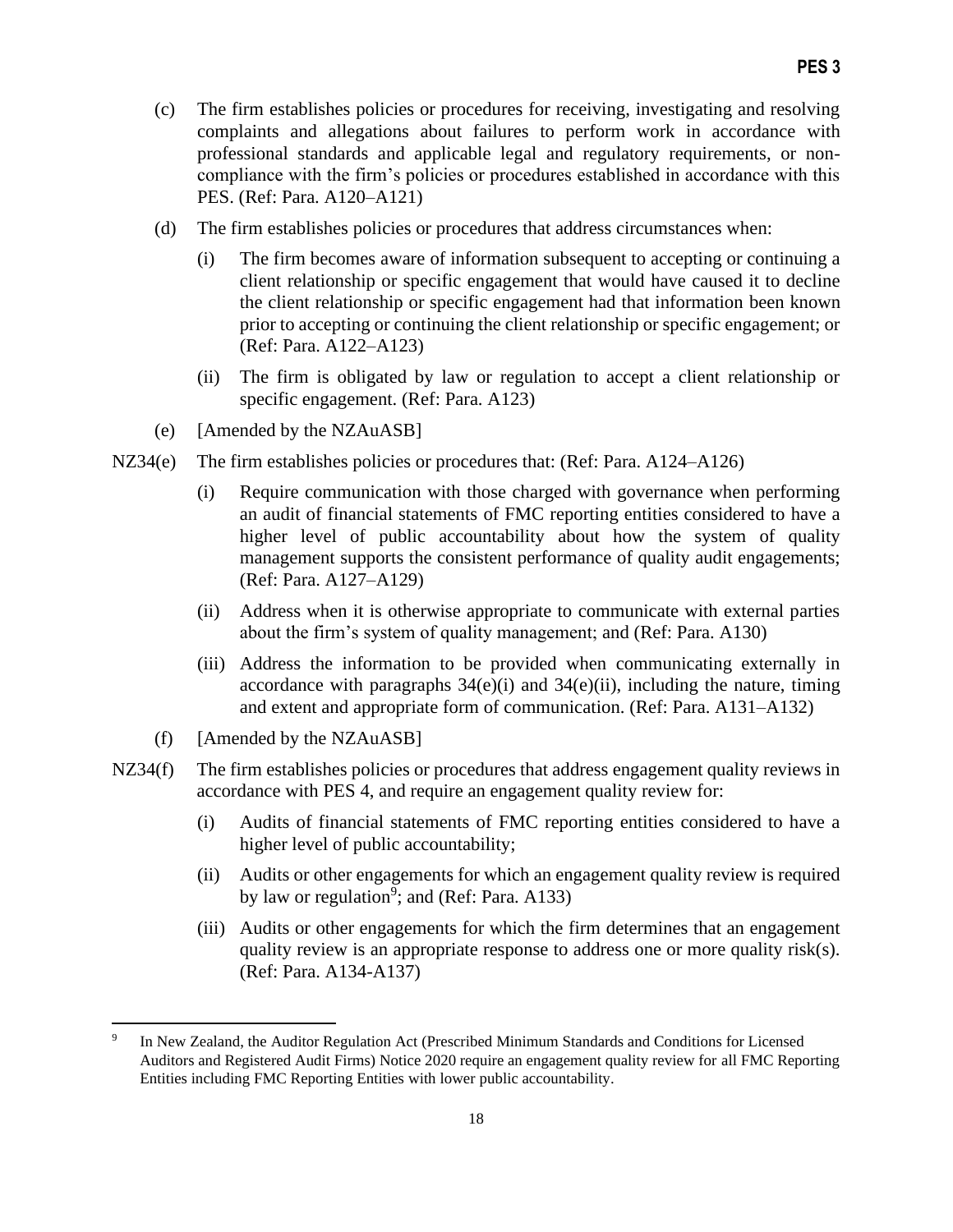#### **Monitoring and Remediation Process**

- 35. The firm shall establish a monitoring and remediation process to: (Ref: Para. A138)
	- (a) Provide relevant, reliable and timely information about the design, implementation and operation of the system of quality management.
	- (b) Take appropriate actions to respond to identified deficiencies such that deficiencies are remediated on a timely basis.

#### *Designing and Performing Monitoring Activities*

- 36. The firm shall design and perform monitoring activities to provide a basis for the identification of deficiencies.
- 37. In determining the nature, timing and extent of the monitoring activities, the firm shall take into account: (Ref: Para. A139–A142)
	- (a) The reasons for the assessments given to the quality risks;
	- (b) The design of the responses;
	- (c) The design of the firm's risk assessment process and monitoring and remediation process; (Ref: Para. A143–A144)
	- (d) Changes in the system of quality management; (Ref: Para. A145)
	- (e) The results of previous monitoring activities, whether previous monitoring activities continue to be relevant in evaluating the firm's system of quality management and whether remedial actions to address previously identified deficiencies were effective; and (Ref: Para. A146–A147)
	- (f) Other relevant information, including complaints and allegations about failures to perform work in accordance with professional standards and applicable legal and regulatory requirements or non-compliance with the firm's policies or procedures established in accordance with this PES, information from external inspections and information from service providers. (Ref: Para. A148–A150)
- 38. The firm shall include the inspection of completed engagements in its monitoring activities and shall determine which engagements and engagement partners to select. In doing so, the firm shall: (Ref: Para. A141, A151–A154)
	- (a) Take into account the matters in paragraph 37;
	- (b) Consider the nature, timing and extent of other monitoring activities undertaken by the firm and the engagements and engagement partners subject to such monitoring activities; and
	- (c) Select at least one completed engagement for each engagement partner on a cyclical basis determined by the firm.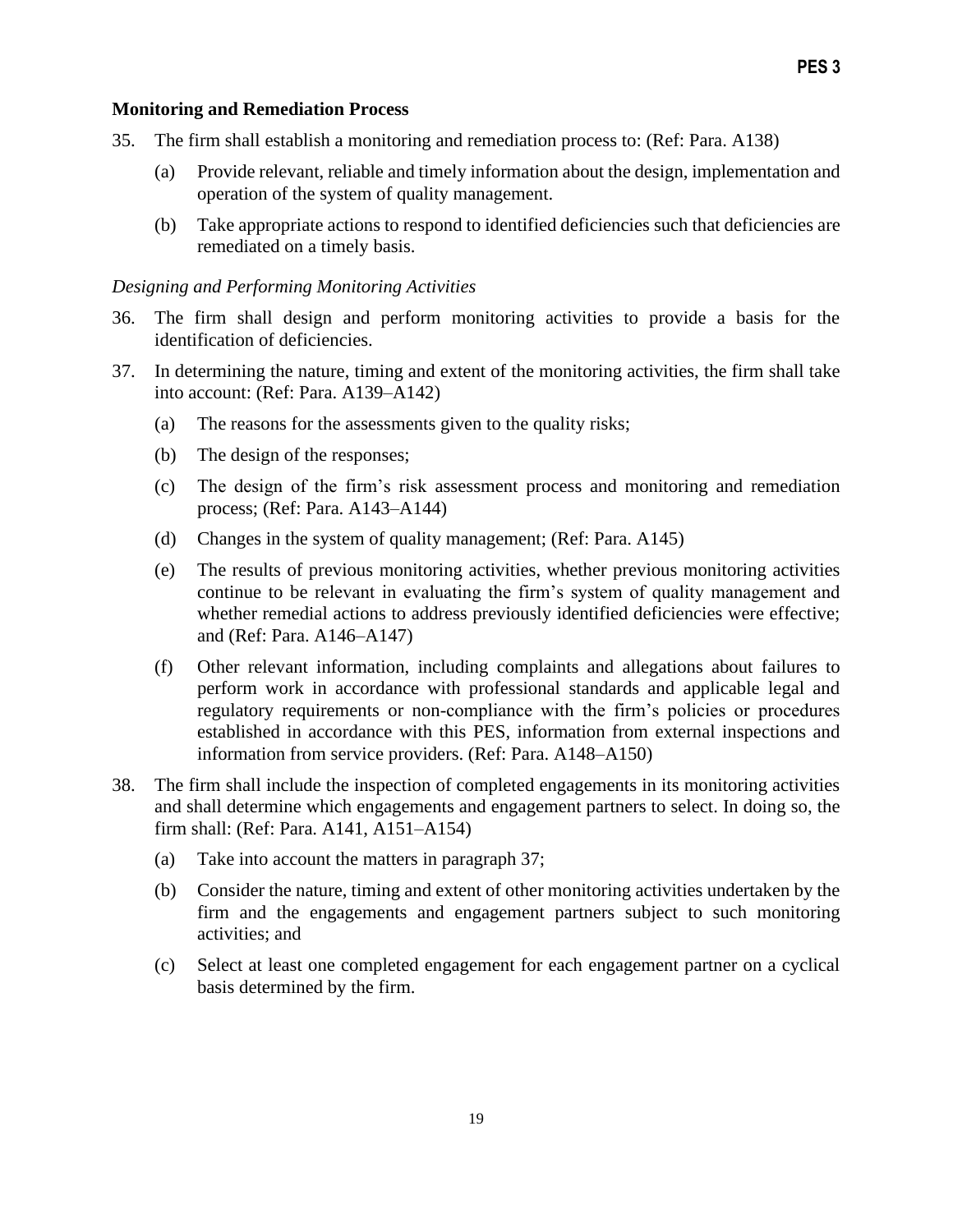- 39. The firm shall establish policies or procedures that:
	- (a) Require the individuals performing the monitoring activities to have the competence and capabilities, including sufficient time, to perform the monitoring activities effectively; and
	- (b) Address the objectivity of the individuals performing the monitoring activities. Such policies or procedures shall prohibit the engagement team members or the engagement quality reviewer of an engagement from performing any inspection of that engagement. (Ref: Para. A155–A156)

### *Evaluating Findings and Identifying Deficiencies*

40. The firm shall evaluate findings to determine whether deficiencies exist, including in the monitoring and remediation process. (Ref: Para. A157–A162)

### *Evaluating Identified Deficiencies*

- 41. The firm shall evaluate the severity and pervasiveness of identified deficiencies by: (Ref: Para. A161, A163–A164)
	- (a) Investigating the root cause(s) of the identified deficiencies. In determining the nature, timing and extent of the procedures to investigate the root cause(s), the firm shall take into account the nature of the identified deficiencies and their possible severity. (Ref: Para. A165–A169)
	- (b) Evaluating the effect of the identified deficiencies, individually and in aggregate, on the system of quality management.

### *Responding to Identified Deficiencies*

- 42. The firm shall design and implement remedial actions to address identified deficiencies that are responsive to the results of the root cause analysis. (Ref: Para. A170–A172)
- 43. The individual(s) assigned operational responsibility for the monitoring and remediation process shall evaluate whether the remedial actions:
	- (a) Are appropriately designed to address the identified deficiencies and their related root cause(s) and determine that they have been implemented; and
	- (b) Implemented to address previously identified deficiencies are effective.
- 44. If the evaluation indicates that the remedial actions are not appropriately designed and implemented or are not effective, the individual(s) assigned operational responsibility for the monitoring and remediation process shall take appropriate action to determine that the remedial actions are appropriately modified such that they are effective.

### Findings About a Particular Engagement

45. The firm shall respond to circumstances when findings indicate that there is an engagement(s) for which procedures required were omitted during the performance of the engagement(s) or the report issued may be inappropriate. The firm's response shall include: (Ref: Para. A173)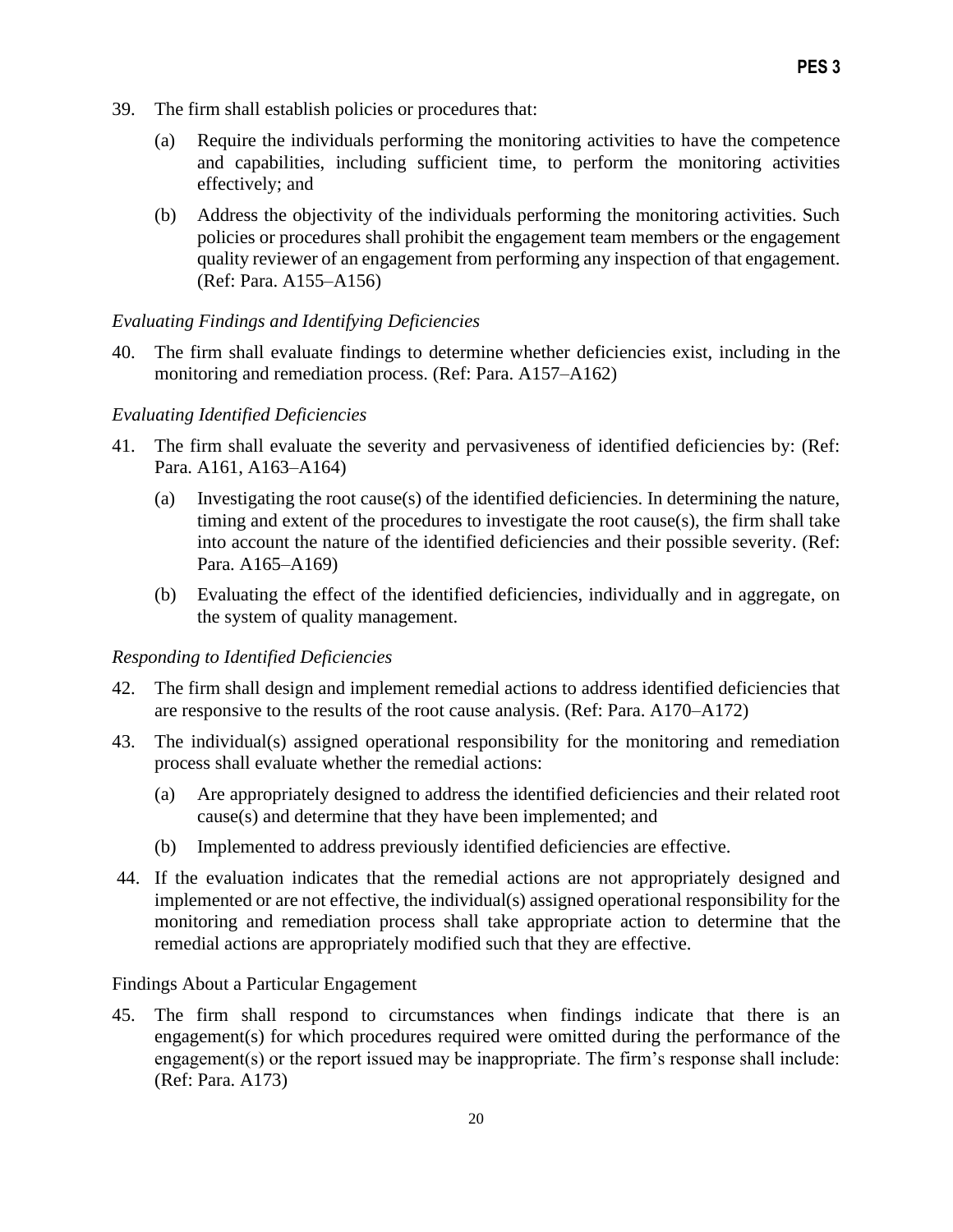- (a) Taking appropriate action to comply with relevant professional standards and applicable legal and regulatory requirements; and
- (b) When the report is considered to be inappropriate, considering the implications and taking appropriate action, including considering whether to obtain legal advice.

### *Ongoing Communication Related to Monitoring and Remediation*

- 46. The individual(s) assigned operational responsibility for the monitoring and remediation process shall communicate on a timely basis to the individual(s) assigned ultimate responsibility and accountability for the system of quality management and the individual(s) assigned operational responsibility for the system of quality management: (Ref: Para. A174)
	- (a) A description of the monitoring activities performed;
	- (b) The identified deficiencies, including the severity and pervasiveness of such deficiencies; and
	- (c) The remedial actions to address the identified deficiencies.
- 47. The firm shall communicate the matters described in paragraph 46 to engagement teams and other individuals assigned activities within the system of quality management to enable them to take prompt and appropriate action in accordance with their responsibilities.

### **Network Requirements or Network Services**

- 48. When the firm belongs to a network, the firm shall understand, when applicable: (Ref: Para. A19, A175)
	- (a) The requirements established by the network regarding the firm's system of quality management, including requirements for the firm to implement or use resources or services designed or otherwise provided by or through the network (i.e., network requirements);
	- (b) Any services or resources provided by the network that the firm chooses to implement or use in the design, implementation or operation of the firm's system of quality management (i.e., network services); and
	- (c) The firm's responsibilities for any actions that are necessary to implement the network requirements or use network services. (Ref: Para. A176)

The firm remains responsible for its system of quality management, including professional judgements made in the design, implementation and operation of the system of quality management. The firm shall not allow compliance with the network requirements or use of network services to contravene the requirements of this PES. (Ref: Para. A177)

- 49. Based on the understanding obtained in paragraph 48, the firm shall:
	- (a) Determine how the network requirements or network services are relevant to, and are taken into account in, the firm's system of quality management, including how they are to be implemented; and (Ref: Para. A178)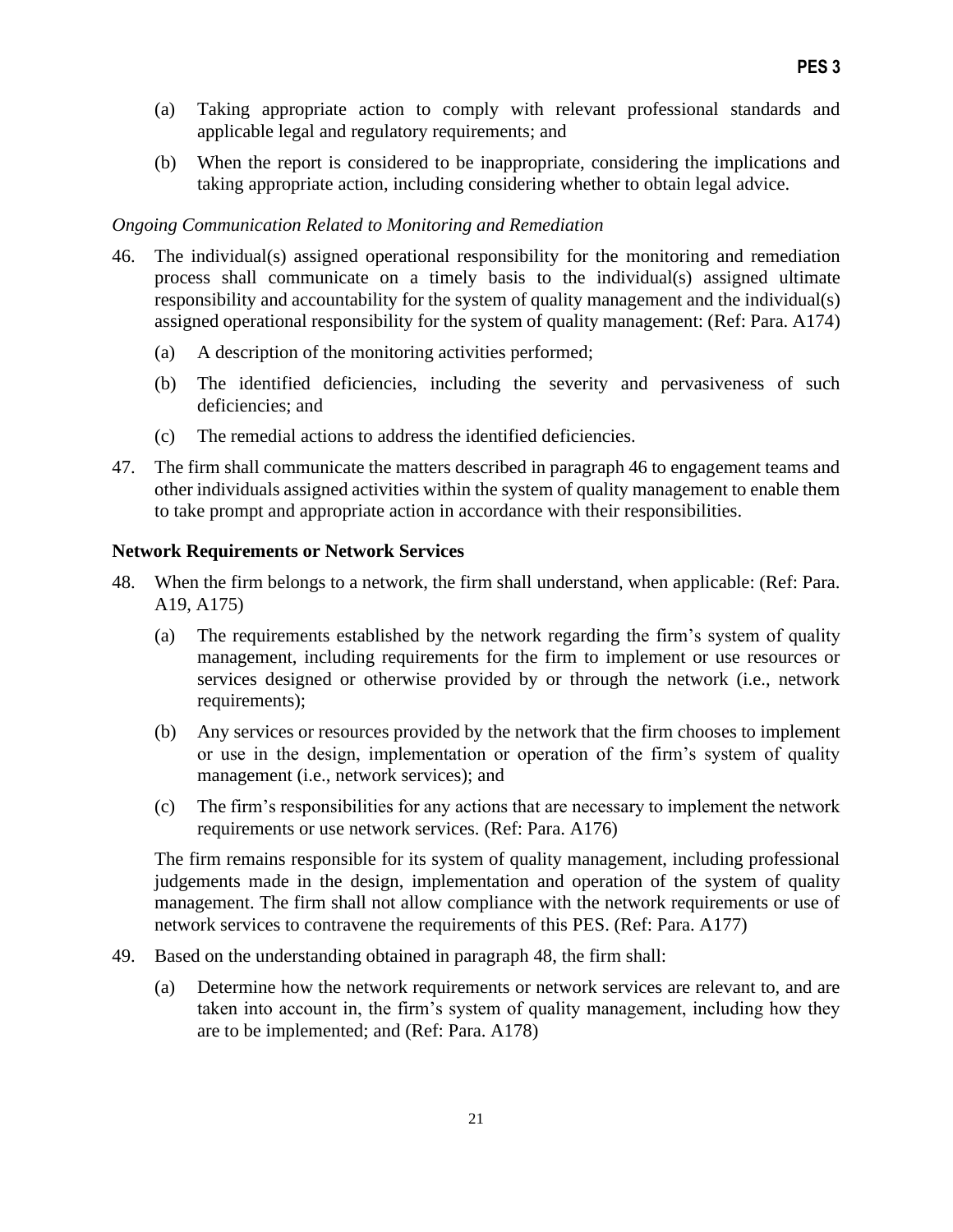(b) Evaluate whether and, if so, how the network requirements or network services need to be adapted or supplemented by the firm to be appropriate for use in its system of quality management. (Ref: Para. A179–A180)

### *Monitoring Activities Undertaken by the Network on the Firm's System of Quality Management*

- 50. In circumstances when the network performs monitoring activities relating to the firm's system of quality management, the firm shall:
	- (a) Determine the effect of the monitoring activities performed by the network on the nature, timing and extent of the firm's monitoring activities performed in accordance with paragraphs 36–38;
	- (b) Determine the firm's responsibilities in relation to the monitoring activities, including any related actions by the firm; and
	- (c) As part of evaluating findings and identifying deficiencies in paragraph 40, obtain the results of the monitoring activities from the network in a timely manner. (Ref: Para. A181)

### *Monitoring Activities Undertaken by the Network Across the Network Firms*

- 51. The firm shall:
	- (a) Understand the overall scope of the monitoring activities undertaken by the network across the network firms, including monitoring activities to determine that network requirements have been appropriately implemented across the network firms, and how the network will communicate the results of its monitoring activities to the firm;
	- (b) At least annually, obtain information from the network about the overall results of the network's monitoring activities across the network firms, if applicable, and: (Ref: Para. A182–A184)
		- (i) Communicate the information to engagement teams and other individuals assigned activities within the system of quality management, as appropriate, to enable them to take prompt and appropriate action in accordance with their responsibilities; and
		- (ii) Consider the effect of the information on the firm's system of quality management.

### *Deficiencies in Network Requirements or Network Services Identified by the Firm*

- 52. If the firm identifies a deficiency in the network requirements or network services, the firm shall: (Ref: Para. A185)
	- (a) Communicate to the network relevant information about the identified deficiency; and
	- (b) In accordance with paragraph 42, design and implement remedial actions to address the effect of the identified deficiency in the network requirements or network services. (Ref: Para. A186)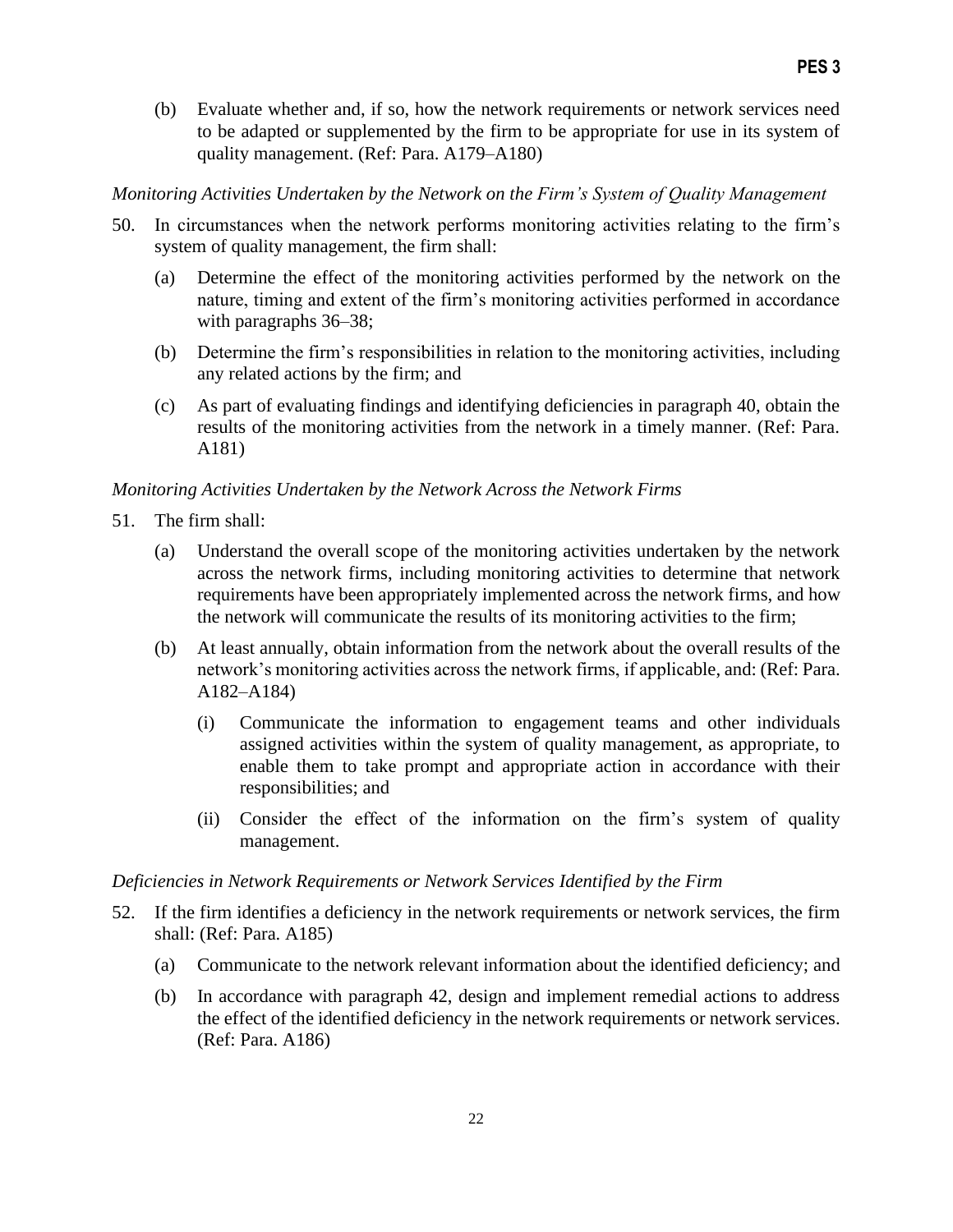#### **Evaluating the System of Quality Management**

- 53. The individual(s) assigned ultimate responsibility and accountability for the system of quality management shall evaluate, on behalf of the firm, the system of quality management. The evaluation shall be undertaken as of a point in time, and performed at least annually. (Ref: Para. A187–A189)
- 54. Based on the evaluation, the individual(s) assigned ultimate responsibility and accountability for the system of quality management shall conclude, on behalf of the firm, one of the following: (Ref: Para. A190, A195)
	- (a) The system of quality management provides the firm with reasonable assurance that the objectives of the system of quality management are being achieved; (Ref: Para. A191)
	- (b) Except for matters related to identified deficiencies that have a severe but not pervasive effect on the design, implementation and operation of the system of quality management, the system of quality management provides the firm with reasonable assurance that the objectives of the system of quality management are being achieved; or (Ref: Para. A192)
	- (c) The system of quality management does not provide the firm with reasonable assurance that the objectives of the system of quality management are being achieved. (Ref: Para. A192–A194)
- 55. If the individual(s) assigned ultimate responsibility and accountability for the system of quality management reaches the conclusion described in paragraph 54(b) or 54(c), the firm shall: (Ref: Para. A196)
	- (a) Take prompt and appropriate action; and
	- (b) Communicate to:
		- (i) Engagement teams and other individuals assigned activities within the system of quality management to the extent that it is relevant to their responsibilities; and (Ref: Para. A197)
		- (ii) External parties in accordance with the firm's policies or procedures required by paragraph 34(e). (Ref: Para. A198)
- 56. The firm shall undertake periodic performance evaluations of the individual(s) assigned ultimate responsibility and accountability for the system of quality management, and the individual(s) assigned operational responsibility for the system of quality management. In doing so, the firm shall take into account the evaluation of the system of quality management. (Ref: Para. A199–A201)

#### **Documentation**

57. The firm shall prepare documentation of its system of quality management that is sufficient to: (Ref: Para. A202–A204)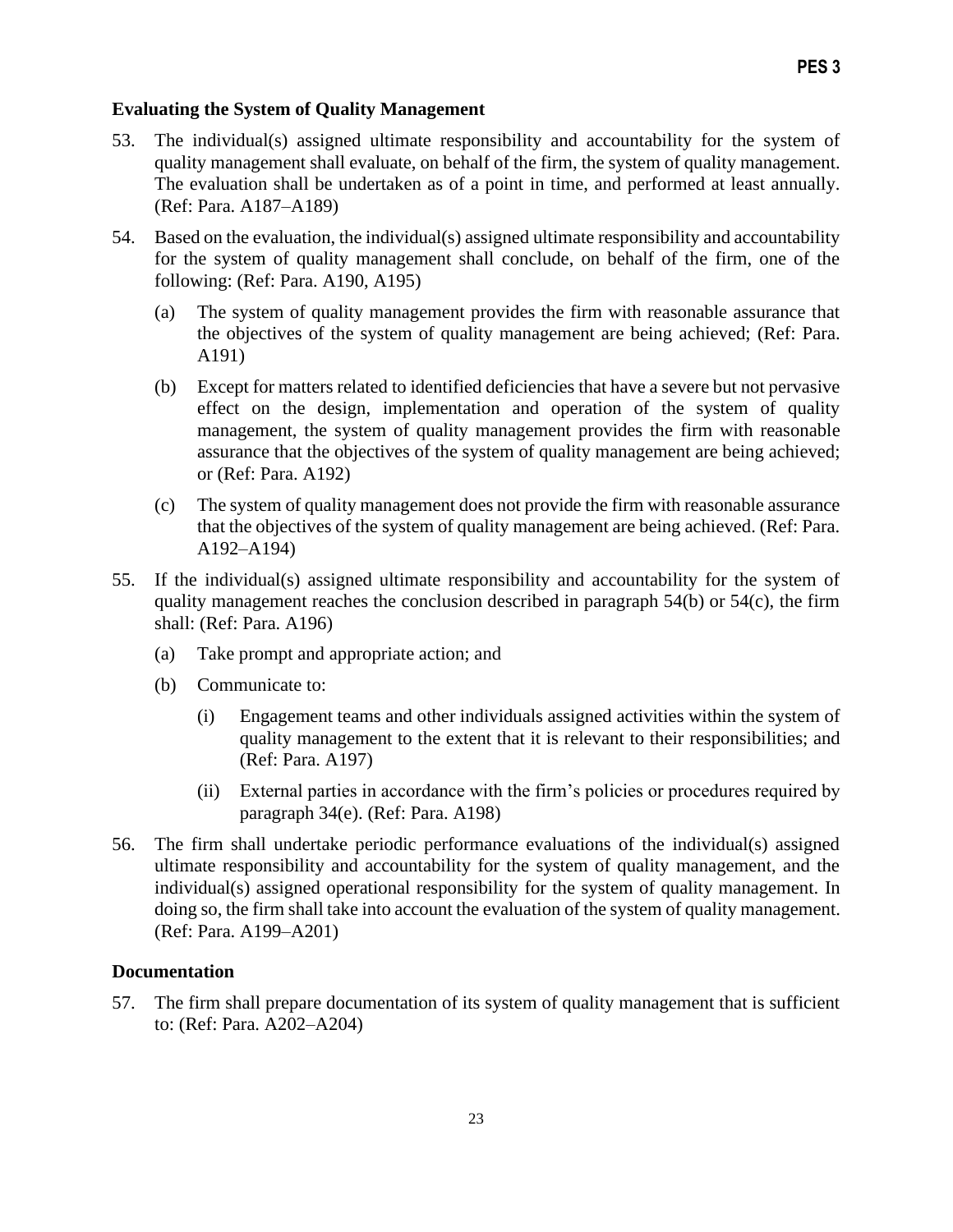- (a) Support a consistent understanding of the system of quality management by personnel, including an understanding of their roles and responsibilities with respect to the system of quality management and the performance of engagements;
- (b) Support the consistent implementation and operation of the responses; and
- (c) Provide evidence of the design, implementation and operation of the responses, to support the evaluation of the system of quality management by the individual(s) assigned ultimate responsibility and accountability for the system of quality management.
- 58. In preparing documentation, the firm shall include:
	- (a) The identification of the individual(s) assigned ultimate responsibility and accountability for the system of quality management and operational responsibility for the system of quality management;
	- (b) The firm's quality objectives and quality risks; (Ref: Para. A205)
	- (c) A description of the responses and how the firm's responses address the quality risks;
	- (d) Regarding the monitoring and remediation process:
		- (i) Evidence of the monitoring activities performed;
		- (ii) The evaluation of findings, and identified deficiencies and their related root cause(s);
		- (iii) Remedial actions to address identified deficiencies and the evaluation of the design and implementation of such remedial actions; and
		- (iv) Communications about monitoring and remediation; and
	- (e) The basis for the conclusion reached pursuant to paragraph 54.
- 59. The firm shall document the matters in paragraph 58 as they relate to network requirements or network services and the evaluation of the network requirements or network services in accordance with paragraph 49(b). (Ref: Para. A206)
- 60. The firm shall establish a period of time for the retention of documentation for the system of quality management that is sufficient to enable the firm to monitor the design, implementation and operation of the firm's system of quality management, or for a longer period if required by law or regulation.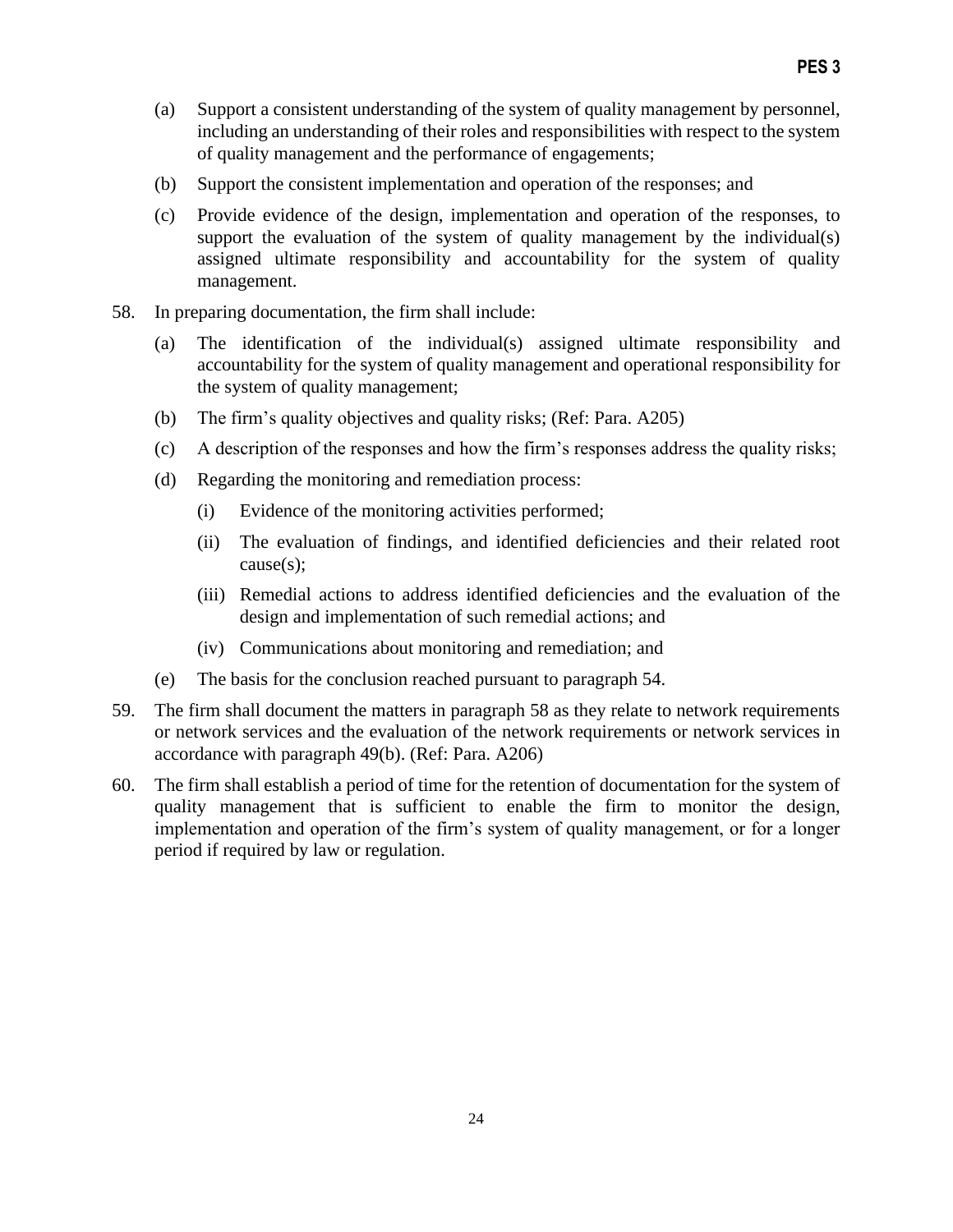### **Application and Other Explanatory Material**

### **Scope of this Professional and Ethical Standard** (Ref: Para. 3–4)

- A1. Other pronouncements of the NZAuASB, including ISRE (NZ) 2400 (Revised)<sup>10</sup> and ISAE  $(NZ)$  3000 (Revised), <sup>11</sup> also establish requirements for the engagement partner for the management of quality at the engagement level.
- A2. Professional and Ethical Standard 1 contains requirements and application material for assurance practitioners that enable assurance practitioners to meet their responsibility to act in the public interest. As indicated in paragraph 15, in the context of engagement performance as described in this PES, the consistent performance of quality engagements forms part of the assurance practitioner's responsibility to act in the public interest.

### **The Firm's System of Quality Management** (Ref: Para. 6–9)

- A3. The firm may use different terminology or frameworks to describe the components of its system of quality management.
- A4. Examples of the interconnected nature of the components include the following:
	- The firm's risk assessment process sets out the process the firm is required to follow in implementing a risk-based approach across the system of quality management.
	- The governance and leadership component establishes the environment that supports the system of quality management.
	- The resources and information and communication components enable the design, implementation and operation of the system of quality management.
	- The monitoring and remediation process is a process designed to monitor the entire system of quality management. The results of the monitoring and remediation process provide information that is relevant to the firm's risk assessment process.
	- There may be relationships between specific matters, for example, certain aspects of relevant ethical requirements are relevant to accepting and continuing client relationships and specific engagements.
- A5. Reasonable assurance is obtained when the system of quality management reduces to an acceptably low level the risk that the objectives stated in paragraph 14(a) and (b) are not achieved. Reasonable assurance is not an absolute level of assurance, because there are inherent limitations of a system of quality management. Such limitations include that human judgement in decision making can be faulty and that breakdowns in a firm's system of quality management may occur, for example, due to human error or behaviour or failures in information technology (IT) applications.

<sup>10</sup> International Standard on Review Engagements (ISRE) (NZ) 2400 (Revised), *Engagements to Review Historical Financial Statements*

<sup>11</sup> International Standard on Assurance Engagements (ISAE) (NZ) 3000 (Revised), *Assurance Engagements Other than Audits or Reviews of Historical Financial Information*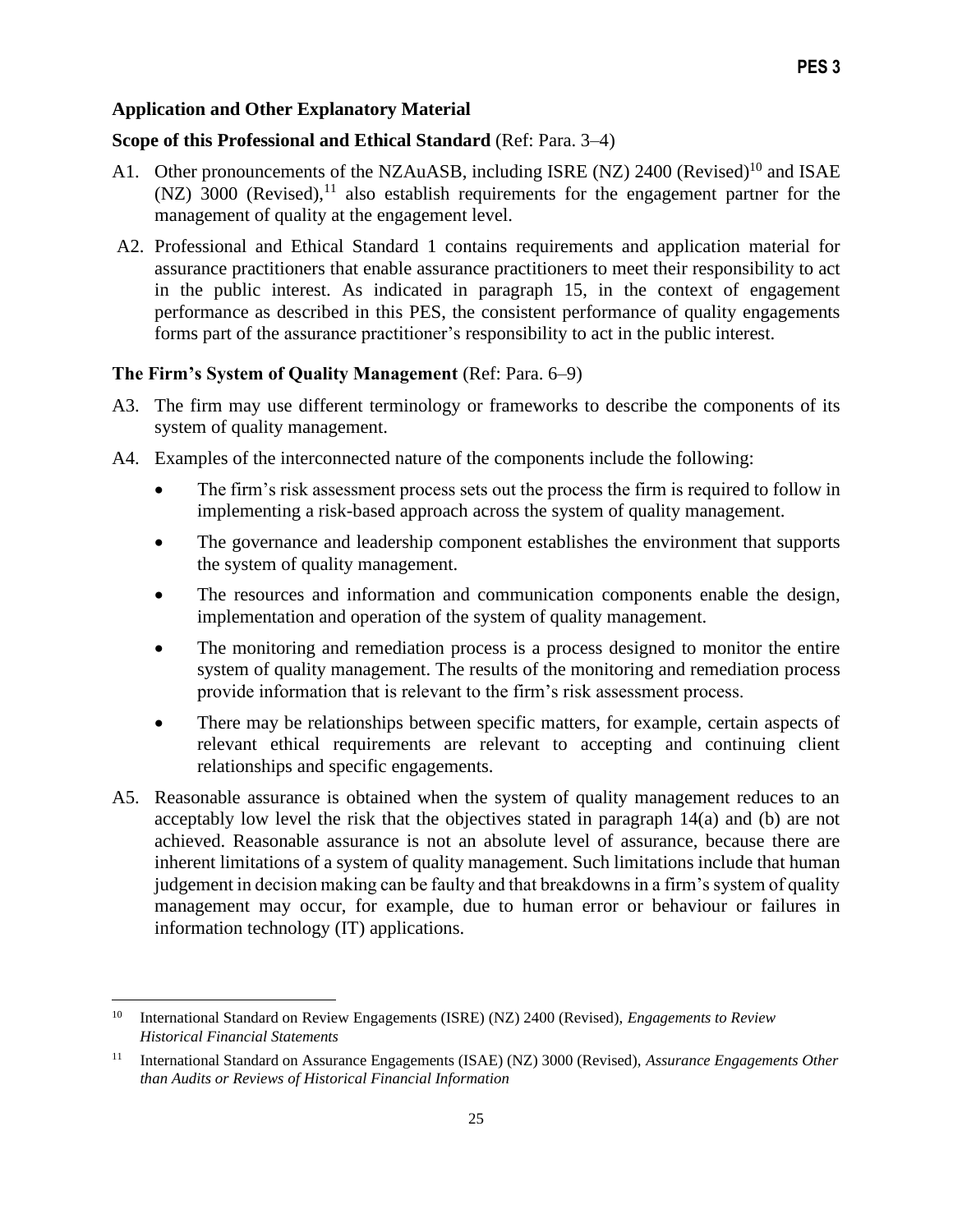## **Authority of this Professional and Ethical Standard** (Ref: Para. 12)

- A6. The objective of this PES provides the context in which the requirements of this PES are set, establishes the desired outcome of this PES and is intended to assist the firm in understanding what needs to be accomplished and, where necessary, the appropriate means of doing so.
- A7. The requirements of this PES are expressed using "shall."
- A8. Where necessary, the application and other explanatory material provides further explanation of the requirements and guidance for carrying them out. In particular, it may:
	- Explain more precisely what a requirement means or is intended to cover; and
	- Include examples that illustrate how the requirements might be applied.

While such guidance does not in itself impose a requirement, it is relevant to the proper application of the requirements. The application and other explanatory material may also provide background information on matters addressed in this PES. Where appropriate, additional considerations specific to public sector audit organisations are included within the application and other explanatory material. These additional considerations assist in the application of the requirements in this PES. They do not, however, limit or reduce the responsibility of the firm to apply and comply with the requirements in this PES.

A9. This PES includes, under the heading "Definitions," a description of the meanings attributed to certain terms for purposes of this PES. These definitions are provided to assist in the consistent application and interpretation of this PES, and are not intended to override definitions that may be established for other purposes, whether in law, regulation or otherwise. Explanatory Guide (EG) Au4 *Glossary of Terms* issued by the NZAuASB includes the terms defined in this PES. EG Au4 also includes descriptions of other terms found in the PES 3 and PES 4 to assist in common and consistent interpretation and translation.

## **Definitions**

*Deficiency* (Ref: Para. 16(a))

- A10. The firm identifies deficiencies through evaluating findings. A deficiency may arise from a finding, or a combination of findings.
- A11. When a deficiency is identified as a result of a quality risk, or combination of quality risks, not being identified or properly assessed, the response(s) to address such quality risk(s) may also be absent, or not appropriately designed or implemented.
- A12. The other aspects of the system of quality management consist of the requirements in this PES addressing:
	- Assigning responsibilities (paragraphs 20–22);
	- The firm's risk assessment process;
	- The monitoring and remediation process; and
	- The evaluation of the system of quality management.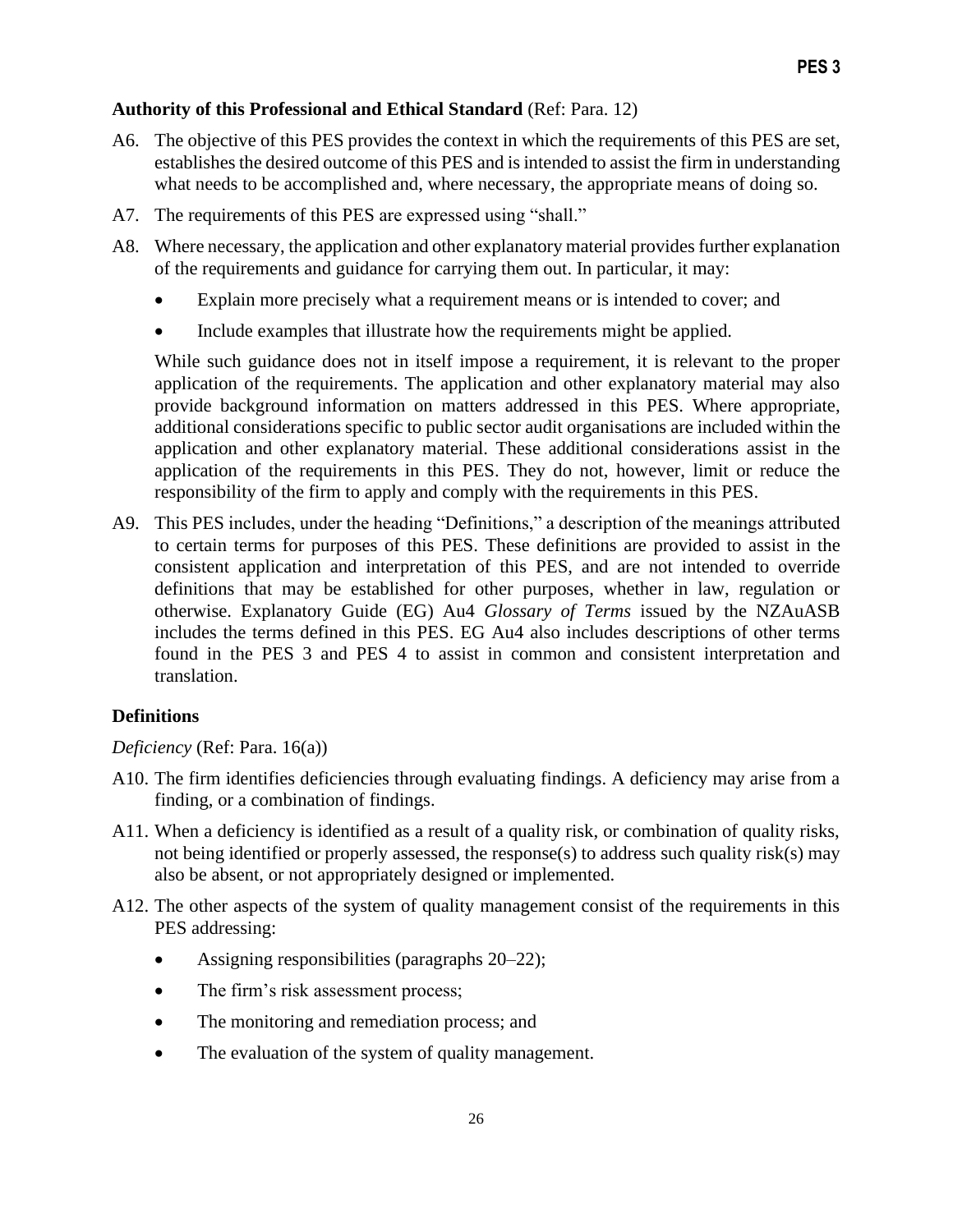*Examples of deficiencies related to other aspects of the system of quality management*

- The firm's risk assessment process fails to identify information that indicates changes in the nature and circumstances of the firm and its engagements and the need to establish additional quality objectives, or modify the quality risks or responses.
- The firm's monitoring and remediation process is not designed or implemented in a manner that:
	- o Provides relevant, reliable and timely information about the design, implementation and operation of the system of quality management.
	- o Enables the firm to take appropriate actions to respond to identified deficiencies such that deficiencies are remediated on a timely basis.
- The individual(s) assigned ultimate responsibility and accountability for the system of quality management does not undertake the annual evaluation of the system of quality management.

# *Engagement Team* (Ref: Para. 16(f))

A13. ISA (NZ) 220 (Revised)<sup>12</sup> provides guidance in applying the definition of engagement team in the context of an audit of financial statements.

### *External Inspections* (Ref: Para. 16(g))

A14. In some circumstances, an external oversight authority may undertake other types of inspections, for example, thematic reviews that focus on, for a selection of firms, particular aspects of audit engagements or firm-wide practices.

*Findings* (Ref: Para. 16(h))

- A15. As part of accumulating findings from monitoring activities, external inspections and other relevant sources, the firm may identify other observations about the firm's system of quality management, such as positive outcomes or opportunities for the firm to improve, or further enhance, the system of quality management. Paragraph A158 explains how other observations may be used by the firm in the system of quality management.
- A16. Paragraph A148 provides examples of information from other relevant sources.
- A17. Monitoring activities include monitoring at the engagement level, such as inspection of engagements. Furthermore, external inspections and other relevant sources may include information that relates to specific engagements. As a result, information about the design, implementation and operation of the system of quality management includes engagementlevel findings that may be indicative of findings in relation to the system of quality management.

<sup>12</sup> ISA (NZ) 220 (Revised), paragraphs A15–A25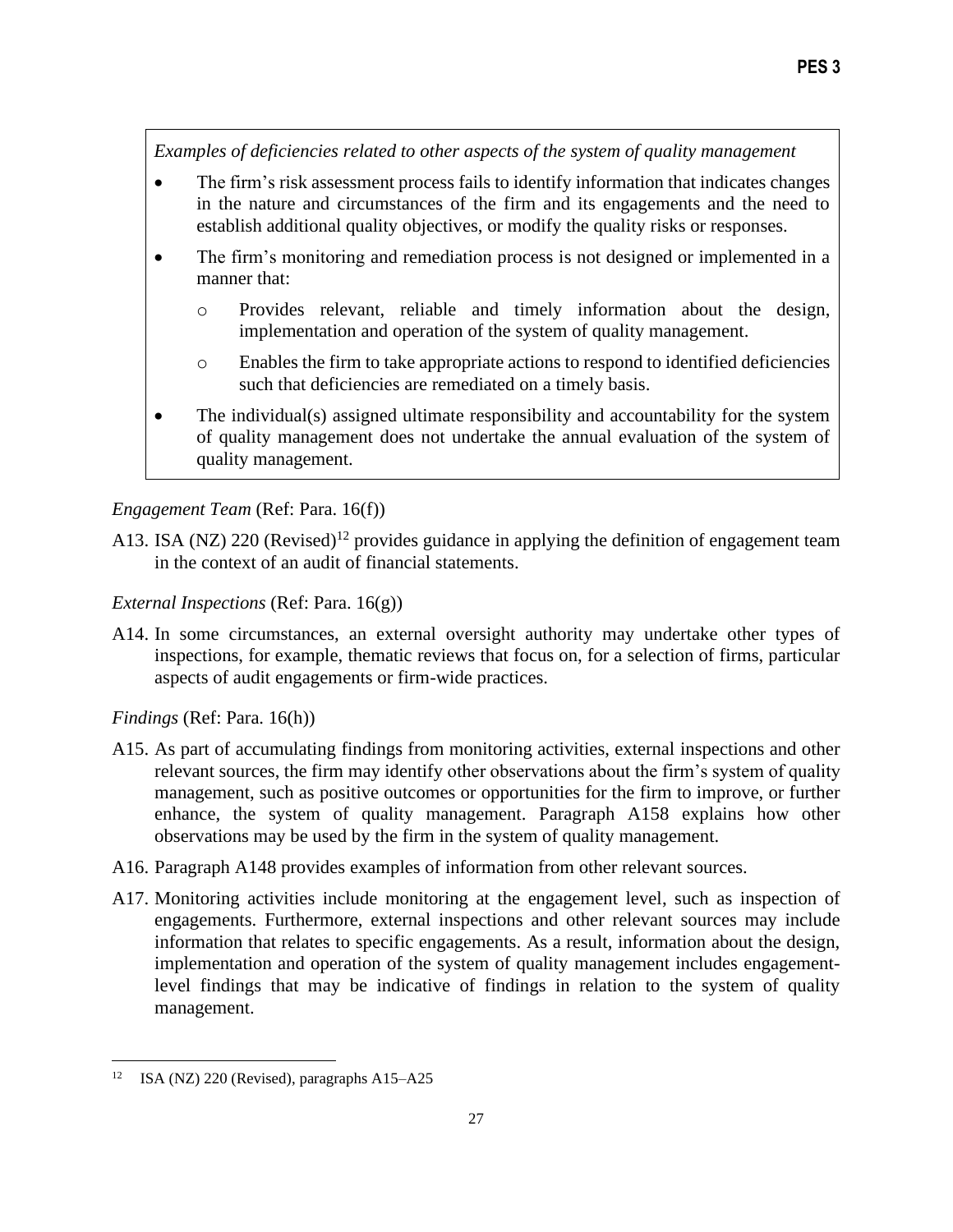*Firm* (Ref: Para. 16(i))

A18. The definition of "firm" in relevant ethical requirements may differ from the definition set out in this PES.

*Network* (Ref: Para. 16(l), 48)

- A19. Networks and the firms within the network may be structured in a variety of ways. For example, in the context of a firm's system of quality management:
	- The network may establish requirements for the firm related to its system of quality management, or provide services that are used by the firm in its system of quality management or in the performance of engagements;
	- Other firms within the network may provide services (e.g., resources) that are used by the firm in its system of quality management or in the performance of engagements; or
	- Other structures or organisations within the network may establish requirements for the firm related to its system of quality management, or provide services.

For the purposes of this PES, any network requirements or network services that are obtained from the network, another firm within the network or another structure or organisation in the network are considered "network requirements or network services."

### *Personnel* (Ref: Para. 16(n))

- A20. In addition to personnel (i.e., individuals in the firm), the firm may use individuals external to the firm in performing activities in the system of quality management or in the performance of engagements. For example, individuals external to the firm may include individuals from other network firms (e.g., individuals in a service delivery centre of a network firm) or individuals employed by a service provider (e.g., a component auditor from another firm not within the firm's network).
- A21. Personnel also includes partners and staff in other structures of the firm, such as a service delivery centre in the firm.

### *Relevant Ethical Requirements* (Ref: Para. 16(t), 29)

- A22. The relevant ethical requirements that are applicable in the context of a system of quality management may vary, depending on the nature and circumstances of the firm and its engagements. The term "assurance practitioner" may be defined in relevant ethical requirements. For example, the PES 1 defines the term "assurance practitioner" and further explains the scope of provisions in the PES 1 that apply to individual assurance practitioners in public practice and their firms.
- A23. PES 1 addresses circumstances when law or regulation precludes the assurance practitioner from complying with certain parts of the PES 1. It further acknowledges that some jurisdictions might have provisions in law or regulation that differ from or go beyond those set out in the PES 1 and that assurance practitioners in those jurisdictions need to be aware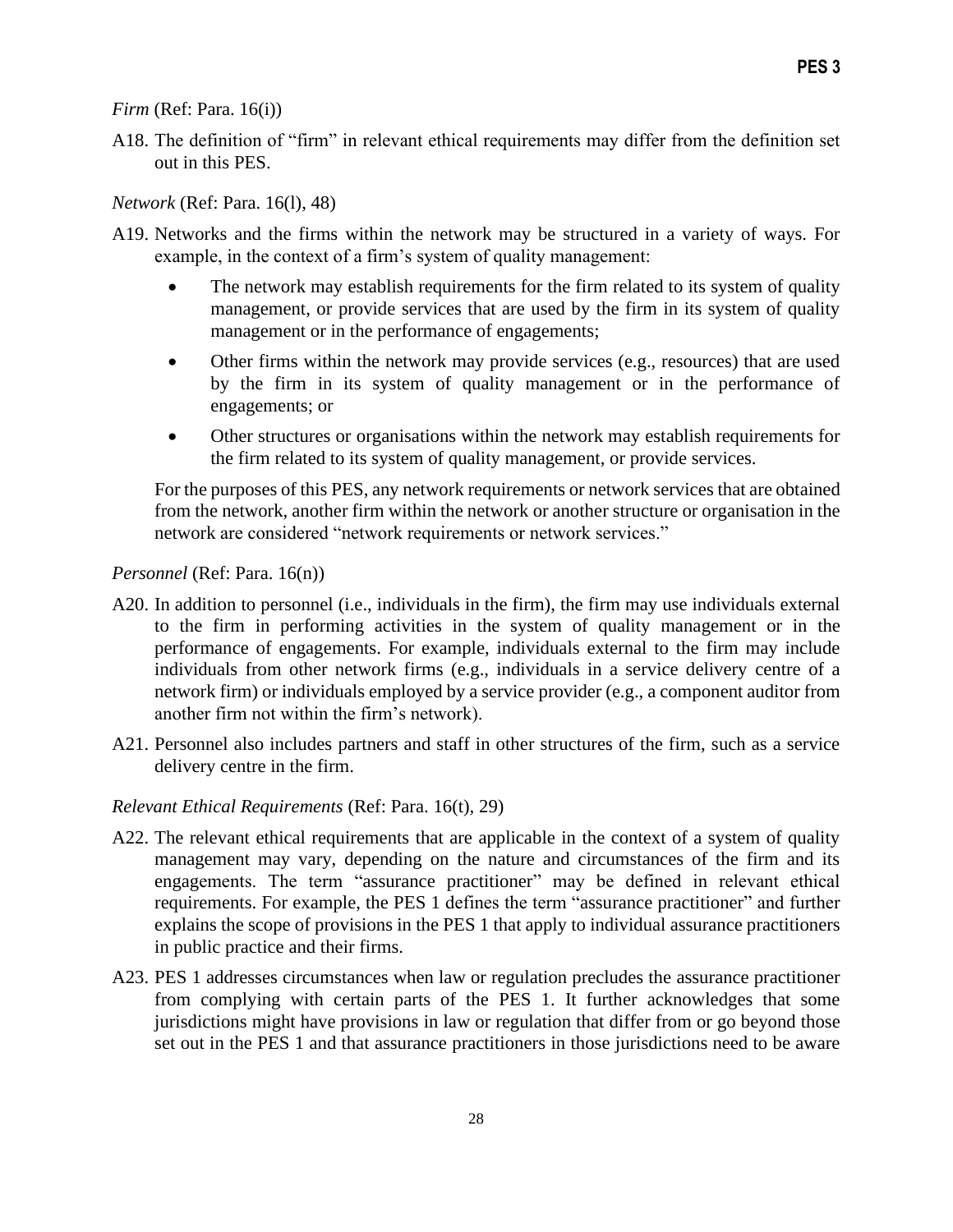of those differences and comply with the more stringent provisions, unless prohibited by law or regulation.

- A24. Various provisions of the relevant ethical requirements may apply only to individuals in the context of the performance of engagements and not the firm itself. For example:
	- Part 2 of PES 1 applies to individuals who are assurance practitioners in public practice when they are performing professional activities pursuant to their relationship with the firm, whether as a contractor, employee or owner, and may be relevant in the context of the performance of engagements.
	- Certain requirements in Parts 3 and 4 of PES 1 also apply to individuals who are assurance practitioners in public practice when they are performing professional activities for clients.

Compliance with such relevant ethical requirements by individuals may need to be addressed by the firm's system of quality management.

*Example of relevant ethical requirements that are applicable only to individuals and not the firm, and which relate to the performance of engagements*

Part 2 of PES 1 addresses pressure to breach the fundamental principles, and includes requirements that an individual shall not:

- Allow pressure from others to result in a breach of compliance with the fundamental principles; or
- Place pressure on others that the accountant knows, or has reason to believe, would result in the other individuals breaching the fundamental principles.

For example, circumstances may arise when, in performing an engagement, an individual considers that the engagement partner or another senior member of the engagement team has pressured them to breach the fundamental principles.

*Response* (Ref: Para. 16(u))

- A25. Policies are implemented through the actions of personnel and other individuals whose actions are subject to the policies (including engagement teams), or through their restraint from taking actions that would conflict with the firm's policies.
- A26. Procedures may be mandated, through formal documentation or other communications, or may result from behaviours that are not mandated but are rather conditioned by the firm's culture. Procedures may be enforced through the actions permitted by IT applications, or other aspects of the firm's IT environment.
- A27. If the firm uses individuals external to the firm in the system of quality management or in the performance of engagements, different policies or procedures may need to be designed by the firm to address the actions of the individuals. ISA (NZ)  $220$  (Revised)<sup>13</sup> provides guidance when different policies or procedures may need to be designed by the firm to

<sup>13</sup> ISA (NZ) 220 (Revised), paragraphs A23–A25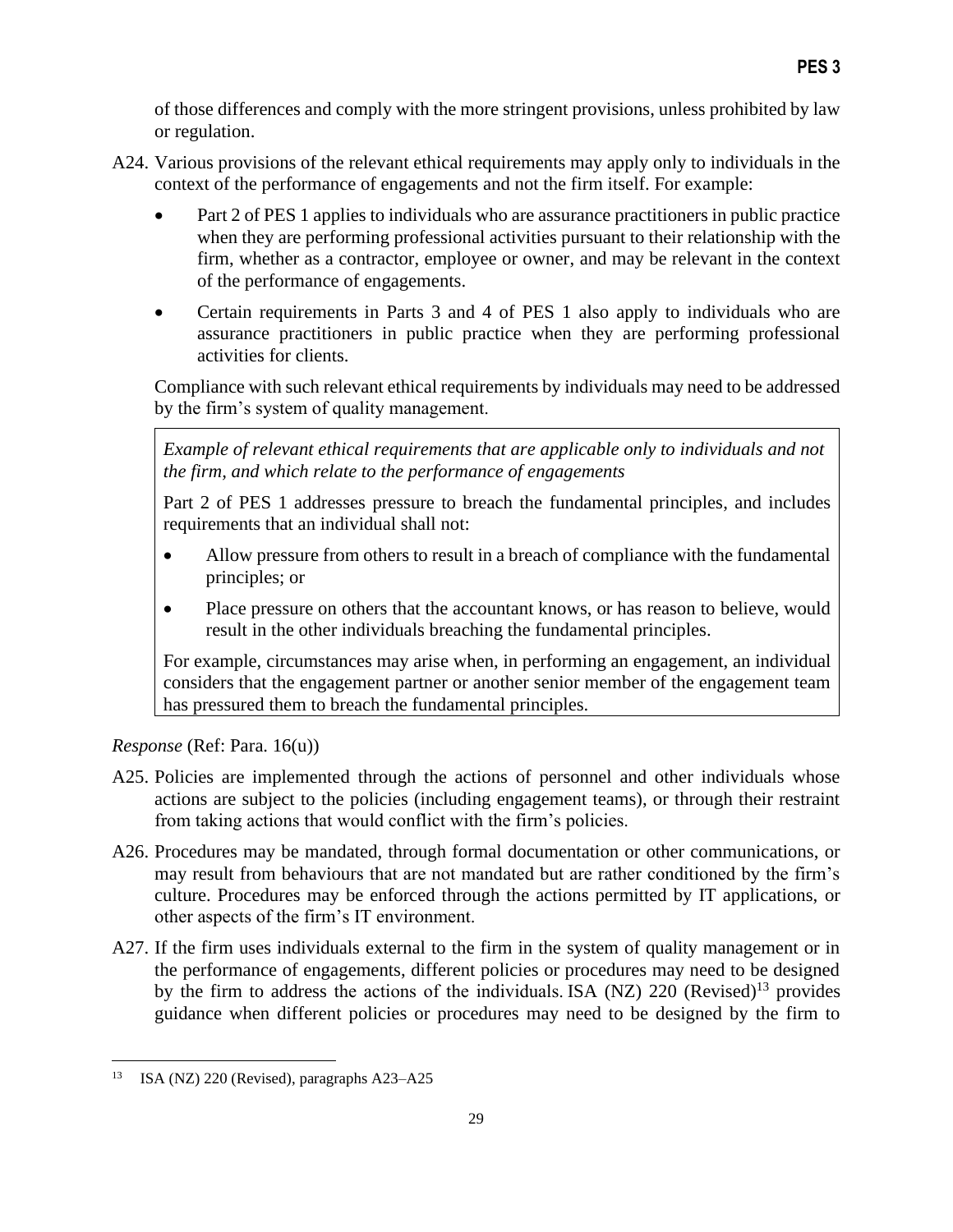address the actions of individuals external to the firm in the context of an audit of financial statements.

# *Service Provider (Ref: Para. 16(v))*

A28. Service providers include component auditors from other firms not within the firm's network.

# **Applying, and Complying with, Relevant Requirements** (Ref: Para. 17)

A29. *Examples of when a requirement of this PES may not be relevant to the firm*

- The firm is a sole practitioner. For example, the requirements addressing the organisational structure and assigning roles, responsibilities and authority within the firm, direction, supervision and review and addressing differences of opinion may not be relevant.
- The firm only performs engagements that are related services engagements. For example, if the firm is not required to maintain independence for related services engagements, the requirement to obtain a documented confirmation of compliance with independence requirements from all personnel would not be relevant.

# **System of Quality Management**

*Design, Implement and Operate a System of Quality Management* (Ref: Para. 19)

- A30. Quality management is not a separate function of the firm; it is the integration of a culture that demonstrates a commitment to quality with the firm's strategy, operational activities and business processes. As a result, designing the system of quality management and the firm's operational activities and business processes in an integrated manner may promote a harmonious approach to managing the firm, and enhance the effectiveness of quality management.
- A31. The quality of professional judgements exercised by the firm is likely to be enhanced when individuals making such judgements demonstrate an attitude that includes an inquiring mind, which involves:
	- Considering the source, relevance and sufficiency of information obtained about the system of quality management, including information related to the nature and circumstances of the firm and its engagements; and
	- Being open and alert to a need for further investigation or other action.

# *Responsibilities* (Ref: Para. 20–21, 28(d))

A32. The governance and leadership component includes a quality objective that the firm has an organisational structure and assignment of roles, responsibilities and authority that is appropriate to enable the design, implementation and operation of the firm's system of quality management.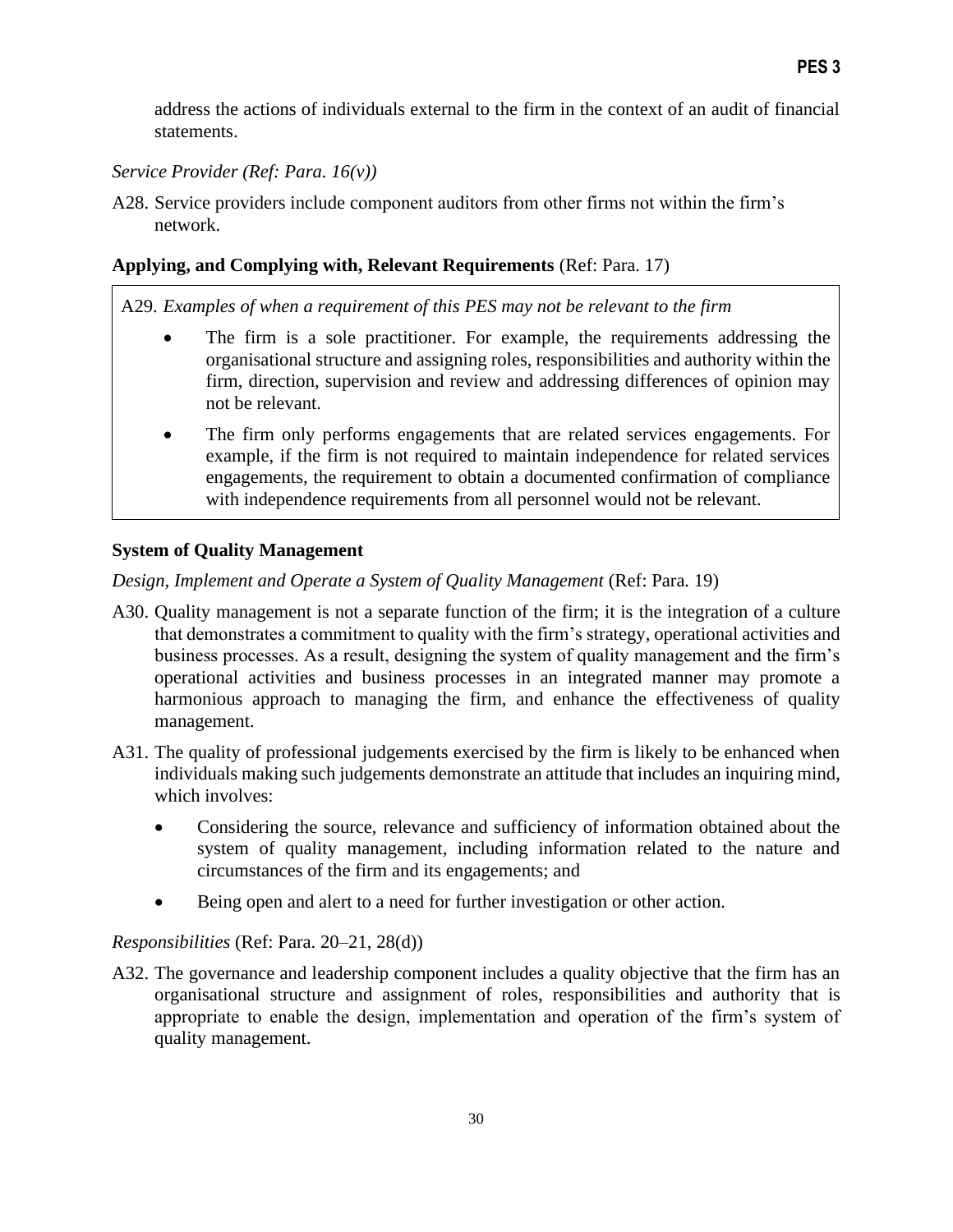- A33. Notwithstanding the assignment of responsibilities related to the system of quality management in accordance with paragraph 20, the firm remains ultimately responsible for the system of quality management and holding individuals responsible and accountable for their assigned roles. For example, in accordance with paragraphs 53 and 54, although the firm assigns the evaluation of the system of quality management and conclusion thereon to the individual(s) assigned ultimate responsibility and accountability for the system of quality management, the firm is responsible for the evaluation and conclusion.
- A34. An individual(s) assigned responsibility for the matters in paragraph 20 is typically a partner of the firm so that they have appropriate influence and authority within the firm, as required by paragraph 21. However, based on the legal structure of the firm, there may be circumstances when an individual(s) may not be a partner of the firm but the individual(s) has the appropriate influence and authority within the firm to perform their assigned role because of formal arrangements made by the firm or the firm's network.
- A35. How the firm assigns roles, responsibilities and authority within the firm may vary and law or regulation may impose certain requirements for the firm that affect the leadership and management structure or their assigned responsibilities. An individual(s) assigned responsibility for a matter(s) in paragraph 20 may further assign roles, procedures, tasks or actions to other individuals to assist them in fulfilling their responsibilities. However, an individual(s) assigned responsibility for a matter(s) in paragraph 20 remains responsible and accountable for the responsibilities assigned to them.

*Scalability example to demonstrate how assigning roles and responsibilities may be undertaken*

- In a less complex firm, ultimate responsibility and accountability for the system of quality management may be assigned to a single managing partner with sole responsibility for the oversight of the firm. This individual may also assume responsibility for all aspects of the system of quality management, including operational responsibility for the system of quality management, compliance with independence requirements and the monitoring and remediation process.
- In a more complex firm, there may be multiple levels of leadership that reflect the organisational structure of the firm, and the firm may have an independent governing body that has non-executive oversight of the firm, which may comprise external individuals. Furthermore, the firm may assign operational responsibility for specific aspects of the system of quality management beyond those specified in paragraph 20(c), such as operational responsibility for compliance with ethical requirements or operational responsibility for managing a service line.
- A36. Compliance with independence requirements is essential to the performance of audits, or reviews of financial statements, or other assurance engagements, and is an expectation of stakeholders relying on the firm's reports. The individual(s) assigned operational responsibility for compliance with independence requirements is ordinarily responsible for the oversight of all matters related to independence so that a robust and consistent approach is designed and implemented by the firm to deal with independence requirements.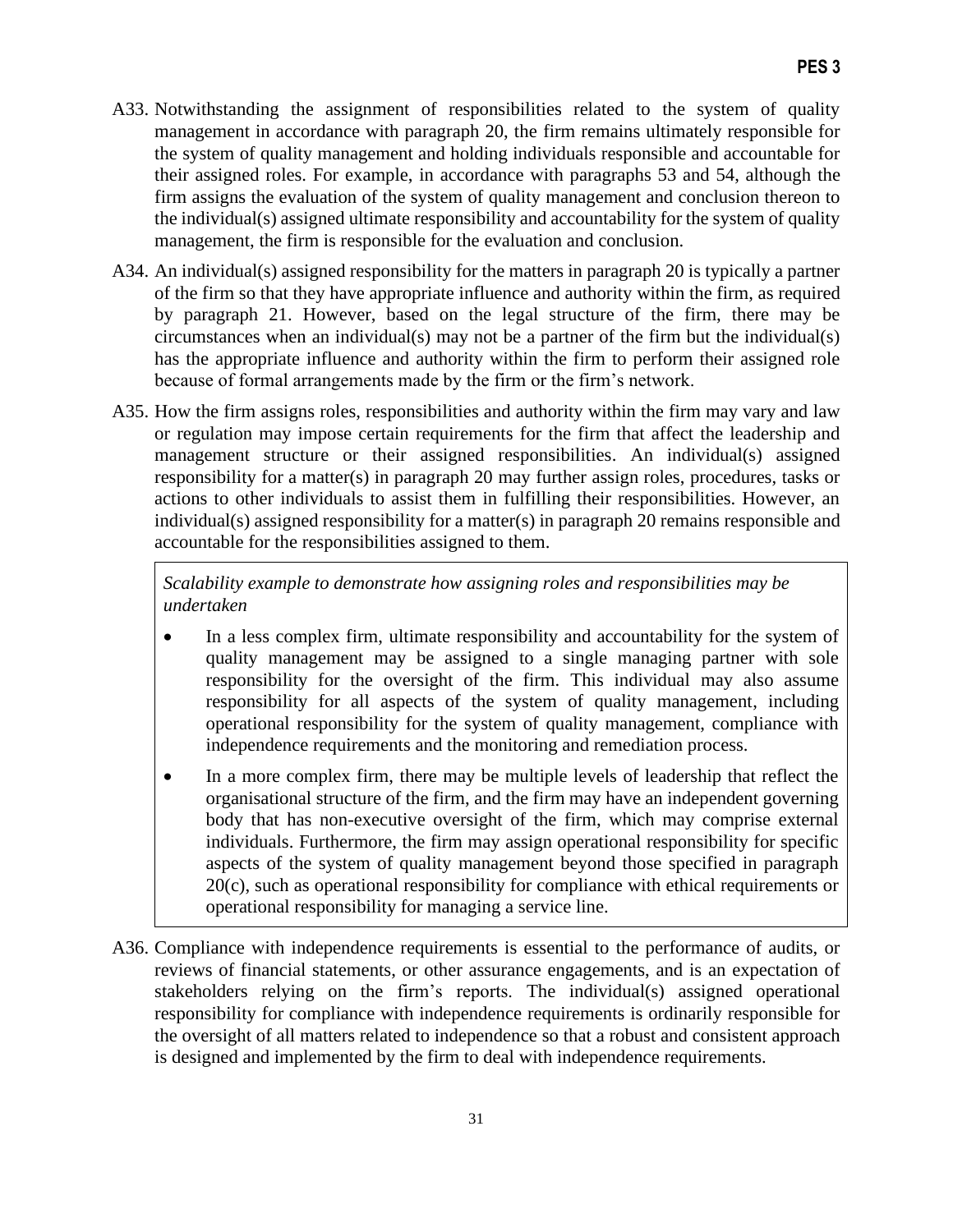- A37. Law, regulation or professional standards may establish additional requirements for an individual assigned responsibility for a matter(s) in paragraph 20, such as requirements for professional licensing, professional education or continuing professional development.
- A38. The appropriate experience and knowledge for the individual(s) assigned operational responsibility for the system of quality management ordinarily includes an understanding of the firm's strategic decisions and actions and experience with the firm's business operations.

# **The Firm's Risk Assessment Process** (Ref: Para. 23)

A39. How the firm designs the firm's risk assessment process may be affected by the nature and circumstances of the firm, including how the firm is structured and organised.

*Scalability examples to demonstrate how the firm's risk assessment process may differ*

- In a less complex firm, the individual(s) assigned operational responsibility for the system of quality management may have a sufficient understanding of the firm and its engagements to undertake the risk assessment process. Furthermore, the documentation of the quality objectives, quality risks and responses may be less extensive than for a more complex firm (e.g., it may be documented in a single document).
- In a more complex firm, there may be a formal risk assessment process, involving multiple individuals and numerous activities. The process may be centralised (e.g., the quality objectives, quality risks and responses are established centrally for all business units, functions and service lines) or decentralised (e.g., the quality objectives, quality risks and responses are established at a business unit, function or service line level, with the outputs combined at the firm level). The firm's network may also provide the firm with quality objectives, quality risks and responses to be included in the firm's system of quality management.
- A40. The process of establishing quality objectives, identifying and assessing quality risks and designing and implementing responses is iterative, and the requirements of this PES are not intended to be addressed in a linear manner. For example:
	- In identifying and assessing quality risks, the firm may determine that an additional quality objective(s) needs to be established.
	- When designing and implementing responses, the firm may determine that a quality risk was not identified and assessed.
- A41. Information sources that enable the firm to establish quality objectives, identify and assess quality risks and design and implement responses form part of the firm's information and communication component and include:
	- The results of the firm's monitoring and remediation process (see paragraphs 42 and A171).
	- Information from the network or service providers, including: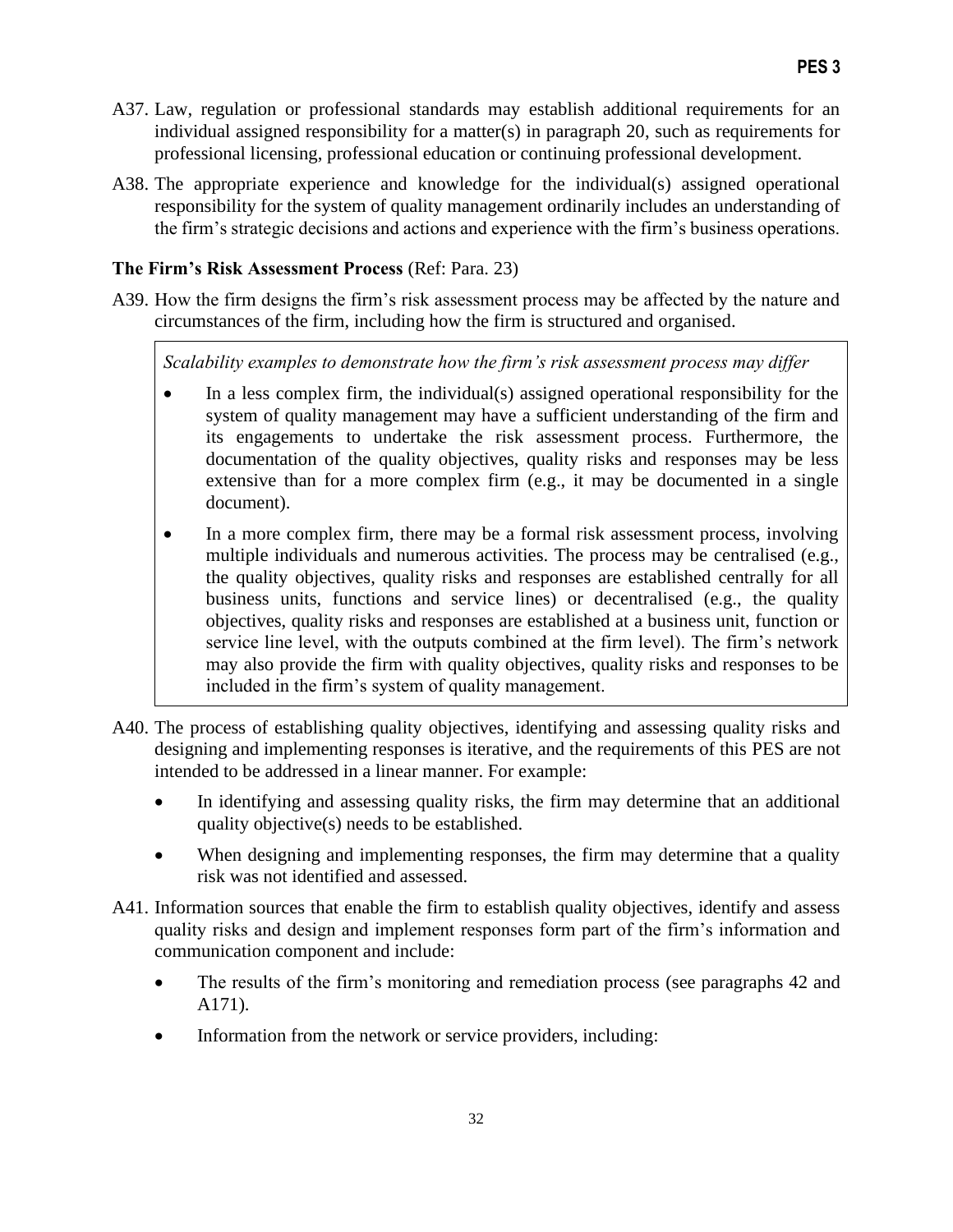- o Information about network requirements or network services (see paragraph 48); and
- o Other information from the network, including information about the results of monitoring activities undertaken by the network across the network firms (see paragraphs 50–51).

Other information, both internal or external, may also be relevant to the firm's risk assessment process, such as:

- Information regarding complaints and allegations about failures to perform work in accordance with professional standards and applicable legal and regulatory requirements, or non-compliance with the firm's policies or procedures established in accordance with this PES.
- The results of external inspections.
- Information from regulators about the entities for whom the firm performs engagements which is made available to the firm, such as information from a securities regulator about an entity for whom the firm performs engagements (e.g., irregularities in the entity's financial statements or non-compliance with securities regulation).
- Changes in the system of quality management that affect other aspects of the system, for example, changes in the firm's resources.
- Other external sources, such as regulatory actions and litigation against the firm or other firms in the jurisdiction that may highlight areas for the firm to consider.

### *Establish Quality Objectives* (Ref: Para. 24)

- A42. Law, regulation or professional standards may establish requirements that give rise to additional quality objectives. For example, a firm may be required by law or regulation to appoint non-executive individuals to the firm's governance structure and the firm considers it necessary to establish additional quality objectives to address the requirements.
- A43. The nature and circumstances of the firm and its engagements may be such that the firm may not find it necessary to establish additional quality objectives.
- A44. The firm may establish sub-objectives to enhance the firm's identification and assessment of quality risks, and design and implementation of responses.

### *Identify and Assess Quality Risks* (Ref: Para. 25)

- A45. There may be other conditions, events, circumstances, actions or inactions not described in paragraph 25(a) that may adversely affect the achievement of a quality objective.
- A46. A risk arises from how, and the degree to which, a condition, event, circumstance, action or inaction may adversely affect the achievement of a quality objective. Not all risks meet the definition of a quality risk. Professional judgement assists the firm in determining whether a risk is a quality risk, which is based on the firm's consideration of whether there is a reasonable possibility of the risk occurring, and individually, or in combination with other risks, adversely affecting the achievement of one or more quality objectives.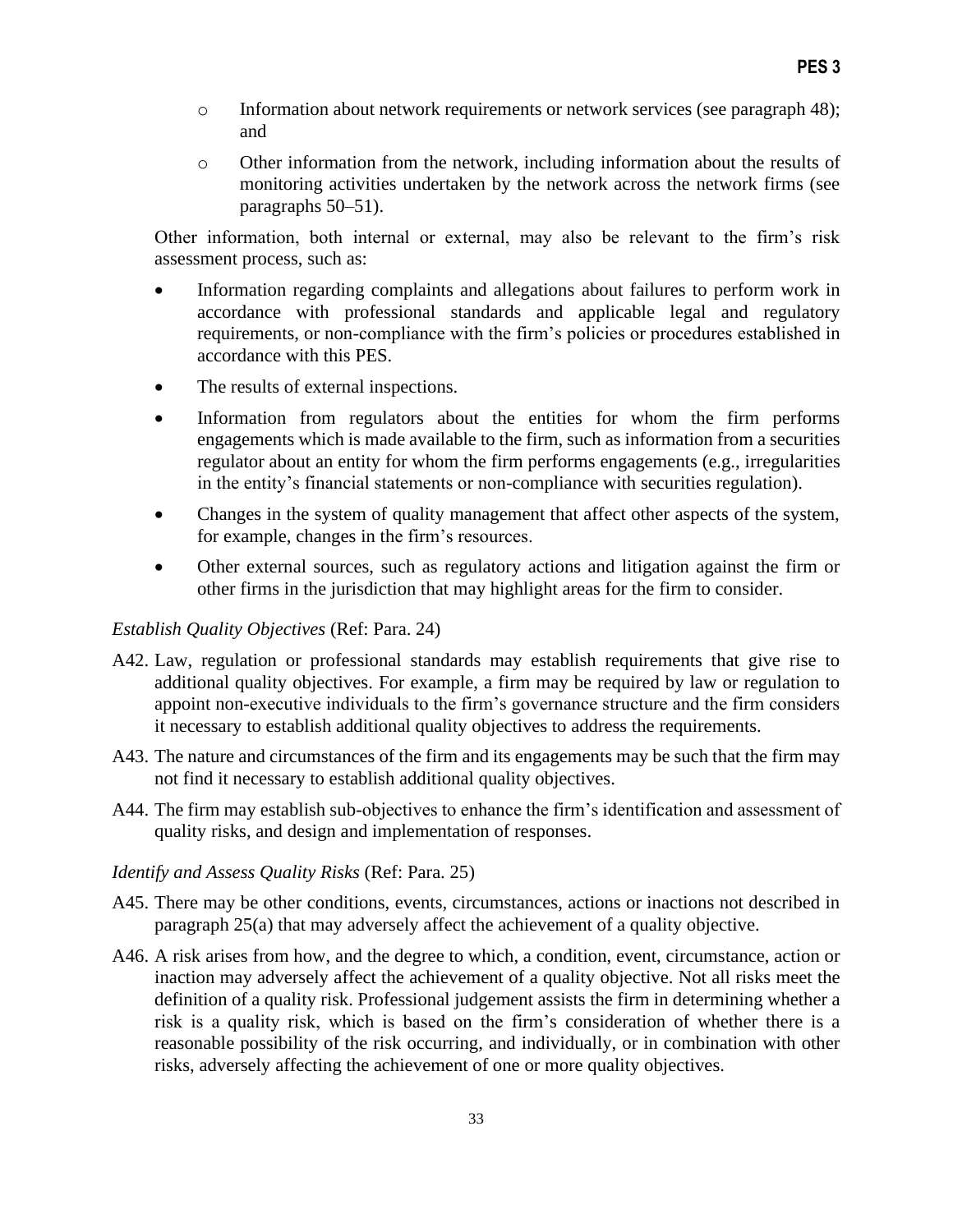| Examples of the firm's understanding of<br>the conditions, events, circumstances,<br>actions or inactions that may adversely<br>affect the achievement of the quality<br>objectives                                                                                                     | Examples of quality risks that may arise                                                                                                                                                                                                                                                                                                                                                                                                                                                                                                             |
|-----------------------------------------------------------------------------------------------------------------------------------------------------------------------------------------------------------------------------------------------------------------------------------------|------------------------------------------------------------------------------------------------------------------------------------------------------------------------------------------------------------------------------------------------------------------------------------------------------------------------------------------------------------------------------------------------------------------------------------------------------------------------------------------------------------------------------------------------------|
| The strategic and operational<br>decisions and actions, business<br>processes and business model of<br>the firm:<br>firm's<br>The<br>overall<br>financial<br>goals<br>overly<br>are<br>dependent on the extent of services<br>provided by the firm not within the<br>scope of this PES. | In the context of governance and leadership, this<br>may give rise to a number of quality risks such<br>as:<br>$\bullet$<br>Resources are allocated or assigned in a<br>manner that prioritises the services not<br>within the scope of this PES and may<br>negatively affect<br>the<br>quality<br>of<br>engagements within the scope of this PES.<br>Decisions about financial and operational<br>priorities do not fully or adequately<br>consider the importance of quality in the<br>performance of engagements within the<br>scope of this PES. |
| The<br>characteristics<br>and<br>management style of leadership:<br>The firm is a smaller firm with a<br>with<br>few engagement partners<br>shared authority.                                                                                                                           | In the context of governance and leadership, this<br>may give rise to a number of quality risks such<br>as:<br>responsibilities<br>Leadership's<br>and<br>$\bullet$<br>accountability for quality are not clearly<br>defined and assigned.<br>The actions and behaviours of leadership<br>that do not promote quality are not<br>questioned.                                                                                                                                                                                                         |
| The complexity and operating<br>characteristics of the firm: The<br>firm has recently completed a<br>merger with another firm.                                                                                                                                                          | In the context of resources, this may give rise to<br>a number of quality risks including:<br>Technological resources used by the two<br>$\bullet$<br>merged firms may be incompatible.<br>Engagement teams may use intellectual<br>resources developed by a firm prior to the<br>merger, which are no longer consistent<br>with the new methodology being used by<br>the new merged firm.                                                                                                                                                           |

A47. Given the evolving nature of the system of quality management, the responses designed and implemented by the firm may give rise to conditions, events, circumstances, actions or inactions that result in further quality risks. For example, the firm may implement a resource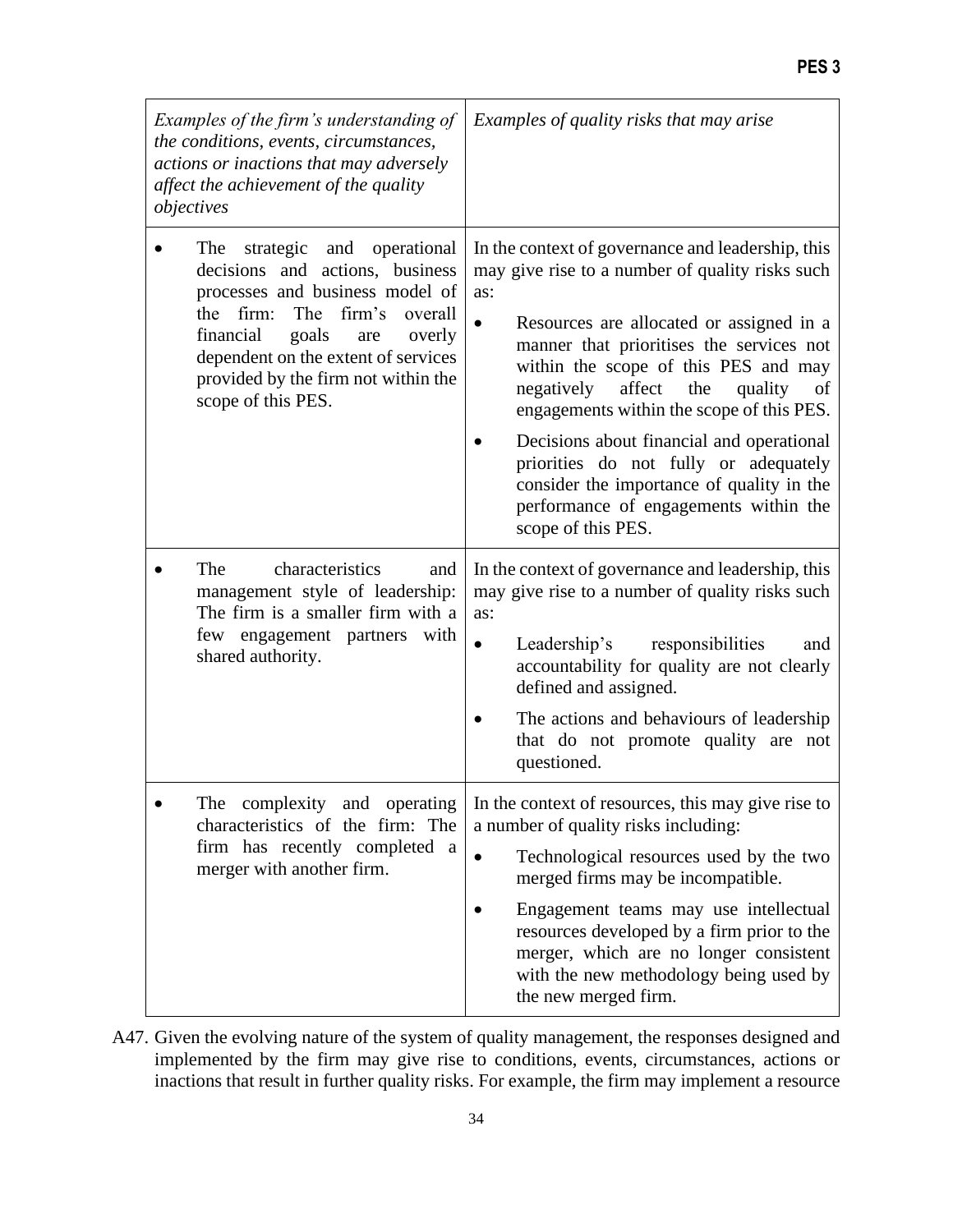(e.g., a technological resource) to address a quality risk, and quality risks may arise from the use of such resource.

- A48. The degree to which a risk, individually, or in combination with other risks may adversely affect the achievement of a quality objective(s) may vary based on the conditions, events, circumstances, actions or inactions giving rise to the risk, taking into account, for example:
	- How the condition, event, circumstance, action or inaction would affect the achievement of the quality objective.
	- How frequently the condition, event, circumstance, action or inaction is expected to occur.
	- How long it would take after the condition, event, circumstance, action or inaction occurred for it to have an effect, and whether in that time the firm would have an opportunity to respond to mitigate the effect of the condition, event, circumstance, action or inaction.
	- How long the condition, event, circumstance, action or inaction would affect the achievement of the quality objective once it has occurred.

The assessment of quality risks need not comprise formal ratings or scores, although firms are not precluded from using them.

### *Design and Implement Responses to Address the Quality Risks* (Ref: Para. 16(u), 26)

- A49. The nature, timing and extent of the responses are based on the reasons for the assessment given to the quality risks, which is the considered occurrence and effect on the achievement of one or more quality objectives.
- A50. The responses designed and implemented by the firm may operate at the firm level or engagement level, or there may be a combination of responsibilities for actions to be taken at the firm and engagement level.

*Example of a response designed and implemented by the firm that operates at both the firm and engagement level*

The firm establishes policies or procedures for consultation which include with whom consultation should be undertaken by engagement teams and the specific matters for which consultation is required. The firm appoints suitably qualified and experienced individuals to provide the consultations. The engagement team is responsible for identifying when matters for consultation occur and initiating consultation, and implementing the conclusions from consultation.<sup>14</sup>

A51. The need for formally documented policies or procedures may be greater for firms that have many personnel or that are geographically dispersed, in order to achieve consistency across the firm.

<sup>&</sup>lt;sup>14</sup> ISA 220 (Revised), paragraphs 35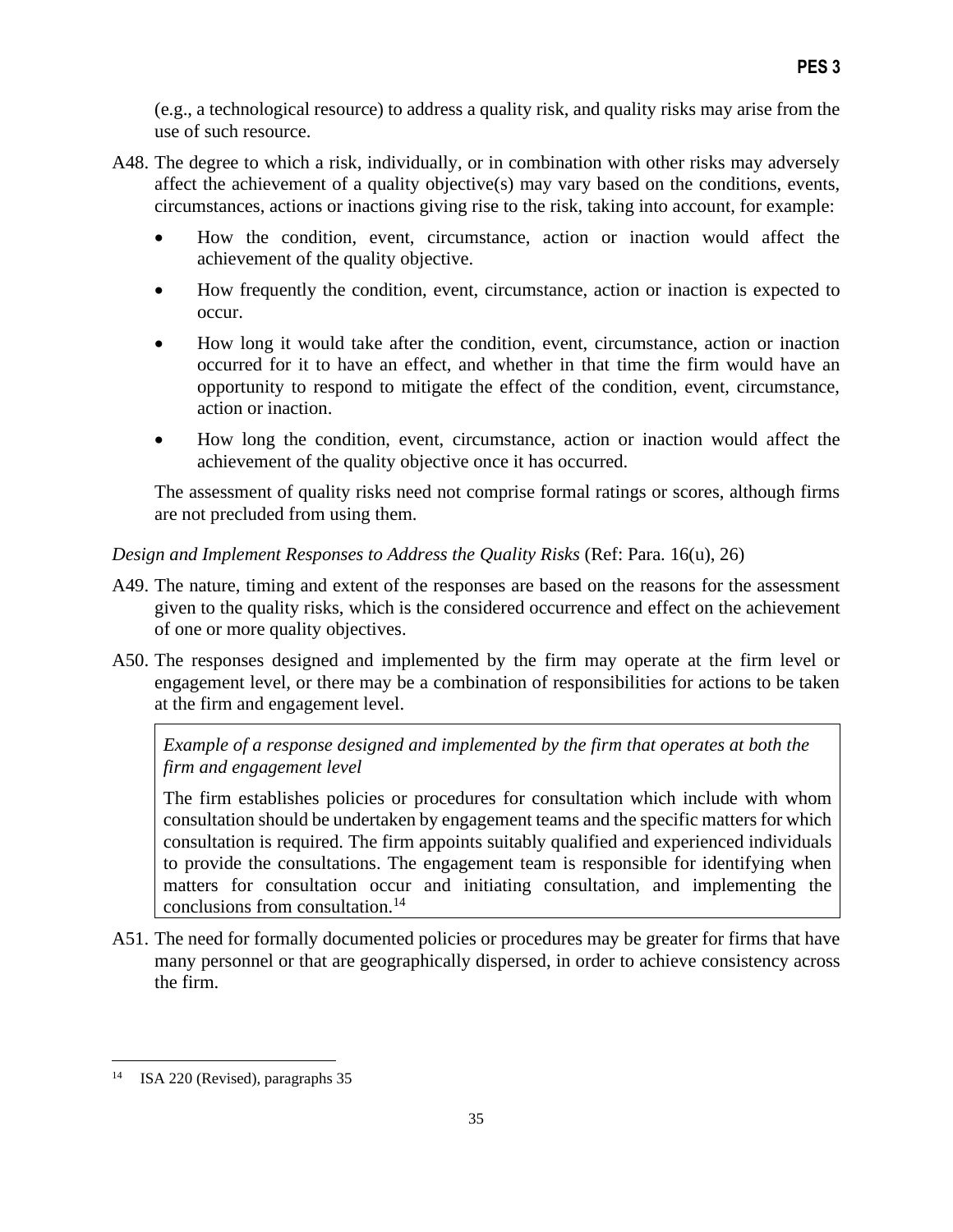*Changes in the Nature and Circumstances of the Firm or its Engagements (Ref: Para. 27)* 

- In a less complex firm, the firm may have informal policies or procedures to identify information about changes in the nature and circumstances of the firm or its engagements, particularly when the individual(s) responsible for establishing quality objectives, identifying and assessing quality risks and designing and implementing responses is able to identify such information in the normal course of their activities.
- In a more complex firm, the firm may need to establish more formal policies or procedures to identify and consider information about changes in the nature and circumstances of the firm or its engagements. This may include, for example, a periodic review of information relating to the nature and circumstances of the firm and its engagements, including ongoing tracking of trends and occurrences in the firm's internal and external environment.
- A53. Additional quality objectives may need to be established, or quality risks and responses added to or modified, as part of the remedial actions undertaken by the firm to address an identified deficiency in accordance with paragraph 42.
- A54. The firm may have established quality objectives in addition to those specified by this PES. The firm may also identify information that indicates that additional quality objectives already established by the firm are no longer needed, or need to be modified.

### **Governance and Leadership**

#### *Commitment to Quality* (Ref: Para. 28(a))

- A55. The firm's culture is an important factor in influencing the behaviour of personnel. Relevant ethical requirements ordinarily establish the principles of professional ethics, and are further addressed in the relevant ethical requirements component of this PES. Professional values and attitudes may include:
	- Professional manner, for example, timeliness, courteousness, respect, accountability, responsiveness, and dependability.
	- A commitment to teamwork.
	- Maintaining an open mind to new ideas or different perspectives in the professional environment.
	- Pursuit of excellence.
	- A commitment to continual improvement (e.g., setting expectations beyond the minimum requirements and placing a focus on continual learning).
	- Social responsibility.
- A56. The firm's strategic decision-making process, including the establishment of a business strategy, may include matters such as the firm's decisions about financial and operational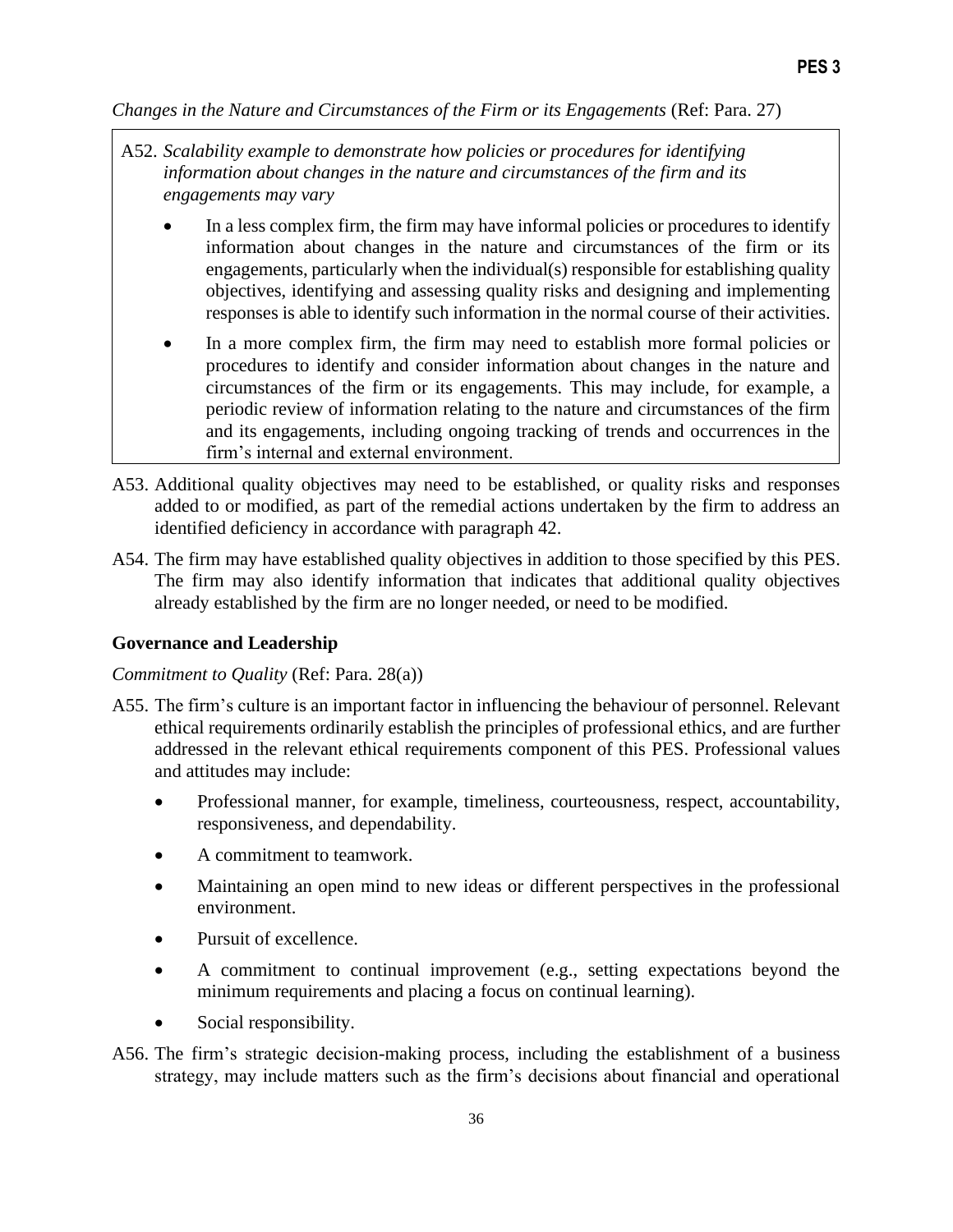matters, the firm's financial goals, how financial resources are managed, growth of the firm's market share, industry specialisation or new service offerings. The firm's financial and operational priorities may directly or indirectly affect the firm's commitment to quality, for example, the firm may have incentives that are focused on financial and operational priorities that may discourage behaviours that demonstrate a commitment to quality.

#### *Leadership* (Ref: Para. 28(b) and 28(c))

- A57. The responses designed and implemented by the firm to hold leadership responsible and accountable for quality include the performance evaluations required by paragraph 56.
- A58. Although leadership establishes the tone at the top through their actions and behaviours, clear, consistent and frequent actions and communications at all levels within the firm collectively contribute to the firm's culture and demonstrates a commitment to quality.

#### *Organisational Structure* (Ref: Para. 28(d))

A59. The organisational structure of the firm may include operating units, operational processes, divisions or geographical locations and other structures. In some instances, the firm may concentrate or centralise processes or activities in a service delivery centre, and engagement teams may include personnel from the firm's service delivery centre who perform specific tasks that are repetitive or specialised in nature.

#### *Resources* (Ref: Para. 28(e))

- A60. The individual(s) assigned ultimate responsibility and accountability or operational responsibility for the system of quality management is in most cases able to influence the nature and extent of resources that the firm obtains, develops, uses and maintains, and how those resources are allocated or assigned, including the timing of when they are used.
- A61. As resource needs may change over time it may not be practicable to anticipate all resource needs. The firm's resource planning may involve determining the resources currently required, forecasting the firm's future resource needs, and establishing processes to deal with unanticipated resource needs when they arise.

## **Relevant Ethical Requirements** (Ref: Para. 16(t), 29)

- A62. PES 1 sets out the fundamental principles of ethics that establish the standards of behaviour expected of an assurance practitioner and establishes the International Independence Standards (New Zealand). The fundamental principles are integrity, objectivity, professional competence and due care, confidentiality and professional behaviour. PES 1 also specifies the approach that an assurance practitioner is required to apply to comply with the fundamental principles and, when applicable, the International Independence Standards (New Zealand). In addition, PES 1 addresses specific topics relevant to complying with the fundamental principles. Law or regulation in a jurisdiction may also contain provisions addressing ethical requirements, including independence, such as privacy laws affecting the confidentiality of information.
- A63. In some cases, the matters addressed by the firm in its system of quality management may be more specific than, or additional to, the provisions of relevant ethical requirements.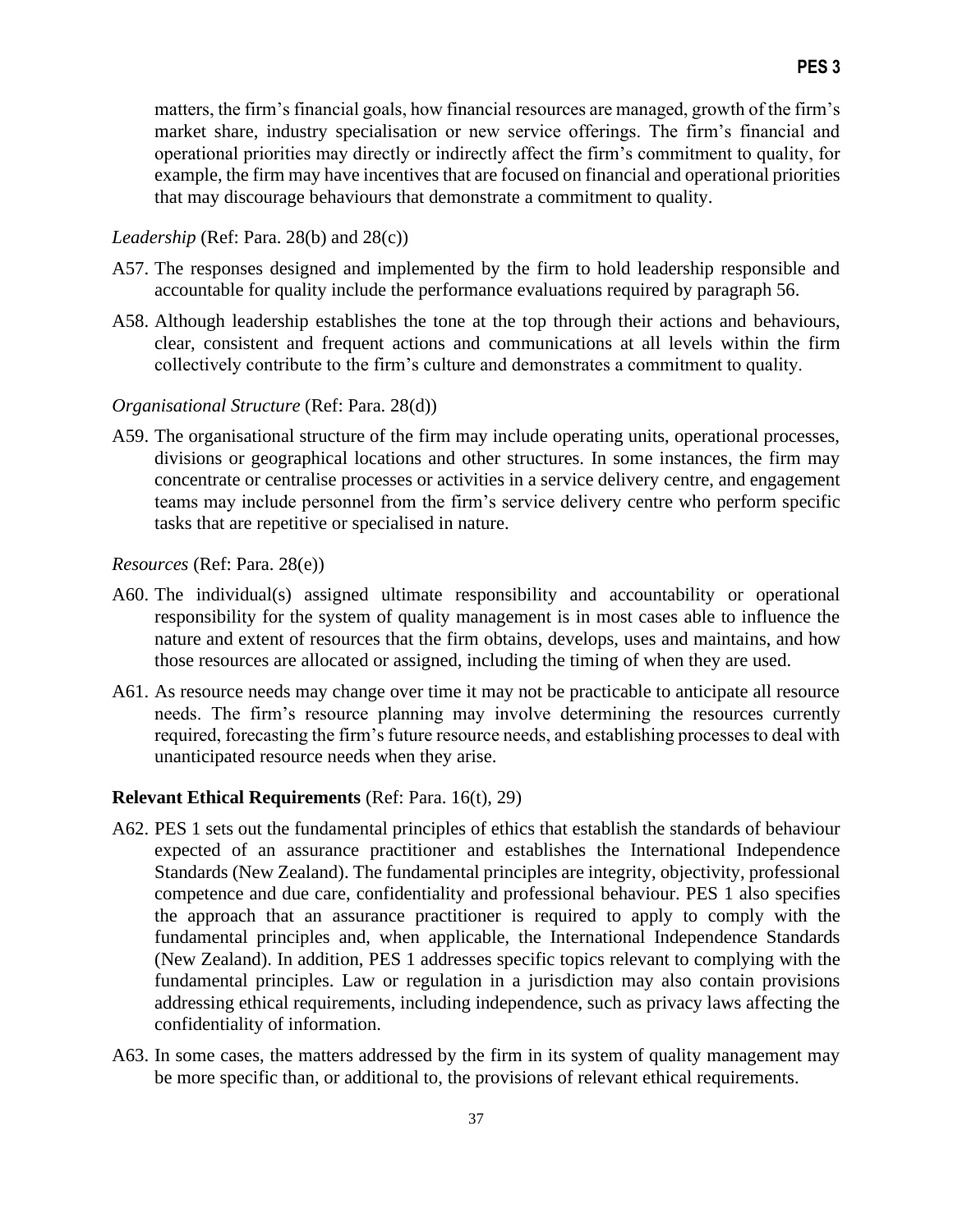*Examples of matters that a firm may include in its system of quality management that are more specific than, or additional to, the provisions of relevant ethical requirements*

- The firm prohibits the acceptance of gifts and hospitality from a client, even if the value is trivial and inconsequential.
- The firm sets rotation periods for all engagement partners, including those performing other assurance or related services engagements, and extends the rotation periods to all senior engagement team members.

A64. Other components may affect or relate to the relevant ethical requirements component.

*Examples of relationships between the relevant ethical requirements component and other components* 

- The information and communication component may address the communication of various matters related to relevant ethical requirements, including:
	- o The firm communicating the independence requirements to all personnel and others subject to independence requirements.
	- o Personnel and engagement teams communicating relevant information to the firm without fear of reprisals, such as situations that may create threats to independence, or breaches of relevant ethical requirements.
- As part of the resources component, the firm may:
	- o Assign individuals to manage and monitor compliance with relevant ethical requirements or to provide consultation on matters related to relevant ethical requirements.
	- o Use IT applications to monitor compliance with relevant ethical requirements, including recording and maintaining information about independence.
- A65. The relevant ethical requirements that apply to others depend on the provisions of the relevant ethical requirements and how the firm uses others in its system of quality management, or in the performance of engagements.

*Examples of relevant ethical requirements that apply to others*

- Relevant ethical requirements may include requirements for independence that apply to network firms or employees of network firms, for example, PES 1 includes independence requirements that apply to network firms.
- Relevant ethical requirements may include a definition of engagement team or other similar concept, and the definition may include any individual who performs assurance procedures on the engagement (e.g., a component auditor or a service provider engaged to attend a physical inventory count at a remote location). Accordingly, any requirements of the relevant ethical requirements that apply to the engagement team as defined in the relevant ethical requirements, or other similar concept, may also be relevant to such individuals.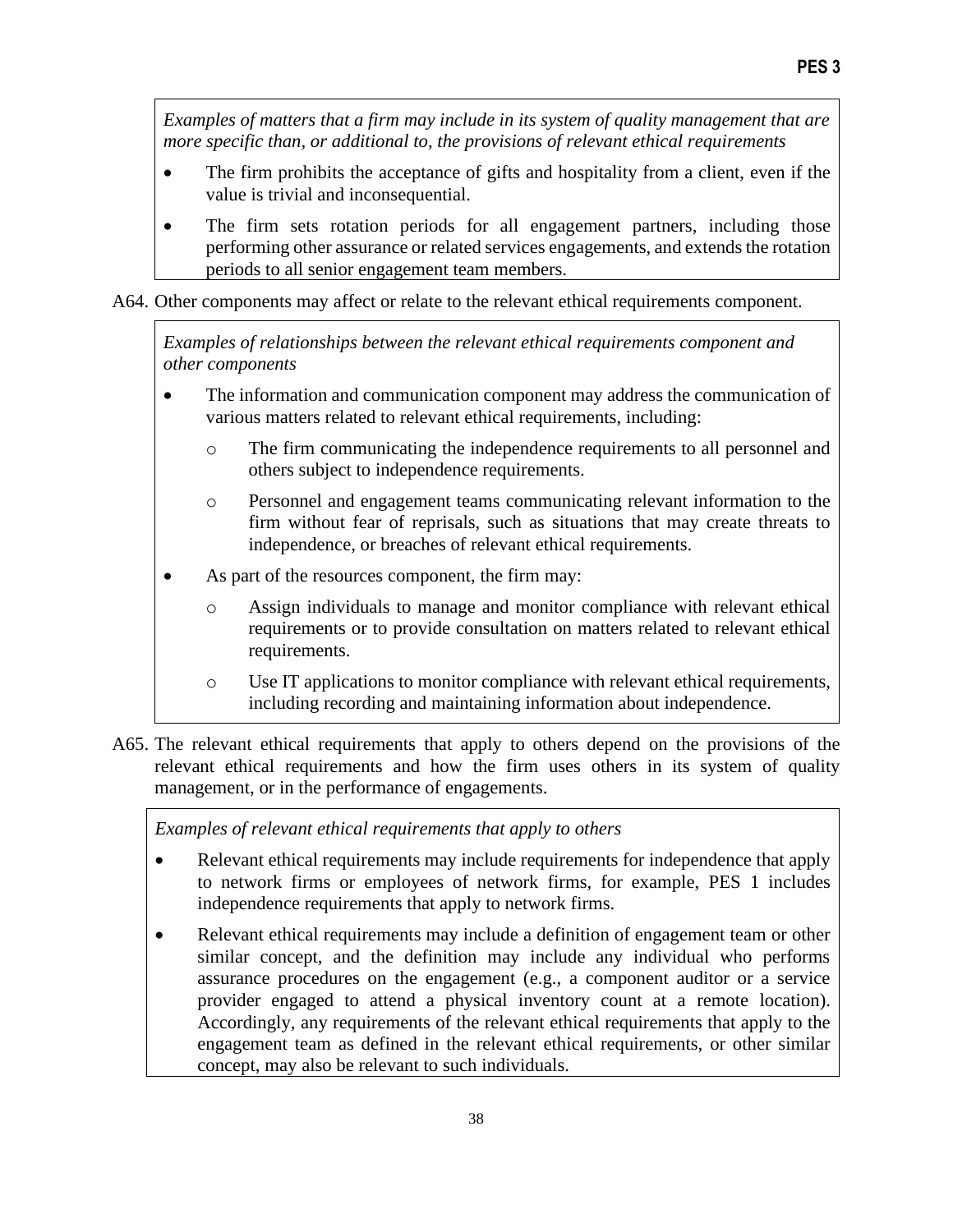• The principle of confidentiality may apply to the firm's network, other network firms or service providers, when they have access to client information obtained by the firm.

#### *Public Sector Considerations*

A66. In achieving the quality objectives in this PES related to independence, public sector auditors may address independence in the context of the public sector mandate and statutory measures.

## **Acceptance and Continuance of Client Relationships and Specific Engagements**

*The Nature and Circumstances of the Engagement and the Integrity and Ethical Values of the Client* (Ref: Para. 30(a)(i))

- A67. The information obtained about the nature and circumstances of the engagement may include:
	- The industry of the entity for which the engagement is being undertaken and relevant regulatory factors;
	- The nature of the entity, for example, its operations, organisational structure, ownership and governance, its business model and how it is financed; and
	- The nature of the underlying subject matter and the applicable criteria, for example, in the case of integrated reporting:
		- o The underlying subject matter may include social, environmental or health and safety information; and
		- o The applicable criteria may be performance measures established by a recognised body of experts.
- A68. The information obtained to support the firm's judgements about the integrity and ethical values of the client may include the identity and business reputation of the client's principal owners, key management, and those charged with its governance.

*Examples of factors that may affect the nature and extent of information obtained about the integrity and ethical values of the client*

- The nature of the entity for which the engagement is being performed, including the complexity of its ownership and management structure.
- The nature of the client's operations, including its business practices.
- Information concerning the attitude of the client's principal owners, key management and those charged with its governance towards such matters as aggressive interpretation of accounting standards and the internal control environment.
- Whether the client is aggressively concerned with maintaining the firm's fees as low as possible.
- Indications of a client-imposed limitation in the scope of work.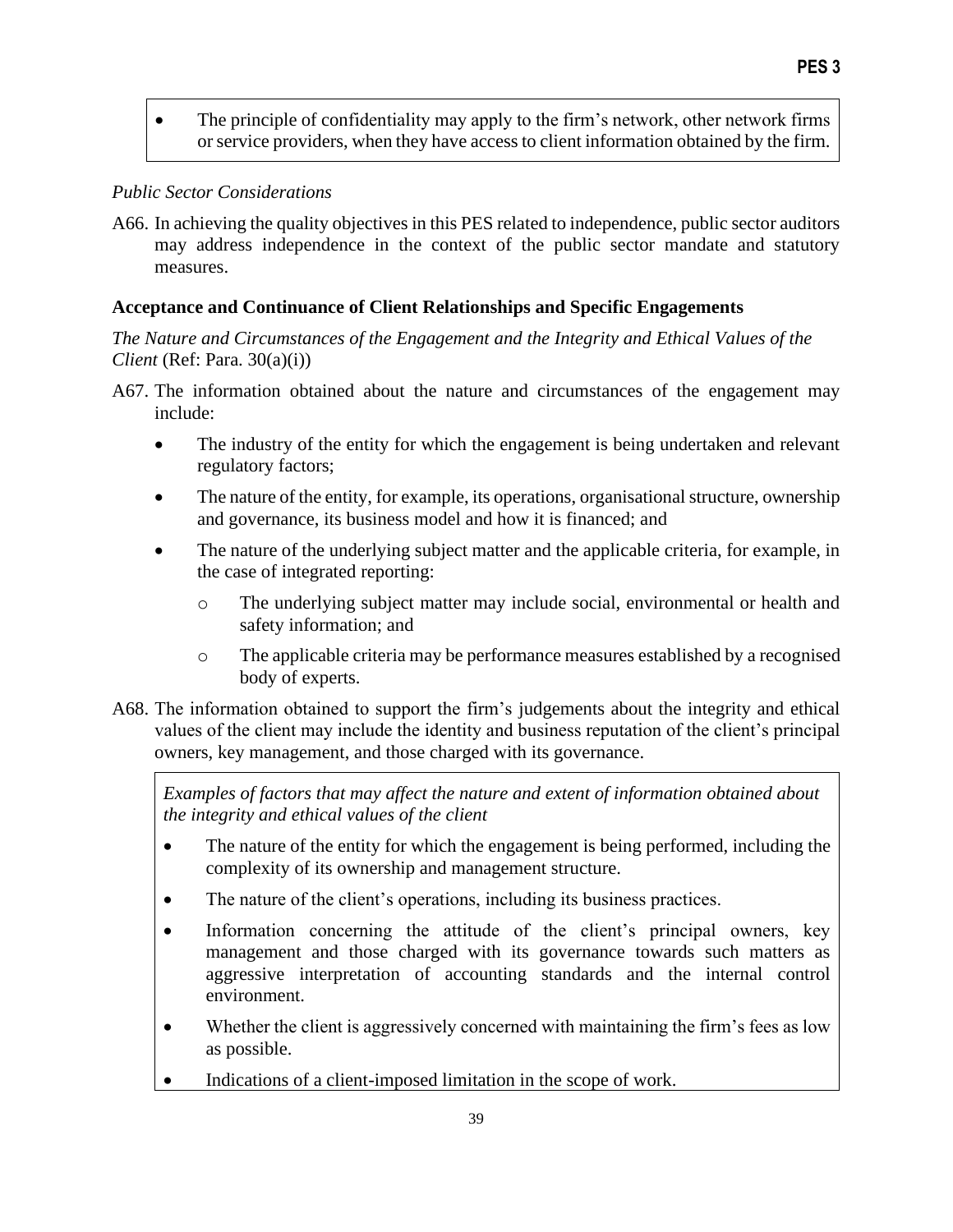- Indications that the client might be involved in money laundering or other criminal activities.
- The reasons for the proposed appointment of the firm and non-reappointment of the previous firm.
- The identity and business reputation of related parties.
- A69. The firm may obtain the information from a variety of internal and external sources, including:
	- In the case of an existing client, information from current or previous engagements, if applicable, or inquiry of other personnel who have performed other engagements for the client.
	- In the case of a new client, inquiry of existing or previous providers of professional accountancy services to the client, in accordance with relevant ethical requirements.
	- Discussions with other third parties, such as bankers, legal counsel and industry peers.
	- Background searches of relevant databases (which may be intellectual resources). In some cases, the firm may use a service provider to perform the background search.
- A70. Information that is obtained during the firm's acceptance and continuance process may often also be relevant to the engagement team when planning and performing the engagement. Professional standards may specifically require the engagement team to obtain or consider such information. For example, ISA (NZ) 220 (Revised)<sup>15</sup> requires the engagement partner to take into account information obtained in the acceptance and continuance process in planning and performing the audit engagement.
- A71. Professional standards or applicable legal and regulatory requirements may include specific provisions that need to be addressed before accepting or continuing a client relationship or specific engagement and may also require the firm to make inquiries of an existing or predecessor firm when accepting an engagement. For example, when there has been a change of auditors, ISA (NZ)  $300^{16}$  requires the auditor, prior to starting an initial audit, to communicate with the predecessor auditor in compliance with relevant ethical requirements. PES 1 also includes requirements for the consideration of conflicts of interests in accepting or continuing a client relationship or specific engagement and communication with the existing or predecessor firm when accepting an engagement that is an audit or review of financial statements.

## *The Firm's Ability to Perform the Engagement* (Ref: Para. 30(a)(ii))

- A72. The firm's ability to perform the engagement in accordance with professional standards and applicable legal and regulatory requirements may be affected by:
	- The availability of appropriate resources to perform the engagement;

<sup>15</sup> ISA (NZ) 220 (Revised), paragraph 23

<sup>16</sup> ISA (NZ) 300, *Planning an Audit of Financial Statements,* paragraph 13(b)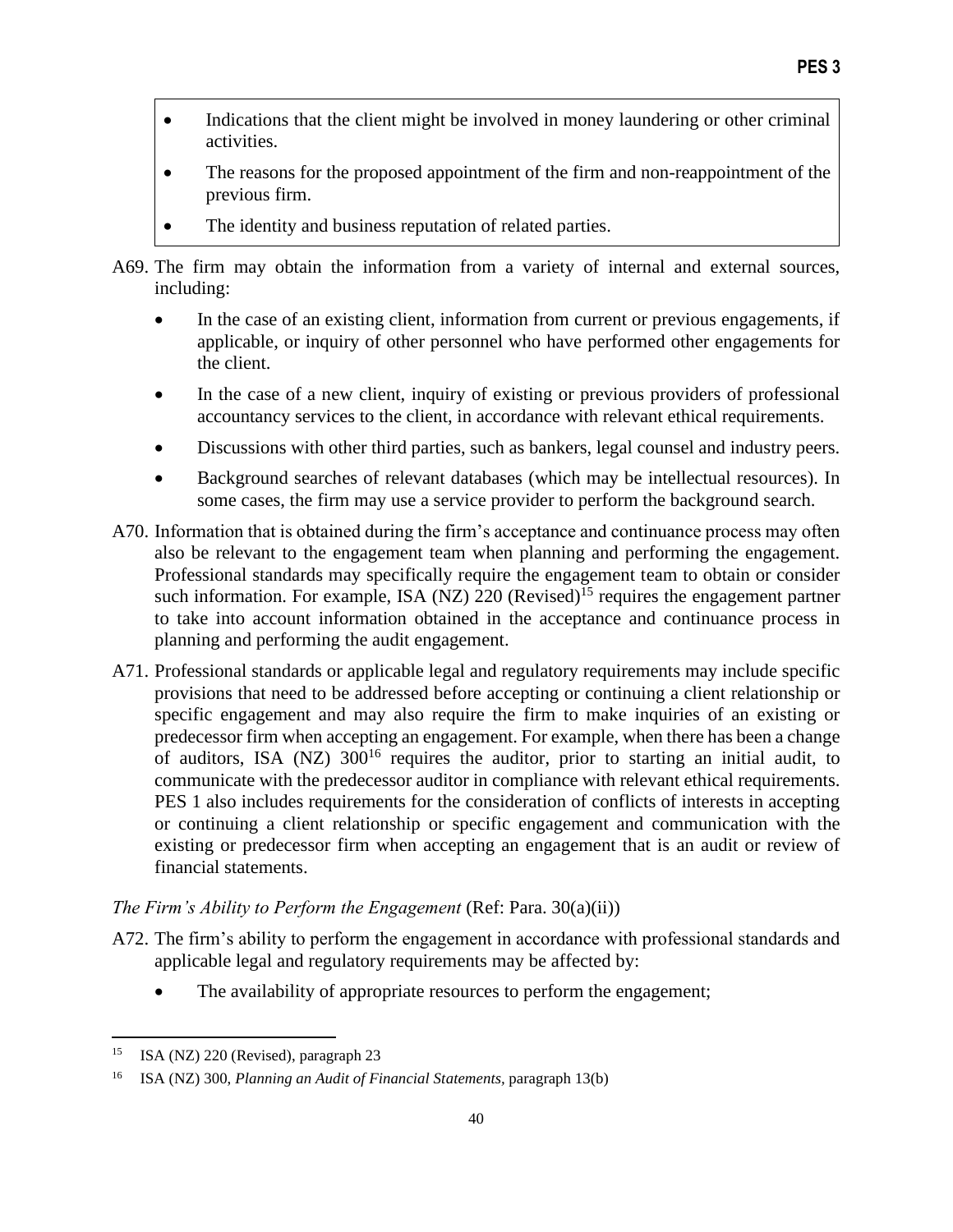- Having access to information to perform the engagement, or to the persons who provide such information; and
- Whether the firm and the engagement team are able to fulfill their responsibilities in relation to the relevant ethical requirements.

*Examples of factors the firm may consider in determining whether appropriate resources are available to perform the engagement*

- The circumstances of the engagement and the reporting deadline.
- The availability of individuals with the appropriate competence and capabilities, including sufficient time, to perform the engagement. This includes having:
	- o Individuals to take overall responsibility for directing and supervising the engagement;
	- o Individuals with knowledge of the relevant industry or the underlying subject matter or criteria to be applied in the preparation of the subject matter information and experience with relevant regulatory or reporting requirements; and
	- o Individuals to perform audit procedures on the financial information of a component for purposes of an audit of group financial statements.
- The availability of experts, if needed.
- If an engagement quality review is needed, whether there is an individual available who meets the eligibility requirements in PES 4.
- The need for technological resources, for example, IT applications that enable the engagement team to perform procedures on the entity's data.
- The need for intellectual resources, for example, a methodology, industry or subject matter-specific guides, or access to information sources.

*The Firm's Financial and Operational Priorities* (Ref: Para. 30(b))

- A73. Financial priorities may focus on the profitability of the firm, and fees obtained for the performance of engagements have an effect on the firm's financial resources. Operational priorities may include strategic focus areas, such as growth of the firm's market share, industry specialisation or new service offerings. There may be circumstances when the firm is satisfied with the fee quoted for an engagement but it is not appropriate for the firm to accept or continue the engagement or client relationship (e.g., when the client lacks integrity and ethical values).
- A74. There may be other circumstances when the fee quoted for an engagement is not sufficient given the nature and circumstances of the engagement, and it may diminish the firm's ability to perform the engagement in accordance with professional standards and applicable legal and regulatory requirements. PES 1 addresses fees and other types of remuneration, including circumstances that may create a threat to compliance with the fundamental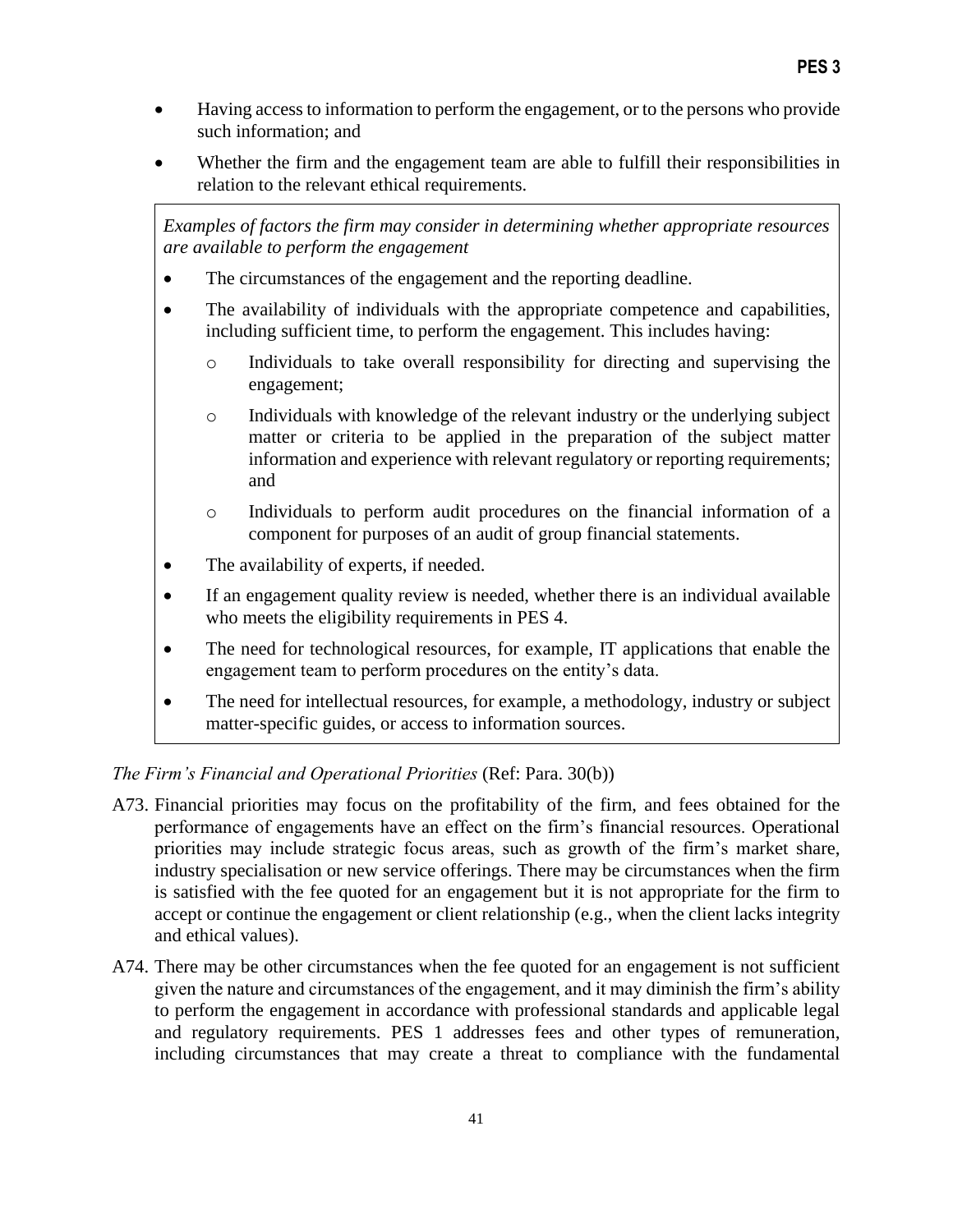principle of professional competence and due care if the fee quoted for an engagement is too low.

## **Engagement Performance**

*Responsibilities of the Engagement Team and Direction, Supervision and Review* (Ref: Para. 31(a) and 31(b))

A75. Professional standards or applicable legal and regulatory requirements may include specific provisions regarding the overall responsibility of the engagement partner. For example, ISA (NZ) 220 (Revised) deals with the overall responsibility of the engagement partner for managing and achieving quality on the engagement and for being sufficiently and appropriately involved throughout the engagement, including having responsibility for appropriate direction and supervision of the engagement team and review of their work.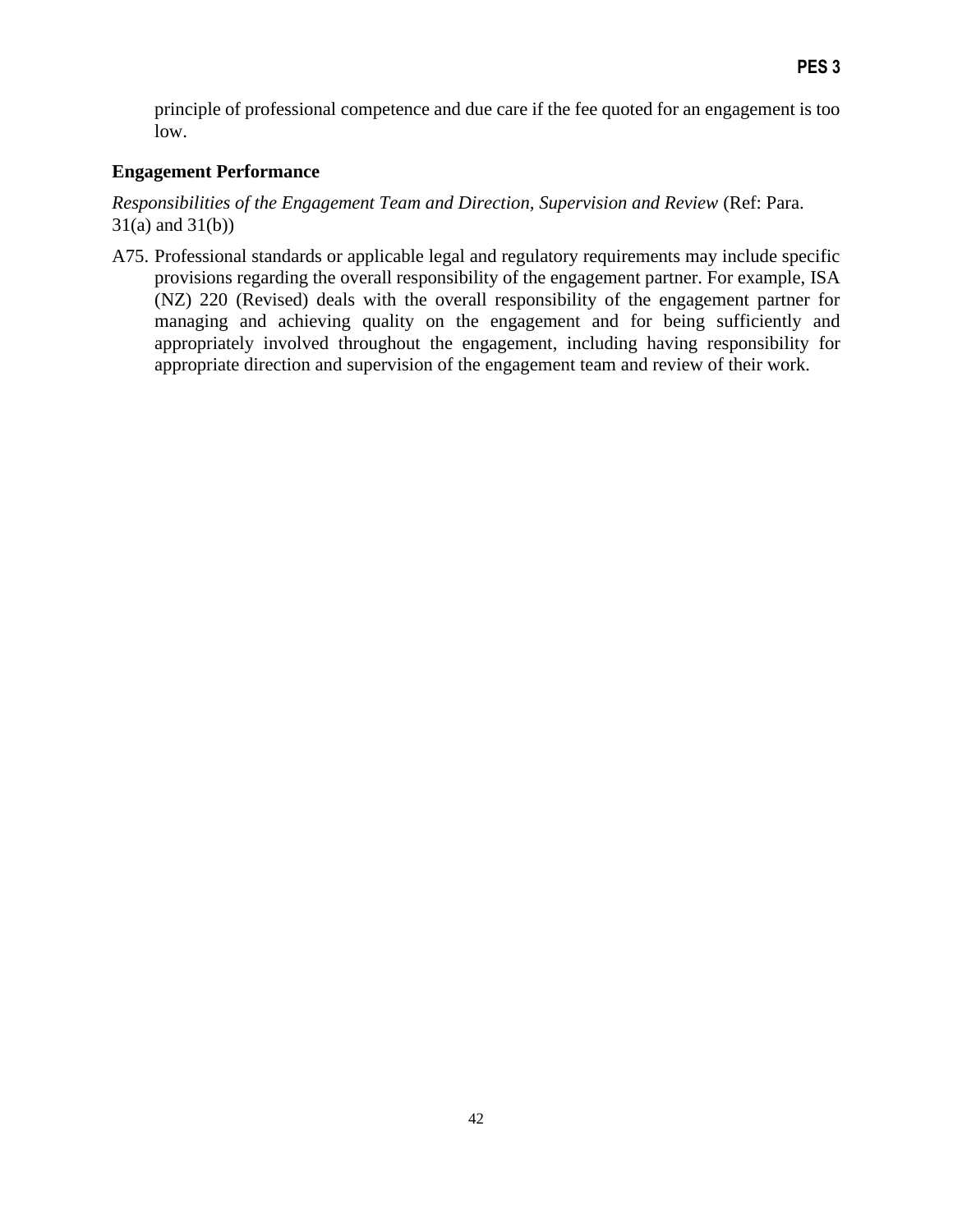A76. *Examples of direction, supervision and review* Direction and supervision of the engagement team may include: o Tracking the progress of the engagement; o Considering the following with respect to members of the engagement team: Whether they understand their instructions; and • Whether the work is being carried out in accordance with the planned approach to the engagement; o Addressing matters arising during the engagement, considering their significance and modifying the planned approach appropriately; and o Identifying matters for consultation or consideration by more experienced engagement team members during the engagement. • A review of work performed may include considering whether: o The work has been performed in accordance with the firm's policies or procedures, professional standards and applicable legal and regulatory requirements; o Significant matters have been raised for further consideration; o Appropriate consultations have been undertaken and the resulting conclusions have been documented and implemented; o There is a need to revise the nature, timing and extent of planned work; o The work performed supports the conclusions reached and is appropriately documented; o The evidence obtained for an assurance engagement is sufficient and appropriate to support the report; and o The objectives of the engagement procedures have been achieved.

A77. In some circumstances, the firm may use personnel from a service delivery centre in the firm or individuals from a service delivery centre in another network firm to perform procedures on the engagement (i.e., the personnel or other individuals are included in the engagement team). In such circumstances, the firm's policies or procedures may specifically address the direction and supervision of the individuals and review of their work, such as:

- What aspects of the engagement may be assigned to individuals in the service delivery centre;
- How the engagement partner, or their designee, is expected to direct, supervise and review the work undertaken by individuals in the service delivery centre; and
- The protocols for communication between the engagement team and individuals in the service delivery centre.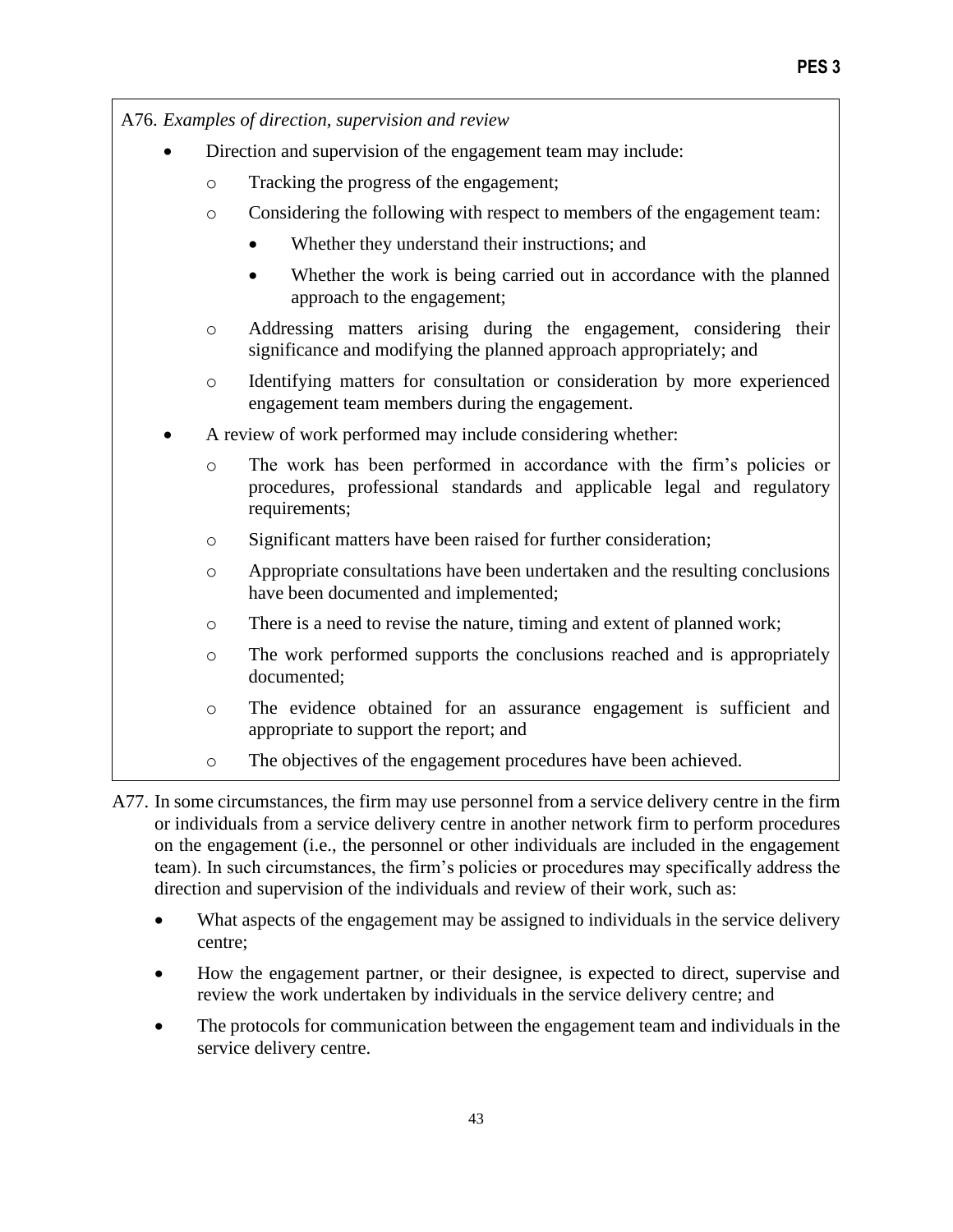#### *Professional Judgement and Professional Scepticism* (Ref: Para. 31(c))

A78. Professional scepticism supports the quality of judgements made on an assurance engagement and, through these judgements, the overall effectiveness of the engagement team in performing the assurance engagement. Other pronouncements of the NZAuASB may address the exercise of professional judgement or professional scepticism at the engagement level. For example, ISA (NZ)  $220$  (Revised)<sup>17</sup> provides examples of impediments to the exercise of professional scepticism at the engagement level, unconscious auditor biases that may impede the exercise of professional scepticism*,* and possible actions that the engagement team may take to mitigate such impediments.

#### *Consultation* (Ref: Para. 31(d))

- A79. Consultation typically involves a discussion at the appropriate professional level, with individuals within or outside the firm who have specialised expertise, on difficult or contentious matters. An environment that reinforces the importance and benefit of consultation and encourages engagement teams to consult may contribute to supporting a culture that demonstrates a commitment to quality.
- A80. Difficult or contentious matters on which consultation is needed may either be specified by the firm, or the engagement team may identify matters that require consultation. The firm may also specify how conclusions are to be agreed and implemented.
- A81. ISA (NZ) 220 (Revised)<sup>18</sup> includes requirements for the engagement partner related to consultation.

#### *Differences of Opinion* (Ref: Para. 31(e))

A82. The firm may encourage that differences of opinion are identified at an early stage, and may specify the steps to be taken in raising and dealing with them, including how the matter is to be resolved and how the related conclusions should be implemented and documented. In some circumstances, resolving differences of opinion may be achieved through consulting with another practitioner or firm, or a professional or regulatory body.

#### *Engagement Documentation* (Ref: Para. 31(f))

- A83. Law, regulation or professional standards may prescribe the time limits by which the assembly of final engagement files for specific types of engagements are to be completed. Where no such time limits are prescribed in law or regulation, the time limit may be determined by the firm. In the case of engagements conducted under the ISAs (NZ), ISAEs (NZ) or SAEs, an appropriate time limit within which to complete the assembly of the final engagement file is ordinarily not more than 60 days after the date of the engagement report.
- A84. The retention and maintenance of engagement documentation may include managing the safe custody, integrity, accessibility or retrievability of the underlying data and the related technology. The retention and maintenance of engagement documentation may involve the

<sup>&</sup>lt;sup>17</sup> ISA (NZ) 220 (Revised), paragraphs  $A34- A36$ 

<sup>18</sup> ISA (NZ) 220 (Revised), paragraph 35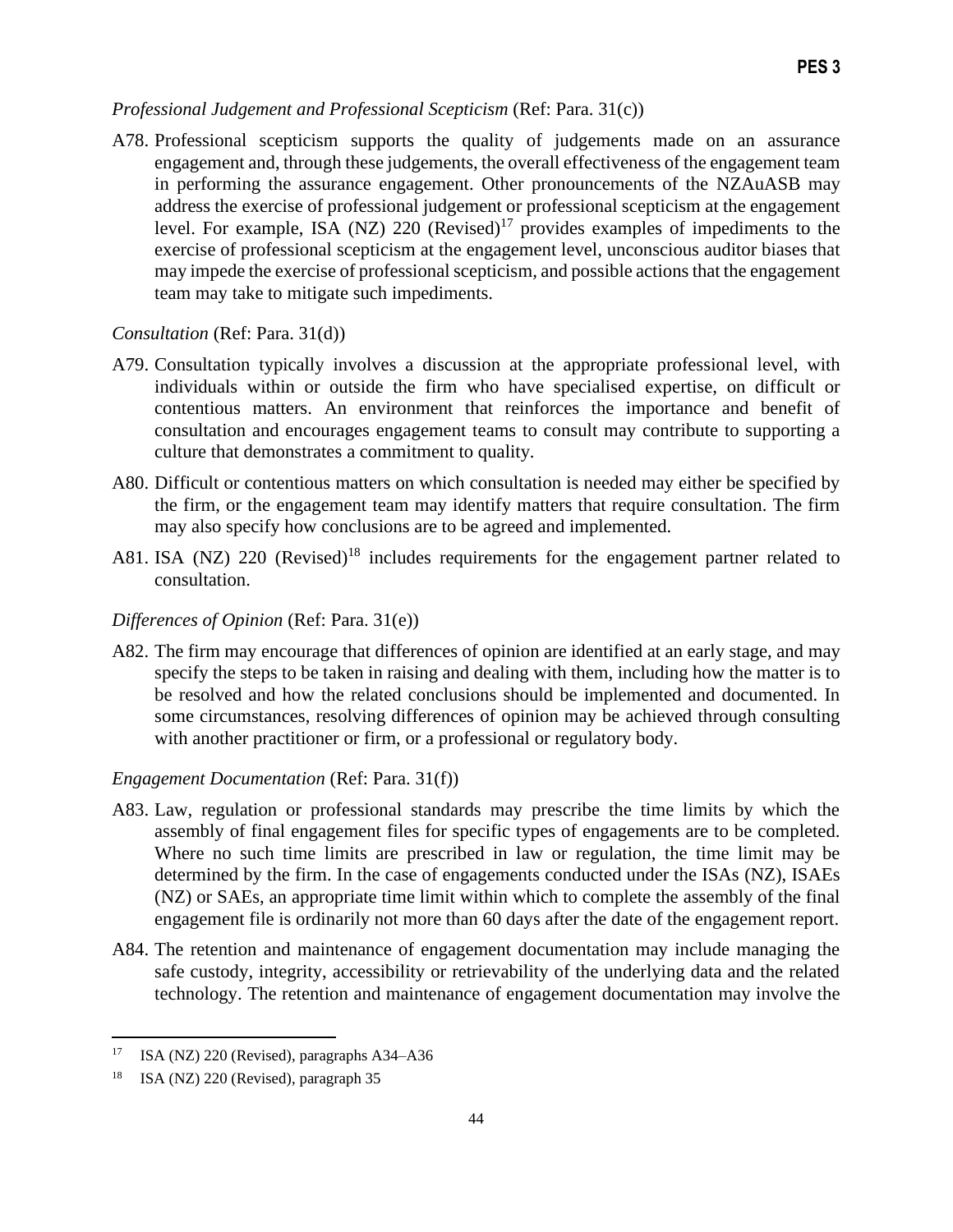use of IT applications. The integrity of engagement documentation may be compromised if it is altered, supplemented or deleted without authorisation to do so, or if it is permanently lost or damaged.

A85. Law, regulation or professional standards may prescribe the retention periods for engagement documentation. If the retention periods are not prescribed, the firm may consider the nature of the engagements performed by the firm and the firm's circumstances, including whether the engagement documentation is needed to provide a record of matters of continuing significance to future engagements. In the case of engagements conducted under the ISAs (NZ), ISAEs (NZ) or SAEs, the retention period is ordinarily no shorter than five years from the date of the engagement report, or, if later, the date of the auditor's report on the group financial statements, when applicable.

## **Resources** (Ref: Para. 32)

A86. Resources for the purposes of the resources component include:

- Human resources.
- Technological resources, for example, IT applications.
- Intellectual resources, for example, written policies or procedures, a methodology or guides.

Financial resources are also relevant to the system of quality management because they are necessary for obtaining, developing and maintaining the firm's human resources, technological resources and intellectual resources. Given that the management and allocation of financial resources is strongly influenced by leadership, the quality objectives in governance and leadership, such as those that address financial and operational priorities, address financial resources.

A87. Resources may be internal to the firm, or may be obtained externally from the firm's network, another network firm or service provider. Resources may be used in performing activities within the firm's system of quality management, or in the performance of engagements as part of operating the system of quality management. In circumstances when a resource is obtained from the firm's network or another network firm, paragraphs 48–52 form part of the responses designed and implemented by the firm in achieving the objectives in this component.

## *Human Resources*

Hiring, Developing and Retaining Personnel and Personnel Competence and Capabilities (Ref: Para. 32(a), 32(d))

A88. Competence is the ability of the individual to perform a role and goes beyond knowledge of principles, standards, concepts, facts, and procedures; it is the integration and application of technical competence, professional skills, and professional ethics, values and attitudes. Competence can be developed through a variety of methods, including professional education, continuing professional development, training, work experience or coaching of less experienced engagement team members by more experienced engagement team members.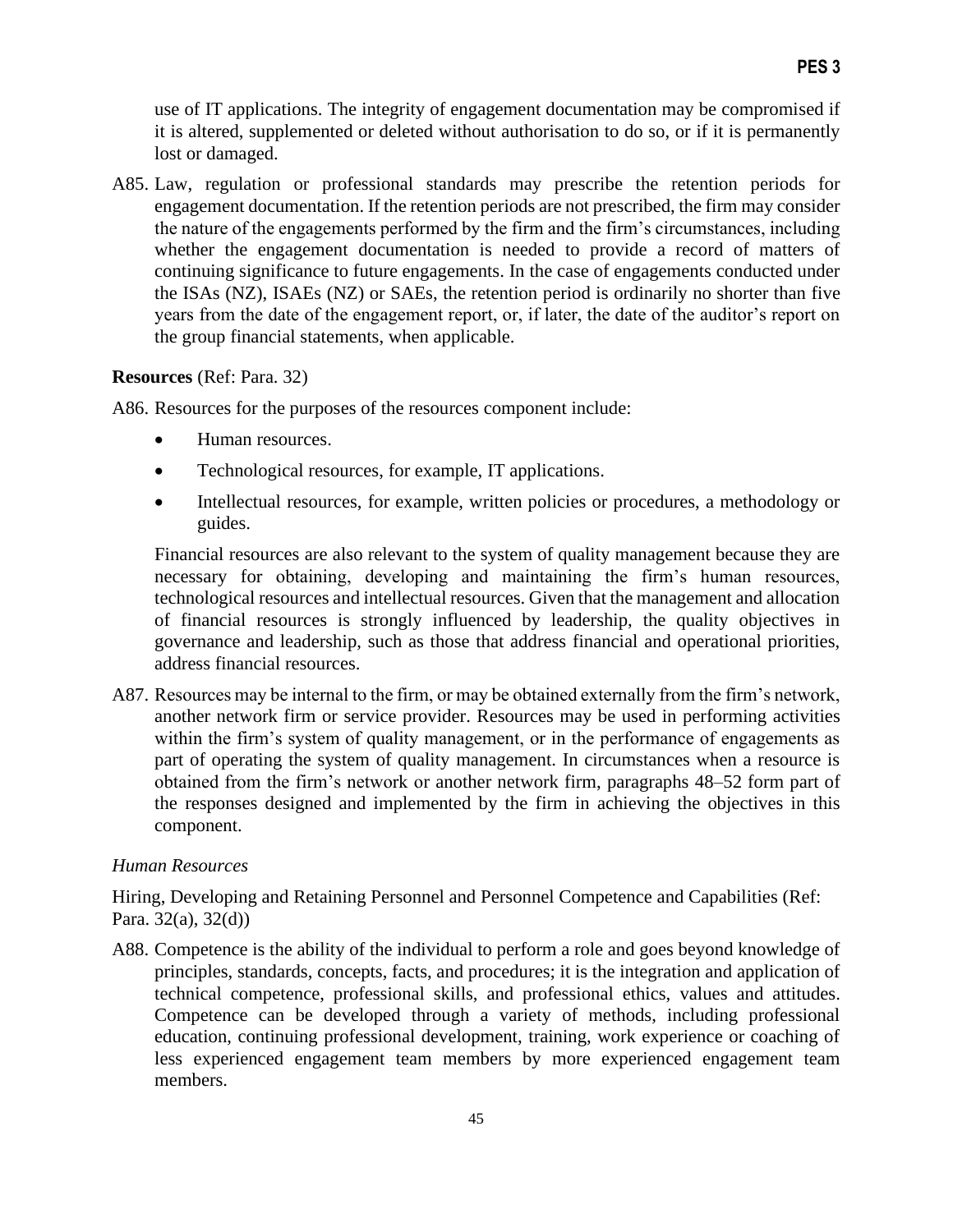- A89. Law, regulation or professional standards may establish requirements addressing competence and capabilities, such as requirements for the professional licensing of engagement partners, including requirements regarding their professional education and continuing professional development.
- A90. *Examples of policies or procedures relating to hiring, developing and retaining personnel*

The policies or procedures designed and implemented by the firm relating to hiring, developing and retaining personnel may address:

- Recruiting individuals who have, or are able to develop, appropriate competence.
- Training programs focused on developing the competence of personnel and continuing professional development.
- Evaluation mechanisms that are undertaken at appropriate intervals and include competency areas and other performance measures.
- Compensation, promotion and other incentives, for all personnel, including engagement partners and individuals assigned roles and responsibilities related to the firm's system of quality management.

Personnel's Commitment to Quality and Accountability and Recognition for Commitment to Quality (Ref: Para. 32(b))

- A91. Timely evaluations and feedback help support and promote the continual development of the competence of personnel. Less formal methods of evaluation and feedback may be used, such as in the case of firms with fewer personnel.
- A92. Positive actions or behaviours demonstrated by personnel may be recognised through various means, such as through compensation, promotion, or other incentives. In some circumstances, simple or informal incentives that are not based on monetary rewards may be appropriate.
- A93. The manner in which the firm holds personnel accountable for actions or behaviours that negatively affect quality, such as failing to demonstrate a commitment to quality, develop and maintain the competence to perform their role or implement the firm's responses as designed, may depend on the nature of the action or behaviour, including its severity and frequency of occurrence. Actions the firm may take when personnel demonstrate actions or behaviours that negatively affect quality may include:
	- Training or other professional development.
	- Considering the effect of the matter on the evaluation, compensation, promotion or other incentives of those involved.
	- Disciplinary action, if appropriate.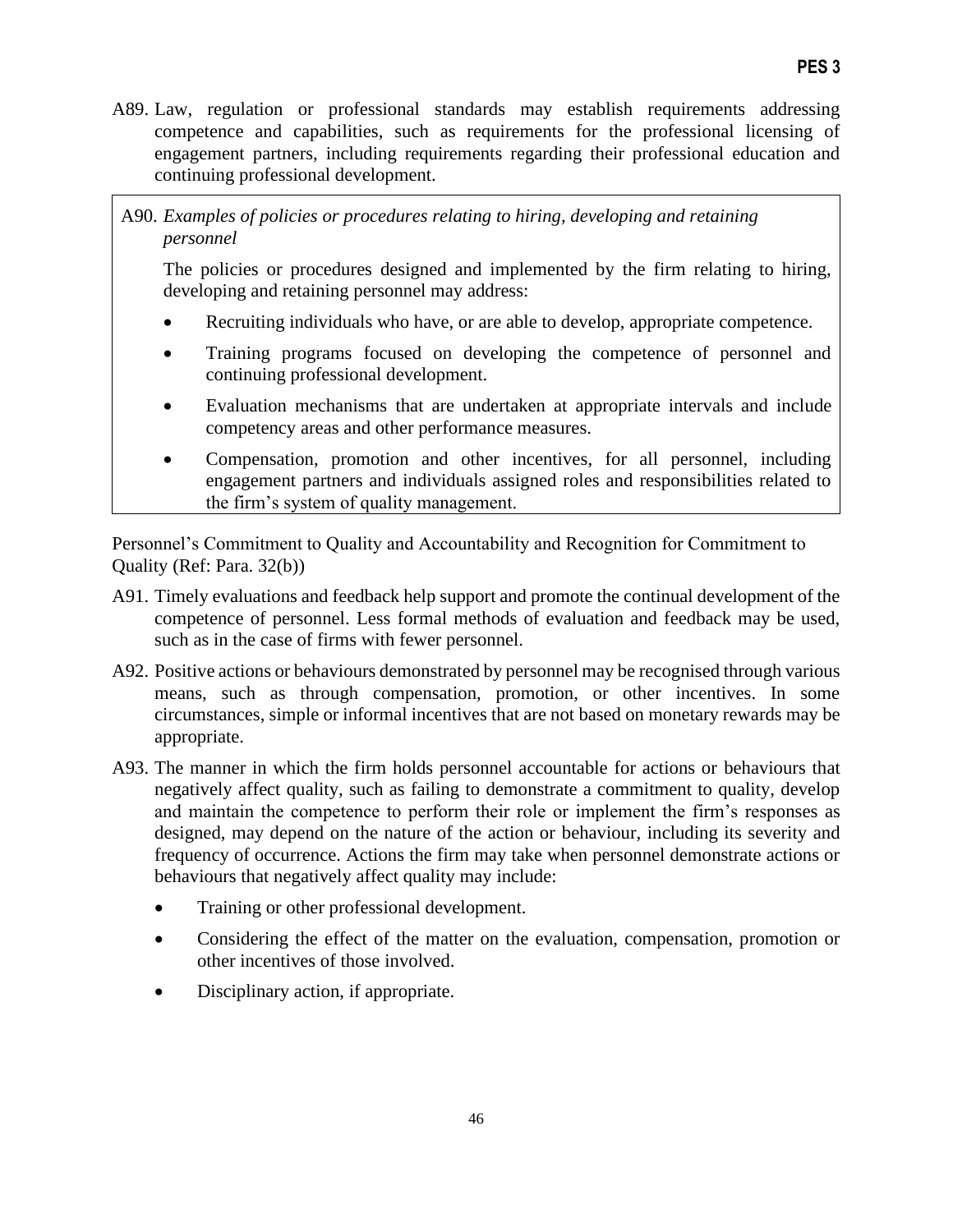Individuals Obtained from External Sources (Ref: Para. 32(c))

A94. Professional standards may include responsibilities for the engagement partner regarding the appropriateness of resources. For example, ISA  $(NZ)$  220  $(Revised)^{19}$  addresses the responsibility of the engagement partner for determining that sufficient and appropriate resources to perform the engagement are assigned or made available to the engagement team in a timely manner in accordance with the firm's policies or procedures.

Engagement Team Members Assigned to Each Engagement (Ref: Para. 32(d))

A95. Engagement team members may be assigned to engagements by:

- The firm, including assigning personnel from a service delivery centre in the firm.
- The firm's network or another network firm when the firm uses individuals from the firm's network or another network firm to perform procedures on the engagement (e.g., a component auditor or a service delivery centre of the network or another network firm).
- A service provider when the firm uses individuals from a service provider to perform procedures on the engagement (e.g., a component auditor from a firm that is not within the firm's network).
- A96. ISA (NZ) 220 (Revised)<sup>20</sup> addresses the responsibility of the engagement partner to determine that members of the engagement team, and any auditor's external experts and internal auditors who provide direct assistance who are not part of the engagement team, collectively have the appropriate competence and capabilities, including sufficient time, to perform the engagement. ISA (NZ)  $600^{21}$  expands on how ISA (NZ) 220 (Revised) is to be applied in relation to an audit of group financial statements. The responses designed and implemented by the firm to address the competence and capabilities of engagement team members assigned to the engagement may include policies or procedures that address:
	- Information that may be obtained by the engagement partner and factors to consider in determining that the engagement team members assigned to the engagement, including those assigned by the firm's network, another network firm or service provider, have the competence and capabilities to perform the engagement.
	- How concerns about the competence and capabilities of engagement team members, in particular those assigned by the firm's network, another network firm or service provider, may be resolved.
- A97. The requirements in paragraphs 48–52 are also applicable when using individuals from the firm's network or another network firm on an engagement, including component auditors (see, for example, paragraph A179).

<sup>19</sup> ISA (NZ) 220 (Revised), paragraph 25

<sup>&</sup>lt;sup>20</sup> ISA 220 (NZ) (Revised), paragraph 26

<sup>21</sup> ISA (NZ) 600, *Special Considerations–Audits of Group Financial Statements (Including the Work of Component Auditors)*, paragraph 19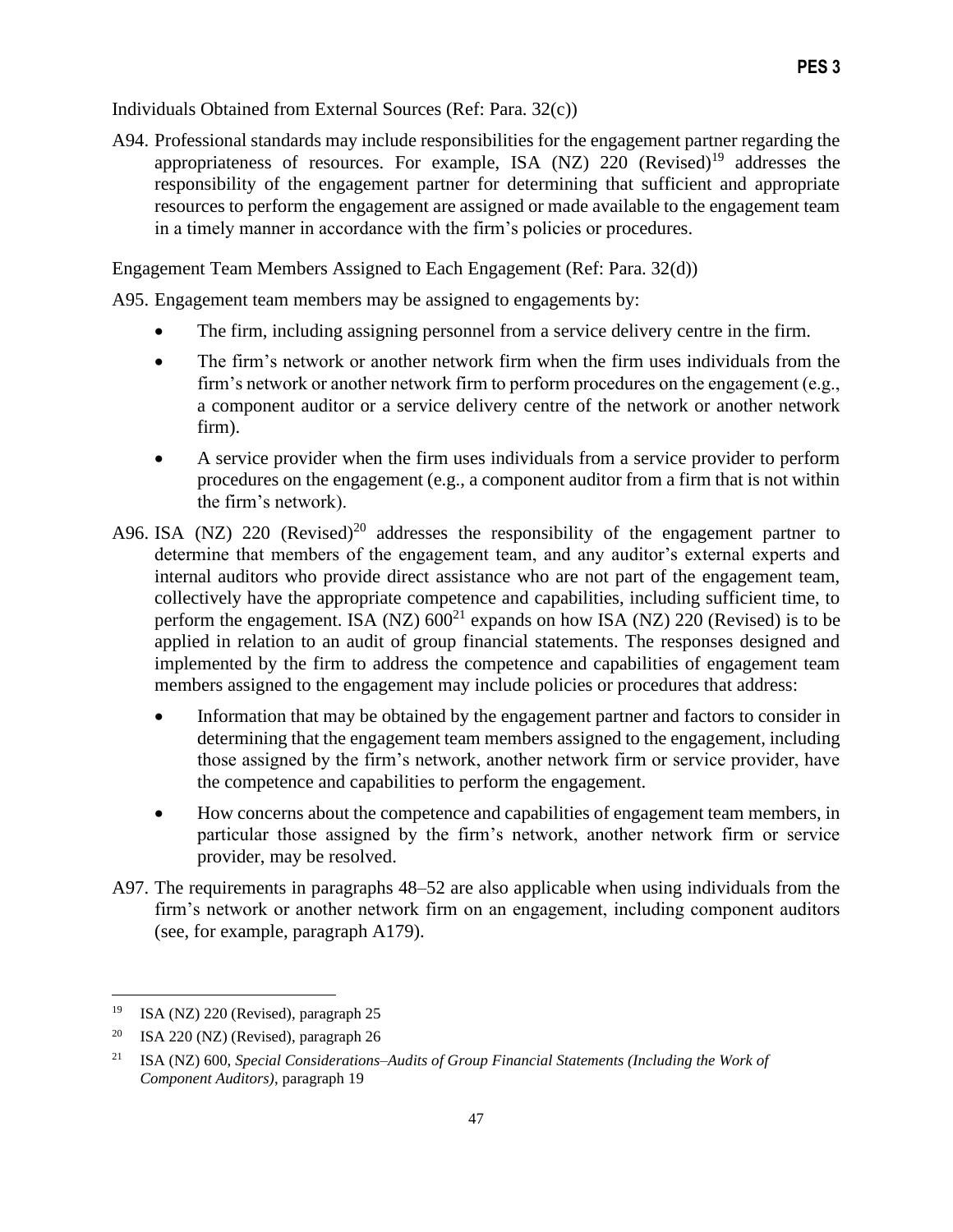## *Technological Resources* (Ref: Para. 32(f))

- A98. Technological resources, which are typically IT applications, form part of the firm's IT environment. The firm's IT environment also includes the supporting IT infrastructure and the IT processes and human resources involved in those processes:
	- An IT application is a program or a set of programs that is designed to perform a specific function directly for the user or, in some cases, for another application program.
	- The IT infrastructure is comprised of the IT network, operating systems, and databases and their related hardware and software.
	- The IT processes are the firm's processes to manage access to the IT environment, manage program changes or changes to the IT environment and manage IT operations, which includes monitoring the IT environment.
- A99. A technological resource may serve multiple purposes within the firm and some of the purposes may be unrelated to the system of quality management. Technological resources that are relevant for the purposes of this PES are:
	- Technological resources that are directly used in designing, implementing or operating the firm's system of quality management;
	- Technological resources that are used directly by engagement teams in the performance of engagements; and
	- Technological resources that are essential to enabling the effective operation of the above, such as, in relation to an IT application, the IT infrastructure and IT processes supporting the IT application.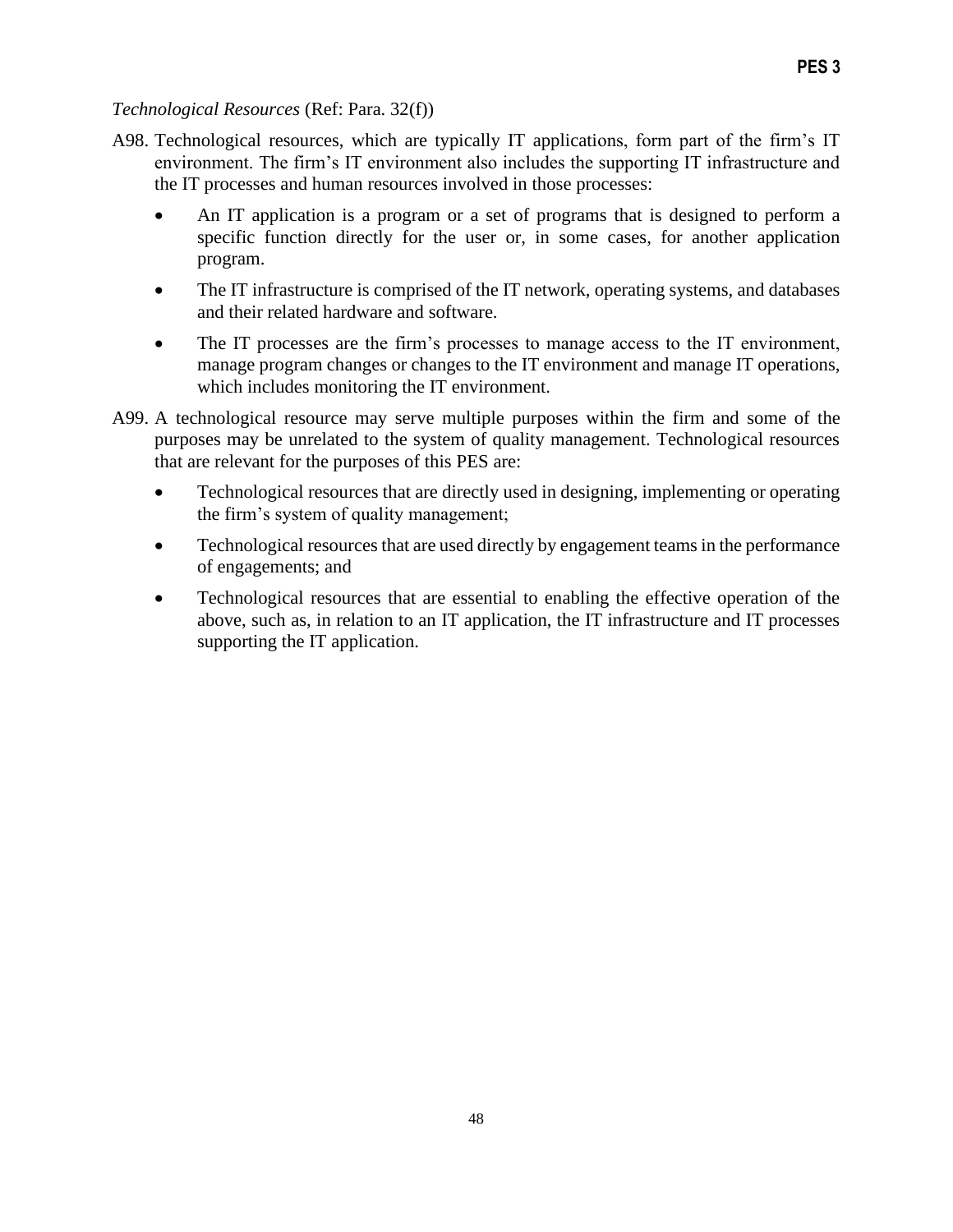*Scalability examples to demonstrate how the technological resources that are relevant for the purposes of this PES may differ*

- In a less complex firm, the technological resources may comprise a commercial IT application used by engagement teams, which has been purchased from a service provider. The IT processes that support the operation of the IT application may also be relevant, although they may be simple (e.g., processes for authorising access to the IT application and processing updates to the IT application).
- In a more complex firm, the technological resources may be more complex and may comprise:
	- o Multiple IT applications, including custom developed applications or applications developed by the firm's network, such as:
		- IT applications used by engagement teams (e.g., engagement software and automated audit tools).
		- IT applications developed and used by the firm to manage aspects of the system of quality management (e.g., IT applications to monitor independence or assign personnel to engagements).

# o The IT processes that support the operation of these IT applications, including the individuals responsible for managing the IT infrastructure and IT processes and the firm's processes for managing program changes to the IT applications.

A100. The firm may consider the following matters in obtaining, developing, implementing and maintaining an IT application:

- The data inputs are complete and appropriate;
- Confidentiality of the data is preserved;
- The IT application operates as designed and achieves the purpose for which it is intended;
- The outputs of the IT application achieve the purpose for which they will be used;
- The general IT controls necessary to support the IT application's continued operation as designed are appropriate;
- The need for specialised skills to utilise the IT application effectively, including the training of individuals who will use the IT application; and
- The need to develop procedures that set out how the IT application operates.
- A101. The firm may specifically prohibit the use of IT applications or features of IT applications until such time that it has been determined that they operate appropriately and have been approved for use by the firm. Alternatively, the firm may establish policies or procedures to address circumstances when the engagement team uses an IT application that is not approved by the firm. Such policies or procedures may require the engagement team to determine that the IT application is appropriate for use prior to using it on the engagement, through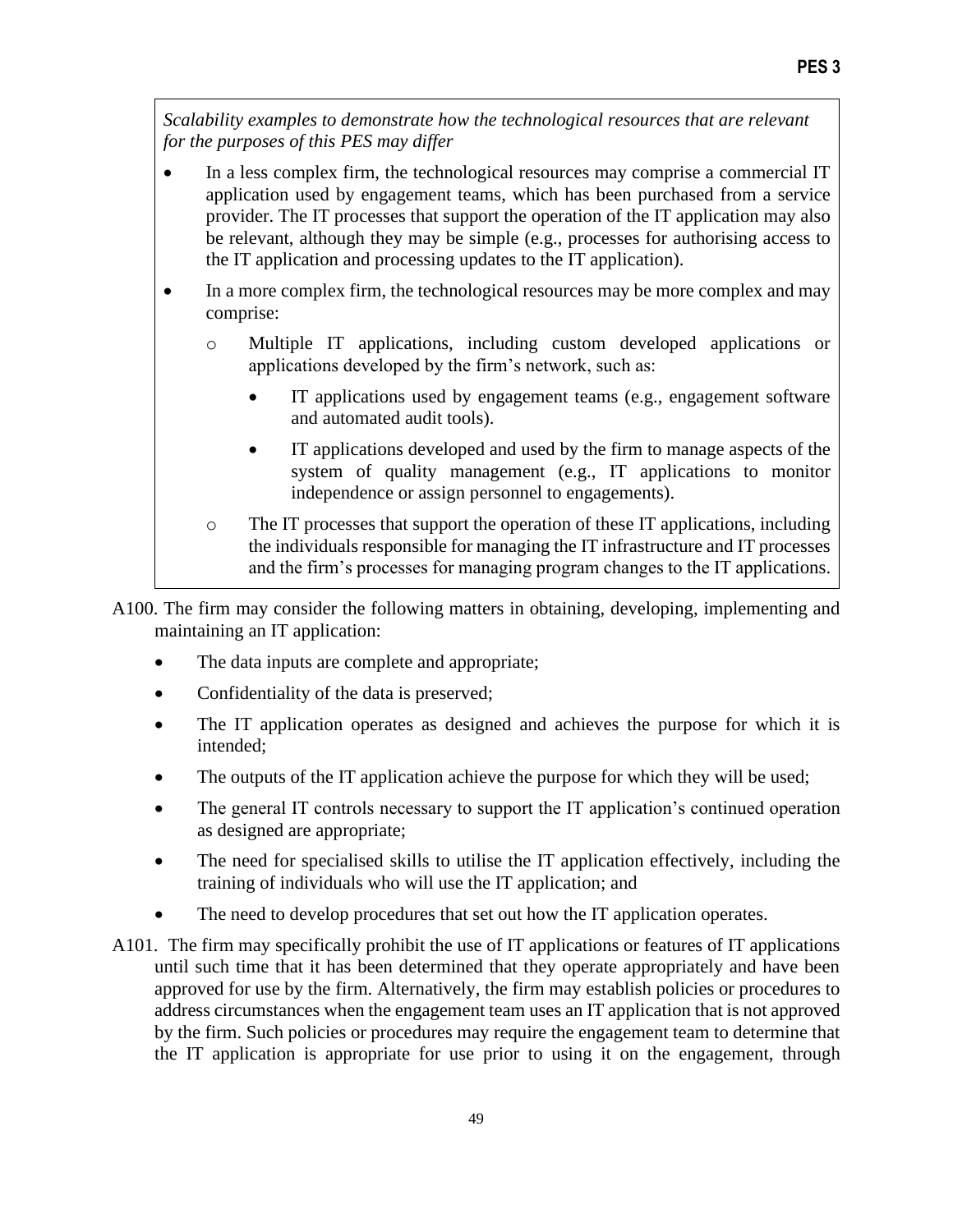considering the matters in paragraph A100. ISA (NZ) 220 (Revised)<sup>22</sup> addresses the engagement partner's responsibilities for engagement resources.

*Intellectual Resources* (Ref: Para. 32(g))

A102. Intellectual resources include the information the firm uses to enable the operation of the system of quality management and promote consistency in the performance of engagements.

# *Examples of intellectual resources*

Written policies or procedures, a methodology, industry or subject matter-specific guides, accounting guides, standardised documentation or access to information sources (e.g., subscriptions to websites that provide in-depth information about entities or other information that is typically used in the performance of engagements).

A103. Intellectual resources may be made available through technological resources, for example, the firm's methodology may be embedded in the IT application that facilitates the planning and performance of the engagement.

# *Use of Technological and Intellectual Resources* (Ref: Para. 32(f)–32(g))

- A104. The firm may establish policies or procedures regarding the use of the firm's technological and intellectual resources. Such policies or procedures may:
	- Require the use of certain IT applications or intellectual resources in the performance of engagements, or relating to other aspects of the engagement, such as in archiving the engagement file.
	- Specify the qualifications or experience that individuals need to use the resource, including the need for an expert or training, for example, the firm may specify the qualifications or expertise needed to use an IT application that analyses data, given that specialised skills may be needed to interpret the results.
	- Specify the responsibilities of the engagement partner regarding the use of technological and intellectual resources.
	- Set out how the technological or intellectual resources are to be used, including how individuals should interact with an IT application or how the intellectual resource should be applied, and the availability of support or assistance in using the technological or intellectual resource.

# *Service Providers* (Ref: Para. 16(v), 32(h))

A105. In some circumstances, the firm may use resources that are provided by a service provider, particularly in circumstances when the firm does not have access to the appropriate resources internally. Notwithstanding that a firm may use resources from a service provider, the firm remains responsible for its system of quality management.

<sup>&</sup>lt;sup>22</sup> ISA 220 (Revised), paragraphs  $25-28$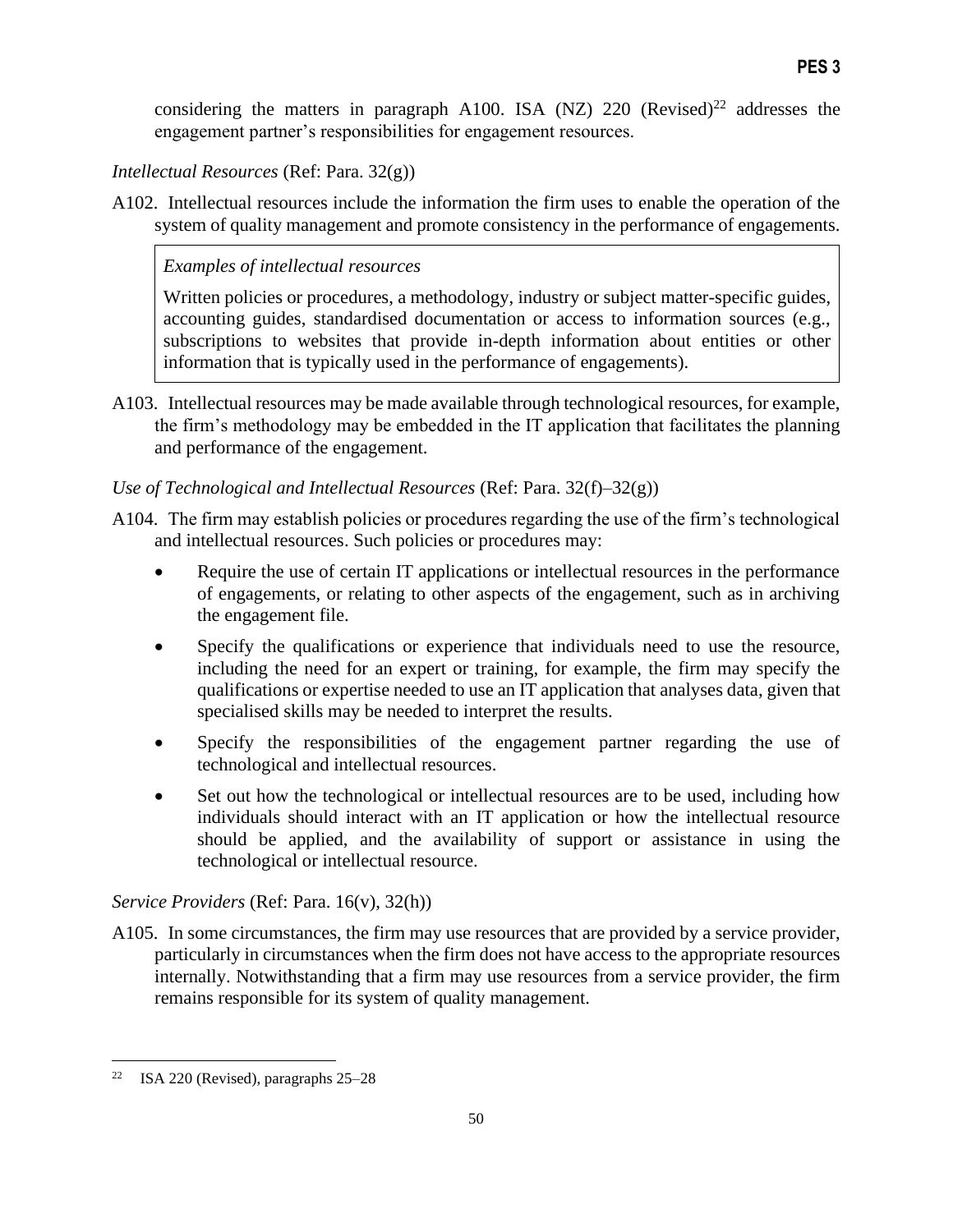*Examples of resources from a service provider*

- Individuals engaged to perform the firm's monitoring activities or engagement quality reviews, or to provide consultation on technical matters.
- A commercial IT application used to perform audit engagements.
- Individuals performing procedures on the firm's engagements, for example, component auditors from other firms not within the firm's network or individuals engaged to attend a physical inventory count at a remote location.
- An auditor's external expert used by the firm to assist the engagement team in obtaining audit evidence.
- A106. In identifying and assessing quality risks, the firm is required to obtain an understanding of the conditions, events, circumstances, actions or inactions that may adversely affect the achievement of the quality objectives, which includes conditions, events, circumstances, actions or inactions relating to service providers. In doing so, the firm may consider the nature of the resources provided by service providers, how and the extent to which they will be used by the firm, and the general characteristics of the service providers used by the firm (e.g., the varying types of other professional services firms that are used), in order to identify and assess quality risks related to the use of such resources.
- A107. In determining whether a resource from a service provider is appropriate for use in the firm's system of quality management or in the performance of engagements, the firm may obtain information about the service provider and the resource they provide from a number of sources. Matters the firm may consider include:
	- The related quality objective and quality risks. For example, in the case of a methodology from a service provider, there may be quality risks related to the quality objective in paragraph  $32(g)$ , such as a quality risk that the service provider does not update the methodology to reflect changes in professional standards and applicable legal and regulatory requirements.
	- The nature and scope of the resources, and the conditions of the service (e.g., in relation to an IT application, how often updates will be provided, limitations on the use of the IT application and how the service provider addresses confidentiality of data).
	- The extent to which the resource is used across the firm, how the resource will be used by the firm and whether it is suitable for that purpose.
	- The extent of customisation of the resource for the firm.
	- The firm's previous use of the service provider.
	- The service provider's experience in the industry and reputation in the market.
- A108. The firm may have a responsibility to take further actions in using the resource from a service provider so that the resource functions effectively. For example, the firm may need to communicate information to the service provider in order for the resource to function effectively, or, in relation to an IT application, the firm may need to have supporting IT infrastructure and IT processes in place.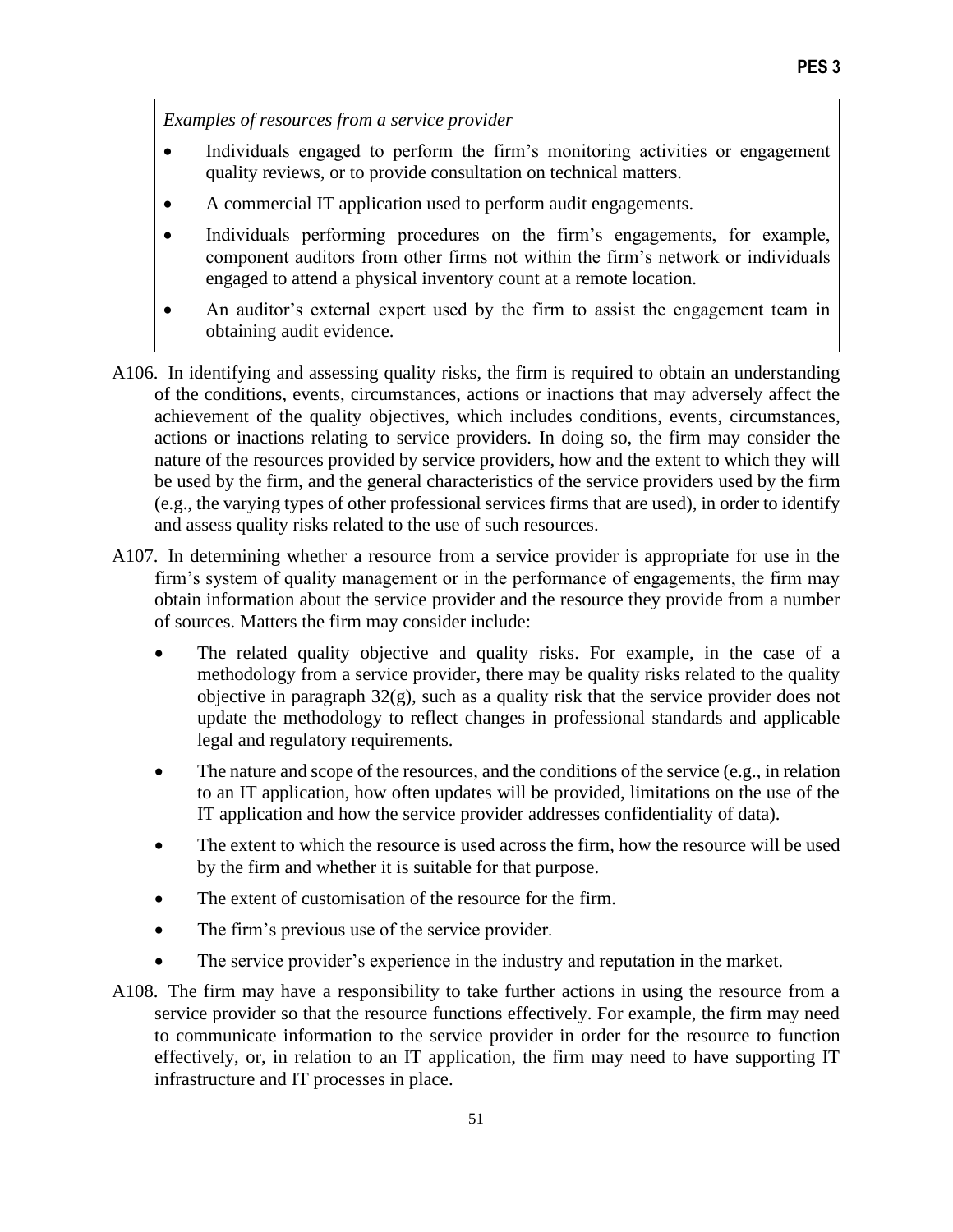## **Information and Communication** (Ref: Para. 33)

A109. Obtaining, generating or communicating information is generally an ongoing process that involves all personnel and encompasses the dissemination of information within the firm and externally. Information and communication is pervasive to all components of the system of quality management.

## *The Firm's Information System* (Ref: Para. 33(a))

- A110. Reliable and relevant information includes information that is accurate, complete, timely and valid to enable the proper functioning of the firm's system of quality management and to support decisions regarding the system of quality management.
- A111. The information system may include the use of manual or IT elements, which affect the manner in which information is identified, captured, processed, maintained and communicated. The procedures to identify, capture, process, maintain and communicate information may be enforced through IT applications, and in some cases may be embedded within the firm's responses for other components. In addition, digital records may replace or supplement physical records.

*Scalability example to demonstrate how the information system may be designed in a less complex firm*

Less complex firms with fewer personnel and direct involvement of leadership may not need rigorous policies and procedures that specify how information should be identified, captured, processed and maintained.

# *Communication Within the Firm* (Ref: Para. 33(b), 33(c))

A112. The firm may recognise and reinforce the responsibility of personnel and engagement teams to exchange information with the firm and with one another by establishing communication channels to facilitate communication across the firm.

*Examples of communication among the firm, personnel and engagement teams*

- The firm communicates the responsibility for implementing the firm's responses to personnel and engagement teams.
- The firm communicates changes to the system of quality management to personnel and engagement teams, to the extent that the changes are relevant to their responsibilities and enables personnel and engagement teams to take prompt and appropriate action in accordance with their responsibilities.
- The firm communicates information that is obtained during the firm's acceptance and continuance process that is relevant to engagement teams in planning and performing engagements.
- Engagement teams communicate to the firm information about:
	- o The client that is obtained during the performance of an engagement that may have caused the firm to decline the client relationship or specific engagement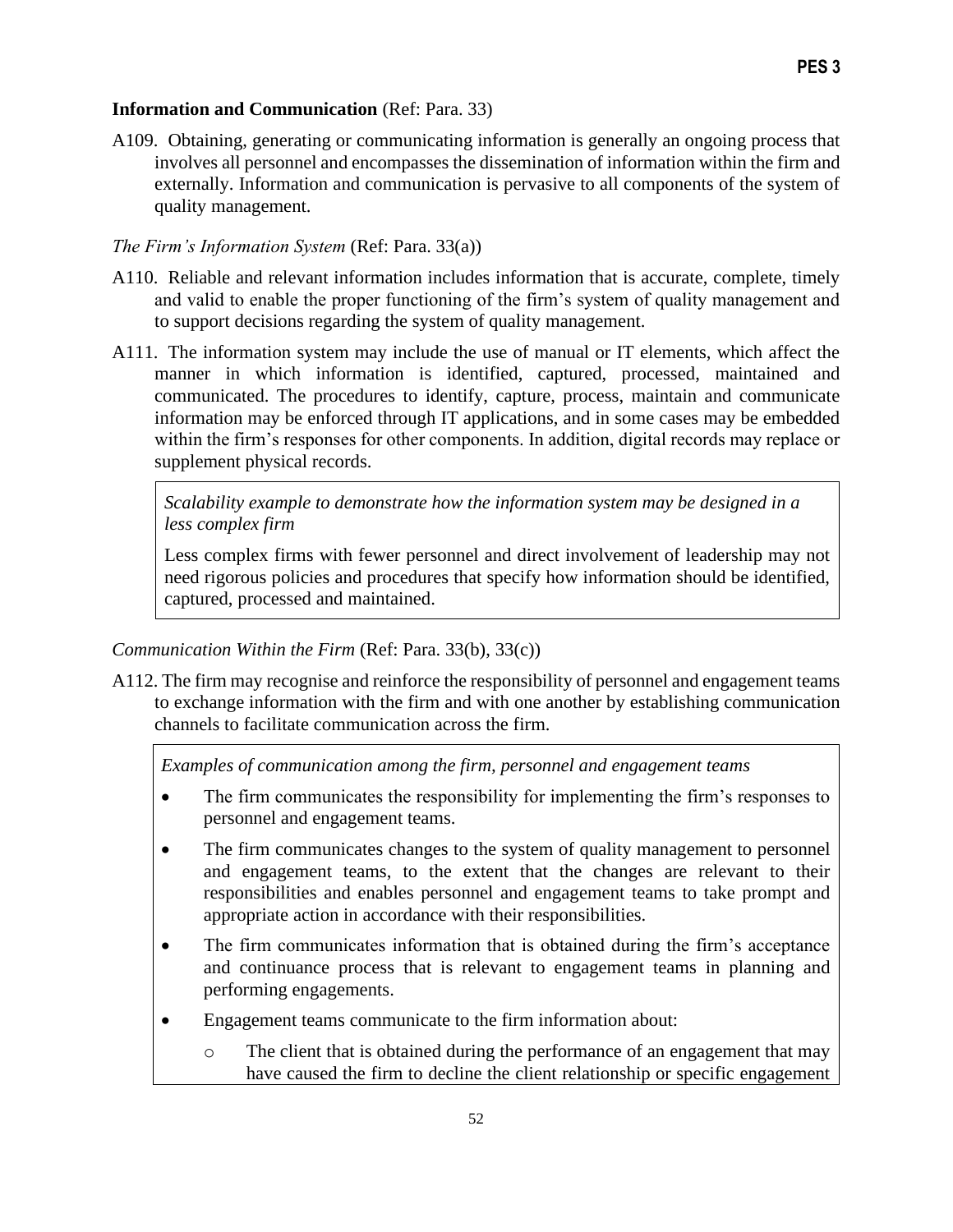had that information been known prior to accepting or continuing the client relationship or specific engagement.

- $\circ$  The operation of the firm's responses (e.g., concerns about the firm's processes for assigning personnel to engagements), which in some cases, may indicate a deficiency in the firm's system of quality management.
- Engagement teams communicate information to the engagement quality reviewer or individuals providing consultation.
- Group engagement teams communicate matters to component auditors in accordance with the firm's policies or procedures, including matters related to quality management at the engagement level.
- The individual(s) assigned operational responsibility for compliance with independence requirements communicates to relevant personnel and engagement teams changes in the independence requirements and the firm's policies or procedures to address such changes.

# *Communication with External Parties*

Communication to or within the Firm's Network and to Service Providers (Ref: Para. 33(d)(i))

A113. In addition to the firm communicating information to or within the firm's network or to a service provider, the firm may need to obtain information from the network, a network firm or a service provider that supports the firm in the design, implementation and operation of its system of quality management.

*Example of information obtained by the firm from within the firm's network*

The firm obtains information from the network or other network firms about clients of other network firms, where there are independence requirements that affect the firm.

Communication with Others External to the Firm (Ref: Para. 33(d)(ii))

A114. *Examples of when law, regulation or professional standards may require the firm to communicate information to external parties*

- The firm becomes aware of non-compliance with laws and regulations by a client, and relevant ethical requirements require the firm to report the non-compliance with laws and regulations to an appropriate authority outside the client entity, or to consider whether such reporting is an appropriate action in the circumstances.
- Law or regulation requires the firm to publish a transparency report and specifies the nature of the information that is required to be included in the transparency report.
- Securities law or regulation requires the firm to communicate certain matters to those charged with governance.

A115. In some cases, law or regulation may preclude the firm from communicating information related to its system of quality management externally.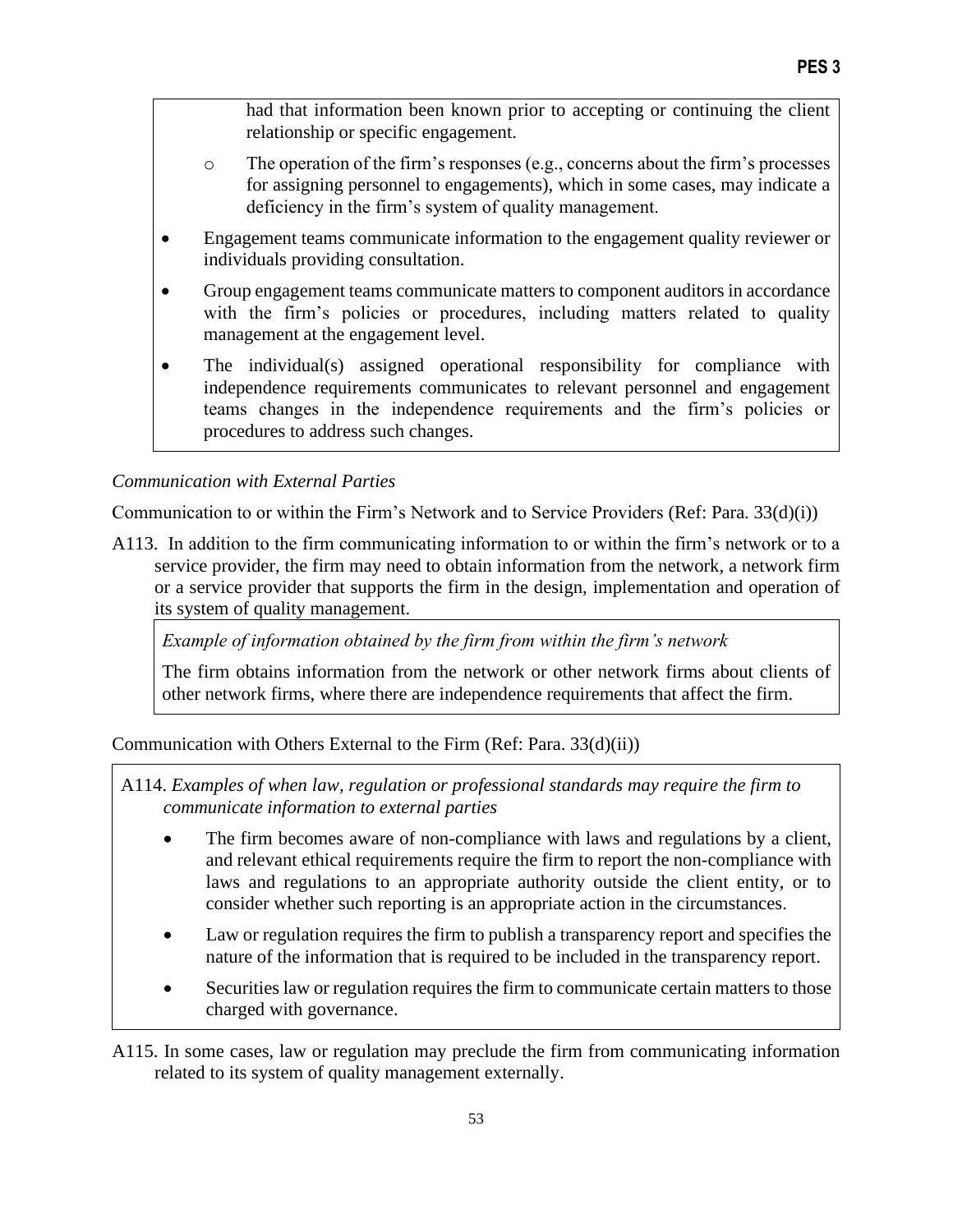*Examples of when the firm may be precluded from communicating information externally*

- Privacy or secrecy law or regulation prohibits disclosure of certain information.
- Law, regulation or relevant ethical requirements include provisions addressing the duty of confidentiality.

## **Specified Responses** (Ref: Para. 34)

A116. The specified responses may address multiple quality risks related to more than one quality objective across different components. For example, policies or procedures for complaints and allegations may address quality risks related to quality objectives in resources (e.g., personnel's commitment to quality), relevant ethical requirements and governance and leadership. The specified responses alone are not sufficient to achieve the objectives of the system of quality management.

## *Relevant Ethical Requirements* (Ref: Para. 34(a))

- A117. Relevant ethical requirements may contain provisions regarding the identification and evaluation of threats and how they are to be addressed. For example, PES 1 provides a conceptual framework for this purpose and, in applying the conceptual framework, requires that the firm use the reasonable and informed third party test.
- A118. Relevant ethical requirements may specify how the firm is required to respond to a breach. For example, PES 1 sets out requirements for the firm in the event of a breach of PES 1 and includes specific requirements addressing breaches of the International Independence Standards, which includes requirements for communication with external parties.
- A119. Matters the firm may address relating to breaches of the relevant ethical requirements include:
	- The communication of breaches of the relevant ethical requirements to appropriate personnel;
	- The evaluation of the significance of a breach and its effect on compliance with relevant ethical requirements;
	- The actions to be taken to satisfactorily address the consequences of a breach, including that such actions be taken as soon as practicable;
	- Determining whether to report a breach to external parties, such as those charged with governance of the entity to which the breach relates or an external oversight authority; and
	- Determining the appropriate actions to be taken in relation to the individual(s) responsible for the breach.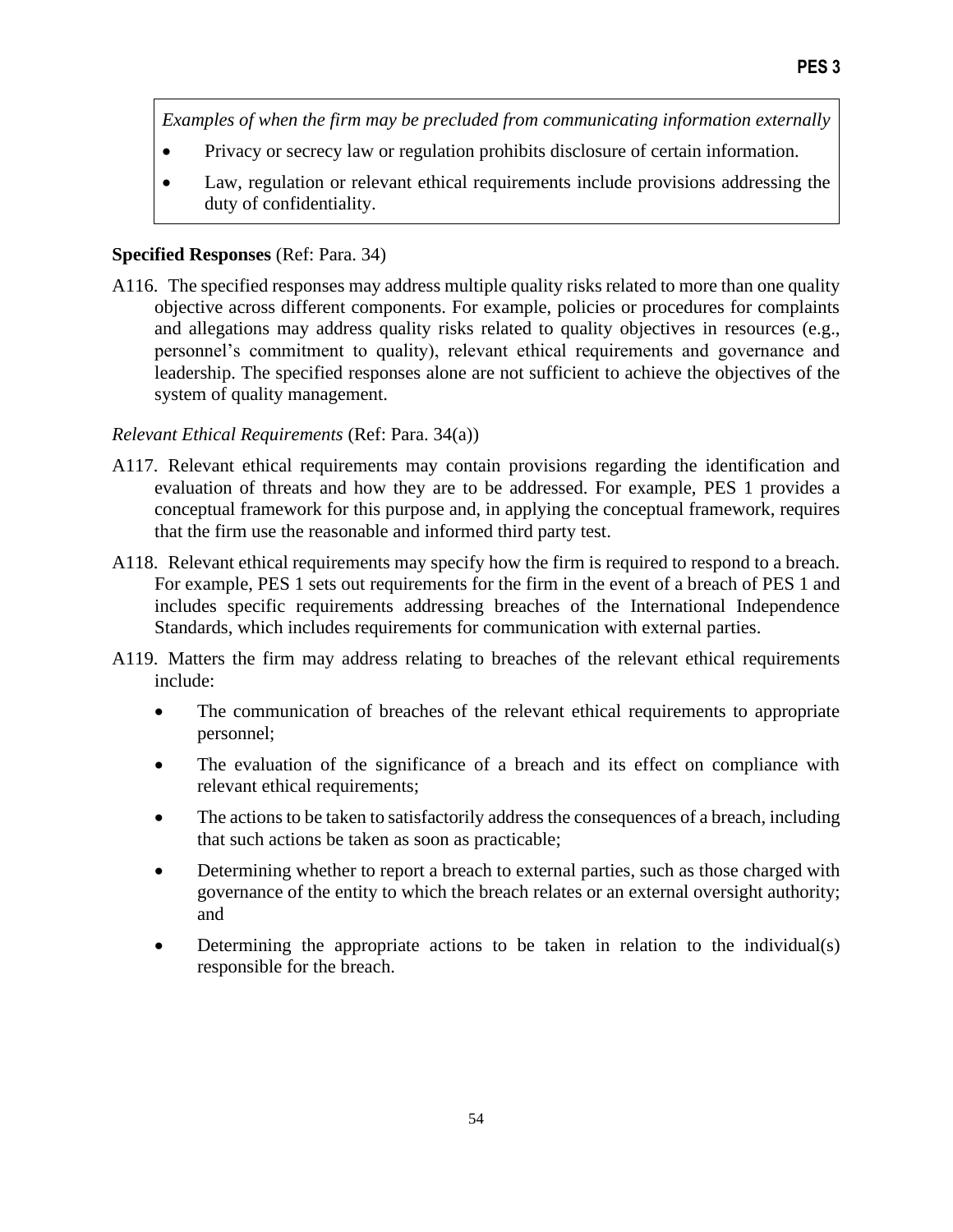## *Complaints and Allegations* (Ref: Para. 34(c))

- A120. Establishing policies or procedures for dealing with complaints and allegations may assist the firm in preventing engagement reports from being issued that are inappropriate. It also may assist the firm in:
	- Identifying and dealing with individuals, including leadership, who do not act or behave in a manner that demonstrates a commitment to quality and supports the firm's commitment to quality; or
	- Identifying deficiencies in the system of quality management.
- A121. Complaints and allegations may be made by personnel, or others external to the firm (e.g., clients, component auditors or individuals within the firm's network).

# *Information That Becomes Known Subsequent to Accepting or Continuing a Client Relationship or Specific Engagement* (Ref: Para. 34(d))

- A122. Information that becomes known subsequent to accepting or continuing a client relationship or specific engagement may:
	- Have existed at the time of the firm's decision to accept or continue the client relationship or specific engagement and the firm was not aware of such information; or
	- Relate to new information that has arisen since the decision to accept or continue the client relationship or specific engagement.

*Examples of matters addressed in the firm's policies or procedures for circumstances when information becomes known subsequent to accepting or continuing a client relationship or specific engagement that may have affected the firm's decision to accept or continue a client relationship or specific engagement*

- Undertaking consultation within the firm or with legal counsel.
- Considering whether there is a professional, legal or regulatory requirement for the firm to continue the engagement.
- Discussing with the appropriate level of the client's management and with those charged with governance or the engaging party the action that the firm might take based on the relevant facts and circumstances.
- When it is determined that withdrawal is an appropriate action:
	- o Informing the client's management and those charged with governance or the engaging party of this decision and the reasons for the withdrawal.
	- o Considering whether there is a professional, legal or regulatory requirement for the firm to report the withdrawal from the engagement, or from both the engagement and the client relationship, together with the reasons for the withdrawal, to regulatory authorities.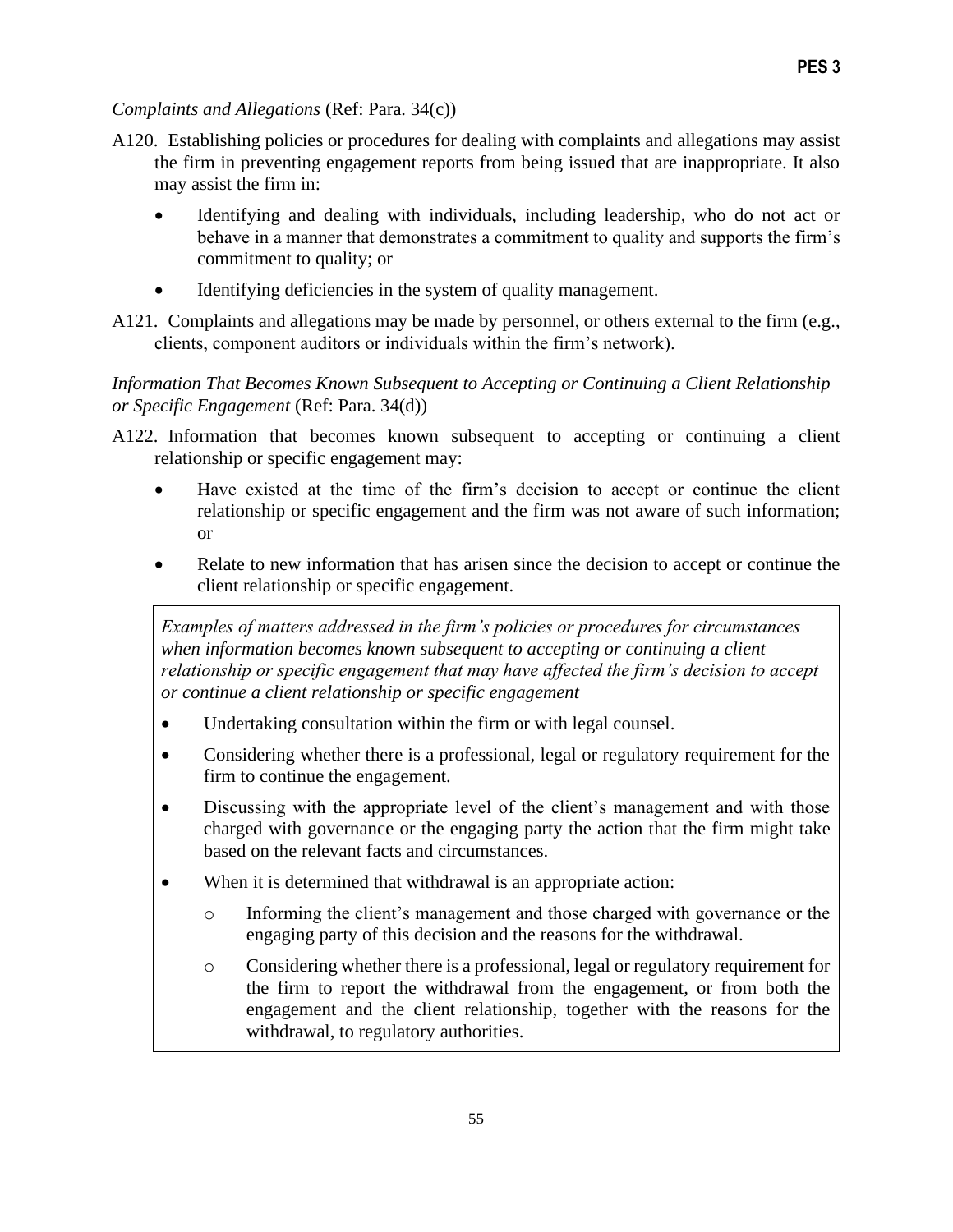A123*.* In some circumstances, jurisdictional law or regulation may impose an obligation on the firm to accept or continue a client engagement, or in the case of the public sector, the firm may be appointed through statutory provisions.

*Example of matters addressed in the firm's policies or procedures in circumstances when the firm is obligated to accept or continue an engagement or the firm is unable to withdraw from an engagement, and the firm is aware of information that would have caused the firm to decline or discontinue the engagement*

- The firm considers the effect of the information on the performance of the engagement.
- The firm communicates the information to the engagement partner, and requests the engagement partner to increase the extent and frequency of the direction and supervision of the engagement team members and review of their work.
- The firm assigns more experienced personnel to the engagement.
- The firm determines that an engagement quality review should be performed.

# *Communication with External Parties* (Ref. Para: 34(e))

- A124. The firm's ability to maintain stakeholder confidence in the quality of its engagements may be enhanced through relevant, reliable and transparent communication by the firm about the activities that it has undertaken to address quality, and the effectiveness of those activities.
- A125. External parties who may use information about the firm's system of quality management, and the extent of their interest in the firm's system of quality management, may vary based on the nature and circumstances of the firm and its engagements.

*Examples of external parties who may use information about the firm's system of quality management*

- Management or those charged with governance of the firm's clients may use the information to determine whether to appoint the firm to perform an engagement.
- External oversight authorities may have indicated a desire for the information to support their responsibilities in monitoring the quality of engagements across a jurisdiction and in understanding the work of firms.
- Other firms who use the work of the firm in the performance of engagements (e.g., in relation to a group audit) may have requested such information.
- Other users of the firm's engagement reports, such as investors who use engagement reports in their decision making, may have indicated a desire for the information.
- A126. The information about the system of quality management provided to external parties, including information communicated to those charged with governance about how the system of quality management supports the consistent performance of quality engagements, may address such matters as: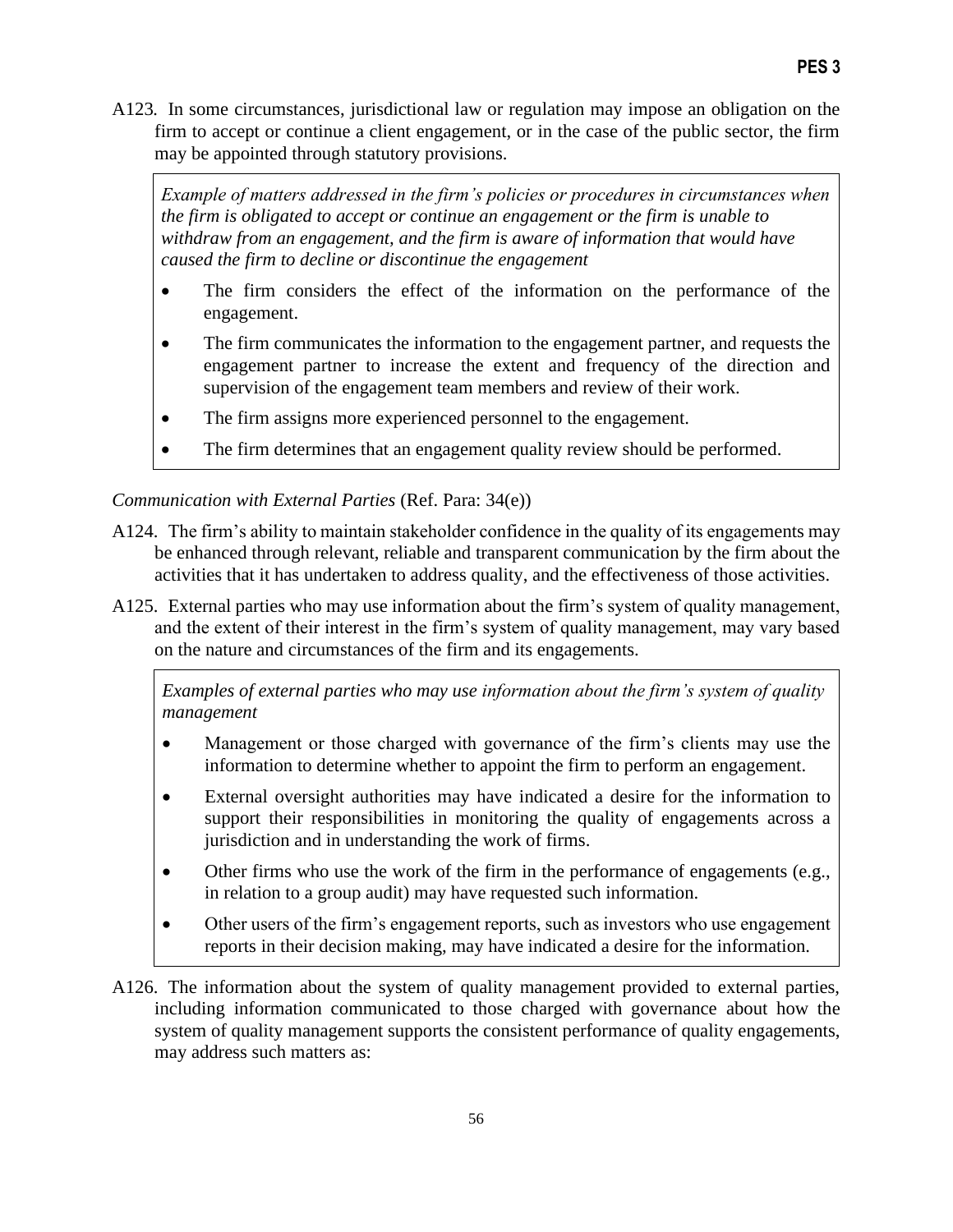- The nature and circumstances of the firm, such as the organisational structure, business model, strategy and operating environment.
- The firm's governance and leadership, such as its culture, how it demonstrates a commitment to quality, and assigned roles, responsibilities and authority with respect to the system of quality management.
- How the firm fulfills its responsibilities in accordance with relevant ethical requirements, including those related to independence.
- Factors that contribute to quality engagements, for example, such information may be presented in the form of engagement quality indicators with narrative to explain the indicators.
- The results of the firm's monitoring activities and external inspections, and how the firm has remediated identified deficiencies or is otherwise responding to them.
- The evaluation undertaken in accordance with paragraphs 53–54 of whether the system of quality management provides the firm with reasonable assurance that the objectives of the system are being achieved and the conclusion thereon, including the basis for the judgements made in undertaking the evaluation and concluding.
- How the firm has responded to emerging developments and changes in the circumstances of the firm or its engagements, including how the system of quality management has been adapted to respond to such changes.
- The relationship between the firm and the network, the overall structure of the network, a description of network requirements and network services, the responsibilities of the firm and the network (including that the firm is ultimately responsible for the system of quality management), and information about the overall scope and results of network monitoring activities across the network firms.

Communication with Those Charged with Governance (Ref. Para: 34(e)(i))

- A127. How the communication with those charged with governance is undertaken (i.e., by the firm or the engagement team) may depend on the firm's policies or procedures and the circumstances of the engagement.
- A128. [Amended by the NZAuASB]
- NZA128.1 ISA (NZ) 260 (Revised) deals with the auditor's responsibility to communicate with those charged with governance in an audit of financial statements, and addresses the auditor's determination of the appropriate person(s) within the entity's governance structure with whom to communicate<sup>23</sup> and the communication process.<sup>24</sup> In some circumstances, it may be appropriate to communicate with those charged with governance of entities other than FMC reporting entities considered to have a higher level of public accountability (or when performing other engagements), for example, entities that may have public interest or public accountability characteristics, such as:

<sup>23</sup> ISA 260 (Revised), *Communication with Those Charged with Governance*, paragraphs 11–13

<sup>24</sup> ISA 260 (Revised), paragraphs 18–22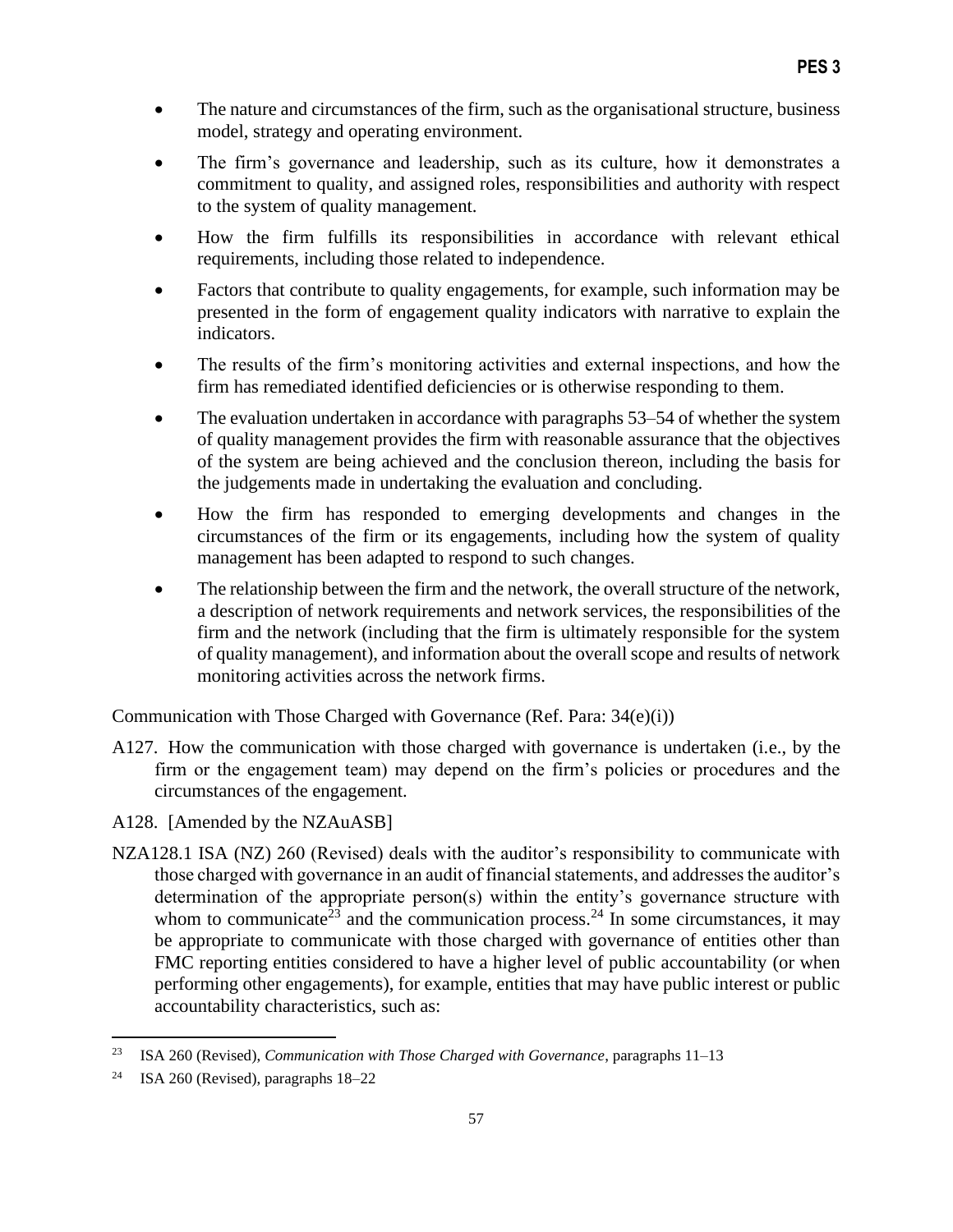- Entities that hold a significant amount of assets in a fiduciary capacity for a large number of stakeholders including financial institutions, such as certain banks, insurance companies, and pension funds.
- Entities with a high public profile, or whose management or owners have a high public profile.
- Entities with a large number and wide range of stakeholders.

Public sector considerations

- A129. The firm may determine it is appropriate to communicate to those charged with governance of a public sector entity about how the firm's system of quality management supports the consistent performance of quality engagements, taking into account the size and complexity of the public sector entity, the range of its stakeholders, the nature of the services it provides, and the role and responsibilities of those charged with governance.
- Determining When it is Otherwise Appropriate to Communicate with External Parties (Ref. Para:  $34(e)(ii)$
- A130. The firm's determination of when it is appropriate to communicate with external parties about the firm's system of quality management is a matter of professional judgement and may be influenced by matters such as:
	- The types of engagements performed by the firm, and the types of entities for which such engagements are undertaken.
	- The nature and circumstances of the firm.
	- The nature of the firm's operating environment, such as customary business practice in the firm's jurisdiction and the characteristics of the financial markets in which the firm operates.
	- The extent to which the firm has already communicated with external parties in accordance with law or regulation (i.e., whether further communication is needed, and if so, the matters to be communicated).
	- The expectations of stakeholders in the firm's jurisdiction, including the understanding and interest that external parties have expressed about the engagements undertaken by the firm, and the firm's processes in performing the engagements.
	- Jurisdictional trends.
	- The information that is already available to external parties.
	- How external parties may use the information, and their general understanding of matters related to firms' system of quality management and audits or reviews of financial statements, or other assurance or related services engagements.
	- The public interest benefits of external communication and whether it would reasonably be expected to outweigh the costs (monetary or otherwise) of such communication.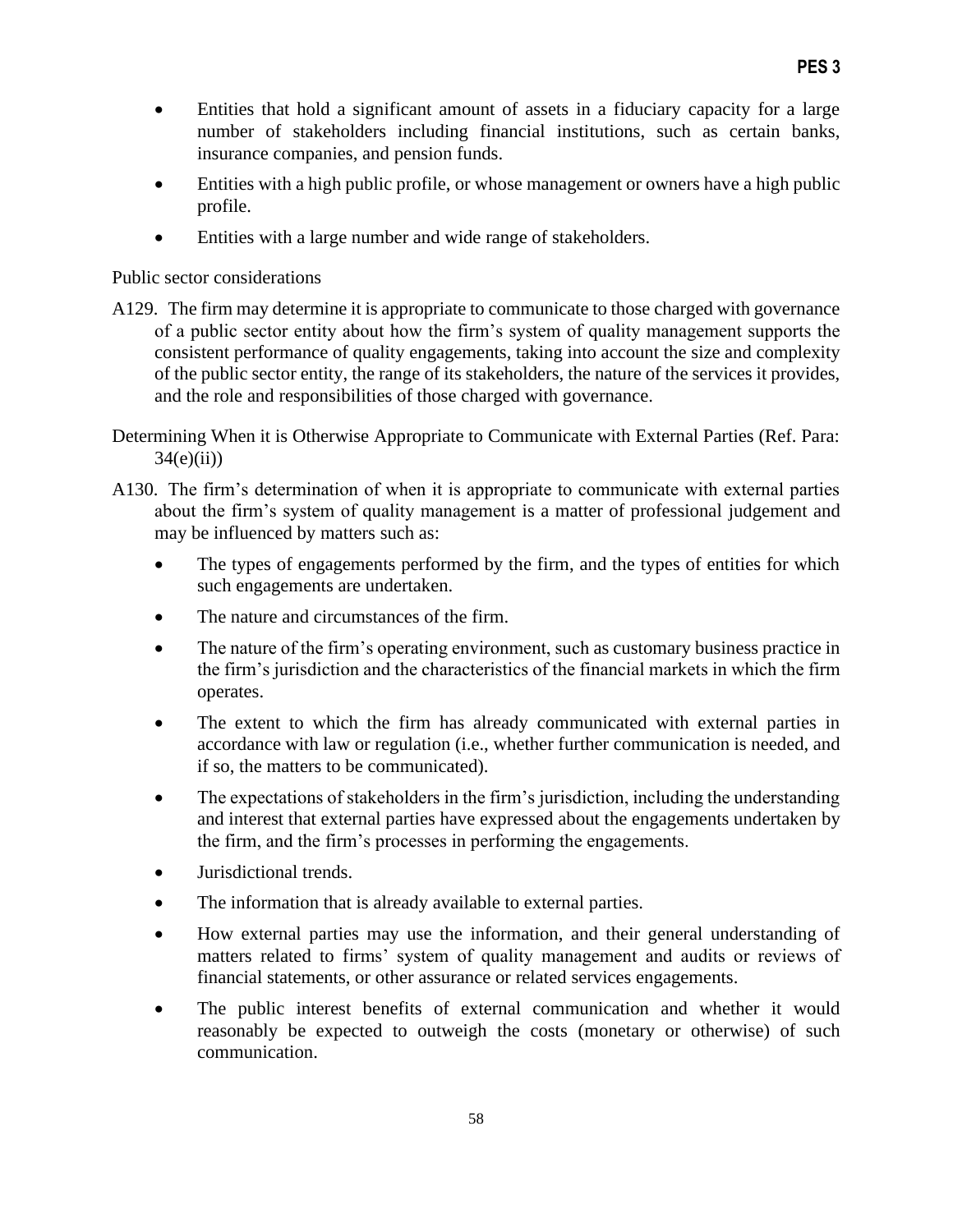The above matters may also affect the information provided by the firm in the communication, and the nature, timing and extent and appropriate form of communication.

Nature, Timing and Extent and Appropriate Form of Communication with External Parties (Ref. Para:  $34(e)(iii)$ 

- A131. The firm may consider the following attributes in preparing information that is communicated to external parties:
	- The information is specific to the circumstances of the firm. Relating the matters in the firm's communication directly to the specific circumstances of the firm may help to minimise the potential that such information becomes overly standardised and less useful over time.
	- The information is presented in a clear and understandable manner, and the manner of presentation is neither misleading nor would inappropriately influence the users of the communication (e.g., the information is presented in a manner that is appropriately balanced towards positive and negative aspects of the matter being communicated).
	- The information is accurate and complete in all material respects and does not contain information that is misleading.
	- The information takes into consideration the information needs of the users for whom it is intended. In considering the information needs of the users, the firm may consider matters such as the level of detail that users would find meaningful and whether users have access to relevant information through other sources (e.g., the firm's website).
- A132. [Amended by the NZAuASB]
- NZA132.1 The firm uses professional judgement in determining, in the circumstances, the appropriate form of communication with the external party, including communication with those charged with governance when performing an audit of financial statements of FMC reporting entities considered to have a higher level of public accountability, which may be made orally or in writing. Accordingly, the form of communication may vary.

*Examples of form of communication to external parties* 

- A publication such as a transparency report or audit quality report.
- Targeted written communication to specific stakeholders (e.g., information about the results of the firm's monitoring and remediation process).
- Direct conversations and interactions with the external party (e.g., discussions between the engagement team and those charged with governance).
- A webpage.
- Other forms of digital media, such as social media, or interviews or presentations via webcast or video.

## *Engagements Subject to an Engagement Quality Review*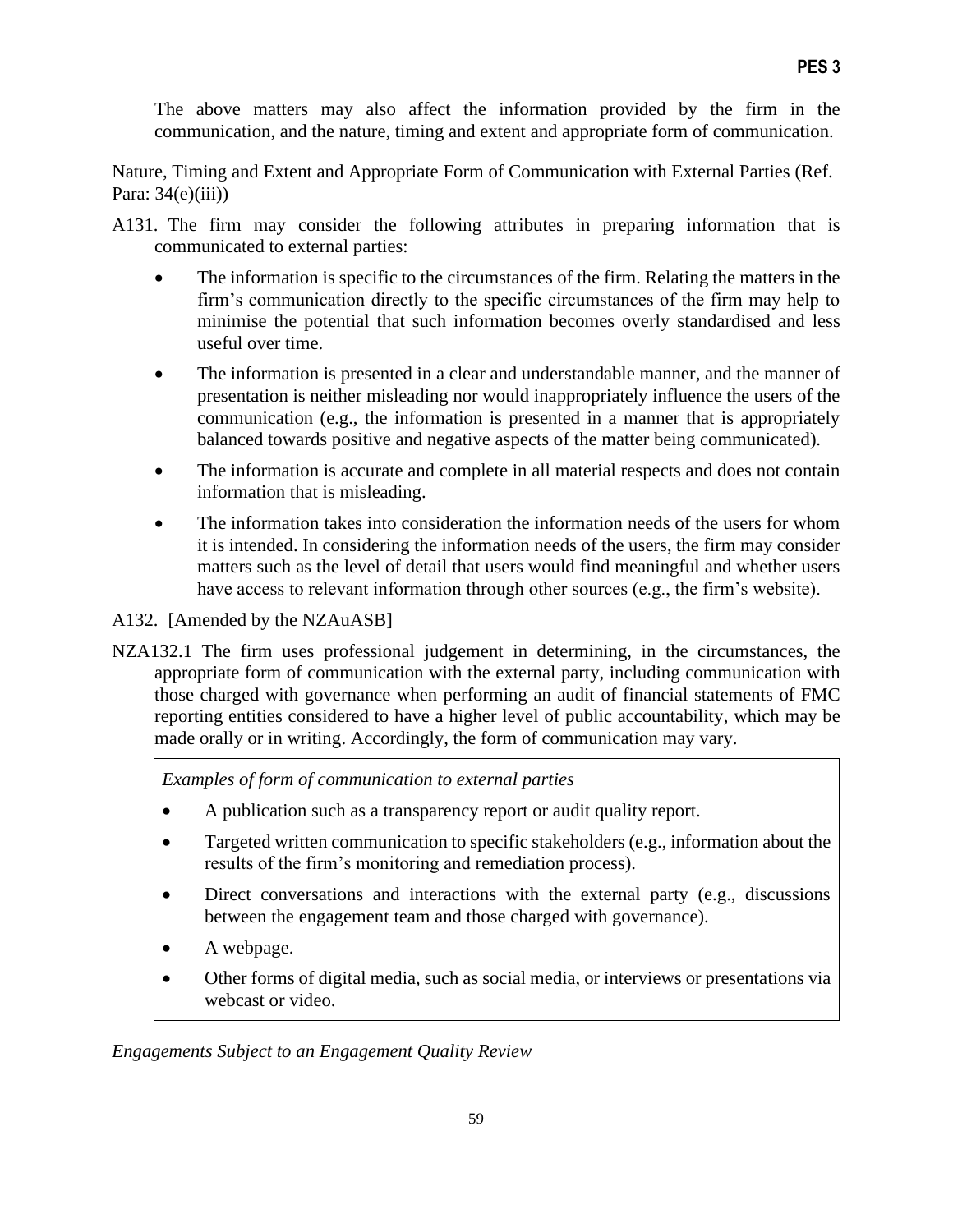Engagement Quality Review Required by Law or Regulation (Ref: Para. 34(f)(ii))

- A133. Law or regulation may require an engagement quality review to be performed, for example, for audit engagements for entities that:
	- Are public interest entities as defined in a particular jurisdiction;
	- Operate in the public sector or which are recipients of government funding, or entities with public accountability;
	- Operate in certain industries (e.g., financial institutions such as banks, insurance companies and pension funds);
	- Meet a specified asset threshold; or
	- Are under the management of a court or judicial process (e.g., liquidation).

Engagement Quality Review as a Response to Address One or More Quality Risk(s) (Ref: Para.  $34(f(iii))$ 

A134. The firm's understanding of the conditions, events, circumstances, actions or inactions that may adversely affect the achievement of the quality objectives, as required by paragraph 25(a)(ii), relates to the nature and circumstances of the engagements performed by the firm. In designing and implementing responses to address one or more quality risk(s), the firm may determine that an engagement quality review is an appropriate response based on the reasons for the assessments given to the quality risks.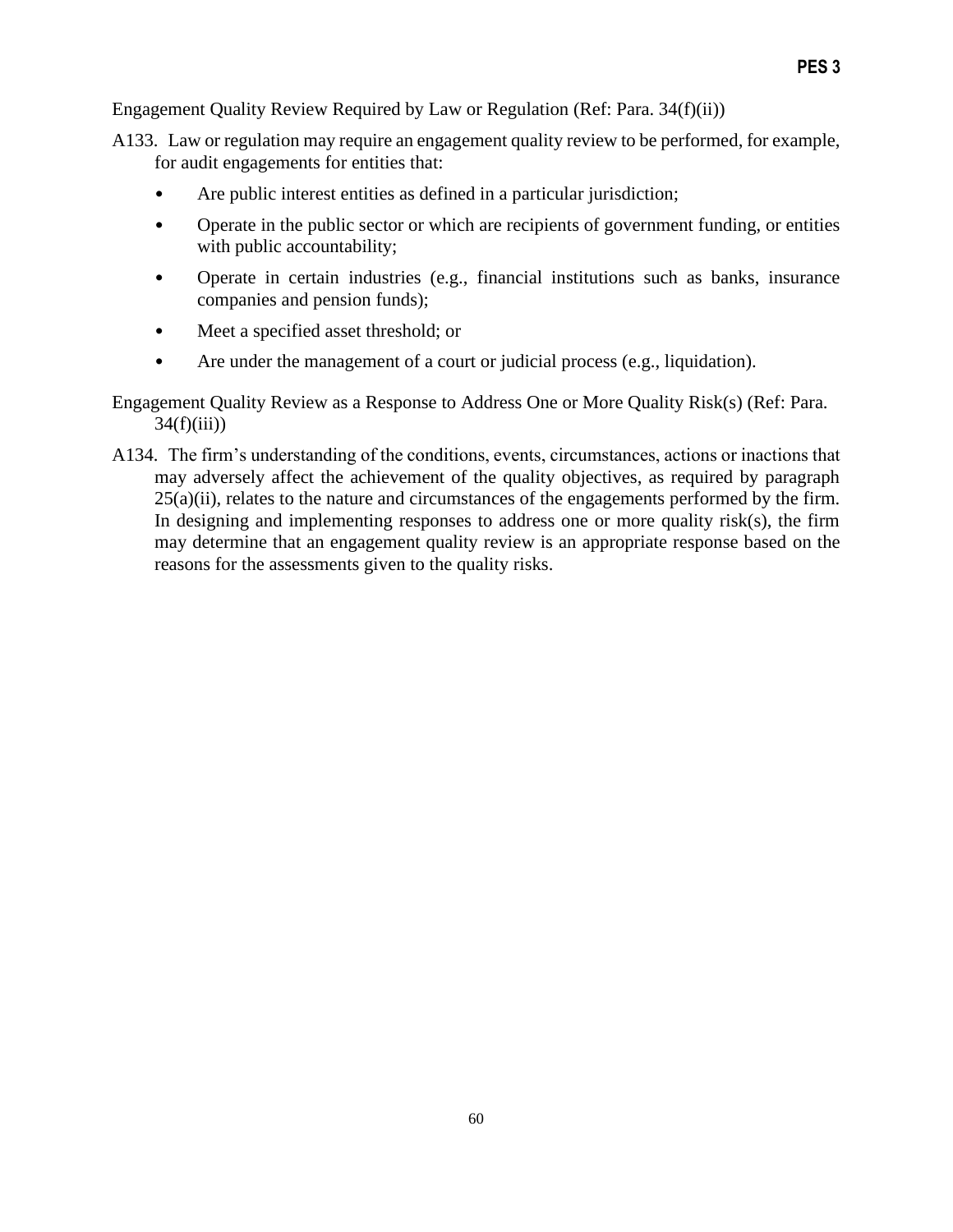*Examples of conditions, events, circumstances, actions or inactions giving rise to one or more quality risk(s) for which an engagement quality review may be an appropriate response*

Those relating to the types of engagements performed by the firm and reports to be issued:

- Engagements that involve a high level of complexity or judgement, such as:
	- o Audits of financial statements for entities operating in an industry that typically has accounting estimates with a high degree of estimation uncertainty (e.g., certain large financial institutions or mining entities), or for entities for which uncertainties exist related to events or conditions that may cast significant doubt on their ability to continue as a going concern.
	- o Assurance engagements that require specialised skills and knowledge in measuring or evaluating the underlying subject matter against the applicable criteria (e.g., a greenhouse gas statement in which there are significant uncertainties associated with the quantities reported therein).
- Engagements on which issues have been encountered, such as audit engagements with recurring internal or external inspection findings, unremediated significant deficiencies in internal control, or a material restatement of comparative information in the financial statements.
- Engagements for which unusual circumstances have been identified during the firm's acceptance and continuance process (e.g., a new client that had a disagreement with its previous auditor or assurance practitioner).
- Engagements that involve reporting on financial or non-financial information that is expected to be included in a regulatory filing, and that may involve a higher degree of judgement, such as pro forma financial information to be included in a prospectus.

Those relating to the types of entities for which engagements are undertaken:

- Entities in emerging industries, or for which the firm has no previous experience.
- Entities for which concerns were expressed in communications from securities or prudential regulators.
- Entities other than FMC reporting entities considered to have a higher level of public accountability that may have public interest or public accountability characteristics, for example:
	- o Entities that hold a significant amount of assets in a fiduciary capacity for a large number of stakeholders including financial institutions, such as certain banks, insurance companies, and pension funds for which an engagement quality review is not otherwise required by law or regulation.
	- o Entities with a high public profile, or whose management or owners have a high public profile.
	- o Entities with a large number and wide range of stakeholders.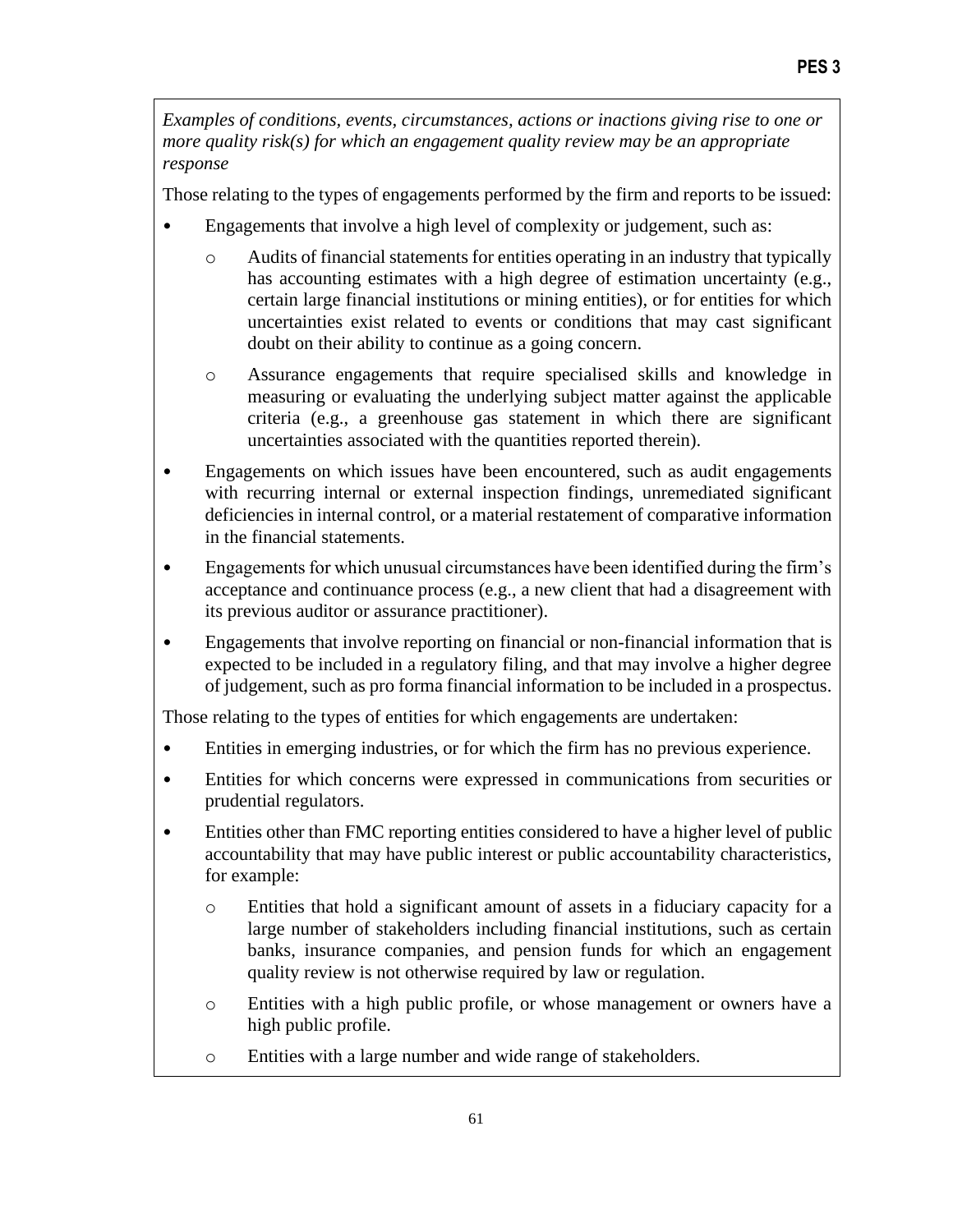- A135. The firm's responses to address quality risks may include other forms of engagement reviews that are not an engagement quality review. For example, for audits of financial statements, the firm's responses may include reviews of the engagement team's procedures relating to significant risks, or reviews of certain significant judgements, by personnel who have specialised technical expertise. In some cases, these other types of engagement reviews may be undertaken in addition to an engagement quality review.
- A136. In some cases, the firm may determine that there are no audits or other engagements for which an engagement quality review or another form of engagement review is an appropriate response to address the quality risk(s).

#### Public sector considerations

A137. The nature and circumstances of public sector entities (e.g., due to their size and complexity, the range of their stakeholders, or the nature of the services they provide) may give rise to quality risks. In these circumstances, the firm may determine that an engagement quality review is an appropriate response to address such quality risks. Law or regulation may establish additional reporting requirements for the auditors of public sector entities (e.g., a separate report on instances of non-compliance with law or regulation to the legislature or other governing body or communicating such instances in the auditor's report on the financial statements). In such cases, the firm may also consider the complexity of such reporting, and its importance to users, in determining whether an engagement quality review is an appropriate response.

## **Monitoring and Remediation Process** (Ref: Para. 35–47)

- A138. In addition to enabling the evaluation of the system of quality management, the monitoring and remediation process facilitates the proactive and continual improvement of engagement quality and the system of quality management. For example:
	- Given the inherent limitations of a system of quality management, the firm's identification of deficiencies is not unusual and it is an important aspect of the system of quality management, because prompt identification of deficiencies enables the firm to remediate them in a timely and effective manner, and contributes to a culture of continual improvement.
	- The monitoring activities may provide information that enables the firm to prevent a deficiency through responding to a finding that could, over a period of time, lead to a deficiency.

## *Designing and Performing Monitoring Activities* (Ref: Para. 37–38)

A139. The firm's monitoring activities may comprise a combination of ongoing monitoring activities and periodic monitoring activities. Ongoing monitoring activities are generally routine activities, built into the firm's processes and performed on a real-time basis, reacting to changing conditions. Periodic monitoring activities are conducted at certain intervals by the firm. In most cases, ongoing monitoring activities provide information about the system of quality management in a timelier manner.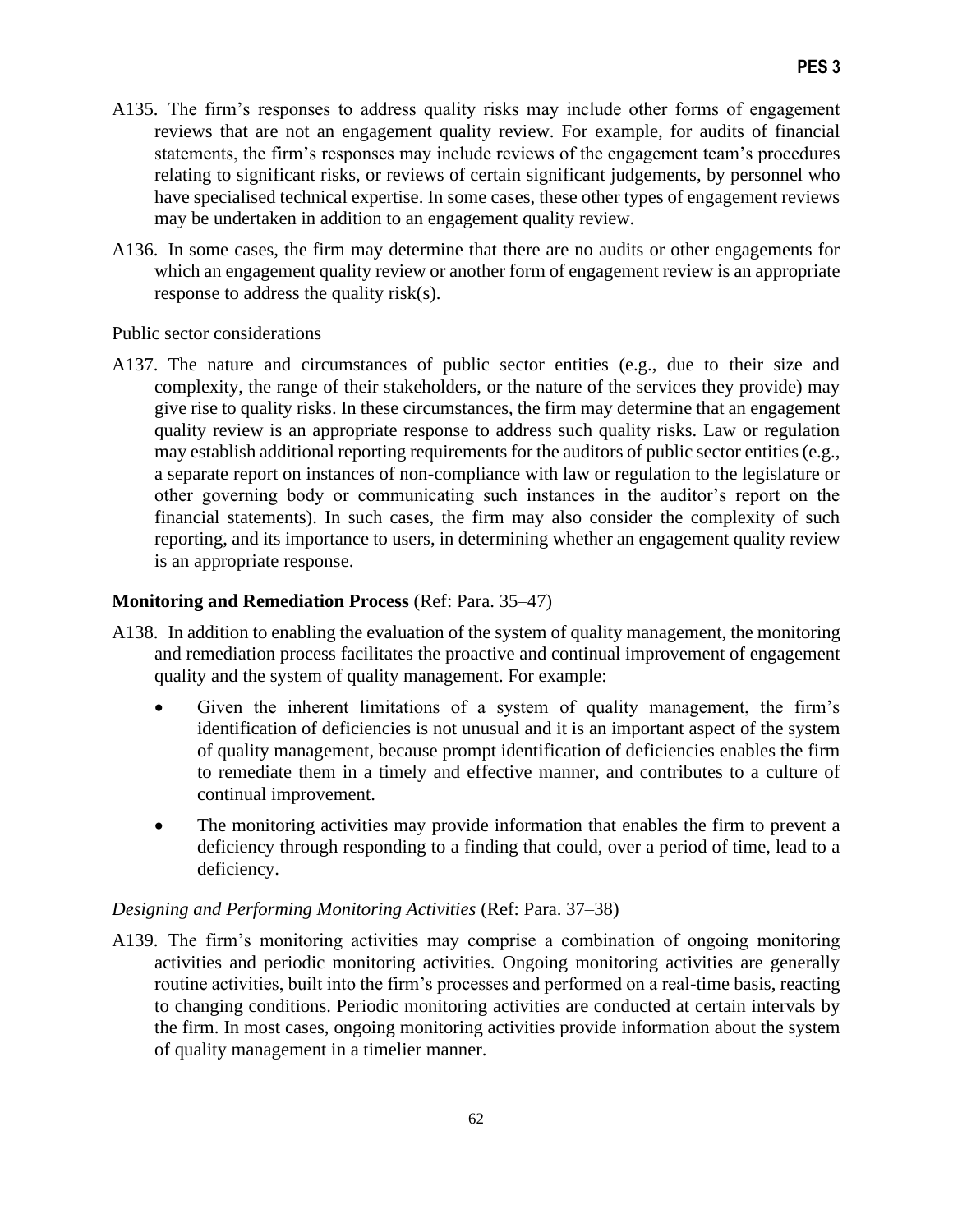- A140. Monitoring activities may include the inspection of in-process engagements. Inspections of engagements are designed to monitor that an aspect of the system of quality management is designed, implemented and operating in the manner intended. In some circumstances, the system of quality management may include responses that are designed to review engagements while they are in the process of being performed that appear similar in nature to an inspection of in-process engagements (e.g., reviews that are designed to detect failures or shortcomings in the system of quality management so that they can prevent a quality risk from occurring). The purpose of the activity will guide its design and implementation, and where it fits within the system of quality management (i.e., whether it is an inspection of an in-process engagement that is a monitoring activity or a review of an engagement that is a response to address a quality risk).
- A141. The nature, timing and extent of the monitoring activities may also be affected by other matters, including:
	- The size, structure and organisation of the firm.
	- The involvement of the firm's network in monitoring activities.
	- The resources that the firm intends to use to enable monitoring activities, such as the use of IT applications.
- A142. When performing monitoring activities, the firm may determine that changes to the nature, timing and extent of the monitoring activities are needed, such as when findings indicate the need for more extensive monitoring activities.

The Design of the Firm's Risk Assessment Process and Monitoring and Remediation Process (Ref: Para. 37(c))

- A143. How the firm's risk assessment process is designed (e.g., a centralised or decentralised process, or the frequency of review) may affect the nature, timing and extent of the monitoring activities, including monitoring activities over the firm's risk assessment process.
- A144. How the firm's monitoring and remediation process is designed (i.e., the nature, timing and extent of the monitoring and remediation activities, taking into account the nature and circumstances of the firm) may affect the monitoring activities undertaken by the firm to determine whether the monitoring and remediation process is achieving the intended purpose as described in paragraph 35.

*Scalability example to demonstrate the monitoring activities for the monitoring and remediation process* 

- In a less complex firm, the monitoring activities may be simple, since information about the monitoring and remediation process may be readily available in the form of leadership's knowledge, based on their frequent interaction with the system of quality management, of the nature, timing and extent of the monitoring activities undertaken, the results of the monitoring activities, and the firm's actions to address the results.
- In a more complex firm, the monitoring activities for the monitoring and remediation process may be specifically designed to determine that the monitoring and remediation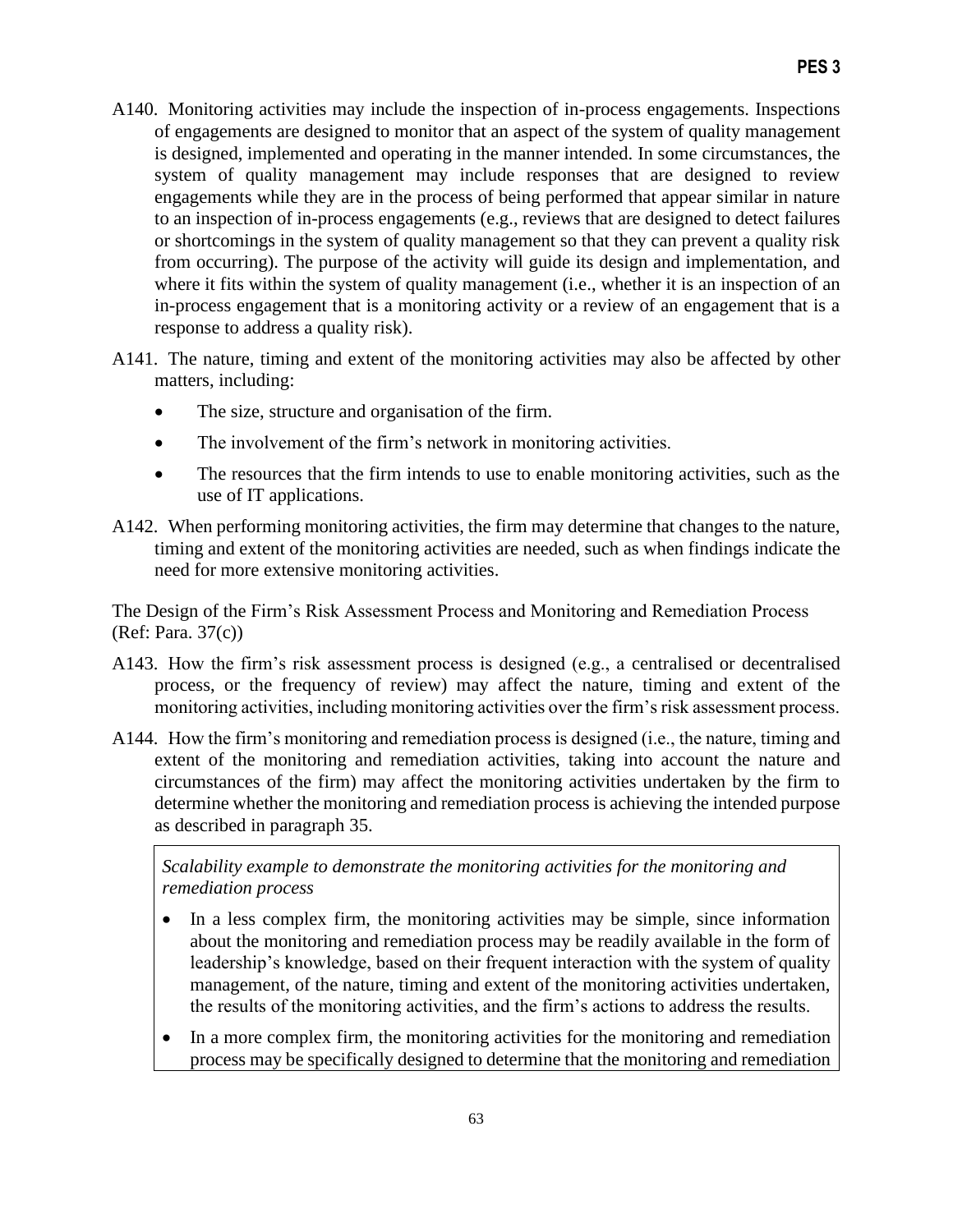process is providing relevant, reliable and timely information about the system of quality management, and responding appropriately to identified deficiencies.

Changes in the System of Quality Management (Ref: Para. 37(d))

A145. Changes in the system of quality management may include:

- Changes to address an identified deficiency in the system of quality management.
- Changes to the quality objectives, quality risks or responses as a result of changes in the nature and circumstances of the firm and its engagements.

When changes occur, previous monitoring activities undertaken by the firm may no longer provide the firm with information to support the evaluation of the system of quality management and, therefore, the firm's monitoring activities may include monitoring of those areas of change.

Previous Monitoring Activities (Ref: Para. 37(e))

- A146. The results of the firm's previous monitoring activities may indicate areas of the system where a deficiency may arise, particularly areas where there is a history of identified deficiencies.
- A147. Previous monitoring activities undertaken by the firm may no longer provide the firm with information to support the evaluation of the system, including on areas of the system of quality management that have not changed, particularly when time has elapsed since the monitoring activities were undertaken.

Other Relevant Information (Ref: Para. 37(f))

- A148. In addition to the sources of information indicated in paragraph 37(f), other relevant information may include:
	- Information communicated by the firm's network in accordance with paragraphs  $50(c)$ and 51(b) about the firm's system of quality management, including the network requirements or network services that the firm has included in its system of quality management.
	- Information communicated by a service provider about the resources the firm uses in its system of quality management.
	- Information from regulators about the entities for whom the firm performs engagements, which is made available to the firm, such as information from a securities regulator about an entity for whom the firm performs engagements (e.g., irregularities in the entity's financial statements).
- A149. The results of external inspections or other relevant information, both internal and external, may indicate that previous monitoring activities undertaken by the firm failed to identify a deficiency in the system of quality management. This information may affect the firm's consideration of the nature, timing and extent of the monitoring activities.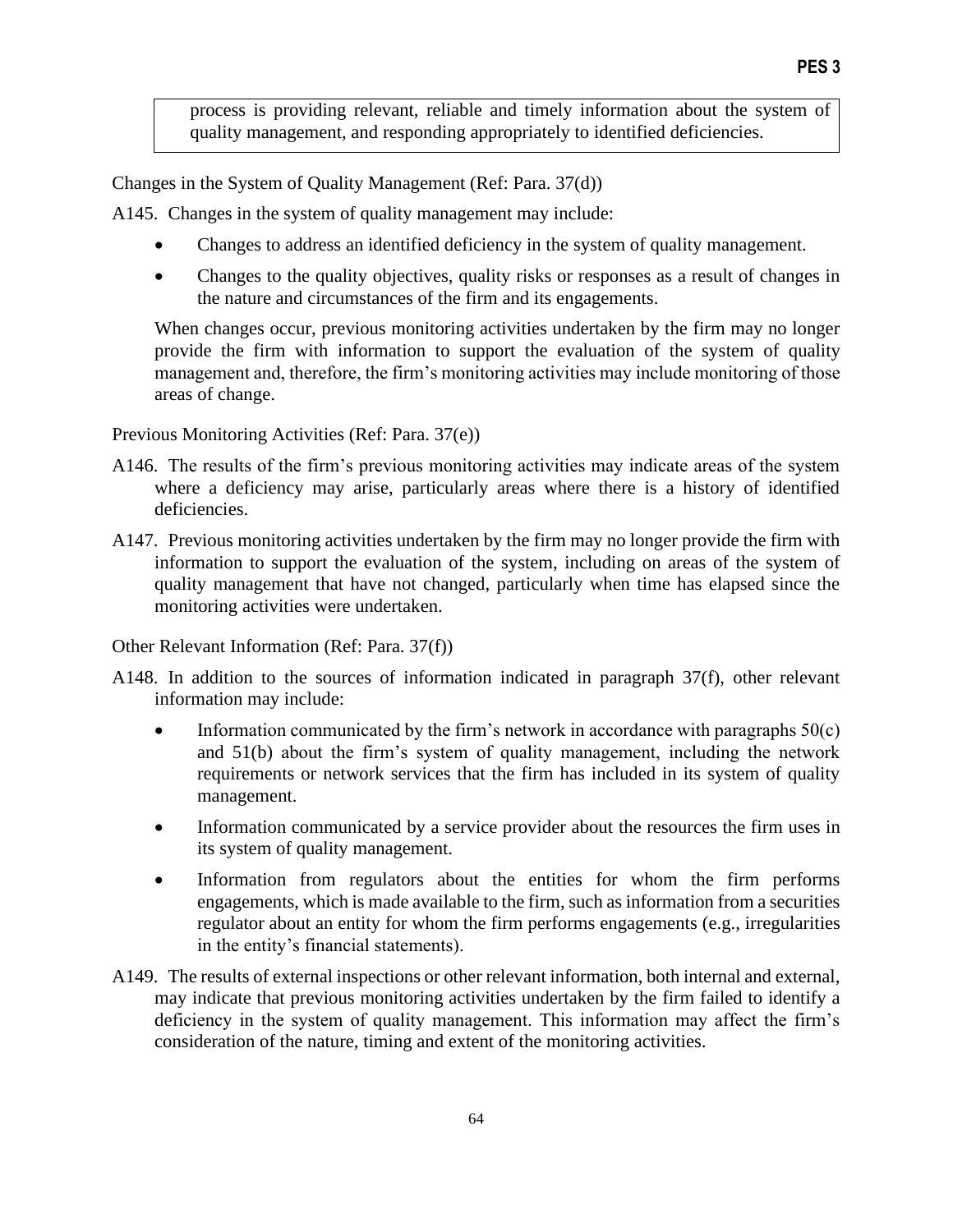A150. External inspections are not a substitute for the firm's internal monitoring activities. Nevertheless, the results of external inspections inform the nature, timing and extent of the monitoring activities.

*Engagement Inspections* (Ref: Para. 38)

- A151. *Examples of matters in paragraph 37 that may be considered by the firm in selecting completed engagements for inspection*
	- In relation to the conditions, events, circumstances, actions or inactions giving rise to the quality risks:
		- o The types of engagements performed by the firm, and the extent of the firm's experience in performing the type of engagement.
		- o The types of entities for which engagements are undertaken, for example:
			- Entities that are FMC reporting entities considered to have a higher level of public accountability.
			- Entities operating in emerging industries.
			- Entities operating in industries associated with a high level of complexity or judgement.
			- Entities operating in an industry that is new to the firm.
		- o The tenure and experience of engagement partners.
	- The results of previous inspections of completed engagements, including for each engagement partner.
	- In relation to other relevant information:
		- o Complaints or allegations about an engagement partner.
		- o The results of external inspections, including for each engagement partner.
		- o The results of the firm's evaluation of each engagement partner's commitment to quality.
- A152. The firm may undertake multiple monitoring activities, other than inspection of completed engagements, that focus on determining whether engagements have complied with policies or procedures. These monitoring activities may be undertaken on certain engagements or engagement partners. The nature and extent of these monitoring activities, and the results, may be used by the firm in determining:
	- Which completed engagements to select for inspection;
	- Which engagement partners to select for inspection;
	- How frequently to select an engagement partner for inspection; or
	- Which aspects of the engagement to consider when performing the inspection of completed engagements.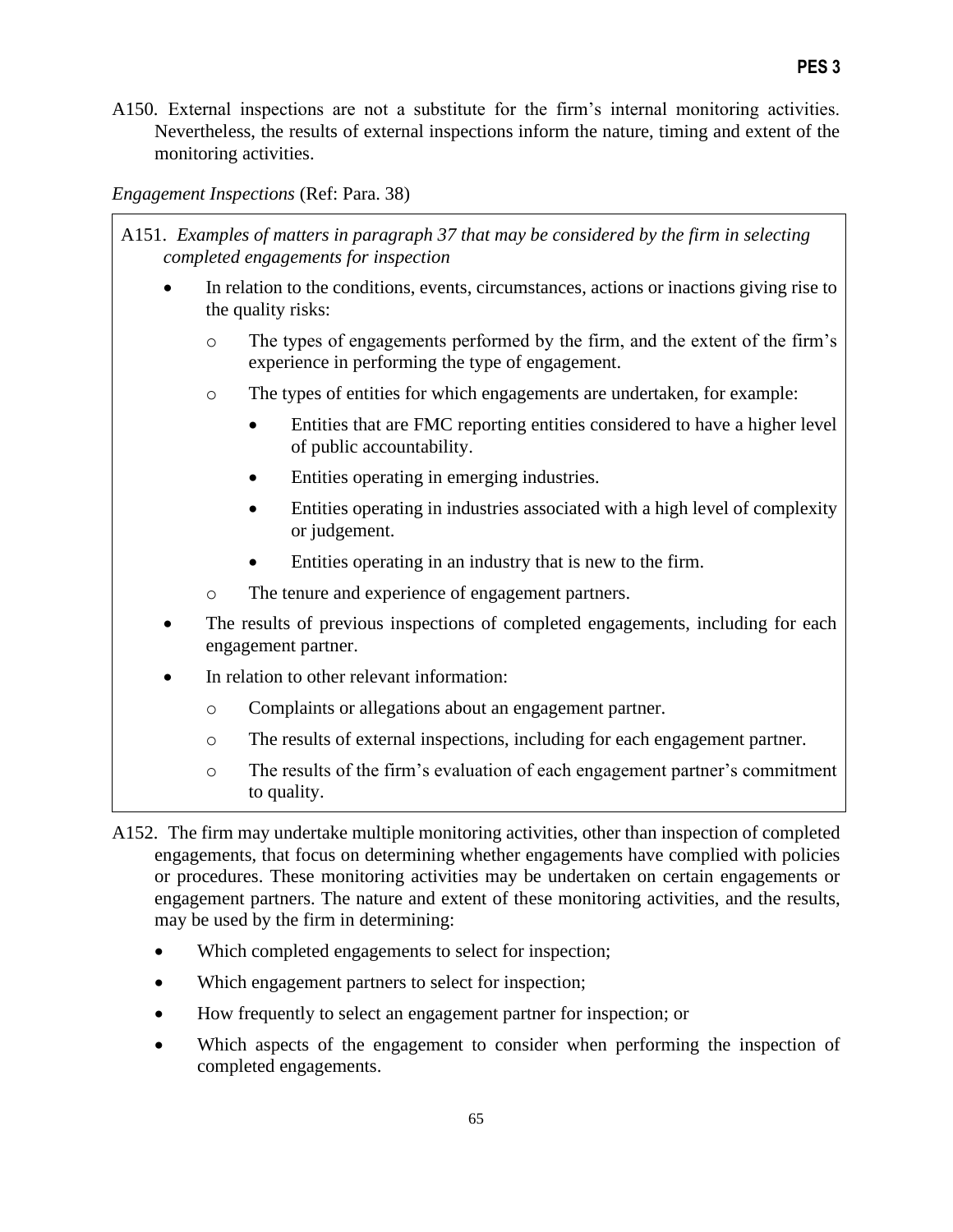A153. The inspection of completed engagements for engagement partners on a cyclical basis may assist the firm in monitoring whether engagement partners have fulfilled their overall responsibility for managing and achieving quality on the engagements they are assigned to.

*Example of how a firm may apply a cyclical basis for the inspection of completed engagements for each engagement partner* 

The firm may establish policies or procedures addressing the inspection of completed engagements that:

- Set forth the standard period of the inspection cycle, such as the inspection of a completed engagement for each engagement partner performing audits of financial statements once every three years, and for all other engagement partners, once every five years;
- Set out the criteria for selecting completed engagements, including that for an engagement partner performing audits of financial statements, the engagement(s) selected include an audit engagement;
- Address selecting engagement partners in a manner that is unpredictable; and
- Address when it is necessary or appropriate to select engagement partners more, or less, frequently than the standard period set out in the policy, for example:
	- o The firm may select engagement partners more frequently than the standard period set out in the firm's policy when:
		- Multiple deficiencies have been identified by the firm that have been evaluated as severe, and the firm determines that a more frequent cyclical inspection is needed across all engagement partners.
		- The engagement partner performs engagements for entities operating in a certain industry where there are high levels of complexity or judgement.
		- An engagement performed by the engagement partner has been subject to other monitoring activities, and the results of the other monitoring activities were unsatisfactory.
		- The engagement partner has performed an engagement for an entity operating in an industry in which the engagement partner has limited experience.
		- The engagement partner is a newly appointed engagement partner, or has recently joined the firm from another firm or another jurisdiction.
	- o The firm may defer the selection of the engagement partner (e.g., deferring for a year beyond the standard period set out in the firm's policy) when:
		- Engagements performed by the engagement partner have been subject to other monitoring activities during the standard period set out in the firm's policy; and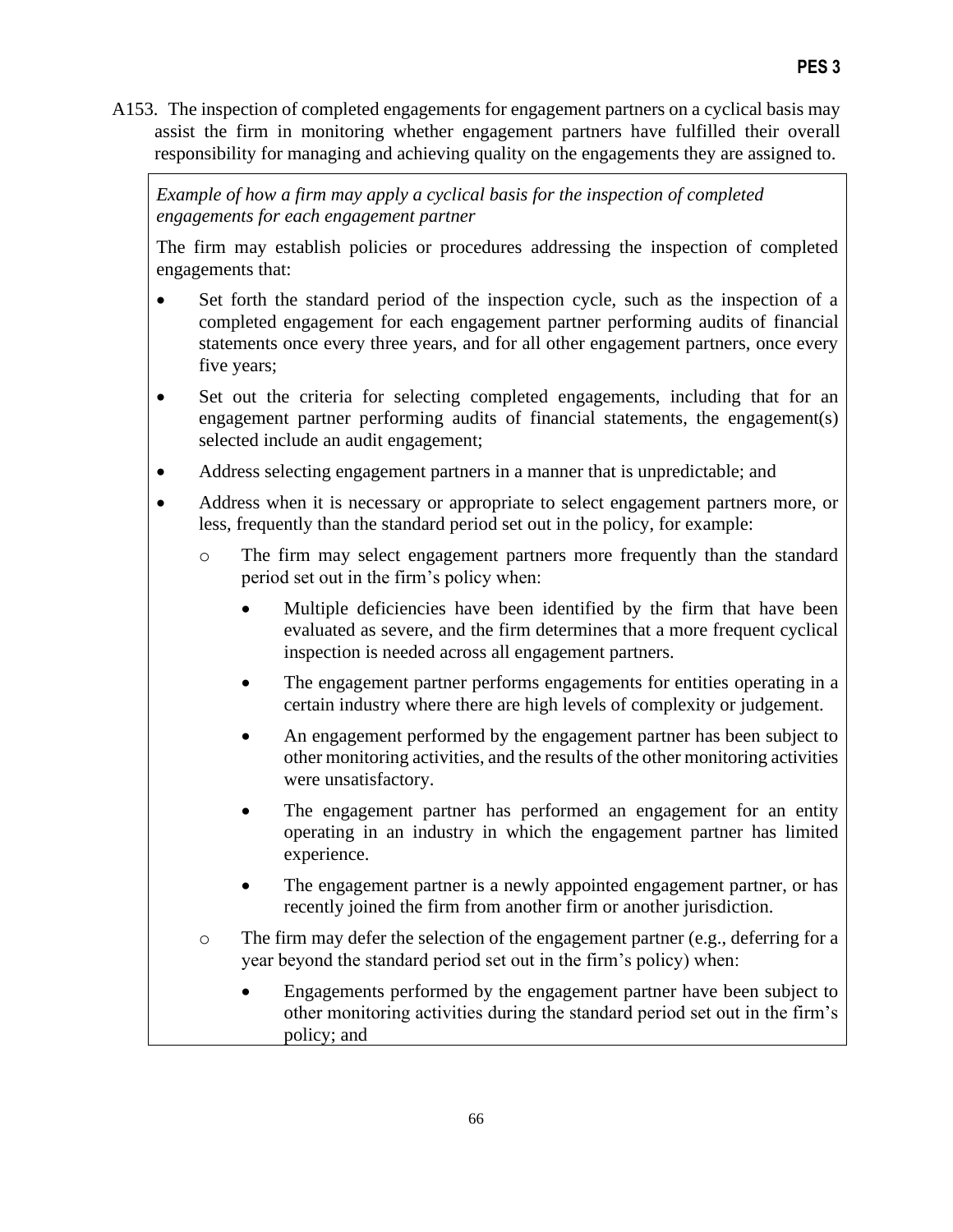- The results of the other monitoring activities provide sufficient information about the engagement partner (i.e., performing the inspection of completed engagements would unlikely provide the firm with further information about the engagement partner).
- A154. The matters considered in an inspection of an engagement depend on how the inspection will be used to monitor the system of quality management. Ordinarily, the inspection of an engagement includes determining that responses that are implemented at the engagement level (e.g., the firm's policies and procedures in respect of engagement performance), have been implemented as designed and are operating effectively.

#### *Individuals Performing the Monitoring Activities* (Ref: Para. 39(b))

- A155. The provisions of relevant ethical requirements are relevant in designing the policies or procedures addressing the objectivity of the individuals performing the monitoring activities. A self-review threat may arise when an individual who performs:
	- An inspection of an engagement was:
		- o In the case of an audit of financial statements, an engagement team member or the engagement quality reviewer of that engagement or an engagement for a subsequent financial period; or
		- o For all other engagements, an engagement team member or the engagement quality reviewer of that engagement.
	- Another type of monitoring activity had participated in designing, executing or operating the response being monitored.
- A156. In some circumstances, for example, in the case of a less complex firm, there may not be personnel who have the competence, capabilities, time or objectivity to perform the monitoring activities. In these circumstances, the firm may use network services or a service provider to perform the monitoring activities.

#### *Evaluating Findings and Identifying Deficiencies* (Ref: Para. 16(a), 40–41)

- A157. The firm accumulates findings from the performance of monitoring activities, external inspections and other relevant sources.
- A158. Information accumulated by the firm from the monitoring activities, external inspections and other relevant sources may reveal other observations about the firm's system of quality management, such as:
	- Actions, behaviours or conditions that have given rise to positive outcomes in the context of quality or the effectiveness of the system of quality management; or
	- Similar circumstances where no findings were noted (e.g., engagements where no findings were noted, and the engagements have a similar nature to the engagements where findings were noted).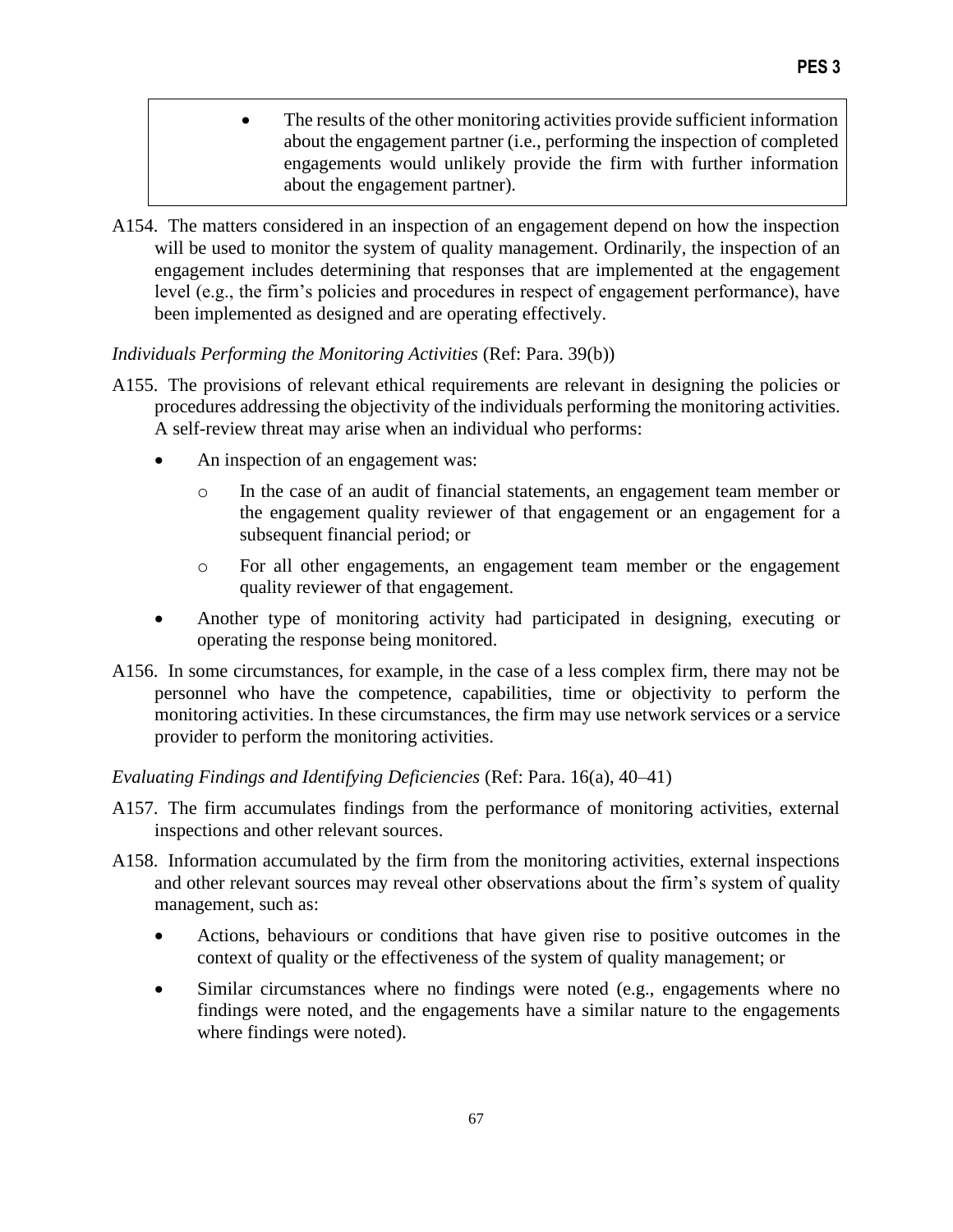Other observations may be useful to the firm as they may assist the firm in investigating the root cause(s) of identified deficiencies, indicate practices that the firm can support or apply more extensively (e.g., across all engagements) or highlight opportunities for the firm to enhance the system of quality management.

A159. The firm exercises professional judgement in determining whether findings, individually or in combination with other findings give rise to a deficiency in the system of quality management. In making the judgement, the firm may need to take into account the relative importance of the findings in the context of the quality objectives, quality risks, responses or other aspects of the system of quality management to which they relate. The firm's judgements may be affected by quantitative and qualitative factors relevant to the findings. In some circumstances, the firm may determine it appropriate to obtain more information about the findings in order to determine whether a deficiency exists. Not all findings, including engagement findings, will be a deficiency.

## A160. *Examples of quantitative and qualitative factors that a firm may consider in determining whether findings give rise to a deficiency*

Quality Risks and Responses

- If the findings relate to a response:
	- o How the response is designed, for example, the nature of the response, the frequency of its occurrence (if applicable), and the relative importance of the response to addressing the quality risk(s) and achieving the quality objective(s) to which it relates.
	- o The nature of the quality risk to which the response relates, and the extent to which the findings indicate that the quality risk has not been addressed.
	- o Whether there are other responses that address the same quality risk and whether there are findings for those responses.

Nature of the Findings and Their Pervasiveness

- The nature of the findings. For example, findings related to leadership actions and behaviours may be qualitatively significant, given the pervasive effect this could have on the system of quality management as a whole.
- Whether the findings, in combination with other findings, indicate a trend or systemic issue. For example, similar engagement findings that appear on multiple engagements may indicate a systemic issue.

Extent of Monitoring Activity and Extent of Findings

- The extent of the monitoring activity from which the findings arose, including the number or size of the selections.
- The extent of the findings in relation to the selection covered by the monitoring activity, and in relation to the expected deviation rate. For example, in the case of inspection of engagements, the number of engagements selected where the findings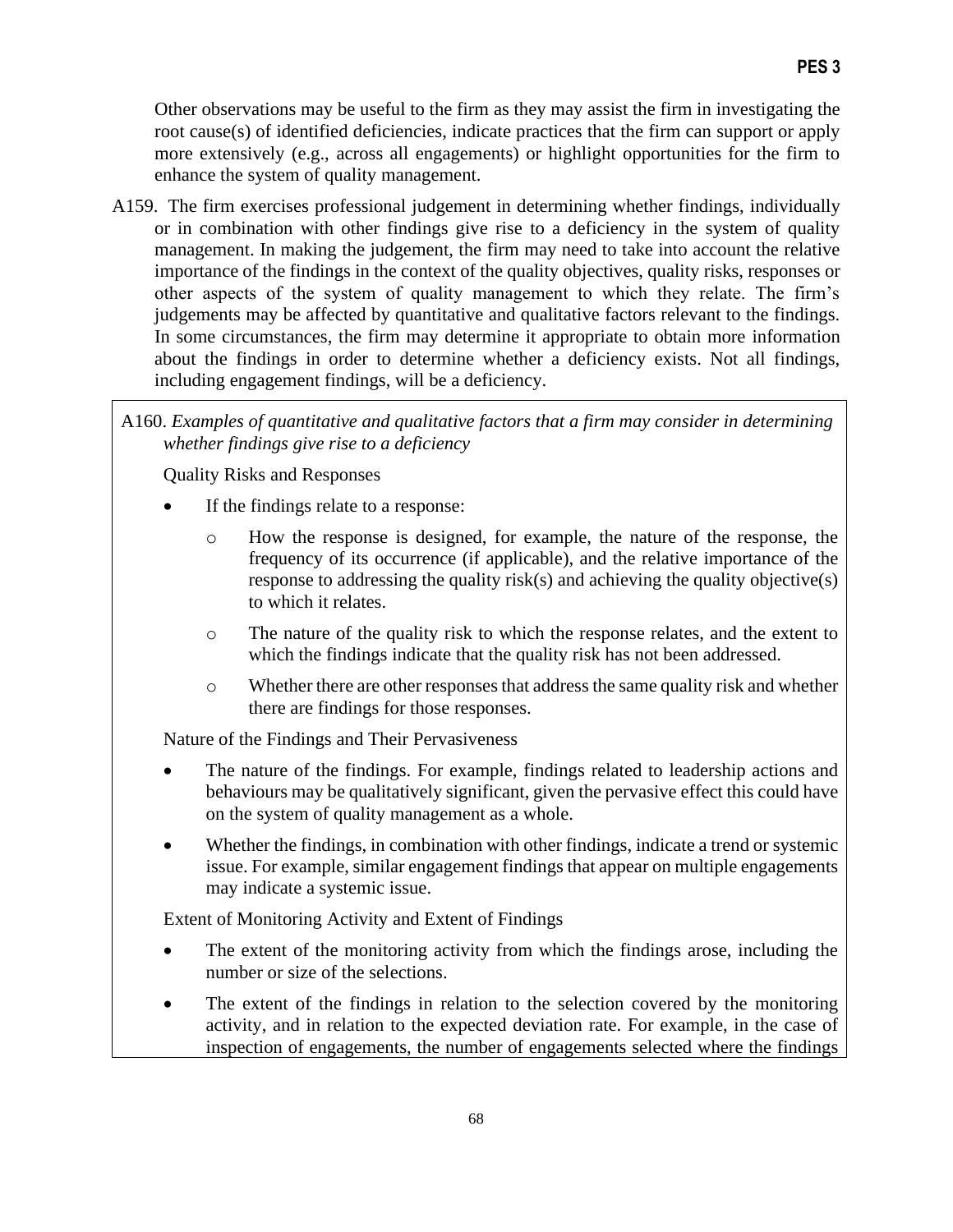were identified, relative to the total number of engagements selected, and the expected deviation rate set by the firm.

A161. Evaluating findings and identifying deficiencies and evaluating the severity and pervasiveness of an identified deficiency, including investigating the root cause(s) of an identified deficiency, are part of an iterative and non-linear process.

*Examples of how the process of evaluating findings and identifying deficiencies, evaluating identified deficiencies, including investigating the root cause(s) of identified deficiencies, is iterative and non-linear*

- In investigating the root cause(s) of an identified deficiency, the firm may identify a circumstance that has similarities to other circumstances where there were findings that were not considered a deficiency. As a result, the firm adjusts its evaluation of the other findings and classifies them as a deficiency.
- In evaluating the severity and pervasiveness of an identified deficiency, the firm may identify a trend or systemic issue that correlates with other findings that are not considered deficiencies. As a result, the firm adjusts its evaluation of the other findings and also classifies them as deficiencies.
- A162. The results of monitoring activities, results of external inspections and other relevant information (e.g., network monitoring activities or complaints and allegations) may reveal information about the effectiveness of the monitoring and remediation process. For example, the results of external inspections may provide information about the system of quality management that has not been identified by the firm's monitoring and remediation process, which may highlight a deficiency in that process.

# *Evaluating Identified Deficiencies* (Ref: Para. 41)

- A163. Factors the firm may consider in evaluating the severity and pervasiveness of an identified deficiency include:
	- The nature of the identified deficiency, including the aspect of the firm's system of quality management to which the deficiency relates, and whether the deficiency is in the design, implementation or operation of the system of quality management;
	- In the case of identified deficiencies related to responses, whether there are compensating responses to address the quality risk to which the response relates;
	- The root cause(s) of the identified deficiency;
	- The frequency with which the matter giving rise to the identified deficiency occurred; and
	- The magnitude of the identified deficiency, how quickly it occurred and the duration of time that it existed and had an effect on the system of quality management.
- A164. The severity and pervasiveness of identified deficiencies affects the evaluation of the system of quality management that is undertaken by the individual(s) assigned ultimate responsibility and accountability for the system of quality management.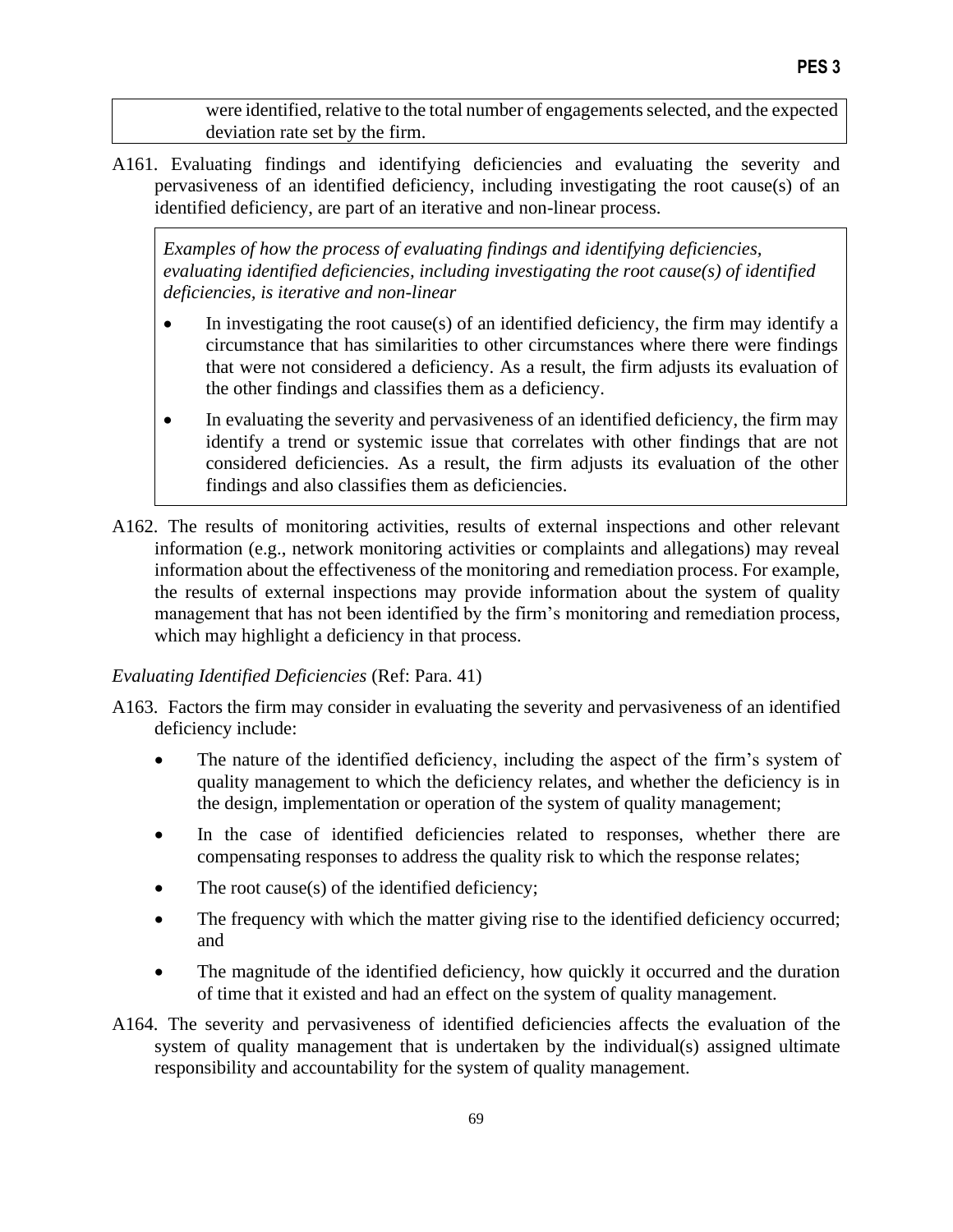Root Cause of the Identified Deficiencies (Ref: Para. 41(a))

- A165. The objective of investigating the root cause(s) of identified deficiencies is to understand the underlying circumstances that caused the deficiencies to enable the firm to:
	- Evaluate the severity and pervasiveness of the identified deficiency; and
	- Appropriately remediate the identified deficiency.

Performing a root cause analysis involves those performing the assessment exercising professional judgement based on the evidence available.

- A166. The nature, timing and extent of the procedures undertaken to understand the root cause(s) of an identified deficiency may also be affected by the nature and circumstances of the firm, such as:
	- The complexity and operating characteristics of the firm.
	- The size of the firm.
	- The geographical dispersion of the firm.
	- How the firm is structured or the extent to which the firm concentrates or centralises its processes or activities.

*Examples of how the nature of identified deficiencies and their possible severity and the nature and circumstances of the firm may affect the nature, timing and extent of the procedures to understand the root cause(s) of the identified deficiencies*

- The nature of the identified deficiency: The firm's procedures to understand the root cause(s) of an identified deficiency may be more rigorous in circumstances when an engagement report related to an audit of financial statements of a FMC reporting entity considered to have a higher level of public accountability was issued that was inappropriate or the identified deficiency relates to leadership's actions and behaviours regarding quality.
- The possible severity of the identified deficiency: The firm's procedures to understand the root cause(s) of an identified deficiency may be more rigorous in circumstances when the deficiency has been identified across multiple engagements or there is an indication that policies or procedures have high rates of noncompliance.
- Nature and circumstances of the firm:
	- o In the case of a less complex firm with a single location, the firm's procedures to understand the root cause(s) of an identified deficiency may be simple, since the information to inform the understanding may be readily available and concentrated, and the root cause(s) may be more apparent.
	- o In the case of a more complex firm with multiple locations, the procedures to understand the root cause(s) of an identified deficiency may include using individuals specifically trained on investigating the root cause(s) of identified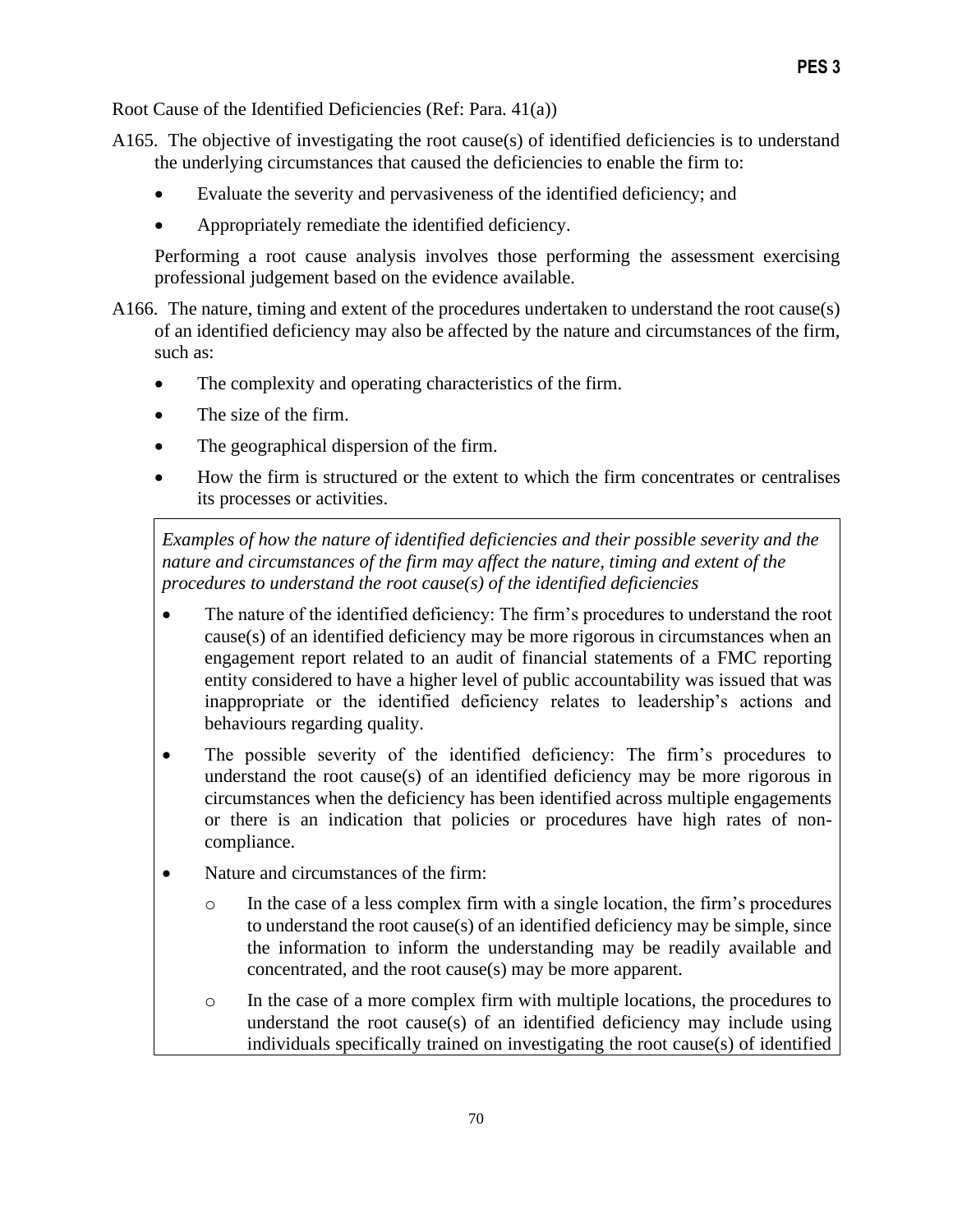deficiencies, and developing a methodology with more formalised procedures for identifying root cause(s).

A167. In investigating the root cause(s) of identified deficiencies, the firm may consider why deficiencies did not arise in other circumstances that are of a similar nature to the matter to which the identified deficiency relates. Such information may also be useful in determining how to remediate an identified deficiency.

*Example of when a deficiency did not arise in other circumstances of a similar nature, and how this information assists the firm in investigating the root cause(s) of identified deficiencies*

The firm may determine that a deficiency exists because similar findings have occurred across multiple engagements. However, the findings have not occurred in several other engagements within the same population being tested. By contrasting the engagements, the firm concludes that the root cause of the identified deficiency is a lack of appropriate involvement by the engagement partners at key stages of the engagements.

A168. Identifying a root cause(s) that is appropriately specific may support the firm's process for remediating identified deficiencies.

## *Example of identifying a root cause(s) that is appropriately specific*

The firm may identify that engagement teams performing audits of financial statements are failing to obtain sufficient appropriate audit evidence on accounting estimates where management's assumptions have a high degree of subjectivity. While the firm notes that these engagement teams are not exercising appropriate professional scepticism, the underlying root cause of this issue may relate to another matter, such as a cultural environment that does not encourage engagement team members to question individuals with greater authority or insufficient direction, supervision and review of the work performed on the engagements.

A169. In addition to investigating the root cause(s) of identified deficiencies, the firm may also investigate the root cause(s) of positive outcomes as doing so may reveal opportunities for the firm to improve, or further enhance, the system of quality management.

#### *Responding to Identified Deficiencies* (Ref: Para. 42)

- A170. The nature, timing and extent of remedial actions may depend on a variety of other factors, including:
	- The root cause(s).
	- The severity and pervasiveness of the identified deficiency and therefore the urgency with which it needs to be addressed.
	- The effectiveness of the remedial actions in addressing the root cause(s), such as whether the firm needs to implement more than one remedial action in order to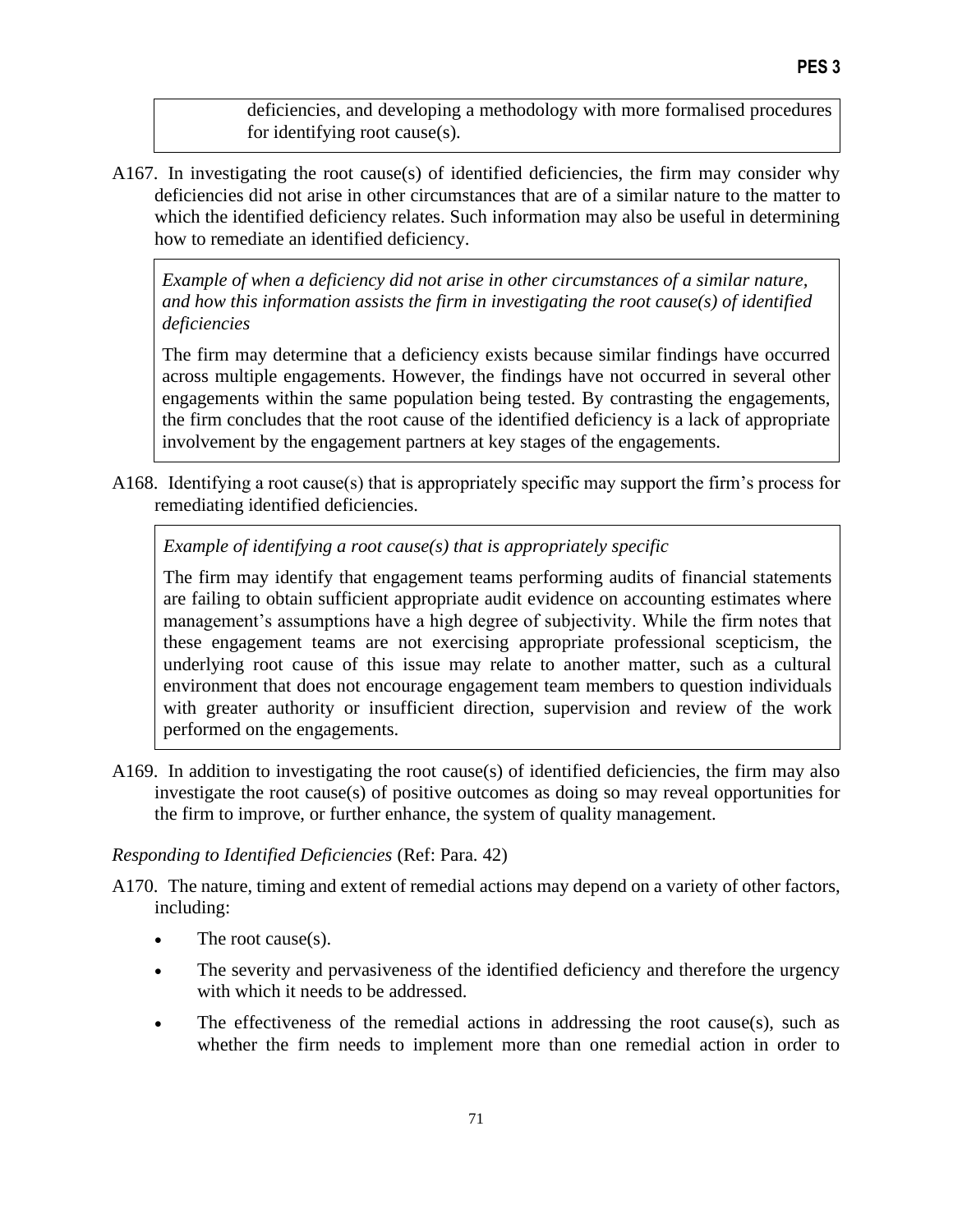effectively address the root cause(s), or needs to implement remedial actions as interim measures until the firm is able to implement more effective remedial actions.

- A171. In some circumstances, the remedial action may include establishing additional quality objectives, or quality risks or responses may be added or modified, because it is determined that they are not appropriate.
- A172. In circumstances when the firm determines that the root cause of an identified deficiency relates to a resource provided by a service provider, the firm may also:
	- Consider whether to continue using the resource provided by the service provider.
	- Communicate the matter to the service provider.

The firm is responsible for addressing the effect of the identified deficiency related to a resource provided by a service provider on the system of quality management and taking action to prevent the deficiency from recurring with respect to the firm's system of quality management. However, the firm is not ordinarily responsible for remediating the identified deficiency on behalf of the service provider or further investigating the root cause of the identified deficiency at the service provider.

Findings About a Particular Engagement (Ref: Para. 45)

- A173. In circumstances when procedures were omitted or the report issued is inappropriate, the action taken by the firm may include:
	- Consulting with appropriate individuals regarding the appropriate action.
	- Discussing the matter with management of the entity or those charged with governance.
	- Performing the omitted procedures.

The actions taken by the firm do not relieve the firm of the responsibility to take further actions relating to the finding in the context of the system of quality management, including evaluating the findings to identify deficiencies and when a deficiency exists, investigating the root cause(s) of the identified deficiency.

*Ongoing Communication Related to the Monitoring and Remediation* (Ref: Para. 46)

- A174. The information communicated about the monitoring and remediation to the individual(s) assigned ultimate responsibility and accountability for the system of quality management may be communicated on an ongoing basis or periodically. The individual(s) may use the information in multiple ways, for example:
	- As a basis for further communications to personnel about the importance of quality.
	- To hold individuals accountable for their roles assigned to them.
	- To identify key concerns about the system of quality management in a timely manner.

The information also provides a basis for the evaluation of the system of quality management, and conclusion thereon, as required by paragraphs 53–54.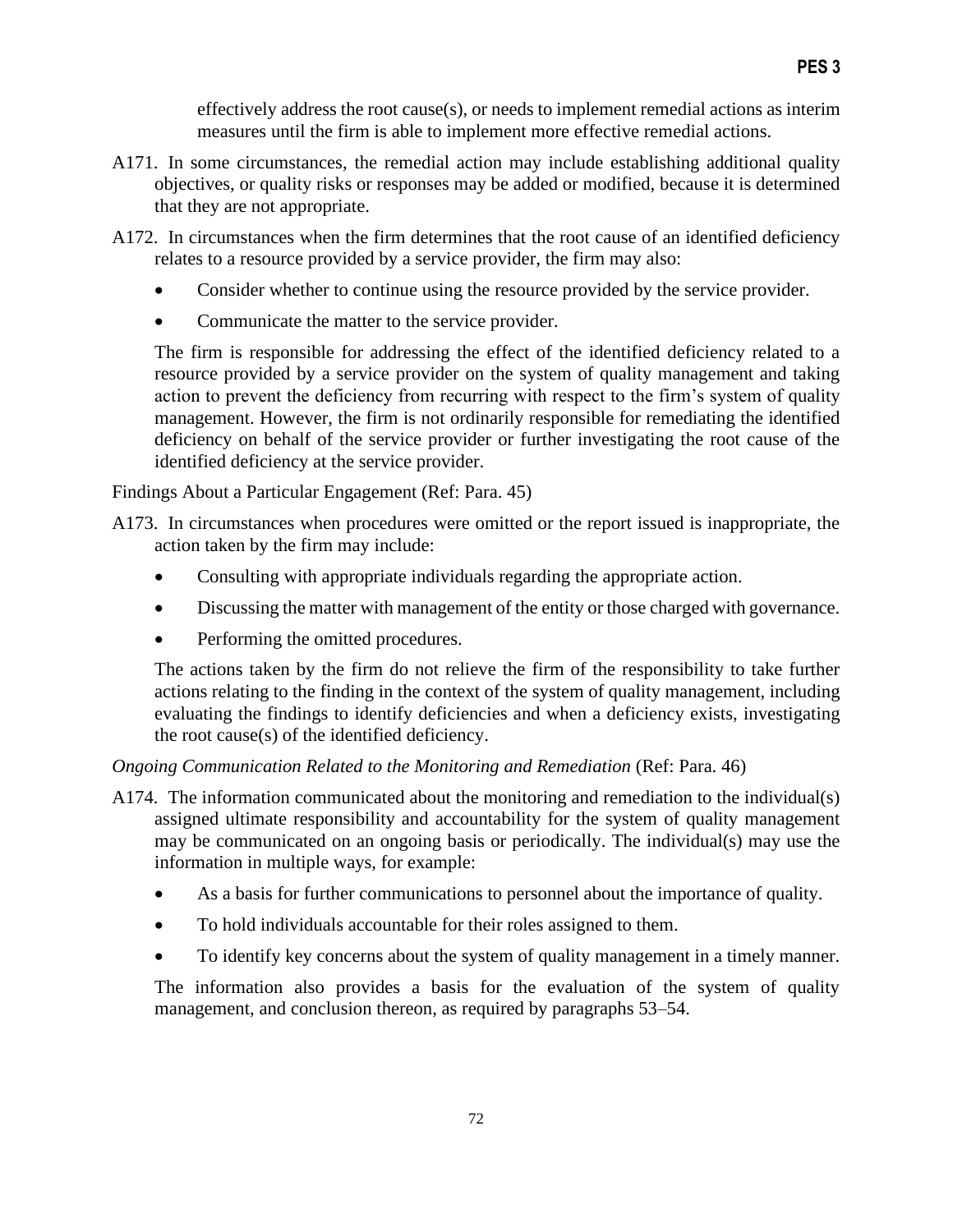## **Network Requirements or Network Services** (Ref: Para. 48)

A175. In some circumstances, the firm may belong to a network. Networks may establish requirements regarding the firm's system of quality management or may make services or resources available that the firm may choose to implement or use in the design, implementation and operation of its system of quality management. Such requirements or services may be intended to promote the consistent performance of quality engagements across the firms that belong to the network. The extent to which the network will provide the firm with quality objectives, quality risks and responses that are common across the network will depend on the firm's arrangements with the network.

## *Examples of network requirements*

- Requirements for the firm to include additional quality objectives or quality risks in the firm's system of quality management that are common across the network firms.
- Requirements for the firm to include responses in the firm's system of quality management that are common across the network firms. Such responses designed by the network may include network policies or procedures that specify the leadership roles and responsibilities, including how the firm is expected to assign authority and responsibility within the firm, or resources, such as network developed methodologies for the performance of engagements or IT applications.
- Requirements that the firm be subject to the network's monitoring activities. These monitoring activities may relate to network requirements (e.g., monitoring that the firm has implemented the network's methodology appropriately), or to the firm's system of quality management in general.

#### *Examples of network services*

- Services or resources that are optional for the firm to use in its system of quality management or in the performance of engagements, such as voluntary training programs, use of component auditors or experts from within the network, or use of a service delivery centre established at the network level, or by another network firm or group of network firms.
- A176. The network may establish responsibilities for the firm in implementing the network requirements or network services.

*Examples of responsibilities for the firm in implementing network requirements or network services* 

- The firm is required to have certain IT infrastructure and IT processes in place to support an IT application provided by the network that the firm uses in the system of quality management.
- The firm is required to provide firm-wide training on the methodology provided by the network, including when updates are made to the methodology.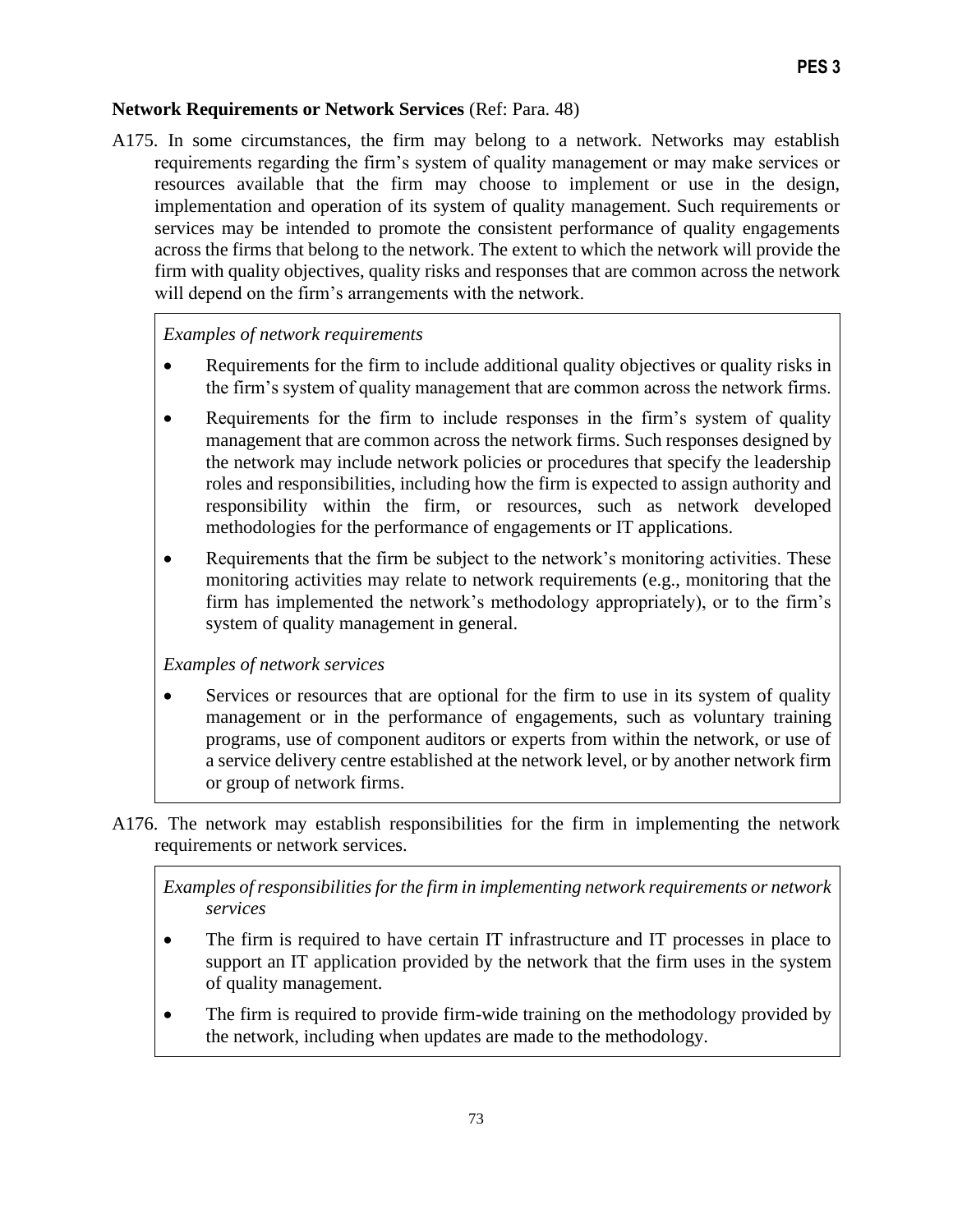- A177. The firm's understanding of the network requirements or network services and the firm's responsibilities relating to the implementation thereof may be obtained through inquiries of, or documentation provided by, the network about matters such as:
	- The network's governance and leadership.
	- The procedures undertaken by the network in designing, implementing and, if applicable, operating, the network requirements or network services.
	- How the network identifies and responds to changes that affect the network requirements or network services or other information, such as changes in the professional standards or information that indicates a deficiency in the network requirements or network services.

How the network monitors the appropriateness of the network requirements or network services, which may include through the network firms' monitoring activities, and the network's processes for remediating identified deficiencies.

- *Network Requirements or Network Services in the Firm's System of Quality Management* (Ref: Para. 49)
- A178. The characteristics of the network requirements or network services are a condition, event, circumstance, action or inaction in identifying and assessing quality risks.

*Example of a network requirement or network service that gives rise to a quality risk*

The network may require the firm to use an IT application for the acceptance and continuance of client relationships and specific engagements that is standardised across the network. This may give rise to a quality risk that the IT application does not address matters in local law or regulation that need to be considered by the firm in accepting and continuing client relationships and specific engagements.

A179. The purpose of the network requirements may include the promotion of consistent performance of quality engagements across the network firms. The firm may be expected by the network to implement the network requirements, however, the firm may need to adapt or supplement the network requirements such that they are appropriate for the nature and circumstances of the firm and its engagements.

*Examples of how the network requirements or networks services may need to be adapted or supplemented*

| <b>Network Requirement or Network</b>                                                           | How the Firm Adapts or Supplements the                                                                                                                                                                                                                                                                                           |
|-------------------------------------------------------------------------------------------------|----------------------------------------------------------------------------------------------------------------------------------------------------------------------------------------------------------------------------------------------------------------------------------------------------------------------------------|
| Service                                                                                         | Network Requirement or Network Service                                                                                                                                                                                                                                                                                           |
| system of quality management, so that<br>all firms in the network address the<br>quality risks. | The network requires the firm to   As part of identifying and assessing quality risks,<br>include certain quality risks in the   the firm includes the quality risks that are required<br>by the network.<br>The firm also designs and implements responses to<br>address the quality risks that are required by the<br>network. |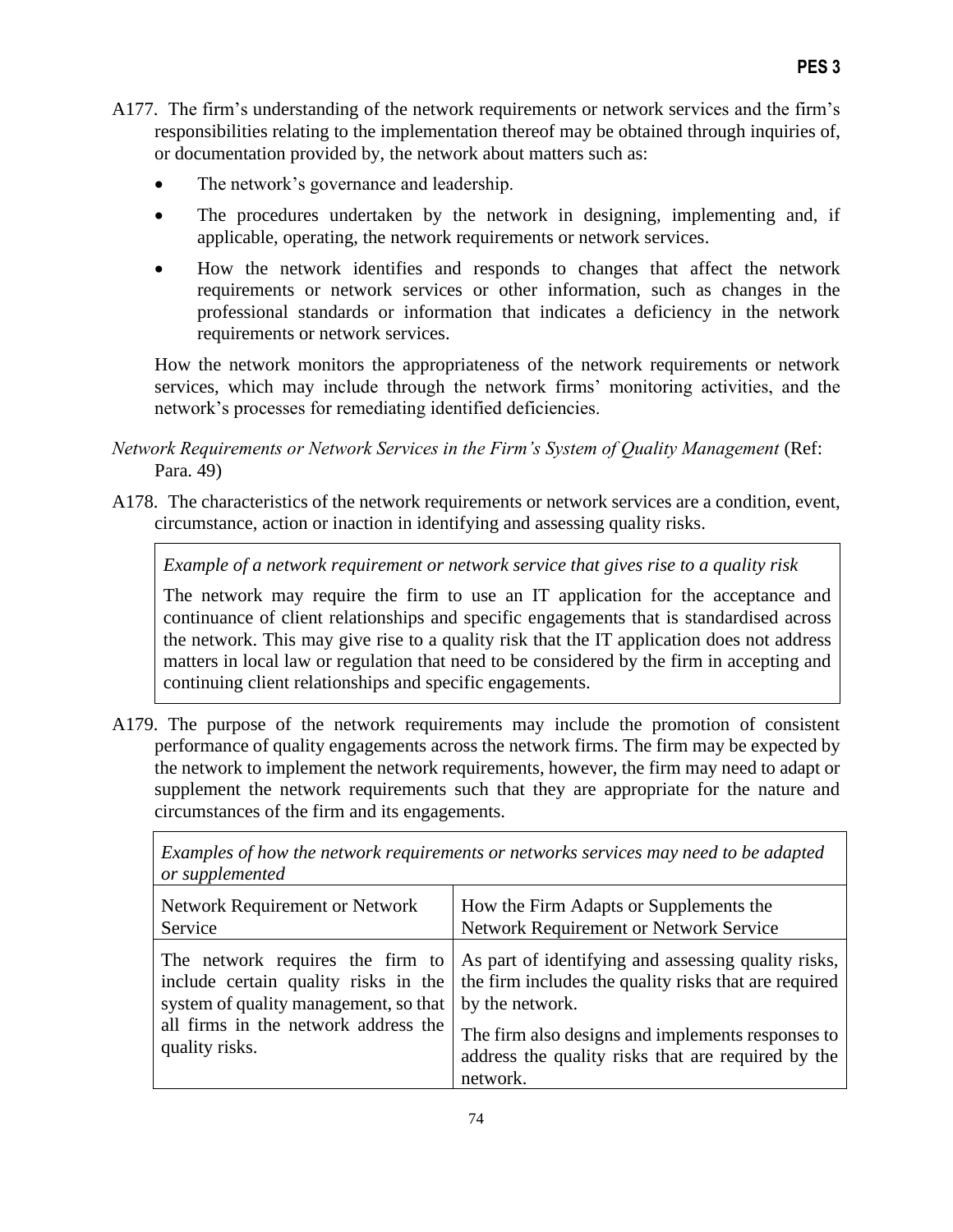| The network requires that the firm<br>implement<br>design<br>and<br>certain                                                                                                                                                                                                                                                                                                                  | As part of designing and implementing responses,<br>the firm determines:                                                                                                                                                                                                                                                                                                                       |
|----------------------------------------------------------------------------------------------------------------------------------------------------------------------------------------------------------------------------------------------------------------------------------------------------------------------------------------------------------------------------------------------|------------------------------------------------------------------------------------------------------------------------------------------------------------------------------------------------------------------------------------------------------------------------------------------------------------------------------------------------------------------------------------------------|
| responses.                                                                                                                                                                                                                                                                                                                                                                                   | Which quality risks the responses address.                                                                                                                                                                                                                                                                                                                                                     |
|                                                                                                                                                                                                                                                                                                                                                                                              | How the responses required by the network<br>will be incorporated into the firm's system of<br>quality management, given the nature and<br>circumstances of the firm. This may include<br>tailoring the response to reflect the nature and<br>circumstances of the<br>firm<br>and<br>its<br>engagements (e.g., tailoring a methodology<br>to include matters related to law or<br>regulation). |
| The firm uses individuals from other<br>network firms as component auditors.<br>Network requirements are in place<br>that drive<br>a high degree of<br>commonality across the network<br>of<br>firms'<br>quality<br>systems<br>The<br>network<br>management.<br>requirements include specific criteria<br>that apply to individuals assigned to<br>work on a component for a group<br>audit. | The firm establishes policies or procedures that<br>require the engagement team to confirm with the<br>component auditor (i.e., the other network firm)<br>that the individuals assigned to the component<br>meet the specific criteria set out in the network<br>requirements.                                                                                                                |

A180. In some circumstances, in adapting or supplementing the network requirements or network services, the firm may identify possible improvements to the network requirements or network services and may communicate these improvements to the network.

*Monitoring Activities Undertaken by the Network on the Firm's System of Quality Management*  (Ref: Para. 50(c))

- A181. The results of the network's monitoring activities of the firm's system of quality management may include information such as:
	- A description of the monitoring activities, including their nature, timing and extent;
	- Findings, identified deficiencies, and other observations about the firm's system of quality management (e.g., positive outcomes or opportunities for the firm to improve, or further enhance, the system of quality management); and
	- The network's evaluation of the root cause(s) of the identified deficiencies, the assessed effect of the identified deficiencies and recommended remedial actions.

# *Monitoring Activities Undertaken by the Network Across the Network Firms* (Ref: Para. 51(b))

A182. The information from the network about the overall results of the network's monitoring activities undertaken across the network firms' systems of quality management may be an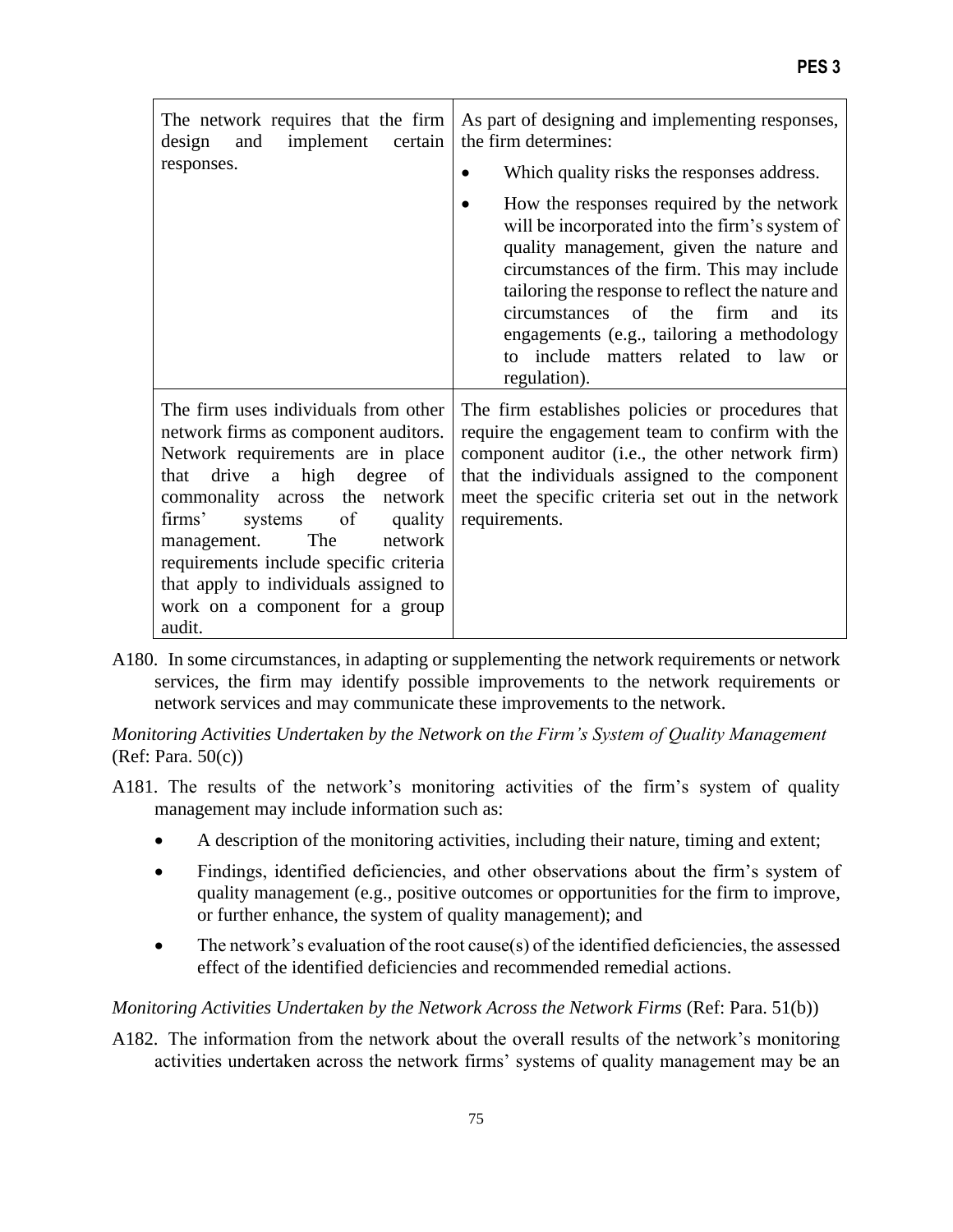aggregation or summary of the information described in paragraph A181, including trends and common areas of identified deficiencies across the network, or positive outcomes that may be replicated across the network. Such information may:

- Be used by the firm:
	- o In identifying and assessing quality risks.
	- o As part of other relevant information considered by the firm in determining whether deficiencies exist in the network requirements or network services used by the firm in its system of quality management.
- Be communicated to group engagement partners, in the context of considering the competence and capabilities of component auditors from a network firm who are subject to common network requirements (e.g., common quality objectives, quality risks and responses).
- A183. In some circumstances, the firm may obtain information from the network about deficiencies identified in a network firm's system of quality management that affects the firm. The network may also gather information from network firms regarding the results of external inspections over network firms' systems of quality management. In some instances, law or regulation in a particular jurisdiction may prevent the network from sharing information with other network firms or may restrict the specificity of such information.
- A184. In circumstances when the network does not provide the information about the overall results of the network's monitoring activities across the network firms, the firm may take further actions, such as:
	- Discussing the matter with the network; and
	- Determining the effect on the firm's engagements, and communicating the effect to engagement teams.

*Deficiencies in Network Requirements or Network Services Identified by the Firm (Ref: Para. 52)* 

A185. As network requirements or network services used by the firm form part of the firm's system of quality management, they are also subject to the requirements of this PES regarding monitoring and remediation. The network requirements or network services may be monitored by the network, the firm, or a combination of both.

*Example of when a network requirement or network service is monitored by both the network and the firm*

A network may undertake monitoring activities at a network level for a common methodology. The firm also monitors the application of the methodology by engagement team members through performing engagement inspections.

- A186. In designing and implementing the remedial actions to address the effect of the identified deficiency in the network requirements or network services, the firm may:
	- Understand the planned remedial actions by the network, including whether the firm has any responsibilities for implementing the remedial actions; and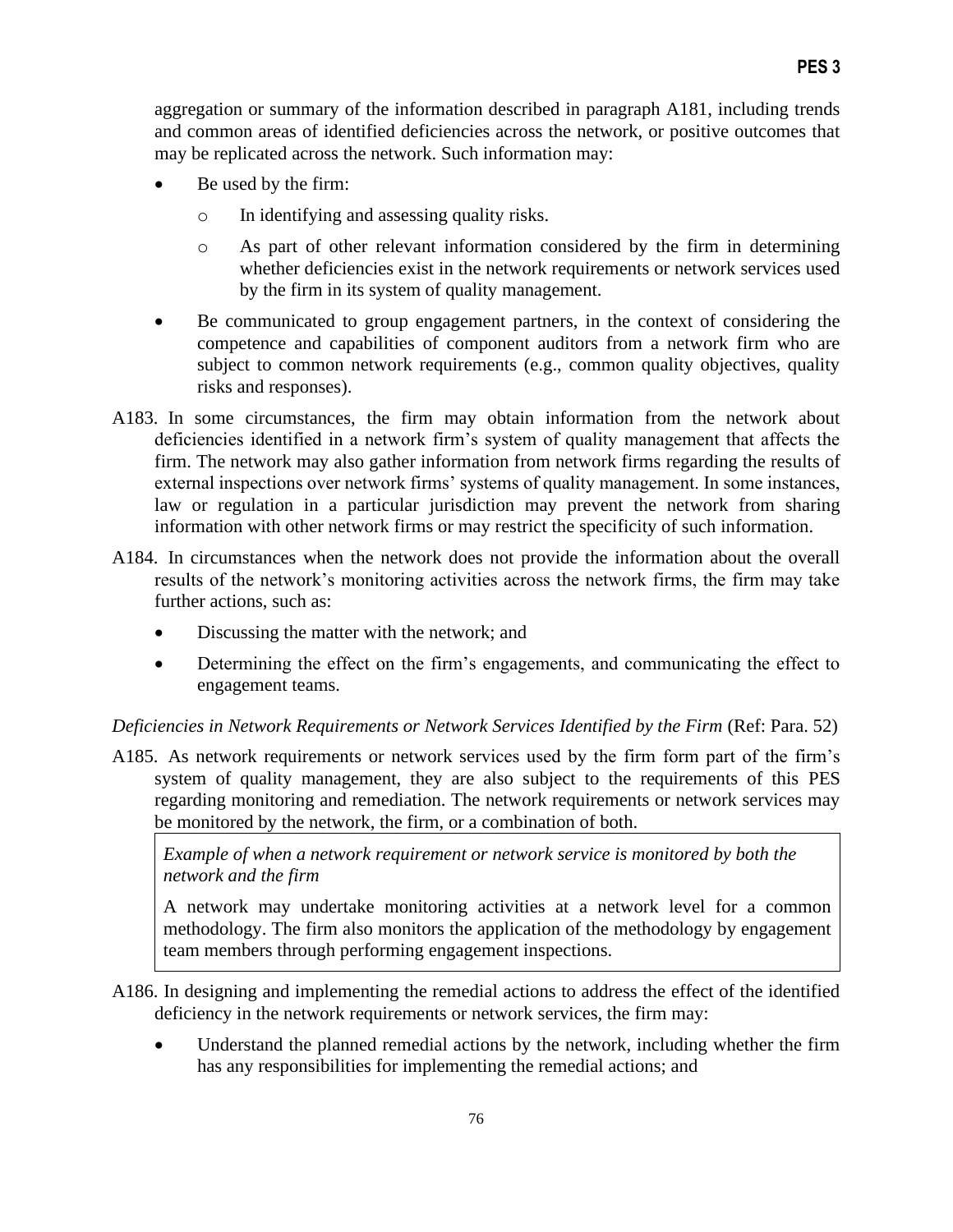- Consider whether supplementary remedial actions need to be taken by the firm to address the identified deficiency and the related root cause(s), such as when:
	- o The network has not taken appropriate remedial actions; or
	- o The network's remedial actions will take time to effectively address the identified deficiency.

## **Evaluating the System of Quality Management** (Ref: Para. 53)

- A187. The individual(s) assigned ultimate responsibility and accountability for the system of quality management may be assisted by other individuals in performing the evaluation. Nevertheless, the individual(s) assigned ultimate responsibility and accountability for the system of quality management remains responsible and accountable for the evaluation.
- A188. The point in time at which the evaluation is undertaken may depend on the circumstances of the firm, and may coincide with the fiscal year end of the firm or the completion of an annual monitoring cycle.
- A189. The information that provides the basis for the evaluation of the system of quality management includes the information communicated to the individual(s) assigned ultimate responsibility and accountability for the system of quality management in accordance with paragraph 46.

*Scalability examples to demonstrate how the information that provides the basis for the evaluation of the system of quality management may be obtained*

- In a less complex firm, the individual(s) assigned ultimate responsibility and accountability for the system of quality management may be directly involved in the monitoring and remediation and will therefore be aware of the information that supports the evaluation of the system of quality management.
- In a more complex firm, the individual(s) assigned ultimate responsibility and accountability for the system of quality management may need to establish processes to collate, summarise and communicate the information needed to evaluate the system of quality management.

#### *Concluding on the System of Quality Management* (Ref: Para. 54)

- A190. In the context of this PES, it is intended that the operation of the system as a whole provides the firm with reasonable assurance that the objectives of the system of quality management are being achieved. In concluding on the system of quality management, the individual(s) assigned ultimate responsibility and accountability for the system of quality management may, in using the results of the monitoring and remediation process, consider the following:
	- The severity and pervasiveness of identified deficiencies, and the effect on the achievement of the objectives of the system of quality management;
	- Whether remedial actions have been designed and implemented by the firm, and whether the remedial actions taken up to the time of the evaluation are effective; and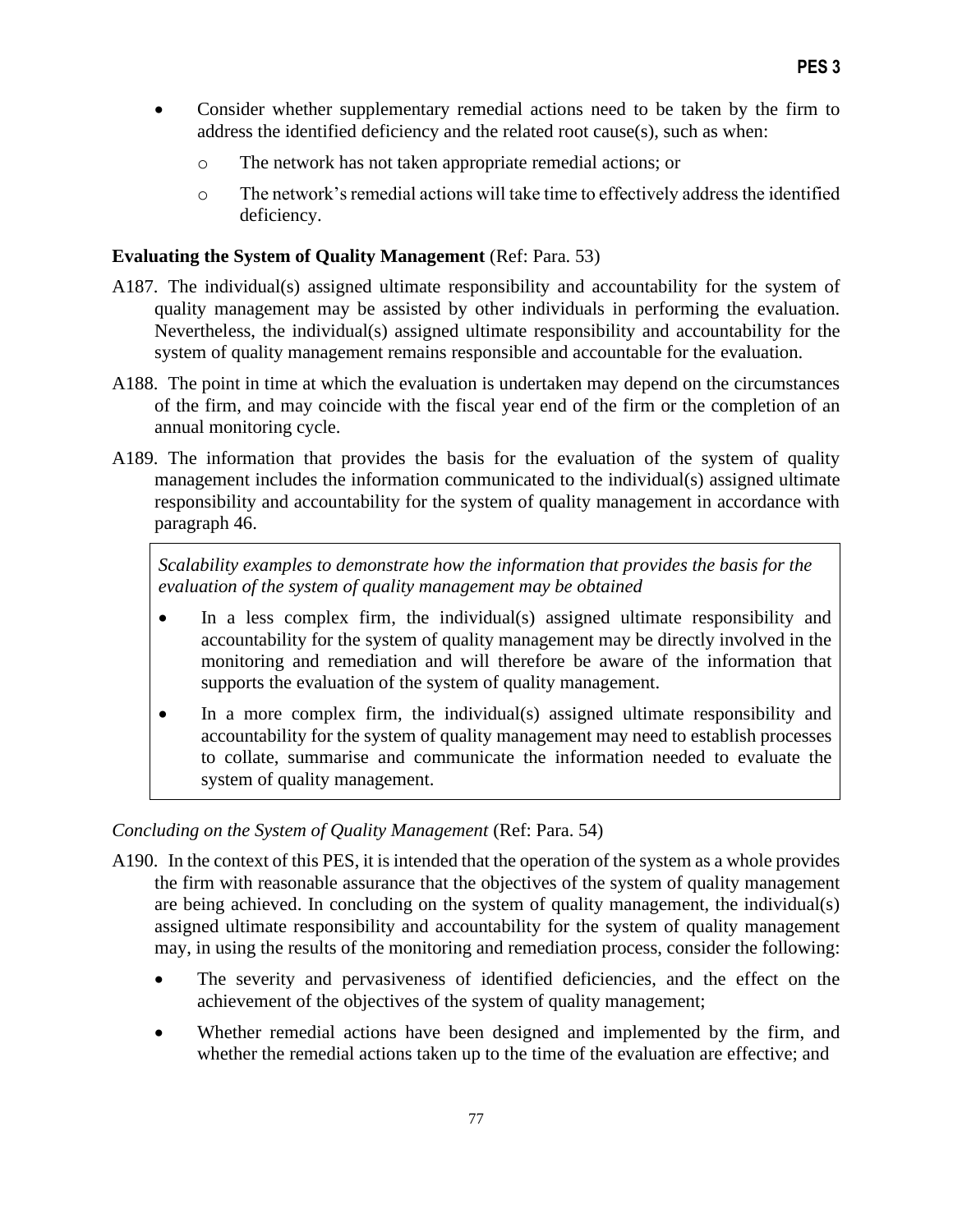- Whether the effect of identified deficiencies on the system of quality management have been appropriately corrected, such as whether further actions have been taken in accordance with paragraph 45.
- A191. There may be circumstances when identified deficiencies that are severe (including identified deficiencies that are severe and pervasive) have been appropriately remediated and the effect of them corrected at the point in time of the evaluation. In such cases, the individual(s) assigned ultimate responsibility and accountability for the system of quality management may conclude that the system of quality management provides the firm with reasonable assurance that the objectives of the system of quality management are being achieved.
- A192. An identified deficiency may have a pervasive effect on the design, implementation and operation of the system of quality management when, for example:
	- The deficiency affects several components or aspects of the system of quality management.
	- The deficiency is confined to a specific component or aspect of the system of quality management, but is fundamental to the system of quality management.
	- The deficiency affects several business units or geographical locations of the firm.
	- The deficiency is confined to a business unit or geographical location, but the business unit or location affected is fundamental to the firm overall.
	- The deficiency affects a substantial portion of engagements that are of a certain type or nature.

# *Example of an identified deficiency that may be considered severe but not pervasive*

The firm identifies a deficiency in a smaller regional office of the firm. The identified deficiency relates to non-compliance with many firm policies or procedures. The firm determines that the culture in the regional office, particularly the actions and behaviour of leadership in the regional office which were overly focused on financial priorities, has contributed to the root cause of the identified deficiency. The firm determines that the effect of the identified deficiency is:

- Severe, because it relates to the culture of the regional office and overall compliance with firm policies or procedures; and
- Not pervasive, because it is limited to the smaller regional office.
- A193. The individual(s) assigned ultimate responsibility and accountability for the system of quality management may conclude that the system of quality management does not provide the firm with reasonable assurance that the objectives of the system of quality management are being achieved in circumstances when identified deficiencies are severe and pervasive, actions taken to remediate the identified deficiencies are not appropriate, and the effect of the identified deficiencies have not been appropriately corrected.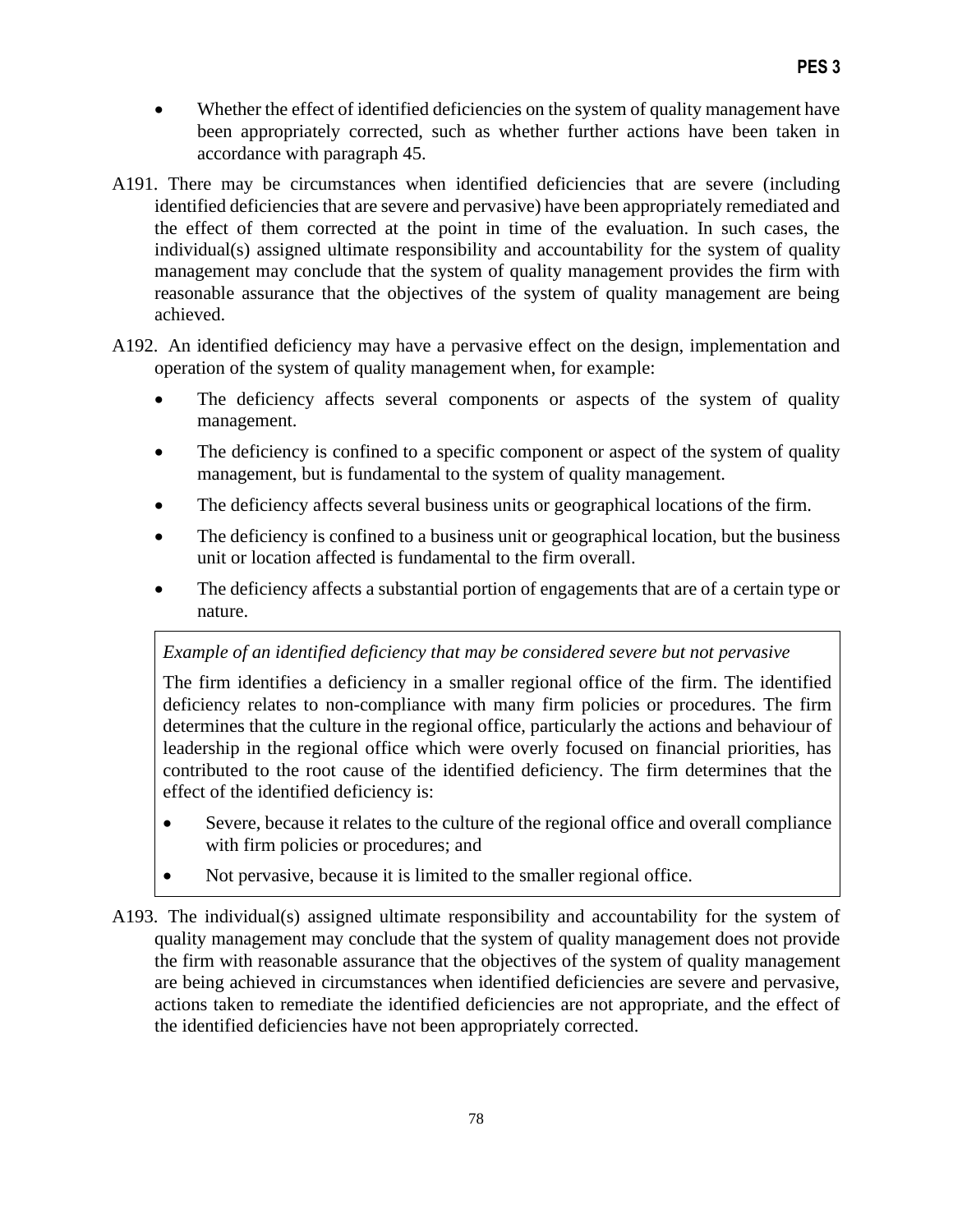*Example of an identified deficiency that may be considered severe and pervasive* 

The firm identifies a deficiency in a regional office, which is the largest office of the firm and provides financial, operational and technical support for the entire region. The identified deficiency relates to non-compliance with many firm policies or procedures. The firm determines that the culture in the regional office, particularly the actions and behaviour of leadership in the regional office which were overly focused on financial priorities, has contributed to the root cause of the identified deficiency. The firm determines that the effect of the identified deficiency is:

- Severe, because it relates to the culture of the regional office and overall compliance with firm policies or procedures; and
- Pervasive, because the regional office is the largest office and provides support to many other offices, and the non-compliance with firm policies or procedures may have had a broader effect on the other offices.
- A194. It may take time for the firm to remediate identified deficiencies that are severe and pervasive. As the firm continues to take action to remediate the identified deficiencies, the pervasiveness of the identified deficiencies may be diminished and it may be determined that the identified deficiencies are still severe, but no longer severe and pervasive. In such cases, the individual(s) assigned ultimate responsibility and accountability for the system of quality management may conclude that, except for matters related to identified deficiencies that have a severe but not pervasive effect on the design, implementation and operation of the system of quality management, the system of quality management provides the firm with reasonable assurance that the objectives of the system of quality management are being achieved.
- A195. This PES does not require the firm to obtain an independent assurance report on its system of quality management, or preclude the firm from doing so.

#### *Taking Prompt and Appropriate Action and Further Communication* (Ref: Para. 55)

- A196. In circumstances when the individual(s) assigned ultimate responsibility and accountability for the system of quality management reaches the conclusion described in paragraph 54(b) or 54(c), the prompt and appropriate action taken by the firm may include:
	- Taking measures to support the performance of engagements through assigning more resources or developing more guidance and to confirm that reports issued by the firm are appropriate in the circumstances, until such time as the identified deficiencies are remediated, and communicating such measures to engagement teams.
	- Obtaining legal advice.
- A197. In some circumstances the firm may have an independent governing body that has nonexecutive oversight of the firm. In such circumstances, communications may include informing the independent governing body.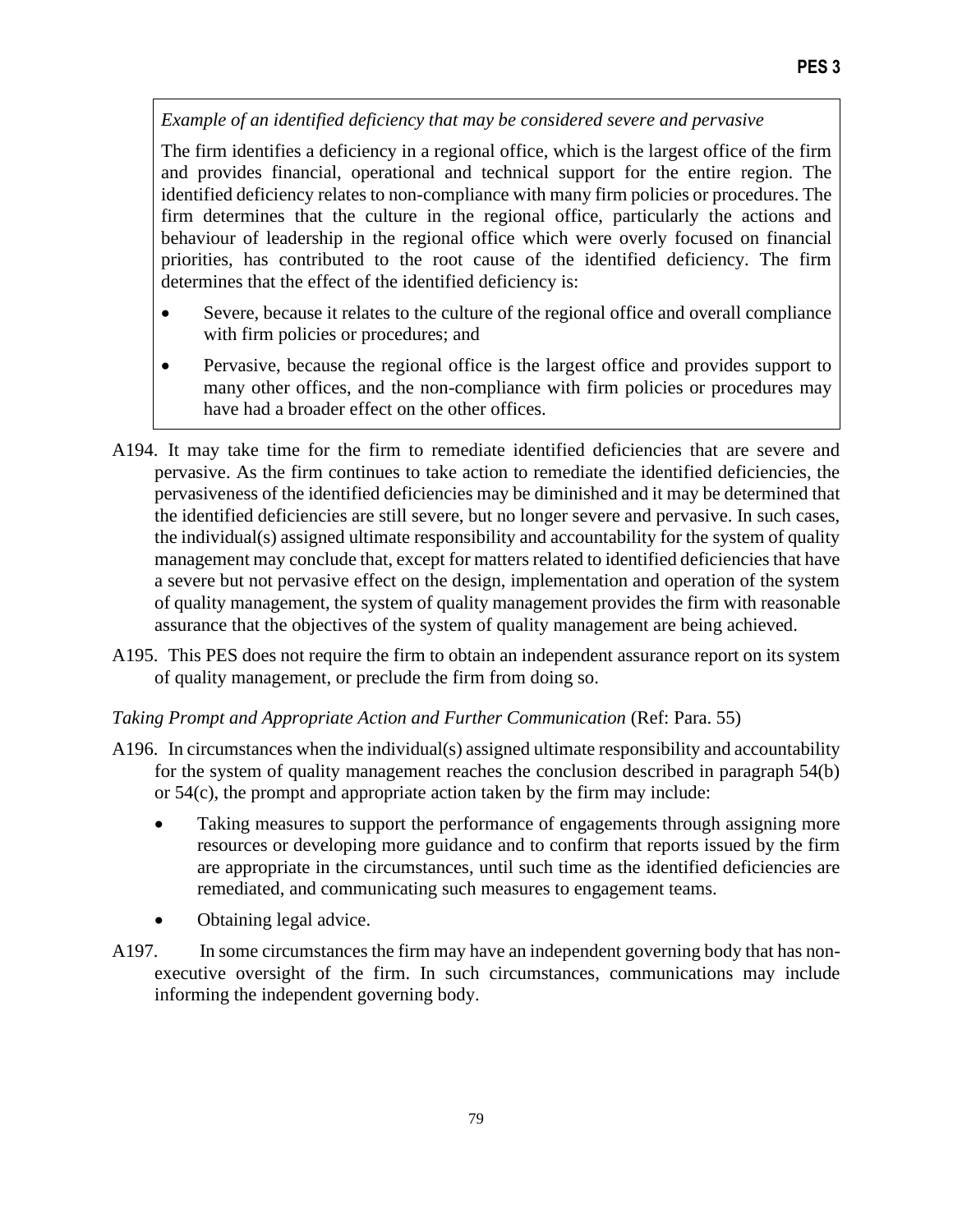A198. *Examples of circumstances when it may be appropriate for the firm to communicate to external parties about the evaluation of the system of quality management*

- When the firm belongs to a network.
- When other network firms use the work performed by the firm, for example, in the case of a group audit.
- When a report issued by the firm is determined by the firm to be inappropriate as a result of the failure of the system of quality management, and management or those charged with governance of the entity need to be informed.
- When law or regulation requires the firm to communicate to an oversight authority or a regulatory body.

*Performance Evaluations* (Ref: Para. 56)

A199. Periodic performance evaluations promote accountability. In considering the performance of an individual, the firm may take into account:

- The results of the firm's monitoring activities for aspects of the system of quality management that relate to the responsibility of the individual. In some circumstances, the firm may set targets for the individual and measure the results of the firm's monitoring activities against those targets.
- The actions taken by the individual in response to identified deficiencies that relate to the responsibility of that individual, including the timeliness and effectiveness of such actions.

*Scalability examples to demonstrate how the firm may undertake the performance evaluations*

- In a less complex firm, the firm may engage a service provider to perform the evaluation, or the results of the firm's monitoring activities may provide an indication of the performance of the individual.
- In a more complex firm, the performance evaluations may be undertaken by an independent non-executive member of the firm's governing body, or a special committee overseen by the firm's governing body.
- A200. A positive performance evaluation may be rewarded through compensation, promotion and other incentives that focus on the individual's commitment to quality, and reinforce accountability. On the other hand, the firm may take corrective actions to address a negative performance evaluation that may affect the firm's achievement of its quality objectives.

Public Sector Considerations

A201. In the case of the public sector, it may not be practicable to perform a performance evaluation of the individual(s) assigned ultimate responsibility and accountability for the system of quality management, or to take actions to address the results of the performance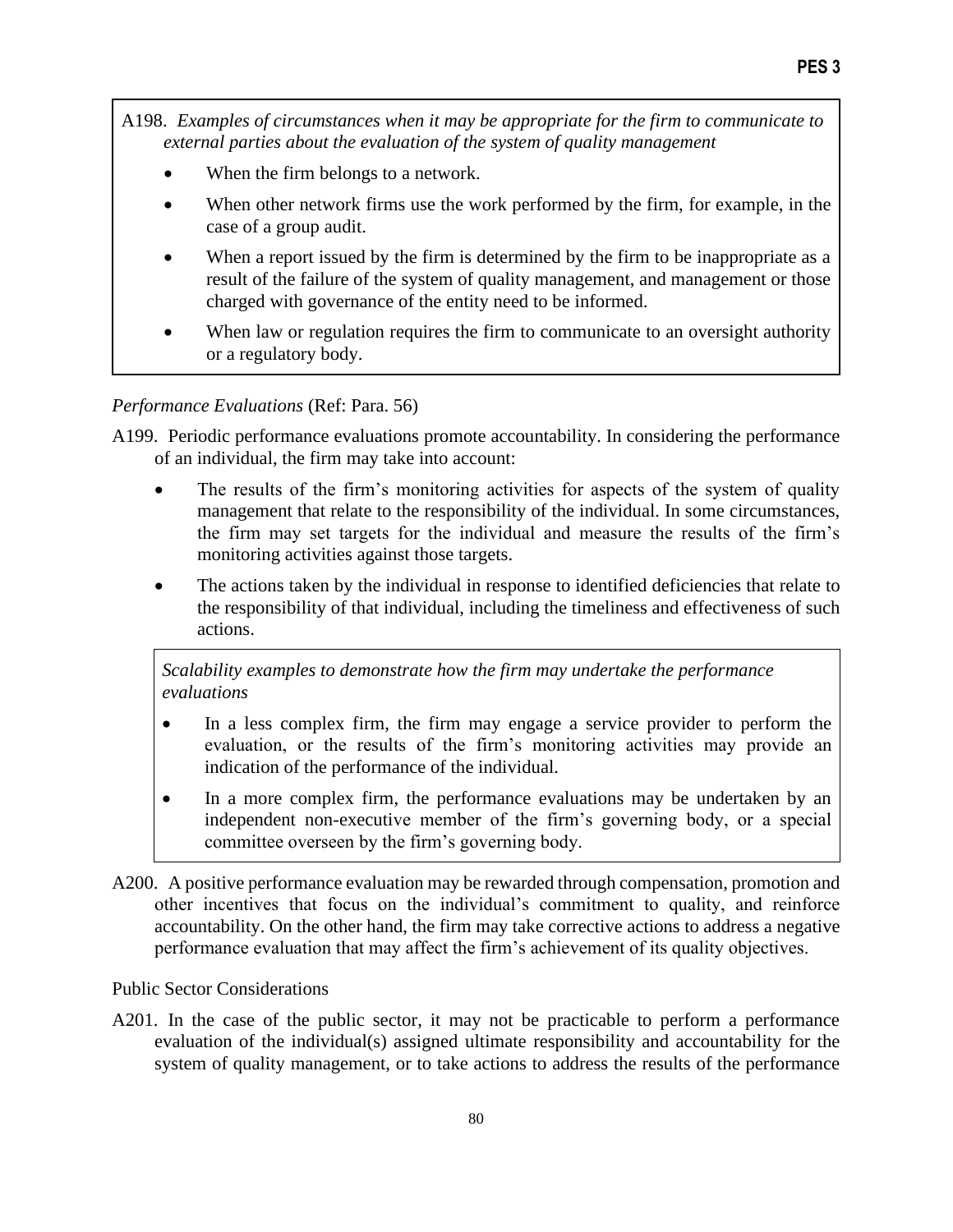evaluation, given the nature of the individual's appointment. Nevertheless, performance evaluations may still be undertaken for other individuals in the firm who are assigned operational responsibility for aspects of the system of quality management.

#### **Documentation** (Ref: Para. 57–59)

- A202. Documentation provides evidence that the firm complies with this PES, as well as law, regulation or relevant ethical requirements. It may also be useful for training personnel and engagement teams, ensuring the retention of organisational knowledge and providing a history of the basis for decisions made by the firm about its system of quality management. It is neither necessary nor practicable for the firm to document every matter considered, or judgement made, about its system of quality management. Furthermore, compliance with this PES may be evidenced by the firm through its information and communication component, documents or other written materials, or IT applications that are integral to the components of the system of quality management.
- A203. Documentation may take the form of formal written manuals, checklists and forms, may be informally documented (e.g., e-mail communication or postings on websites), or may be held in IT applications or other digital forms (e.g., in databases). Factors that may affect the firm's judgements about the form, content and extent of documentation, including how often documentation is updated, may include:
	- The complexity of the firm and the number of offices;
	- The nature and complexity of the firm's practice and organisation;
	- The nature of engagements the firm performs and the nature of the entities for whom engagements are performed;
	- The nature and complexity of the matter being documented, such as whether it relates to an aspect of the system of quality management that has changed or an area of greater quality risk, and the complexity of the judgements relating to the matter; and
	- The frequency and extent of changes in the system of quality management.

In a less complex firm, it may not be necessary to have documentation supporting matters communicated because informal communication methods may be effective. Nevertheless, a less complex firm may determine it appropriate to document such communications in order to provide evidence that they occurred.

- A204. In some instances, an external oversight authority may establish documentation requirements, either formally or informally, for example, as a result of the outcome of external inspection findings. Relevant ethical requirements may also include specific requirements addressing documentation, for example, PES 1 requires documentation of particular matters, including certain situations related to conflicts of interest, non-compliance with laws and regulations and independence.
- A205. The firm is not required to document the consideration of every condition, event, circumstance, action or inaction for each quality objective, or each risk that may give rise to a quality risk. However, in documenting the quality risks and how the firm's responses address the quality risks, the firm may document the reasons for the assessment given to the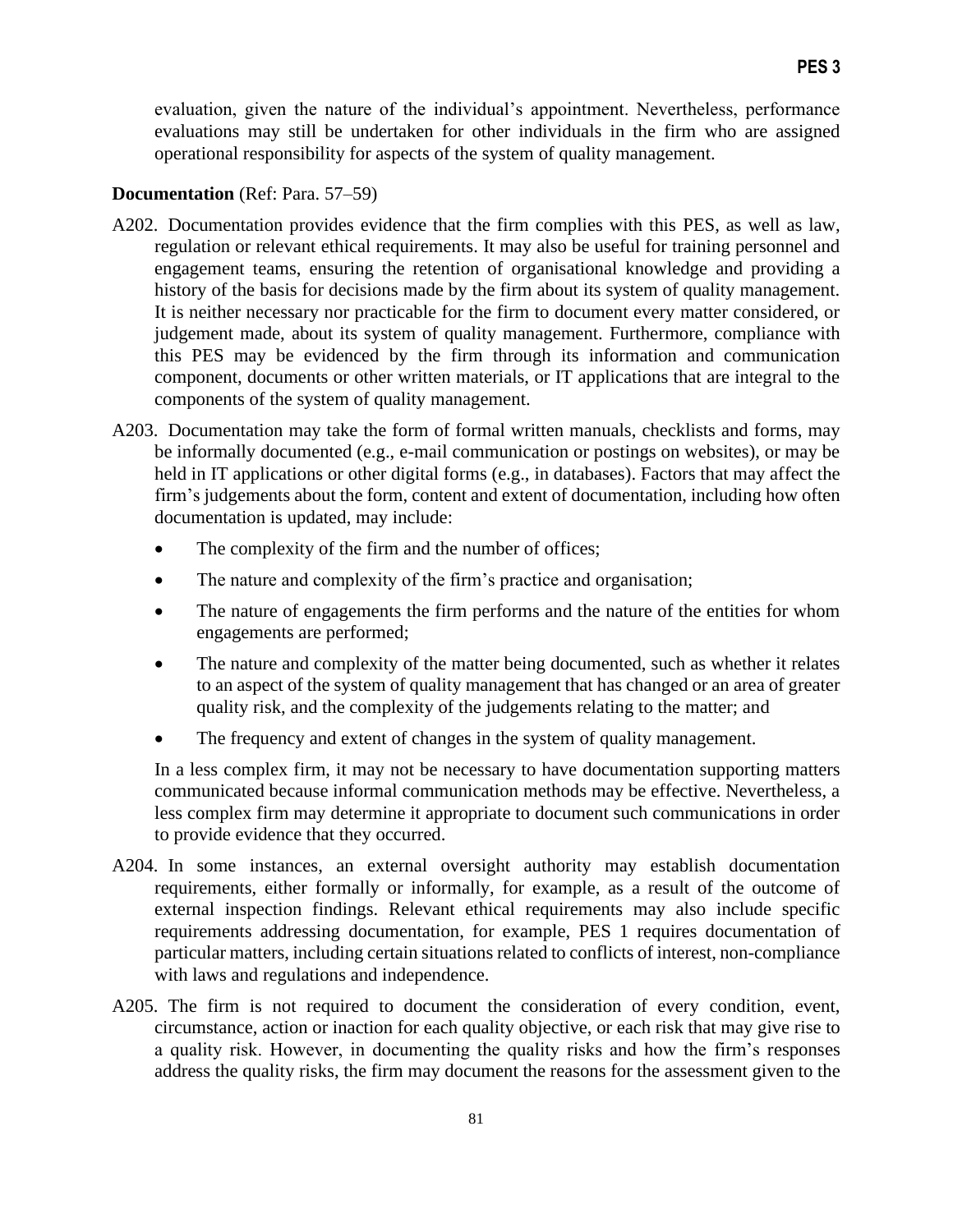quality risks (i.e., the considered occurrence and effect on the achievement of one or more quality objectives), in order to support the consistent implementation and operation of the responses.

A206. The documentation may be provided by the network, other network firms, or other structures or organisations within the network.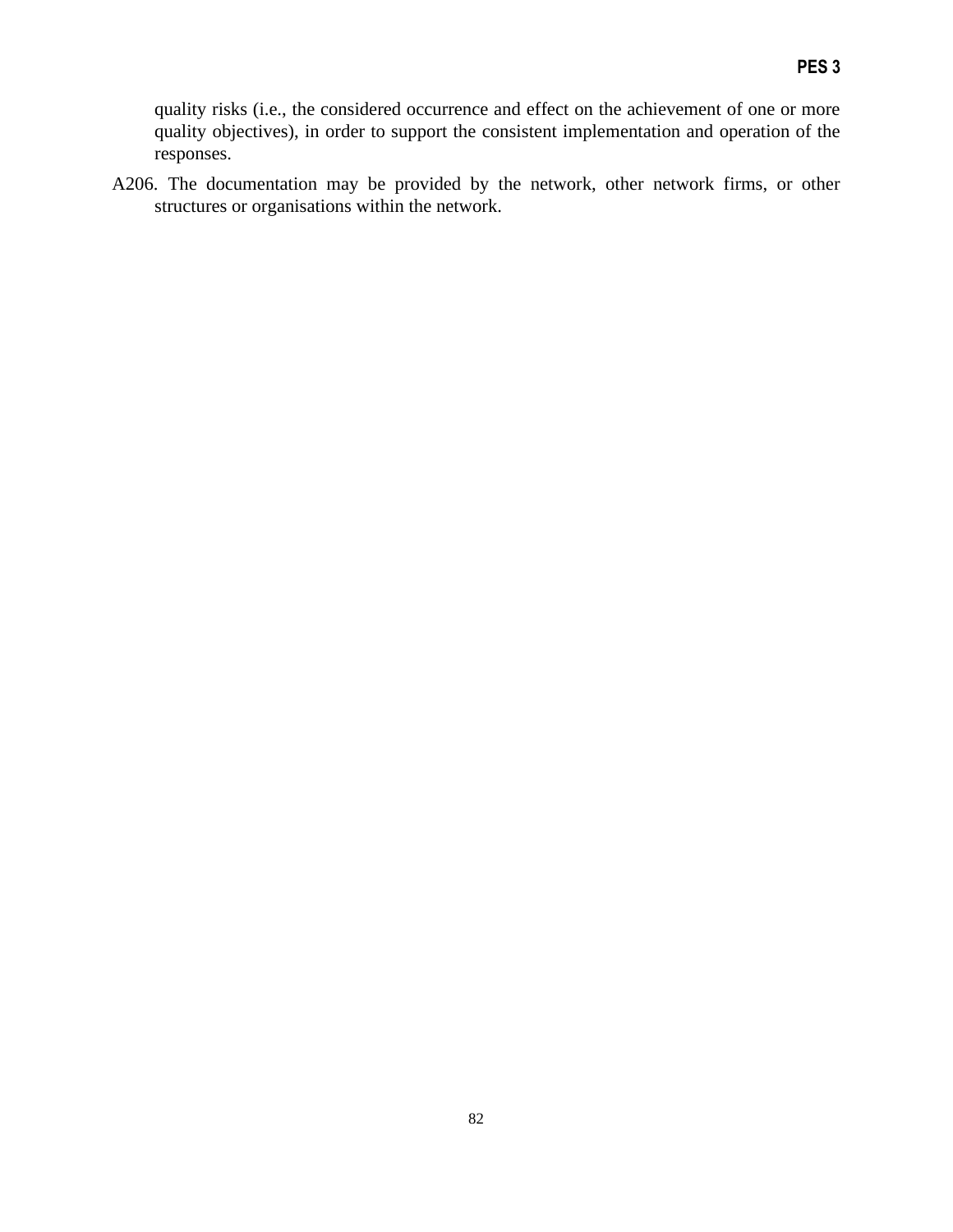## **Accompanying Attachment: Similarity to International and Australian Standards on Quality Management**

This conformity statement accompanies but is not part of PES 3.

## **Conformity with International Standards on Quality Management**

This Professional and Ethical Standard conforms with International Standard on Quality Management (ISQM) 1 *Quality Management for Firms that Perform Audits or Reviews of Financial Statements, or Other Assurance or Related Services Engagements,* issued by the International Auditing and Assurance Standards Board (IAASB), an independent standard-setting board of the International Federation of Accountants (IFAC), in respect of audits and reviews of financial statements and other assurance engagements.

Requirements and application material that has been added to or amended from this Professional and Ethical Standard (and does not appear / appear differently in/from the text of the equivalent ISQM 1) are identified with the prefix "NZ".

The following introductory paragraphs and definitions are additional to or have been amended from ISQM 1:

| Paragraph                                 | Summary of Change                                                                                                                                                                                              |
|-------------------------------------------|----------------------------------------------------------------------------------------------------------------------------------------------------------------------------------------------------------------|
| NZ $16.1$ to NZ<br>16.3                   | Additional to ISQM 1, to include definitions of 'Assurance practitioner',<br>'FMC reporting entity considered to have a higher level of public<br>accountability' and 'Professional standards'', within PES 3. |
| NZ 16 (c), NZ<br>16 $(i)$ and NZ<br>16(m) | Additional to ISQM 1 to include public sector specific definitions within<br>PES 3 that applies to New Zealand public sector audits.                                                                           |

This Professional and Ethical Standard incorporates terminology and definitions used in New Zealand. Requirements that apply to listed entities have been broadened to apply to FMC reporting entities considered to have a higher level of public accountability in New Zealand. This applies to the engagement quality management review requirements. (Ref: Para NZ34(e), NZ34(f), NZA128.1 and NZA132.1)

Compliance with this Professional and Ethical Standard enables compliance with ISQM 1, to the extent that ISQM 1 applies to audits and reviews of financial statements, and other assurance and related services engagements.

# **Comparison with Australian Standards on Quality Management**

In Australia, the Australian Auditing and Assurance Standards Board (AUASB) has issued Auditing Standard ASQM 1 *Quality Management for Firms that perform Audits or Reviews of Financial Reports or Other Financial Information, or Other Assurance Engagements.*

ASQM 1 also conforms with ISQM 1.